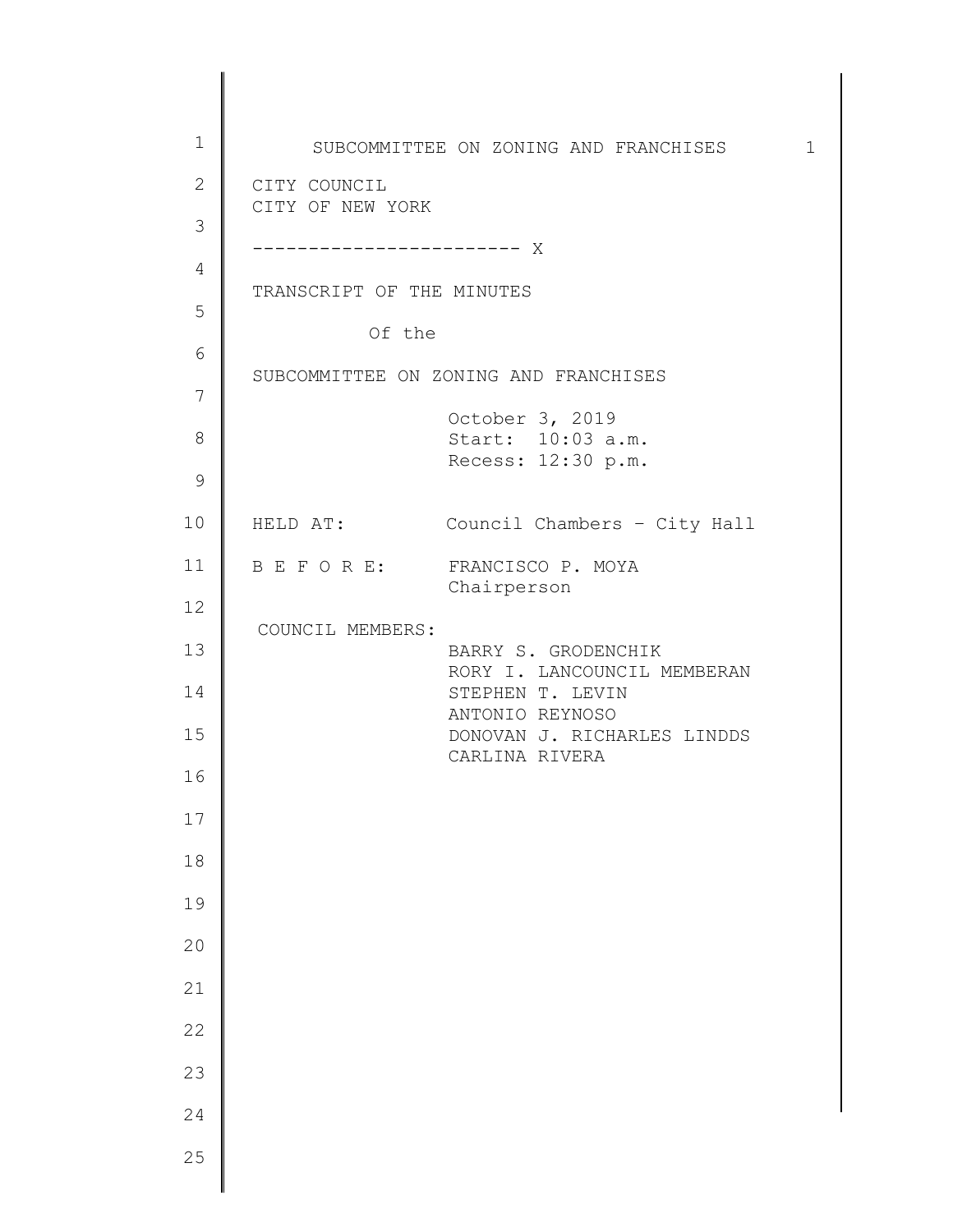| $\mathbf 1$  | 2<br>SUBCOMMITTEE ON ZONING AND FRANCHISES                                    |
|--------------|-------------------------------------------------------------------------------|
| $\mathbf{2}$ | A P P E A R A N C E S (CONTINUED)                                             |
| 3            | Steve Wygoda                                                                  |
| 4            | President and Founder of SWA Architecture                                     |
| 5            | Richard Blodgett<br>President of the Charlton Street Block<br>Association     |
| 6            | Alfonso Renato                                                                |
| 7            | Resident of SoHo Near 210 6 <sup>th</sup> Street for 15 Years                 |
| 8            | Bob Gormley<br>District Manager of Manhattan Community Board Two              |
| 9            | Rich Lobel                                                                    |
| 10           | Land Use Lawyer at Sheldon Lobel, P.C.                                        |
| 11           | Frank Noriega<br>Land Use Attorney at Sheldon Lobel, P.C.                     |
| 12           |                                                                               |
| 13           | Bruce Jacobs<br>Coalition of the Rockaways                                    |
| 14<br>15     | Richard Bass<br>Senior Planning and Development Consultant at<br>Akerman LLP  |
|              |                                                                               |
| 16           | Federico Hernandez<br>Porter, Member of 32 BJ                                 |
| 17           | Jaclyn Scarinci                                                               |
| 18           | Land Use and Zoning Attorney at Akerman LLP                                   |
| 19           | Daniel Moritz<br>Principal of Arker Companies                                 |
| 20           |                                                                               |
| 21           | Ariel Aufgang<br>Principal of Aufgang Architects                              |
| 22           | Chuck Harper<br>Senior Project Manager at Langan Engineering and              |
| 23           | Environmental Services                                                        |
| 24           | Tamara Jacobs                                                                 |
| 25           | Director of Operations for the Rockaway Task<br>Force, Community Board Member |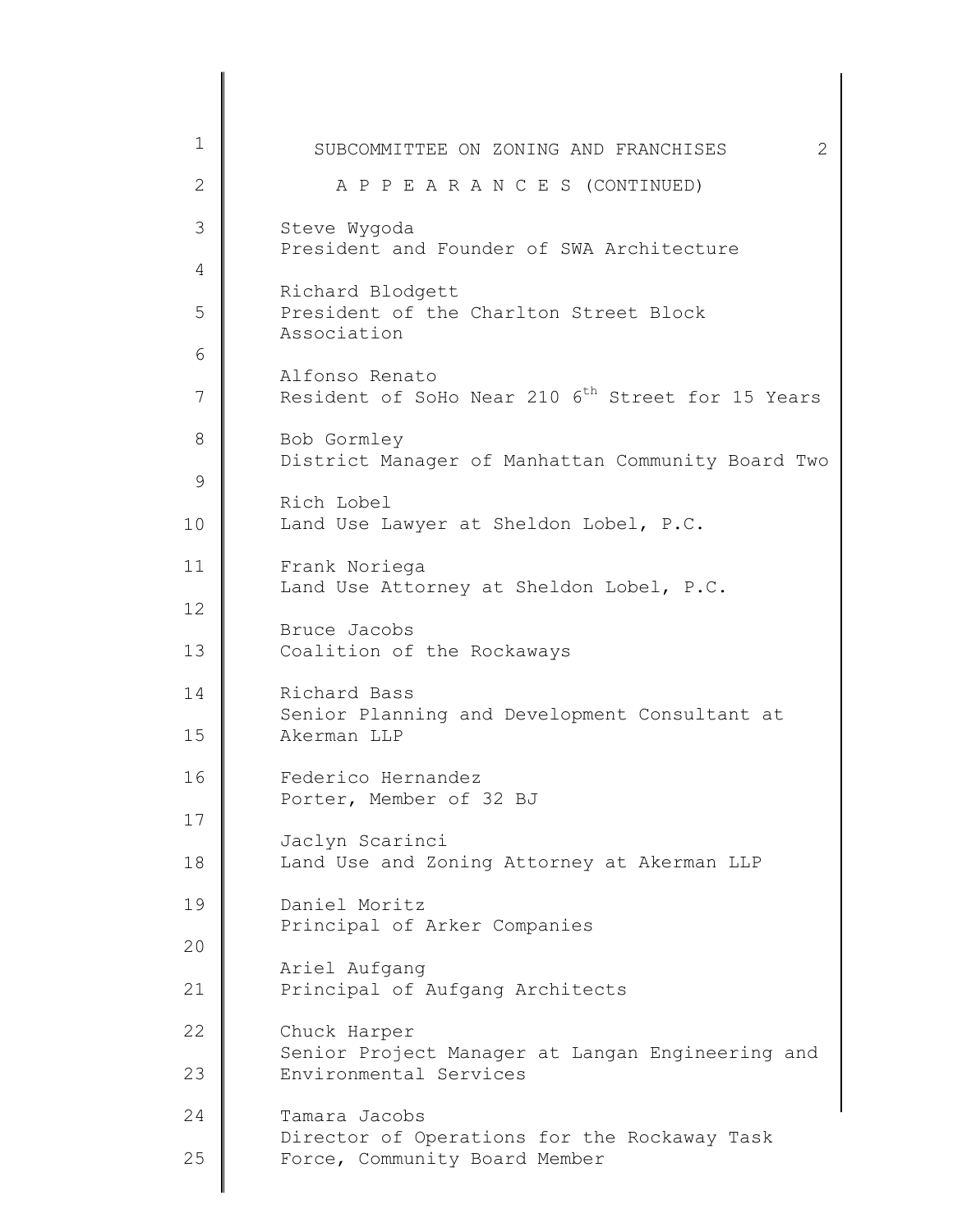| 1            | SUBCOMMITTEE ON ZONING AND FRANCHISES<br>3                                                     |
|--------------|------------------------------------------------------------------------------------------------|
| $\mathbf{2}$ | A P P E A R A N C E S (CONTINUED)                                                              |
| 3            | Reverend Darnell Peterson<br>Reading on Behalf of Reverend Gilbert Pickett                     |
| 4            | Reverend Patrick H. Young                                                                      |
| 5            | Senior Pastor of the First Baptist Church of East<br>Elmhurst                                  |
| 6            | Reverend Evan D. Gray                                                                          |
| 7            | Senior Pastor of the Macedonia Baptist Church,<br>President of the National Action Network Far |
| 8            | Rockaway Chapter                                                                               |
| 9            | Omar Lopez<br>Community and Union Organizer for Local Union 361                                |
| 10           | Charles Lind                                                                                   |
| 11           | Resident of Queens, Local 361 Iron Workers                                                     |
| 12           | Glenn DiResto<br>Lifelong resident of the Rockaways                                            |
| 13           | Yani Hernandez                                                                                 |
| 14           | Member of 32 BJ                                                                                |
| 15           | Steven Perez<br>Local 46 Iron Workers Union                                                    |
| 16           | Shea Uzoiquie                                                                                  |
| 17           | Community Activist of Southeast Queens                                                         |
| 18           | Eugene Falik<br>Third Generation Far Rockaway Resident                                         |
| 19           | Anna Palmer                                                                                    |
| 20           | New York City Resident                                                                         |
| 21           |                                                                                                |
| 22           |                                                                                                |
| 23           |                                                                                                |
| 24           |                                                                                                |
| 25           |                                                                                                |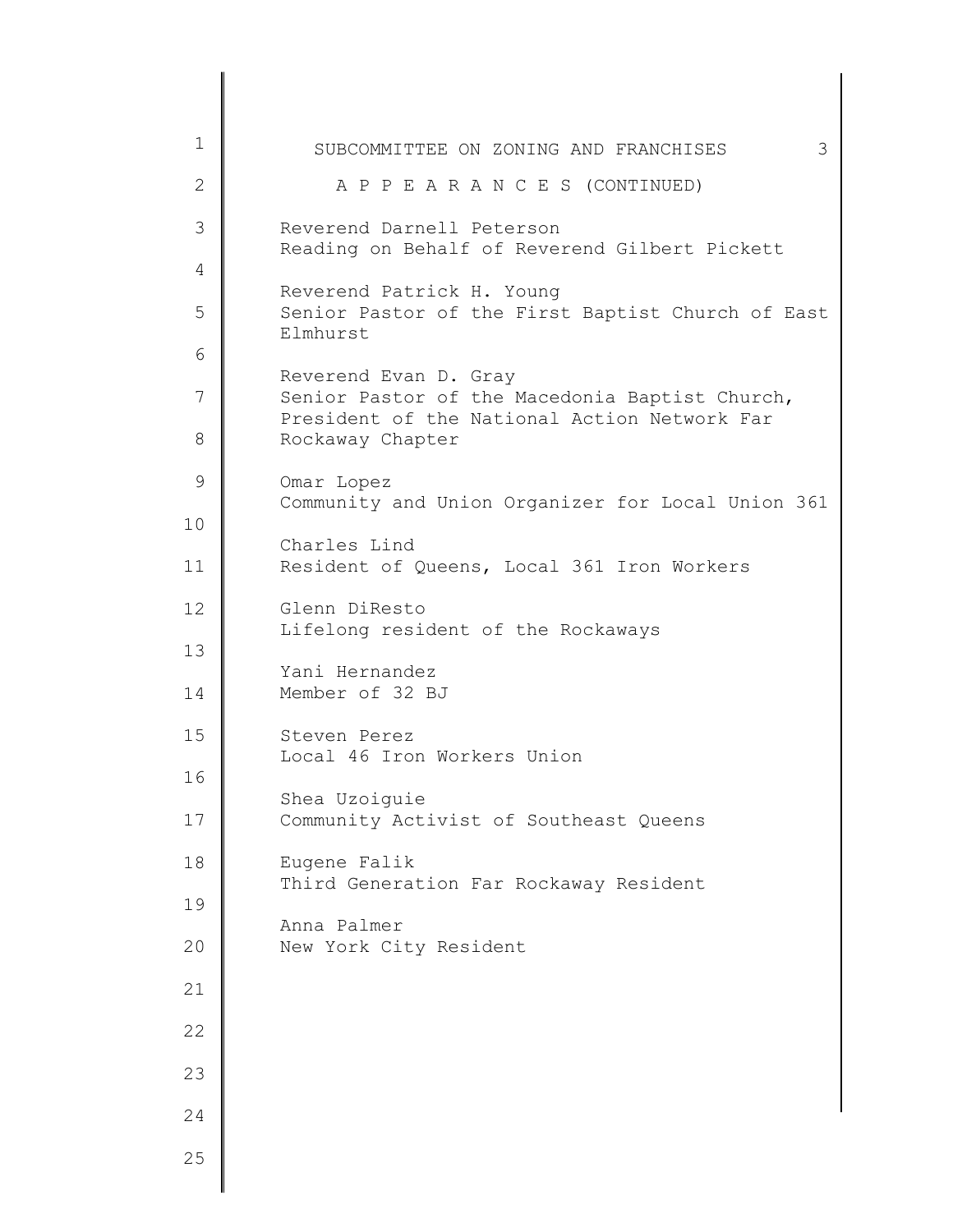1 2 3 4 5 6 7 8 9 10 11 12 13 14 15 16 17 18 19 20 21 22 23 24 25 SUBCOMMITTEE ON ZONING AND FRANCHISES 4 [gavel] SERGEANT AT ARMS: Quite please. CHAIRPERSON MOYA: Good morning and welcome to the meeting of the Subcommittee on Zoning and Franchises, I'm Council Member Francisco Moya, the Chairperson of this Subcommittee. Today we are joined by Council Member Grodenchik. If you are here to testify please fill out a speaker slip with the Sergeant at Arms indicating your full name, the application name or the LU number and whether you're in favor or against the proposal. Today we are holding a hearing on LUs 529, an application by the Prinkipas LLC, Lola Taverna for an application request approval for a revocable consent to operate an unenclosed sidewalk café including 24 tables and 48 chairs to be located at 210  $6<sup>th</sup>$  Avenue in Manhattan in Speaker Johnson's district. I now open the public hearing on this application. Today I will read a letter from the Speaker's office relating to this application. The community surrounding Lola Taverna located on 210  $6<sup>th</sup>$  Avenue has reached out to me to express their concerns about the potential impact to pedestrians and local residents relative to a revocable consent for a new unenclosed sidewalk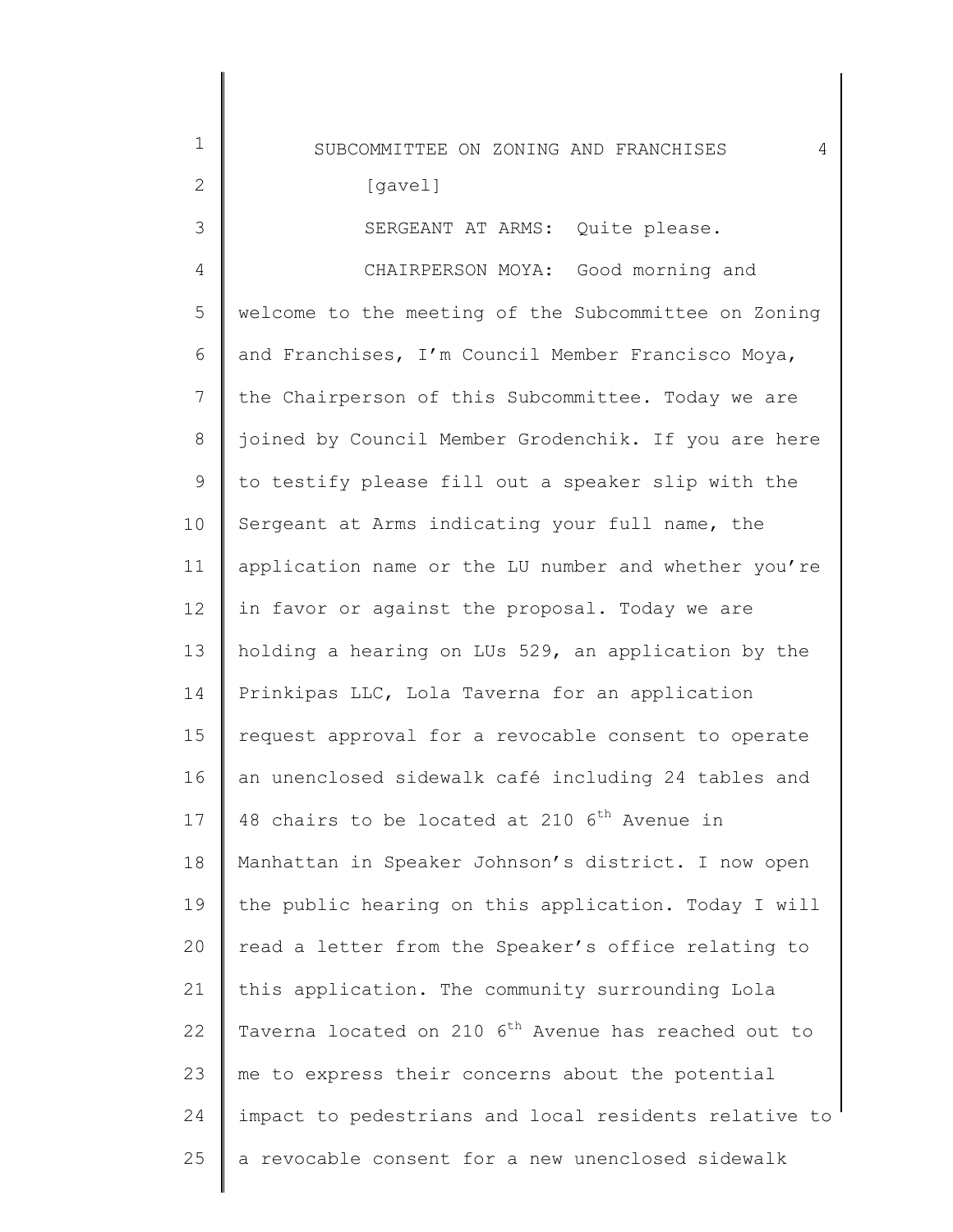1 2 3 4 5 6 7 8 9 10 11 12 13 14 15 16 17 18 19 20 21 22 23 24 25 SUBCOMMITTEE ON ZONING AND FRANCHISES 5 café at this location. My district office has received over 100 emails in support of Manhattan community board two's resolution requesting a modification of this sidewalk's… of the sidewalk café application from 24 tables and 48 chairs to 16 tables and 32 chairs. While I believe that a new Greek restaurant with outdoor seating could be a positive addition to the neighborhood, this particular applicant's record on quality of life issues at Little Prince, a restaurant that he operates at 199 Prince Street less than one block from this proposed new café location has not been indicative of the necessary respect towards the surrounding community. For example, within a five month period this year between March  $31^{st}$  and August  $30^{th}$  the applicant received 15 loud music and noise, noise complaints at Little Prince, frequent loud music complaints submitted to 3-1-1 have also been logged through the prior two years in addition and just as importantly sidewalk, sidewalk safety and congestion at the location of the previous revocable consent are critical considerations. The residents who live in and walk these blocks every day believe that pedestrian foot traffic would be significantly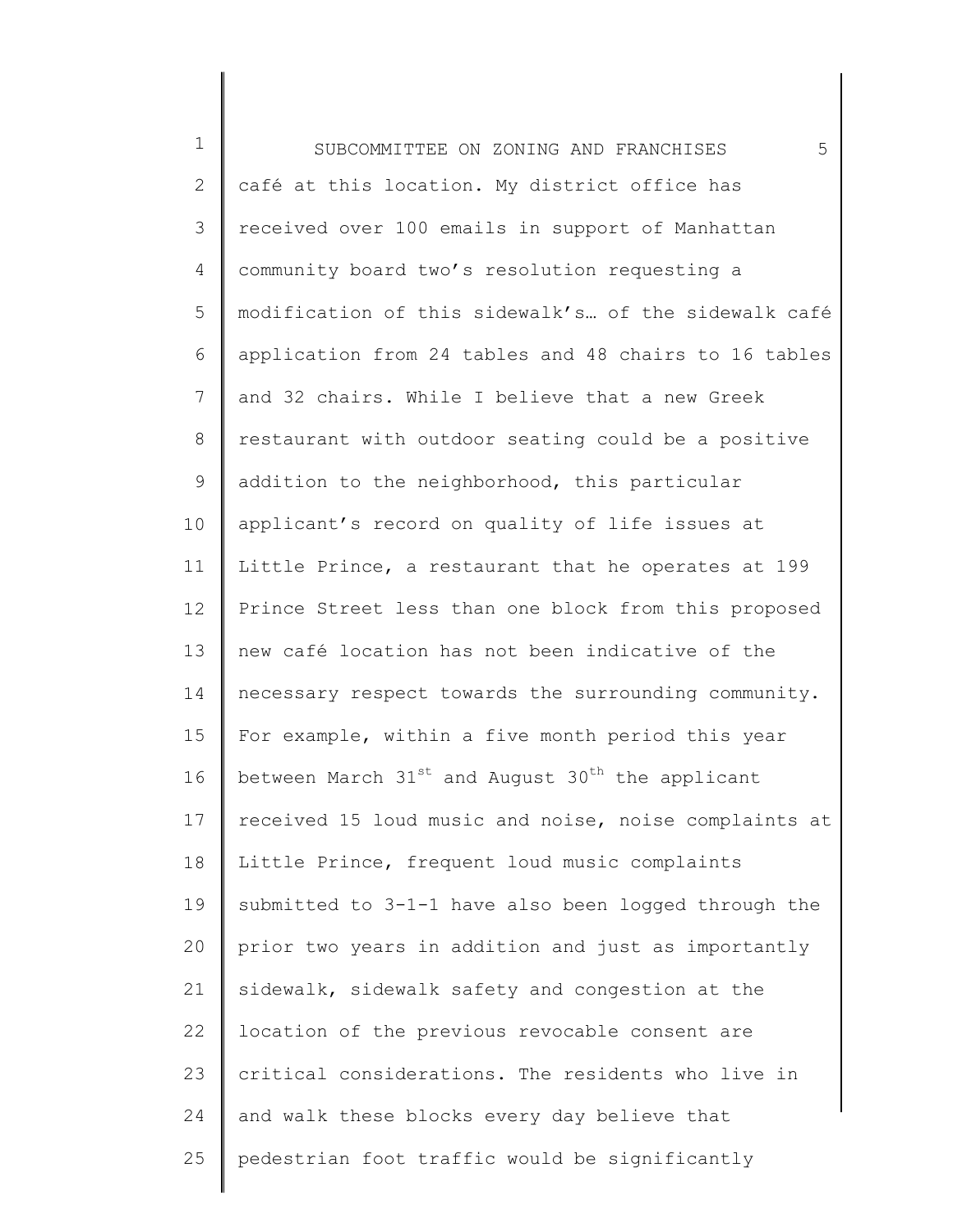1 2 3 4 5 6 7 8 9 10 11 12 13 14 15 16 17 18 19 20 21 22 23 24 25 SUBCOMMITTEE ON ZONING AND FRANCHISES 6 impeded by the 48 chairs and 24 tables requested by this proposal. Furthermore, the applicant indicated that he would request only 32 chairs when he went before community board two's SLA licensing committee in October 2018. The community relied in part on that statement when it voted to approve the liquor license. The communication of information has been misleading and confusing at best and at worst promotes doubt and frustration amongst residents who already have concerns about these quality of life issues. No private entity has the automatic right to use the public sidewalk for private gain. Use of the public way is a privilege extended to businesses at the city's discretion. A properly run sidewalk café can be an asset to a community benefiting operators, patrons and residents. If the applicant were to demonstrate that he could operate a new 32 seat café as a good neighbor for a period of time that includes the summer months the council could consider a future application for 48 seats at this location pursuant to a new application. Thank you for the opportunity to comment on, on this application and that was from Council Speaker Johnson. I will now call up the first panel, Steve Wygoda.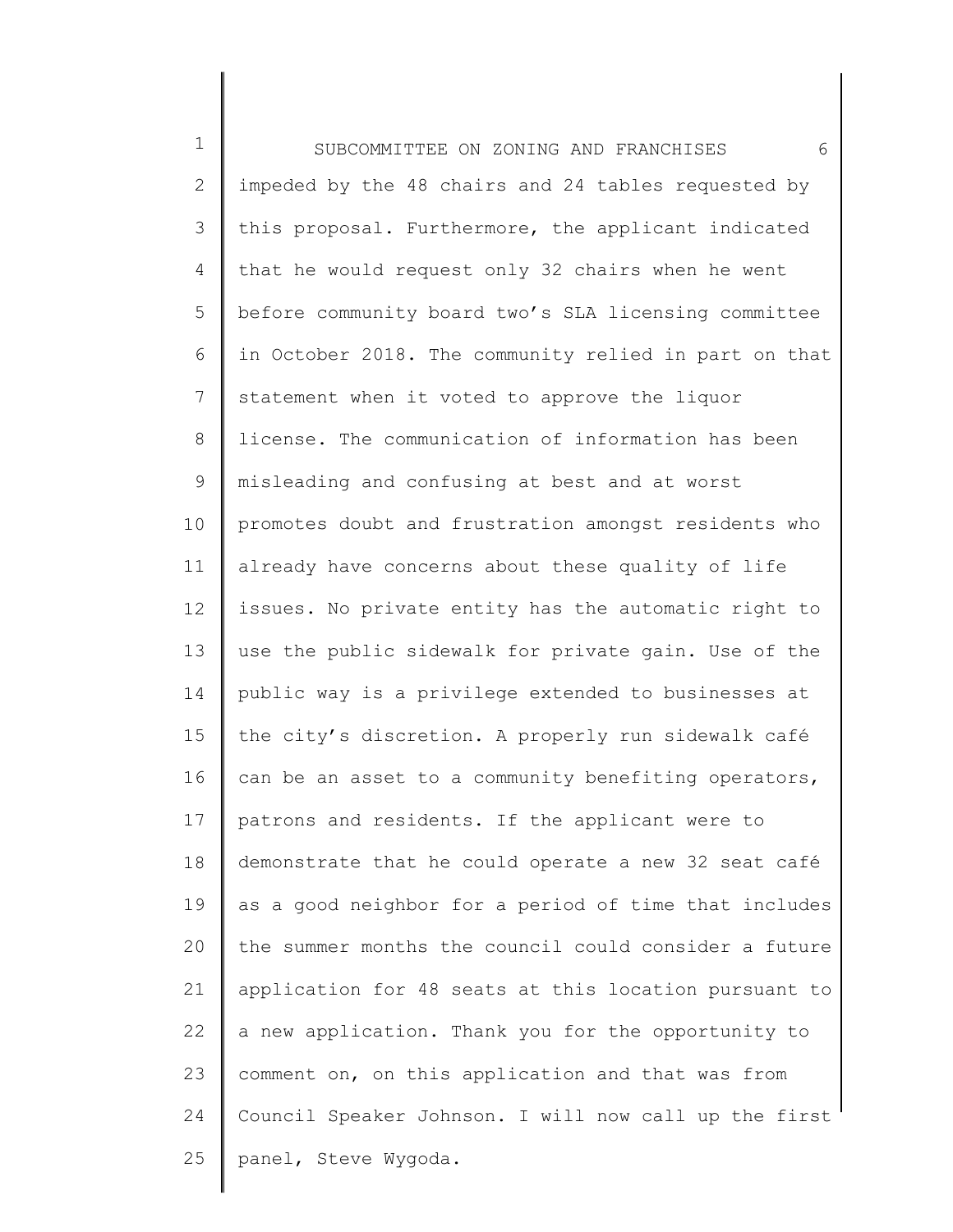1 2 3 4 5 6 7 8 9 10 11 12 13 14 15 16 17 18 19 20 21 22 23 24 25 SUBCOMMITTEE ON ZONING AND FRANCHISES 7 COMMITTEE CLERK: Good morning. Please raise your right hand and state your name for the record? STEVE WYGODA: My name is Steve Wygoda, I'm an architect. COMMITTEE CLERK: Do you swear or affirm that the testimony you're about to give will be the truth, the whole truth and nothing but the truth and you will answer all questions truthfully? STEVE WYGODA: I do. COMMITTEE CLERK: Thank you. STEVE WYGODA: So, my name is Steve Wygoda, I'm the architect for this application. We… my firm SWA Architecture has worked on over 1,000 locations in New York City over the years and this is… this location is one of many that we've tried to negotiate on behalf of all parties. So, I have a letter that was signed by the owner, he is not here and if I may read the letter into the record, yes? Okay. So, the letter is dated today, October  $3^{rd}$ , 2019, City Council Member Corey Johnson regarding the sidewalk café agreement letter for the Prinkipas LLC and the letter goes dear Council Member Johnson we respectfully submit this letter to the City Council,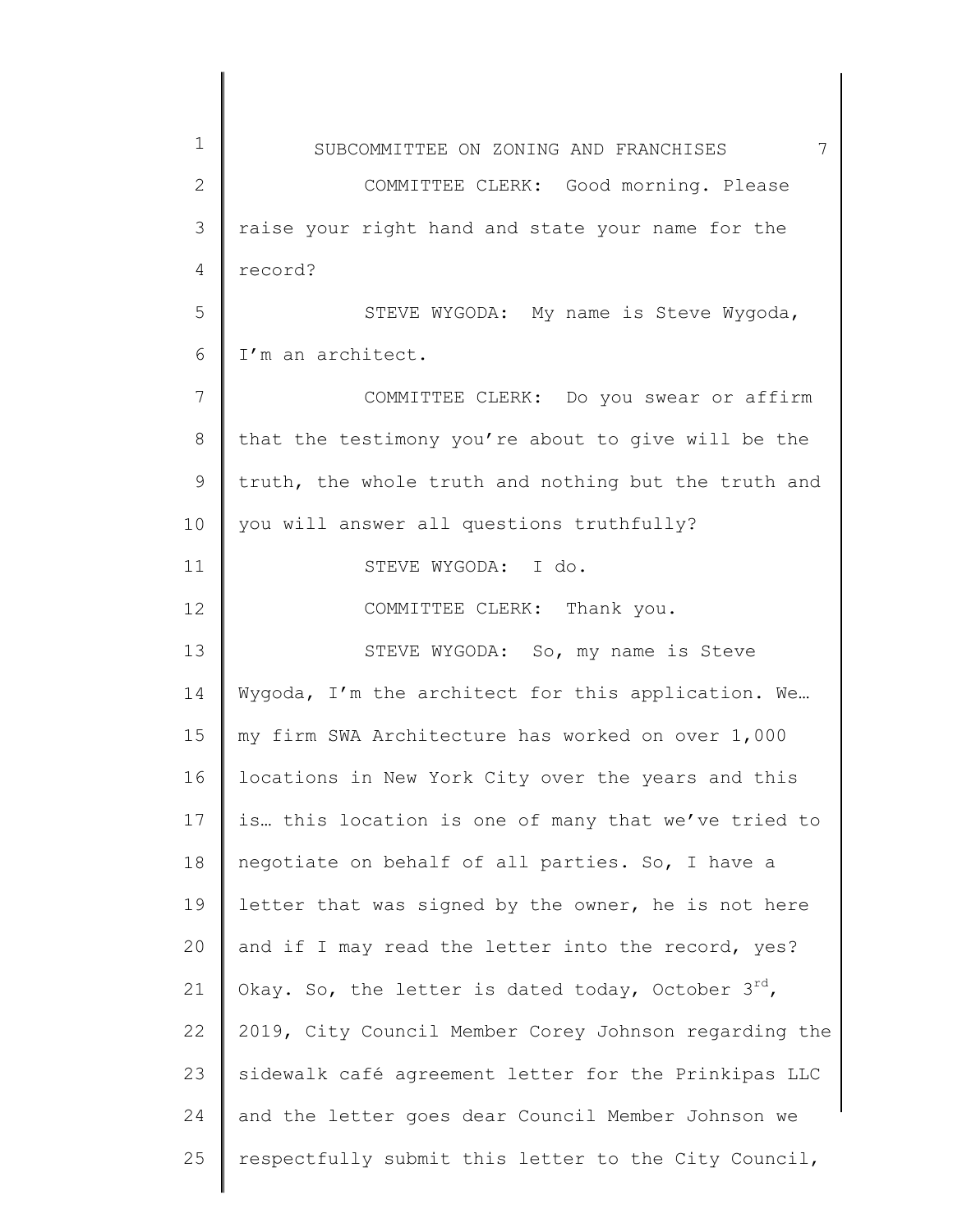1 2 3 4 5 6 7 8 9 10 11 12 13 14 15 16 17 18 19 20 21 22 23 24 25 SUBCOMMITTEE ON ZONING AND FRANCHISES 8 please note the following items. Number one, Prinkipas LLC will agree with the layout of 32 seats and 16 tables as proposed. Number two, new drawings and the compliance checklist will be filed tomorrow with DCA upon acceptance of this agreement. Number three, we will file for a modification with DCA in early spring 2020 to modify the seat count to 48 and the table count to 24, we will also agree to operate through the entire summer of 2020 in order to allow all parties to review the operation during the summer. The modification application approval and consent will await the operation of the café for the summer of 2020. We are also providing the owner's name and cell phone, I won't read it out loud, it's private and we're also providing my number and cell phone, again I won't read it out loud, it's in the letter. Thank you for your time and consideration for a small New York City business. CHAIRPERSON MOYA: Thank you for your testimony. STEVE WYGODA: Thank you. CHAIRPERSON MOYA: Calling up the next panel, Richard Blodgett and Alfonso Renato. You can just state your name and you can begin.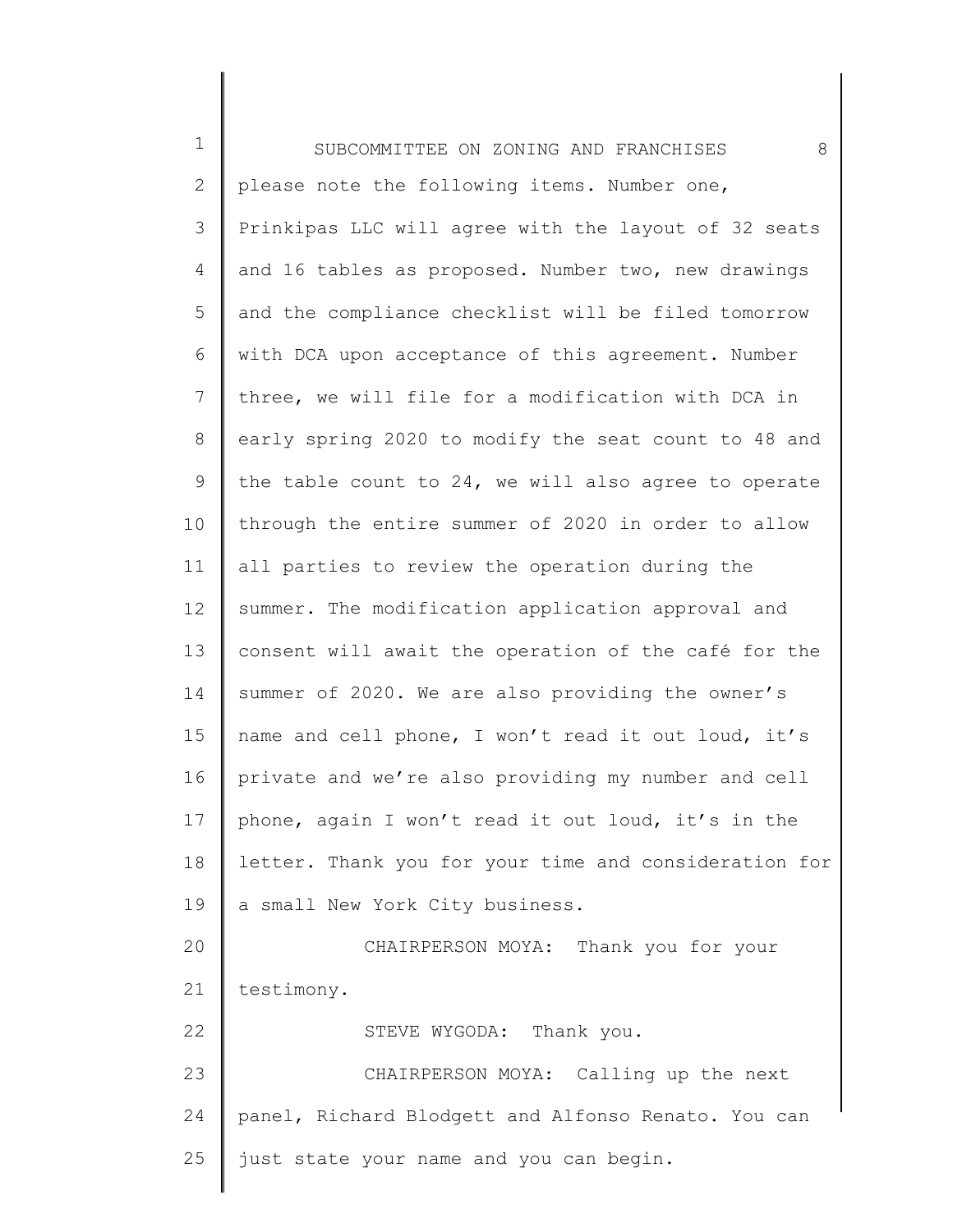| $\mathbf 1$     | SUBCOMMITTEE ON ZONING AND FRANCHISES<br>9                     |
|-----------------|----------------------------------------------------------------|
| $\mathbf{2}$    | [off mic dialogue]                                             |
| 3               | CHAIRPERSON MOYA: Just press the button                        |
| 4               | to turn on the microphone.                                     |
| 5               | RICHARD BLODGETT: Just hold it down?                           |
| 6               | CHAIRPERSON MOYA: Yep.                                         |
| 7               | RICHARD BLODGETT: Okay, my name is                             |
| $8\,$           | Richard Blodgett my name is Richard Blodgett, I'm              |
| $\mathsf 9$     | President of the Charlton Street Block Association             |
| 10              | which is directly across $6^{th}$ Avenue from the location     |
| 11              | of the restaurant. We represent 325 households on              |
| 12 <sup>°</sup> | Charlton between 6 <sup>th</sup> and Varick. I'm surprised and |
| 13              | thrilled that the, if I get this correctly that the            |
| 14              | owner as the applicant has agreed to 32 seats through          |
| 15              | the summer of next year, is that correct?                      |
| 16              | CHAIRPERSON MOYA: I believe that's what                        |
| 17              | he said in his testimony.                                      |
| 18              | RICHARD BLODGETT: Yeah, so we favor                            |
| 19              | that, we're we were very concerned that more seats             |
| 20              | would be a terrific disruption and impede pedestrian           |
| 21              | traffic but if he's agreed to that through the summer          |
| 22              | of next year we support that and thank you very much           |
| 23              | for listening to me.                                           |
| 24              |                                                                |
| 25              |                                                                |
|                 |                                                                |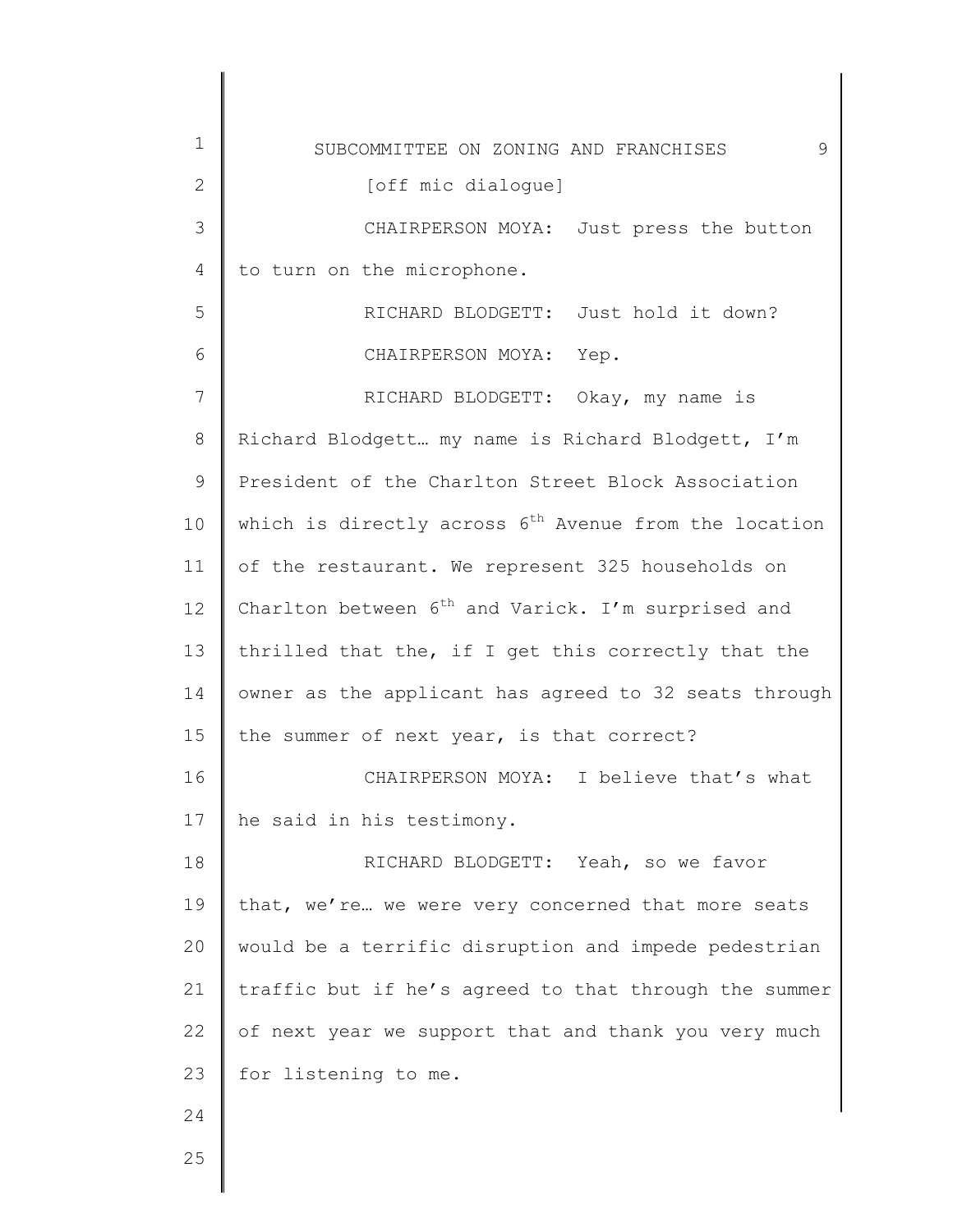| $\mathbf 1$    | SUBCOMMITTEE ON ZONING AND FRANCHISES                 |
|----------------|-------------------------------------------------------|
| $\mathbf{2}$   | CHAIRPERSON MOYA: Thank you thank you                 |
| 3              | for taking the time to come down here, thank you. If  |
| 4              | you can just state your name you, you can begin.      |
| 5              | ALFONSO RENATO: My name is Alfonso                    |
| 6              | Renato; I have lived in SoHo since 2001 first on      |
| $\overline{7}$ | Thompson Street then on MacDougal Street less than    |
| $8\,$          | one block from the location of the applicant's        |
| $\mathsf 9$    | proposed establishment. I lived in the Cecere         |
| 10             | building at 51 MacDougal for which the block is being |
| 11             | honorarily named Lenny and Lucy Cecere Way so I I'm   |
| 12             | in tune with the neighborhood and I have 15 years of  |
| 13             | experience directly on the block. To be clear I am I  |
| 14             | agree with what Richard just said, I. with respect of |
| 15             | 32 seats but to be clear I am supporting the proposed |
| 16             | 32 seat legislation only insofar as it is a lower     |
| 17             | number than previously discussed, the previously      |
| 18             | discussed ambitions of the primary principal Coby     |
| 19             | Levy. For the record I believe that 32 chairs is far  |
| 20             | too much outdoor seating for this location, will      |
| 21             | significantly impede pedestrian, pedestrian traffic   |
| 22             | at a number of critical choke points and              |
| 23             | significantly and most importantly increases the      |
| 24             | probability that a pedestrian or cyclist will be      |
| 25             | injured at this already chaotic location.             |
|                |                                                       |

║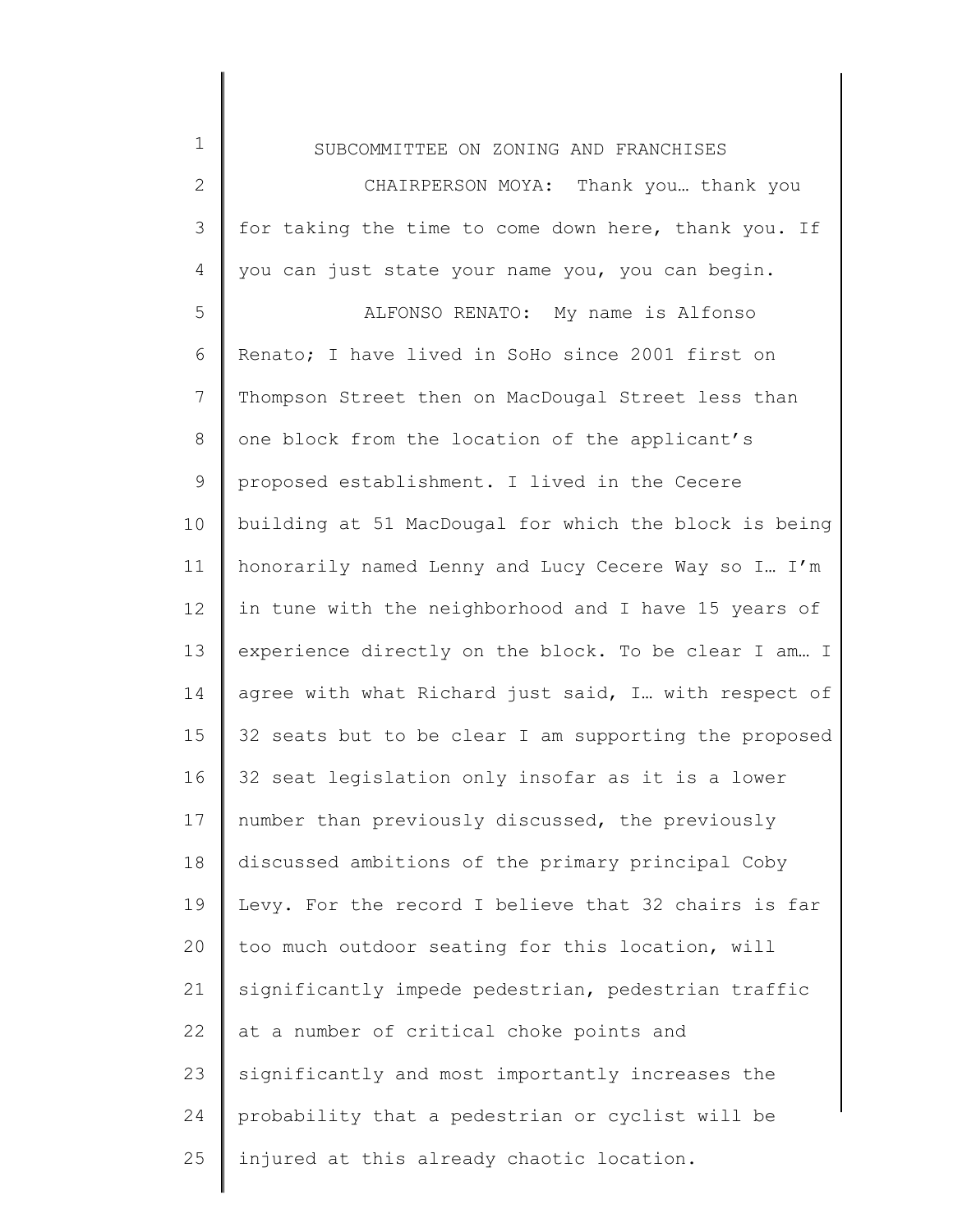1 2 3 4 5 6 7 8 9 10 11 12 13 14 15 16 17 18 19 20 21 22 23 24 25 SUBCOMMITTEE ON ZONING AND FRANCHISES Additionally, as Mr... as the Speaker pointed out it should be noted that Mr. Levy has operated an illegal outdoor café of Little Prince less than 50 yards from Lola since inception essentially without any recourse from the city. As I highlight, I want to also point out that I submitted a very long email with significantly more detail than I'll be able to go into here. Again, my name is Alfonso Renato and I would encourage, encourage the Subcommittee to read the details of said email but again Lola Taverna's outdoor café is already in violation of the law despite not yet being open for business and that is primarily due to the planners that Mr. Levy has installed around the complex wraparound corner of this site. Frankly it will be interesting to see if Mr. Levy… Mr. Levy is capable of continuing to operate above the law at Lola… at Lola Taverna as he has done so, so far at Little Prince. It's worth noting the complex nature of this site plan, it's essentially a wraparound footprint, it's three sided and, and the site is essentially composed of MacDougal Street, Prince Street and then 6<sup>th</sup> Avenue and frankly this, this intersection is the gateway to what is the Prince Street commercial district and one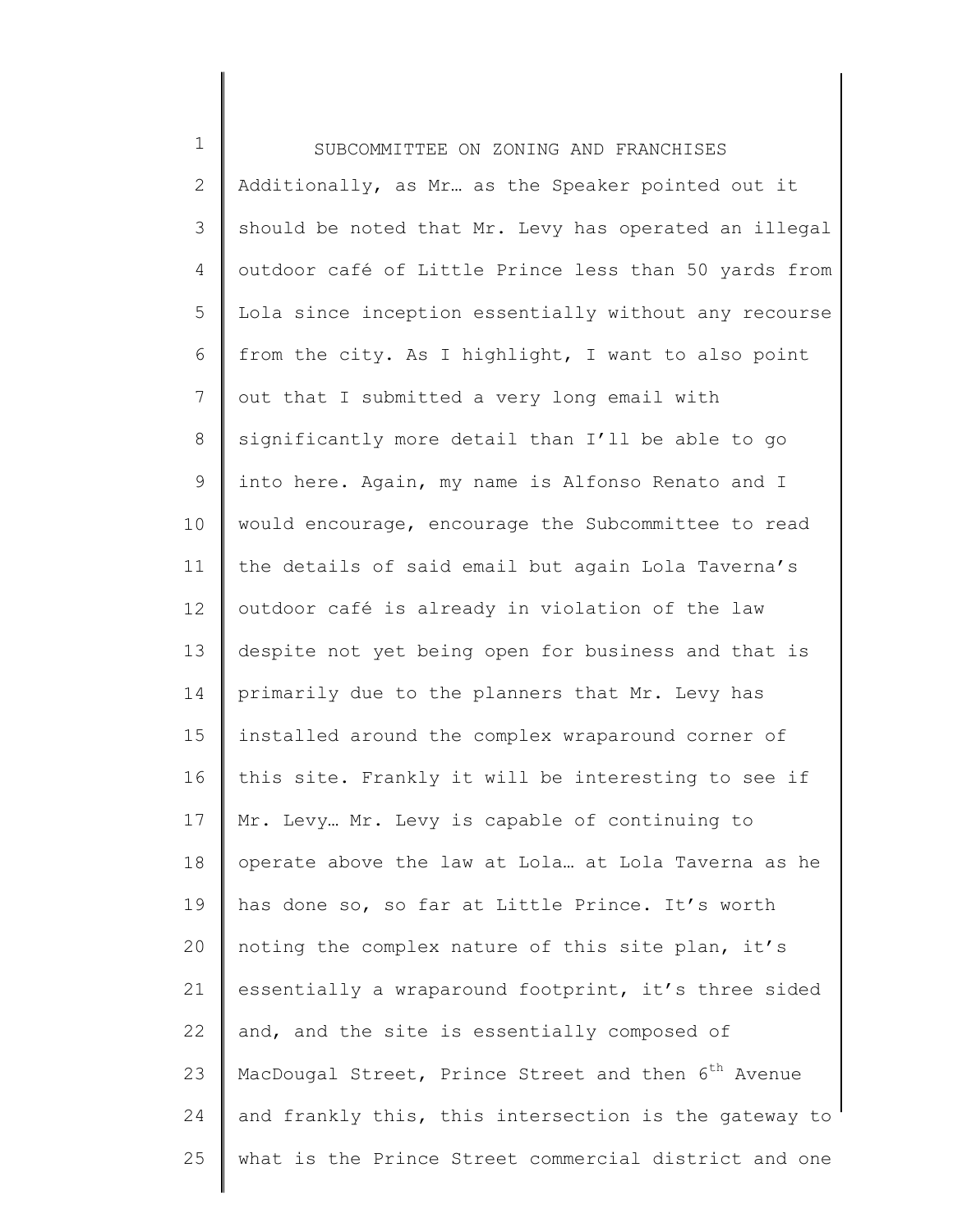1 2 3 4 5 6 7 8 9 10 11 12 13 14 15 16 17 18 19 20 21 22 23 24 25 SUBCOMMITTEE ON ZONING AND FRANCHISES of the most important thoroughfares in the city. It also includes two iron guards one of which the applicant has removed which will… with the sole purpose of expand… with, with the sole purpose of deceiving the DCA. As you heard the, the attorney… as you heard the attorney mention they're submitting revised plans because the plans they submitted earlier included the, the, the tree fence which would have significantly limited the seating. The reason they took the tree fence down is obviously so they can fit more, more seats into that. Unfortunately, that has been a bad outcome for the neighborhood and the tree will be damaged. The… it's also worth pointing out that the location includes an under sidewalk access point, a bus stop passenger waiting area on 6<sup>th</sup> Avenue, a USPS mailbox, two restaurant egresses, the original Souen egress on  $6<sup>th</sup>$  Avenue and a new one that is on MacDougal Street and they also have to make room for the required minimum three foot wait, service aisle and frankly there is no possible way 32 chairs will fit given those requirements, requirements. I just want to spend a second on the planters, current regulations require planters be no taller than 30 inches and be easy to remove from the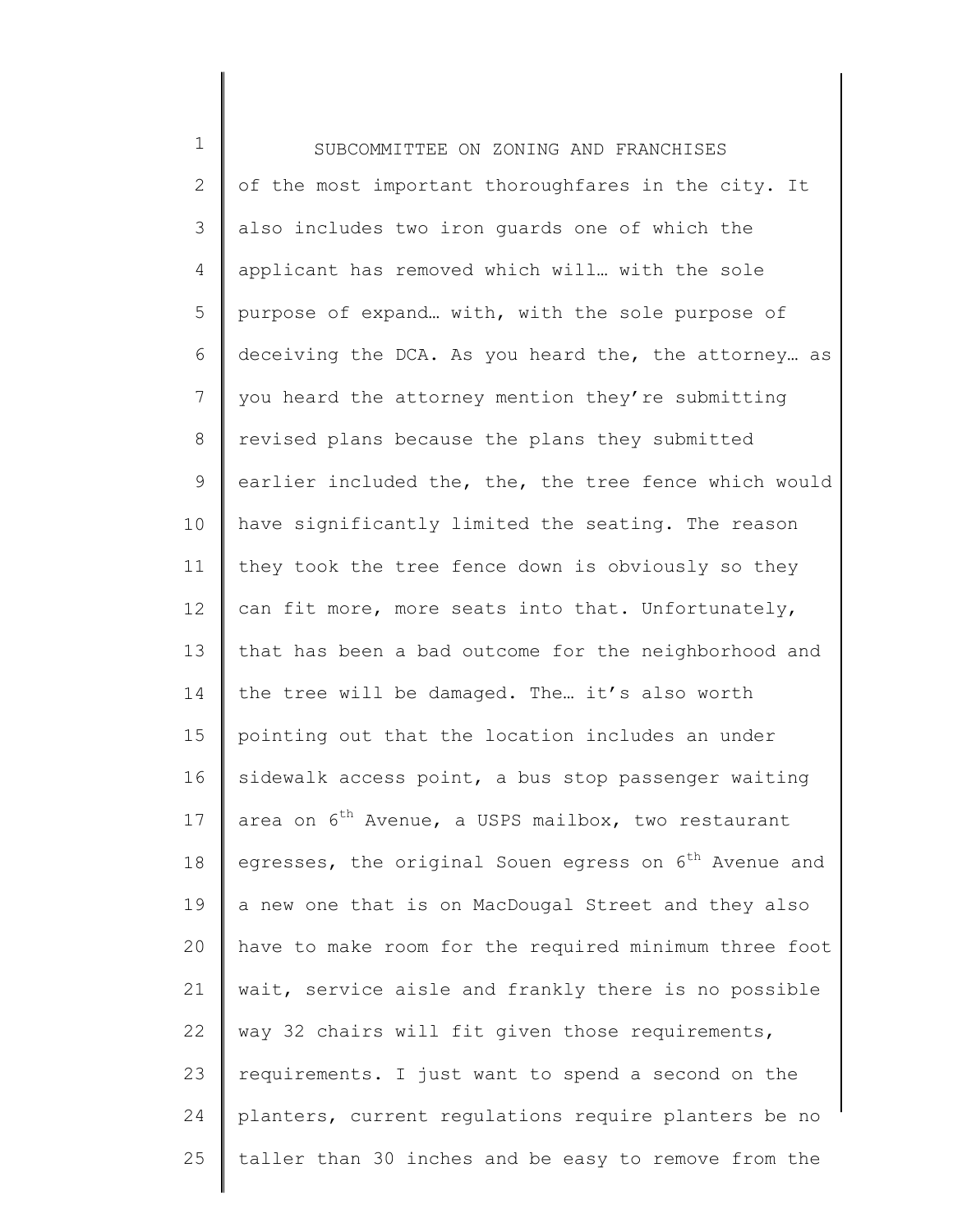1 2 3 4 5 6 7 8 9 10 11 12 13 14 15 16 17 18 19 20 21 22 23 24 25 SUBCOMMITTEE ON ZONING AND FRANCHISES sidewalk. The planter dimensions are 34 inches tall and 31 inches wide and the fact that they are not on casters for easy movement makes them in my opinion immovable. So, in a… in essence every single planter that is currently there is currently in violation of the law despite the fact that the restaurant has not actually opened. Additionally, I, I, I would… I would suggest to, to Mr. Wygoda that these... that the new architectural plans to be submitted to DCA include these planters because the current plans that were submitted to DCA do not as far as I'm aware. Do I think the Prinkipas team should be forced to remove these illegal planters, of course I do not, they are gorgeous, and we should all be thankful for their beautification of the space. As Speaker Johnson said, there's a positive outcome here where, where a, a Greek taverna can provide value to the city unfortunately I don't think that that's Mr. Levy's intentions, I believe his intentions are to maximize revenue. As a small business owner, I, I can relate to that. With that said do I think that the Prinkipas plan should include these oversized planters and the number of chairs, chairs granted to the applicant be directly reduced due to their size, of course I do. I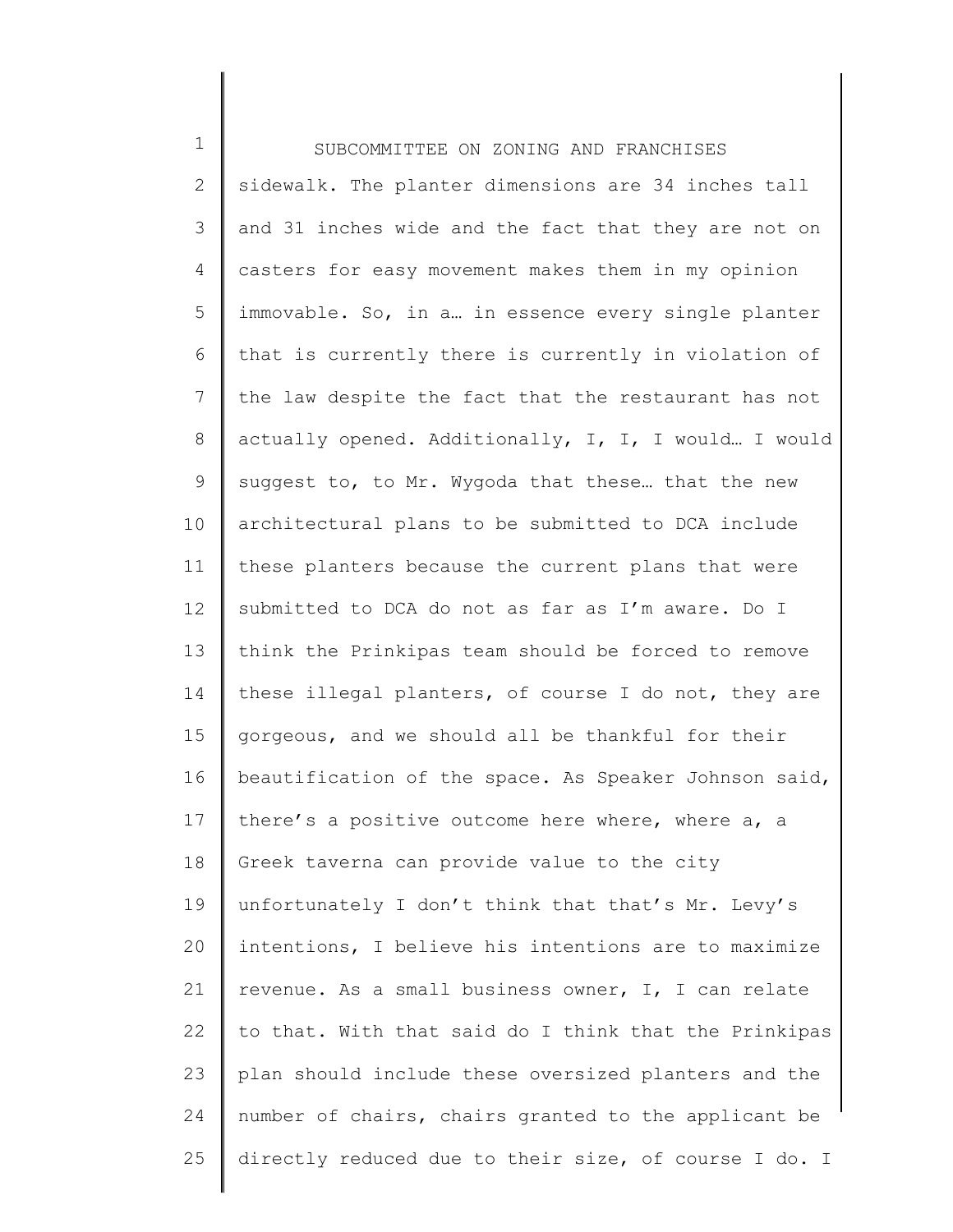1 2 3 4 5 6 7 8 9 10 11 12 13 14 15 16 17 18 19 20 21 22 23 24 25 SUBCOMMITTEE ON ZONING AND FRANCHISES also think that the applicant needs to adhere to the legal requirements for distances to be maintained from the planters to immovable objects such as the iron tree guard which he had removed obviously, there's another iron tree guard on MacDougal Street and then the, the, the real problem is obviously on 6<sup>th</sup> Avenue, the planter on 6<sup>th</sup> Avenue is going to cause a significant pedestrian choke point with respect to, to the… with respect to the bus stop. Three last considerations and then I will let the… let people move on. Thanks to the Speaker with the renovated Father Fagan Park, the continued overdevelopment of West SoHo Hudson Square with high rise residential and commercial structures, the coming renovation and increased retail presence of  $202$   $6^{th}$  Avenue slash 200 Prince and the future massive Disney and google office complexes that our neighborhood is going to be seeing to the west and by the way those two corporate entities will not be the last, we will… we will continue to see west SoHo become overdeveloped and that will obviously bring a massive influx of people directly into SoHo via the gate… via the intersection of the… of the application. Additionally, as the city continues to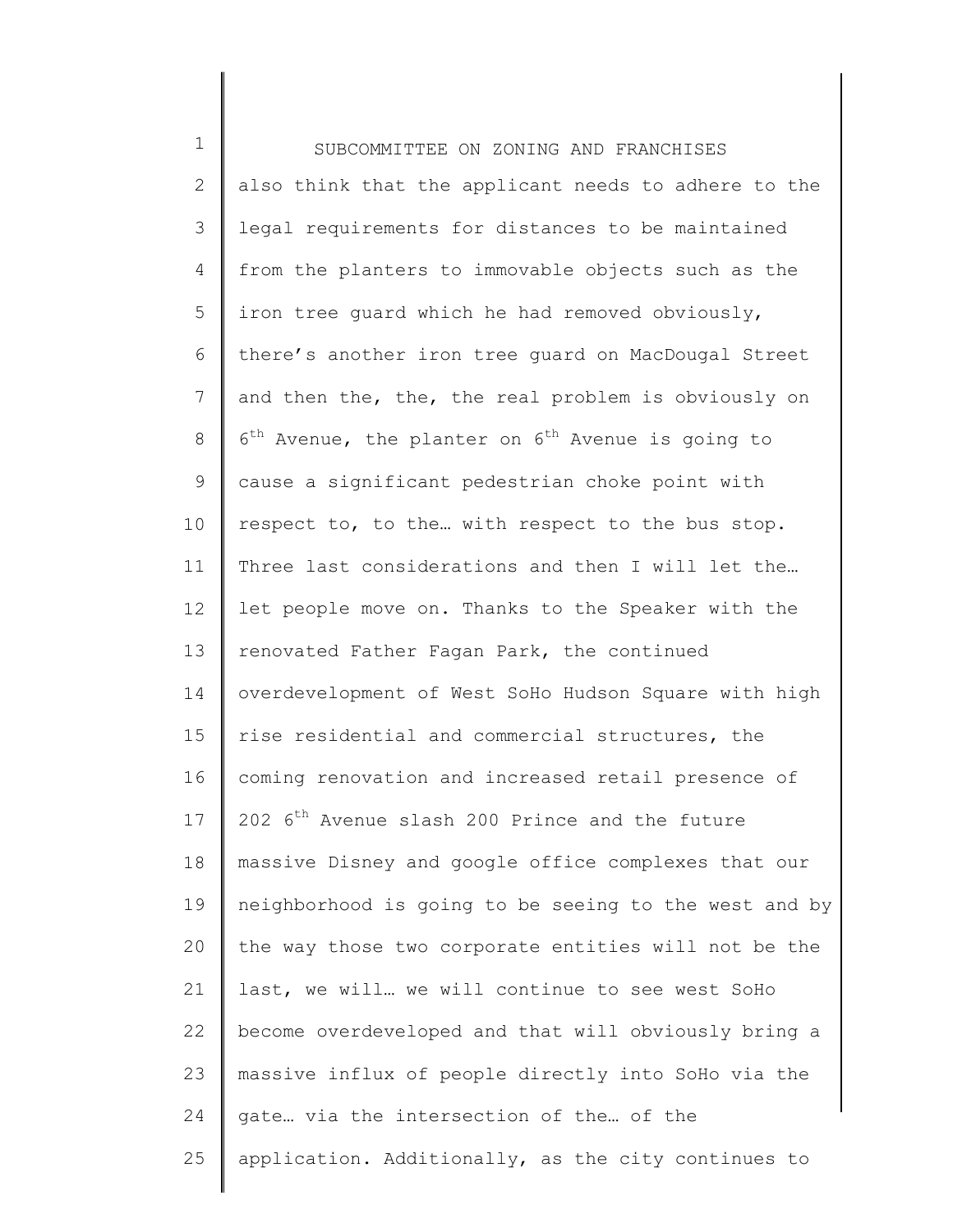1 2 3 4 5 6 7 8 9 10 11 12 13 14 15 16 17 18 19 20 21 22 23 24 25 SUBCOMMITTEE ON ZONING AND FRANCHISES fail to limit vehicular traffic SoHo has become an unsafe and unlivable environment during times of peak Holland Tunnel usage; MacDougal Street, Thompson Street, Sullivan Street, Prince Street, Charleston Street and nearly every street in SoHo have become Holland Tunnel… Holland Tunnel feeder streets. This is especially true at the location of the proposed application… proposed application, vehicles speed along both Prince and MacDougal without any enforcement from NYPD. MacDougal drivers pull out inappropriately onto a backed-up Prince Street often blocking 100 percent of the crosswalk that… across MacDougal Street. This, this convergence of multiple street users is already unsafe in its current format further limiting pedestrian space with this outdoor seating will only exacerbate the, the situation and further endanger the lives of various street users except for those in vehicles obviously who only inflict damage and do not sustain it. Additionally, the Citi Bike station and renovated Father Fagan Park have, have brought increased pedestrian traffic to, to the immediate area while the Prince Street bike lane is the most important westbound bicycle thoroughfare in Lower Manhattan. Without seeing Mr.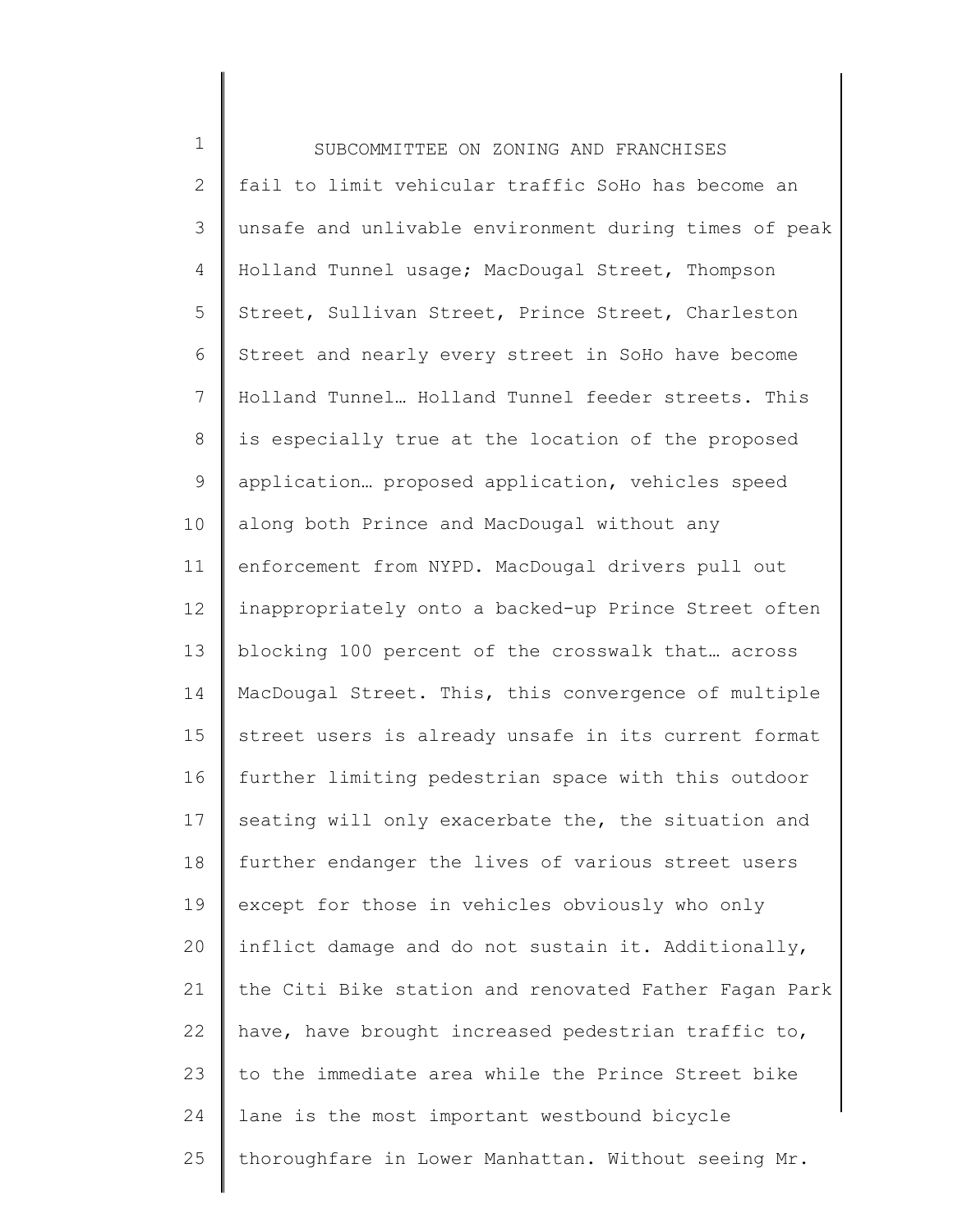1 2 3 4 5 6 7 8 9 10 11 12 13 14 15 16 17 18 19 20 21 22 23 24 25 SUBCOMMITTEE ON ZONING AND FRANCHISES Wygoda's revised plans I am confident that they will force more pedestrians and more cyclists out onto  $6<sup>th</sup>$ Avenue, Prince Street and the bicycle lane at these busy times. Pedestrians and cyclists must already compete with vehicular overcrowding as cars approach the Holland Tunnel often driving unsafely to beat the light while cyclists also have to navigate these already unsafe conditions. It is my opinion that Mr. Levy and the other principals of Lola… of Lola Taverna have no interest in what's best for the community, they have no intention of acting in good faith as demonstrated by the fact pattering at Little Prince and they have changed plans repeatedly and have indicated that they will do so again today and appears to be frankly in my opinion successfully manipulating the disjointed manner in which the city handles the complex process of issuing liquor licenses determining outdoor café capacity, the community board public hearing process. In my opinion Prinkipas are only concerned about the 2,500 dollars a month of revenue that each additional outside, outside chair contributes to its top line as stated repeatedly, publicly by Mr. Levy. I believe these fact patterns and the timeline outlined above reflect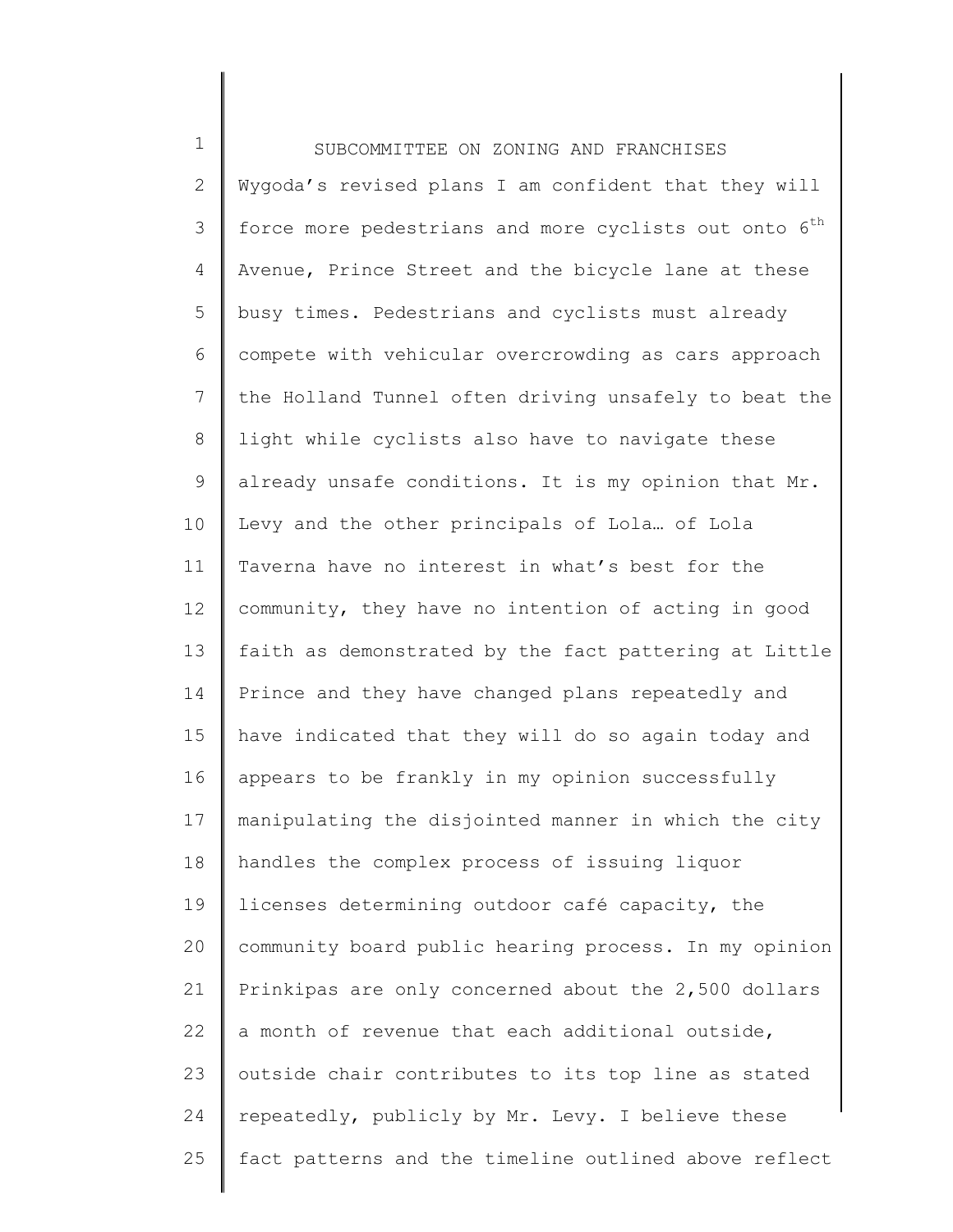| $\mathbf 1$    | SUBCOMMITTEE ON ZONING AND FRANCHISES                 |
|----------------|-------------------------------------------------------|
| $\mathbf{2}$   | this potential manipulation and even potential        |
| 3              | deceptions and, and while I obviously cannot speak to |
| 4              | Mr. Levy's intentions, I would arque it's nearly      |
| 5              | impossible to conclude otherwise. That concludes my   |
| 6              | testimony and again I would point the entire City     |
| $\overline{7}$ | Council hearing to my email which contains            |
| $8\,$          | significantly more detail, detailed than I was able   |
| $\mathsf 9$    | to get into today. Thank you for your time.           |
| 10             | CHAIRPERSON MOYA: Thank, thank you for                |
| 11             | your testimony. I just want to remind speakers that   |
| 12             | we're keeping it to a two-minute time limit [cross-   |
| 13             | talk]                                                 |
| 14             | ALFONSO RENATO: That was just two                     |
| 15             | minutes, right?                                       |
| 16             | CHAIRPERSON MOYA: That was two minutes                |
| 17             | under yeah, that was a little under two minutes       |
| 18             | [cross-talk]                                          |
| 19             | ALFONSO RENATO: Was that 20 or two?                   |
| 20             | CHAIRPERSON MOYA: Two. We're also joined              |
| 21             | by Council Members Levin, Richards, Rivera, Reynoso   |
| 22             | and Rosenthal. Thank you very much for your testimony |
| 23             | today. I'd like to call up the next panelist, Bob     |
| 24             | Gormley. If, if you could just please push the button |
| 25             | and turn on your microphone, thank you.               |
|                |                                                       |

 $\parallel$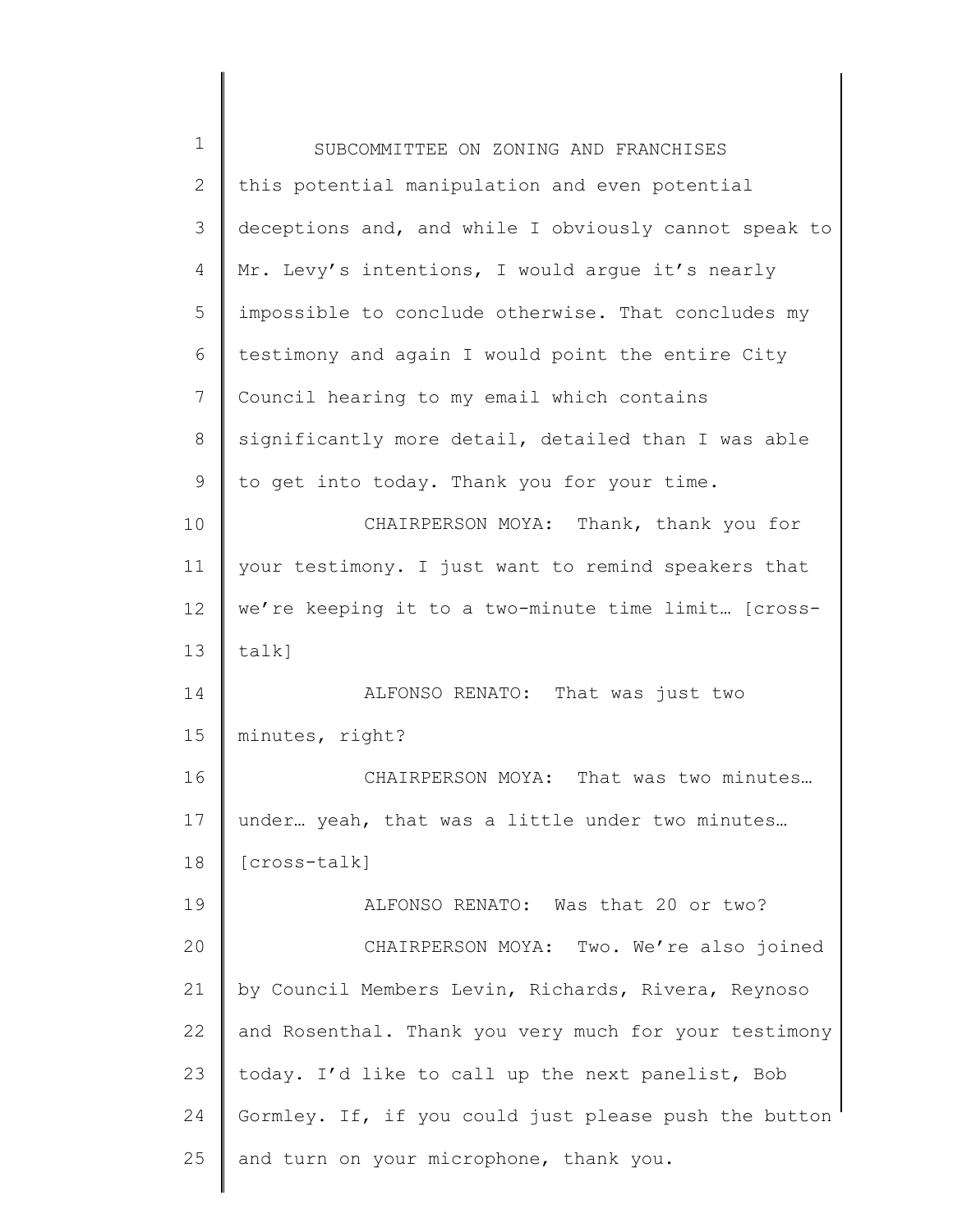| $\mathbf 1$     | SUBCOMMITTEE ON ZONING AND FRANCHISES                            |
|-----------------|------------------------------------------------------------------|
| $\mathbf{2}$    | BOB GORMLEY: Thank you. Good morning                             |
| 3               | Chairman Moya and members of your Subcommittee. My               |
| $\overline{4}$  | name is Bob Gormley, I'm the District Manager of                 |
| 5               | Manhattan Community Board Two. I want to thank you               |
| 6               | for the opportunity to testify today regarding the               |
| $7\phantom{.0}$ | application of Prinkipas LLC, DBA Lola Taverna                   |
| 8               | located at 210 6 <sup>th</sup> Avenue for an unenclosed sidewalk |
| 9               | café. I am testifying today in support of a City                 |
| 10              | Council modification to this application from 22                 |
| 11              | tables and 48 chairs to 16 tables and 32 chairs.                 |
| 12              | Manhattan Community Board Two passed a resolution at             |
| 13              | its full board meeting on July 18 <sup>th</sup> , 2019 which we  |
| 14              | sent to the City Council the following day laying out            |
| 15              | several reasons for supporting the modification, this            |
| 16              | testimony reiterates them. First, the applicant has              |
| 17              | repeatedly violated sidewalk café law at another                 |
| 18              | restaurant located nearby. This applicant is also the            |
| 19              | owner of Little Prince located at 199 Prince Street              |
| 20              | which is one half block from Lola Taverna.                       |
| 21              | Unfortunately for the owner although only one-half               |
| 22              | block away Little Prince is in an R7 zone where                  |
| 23              | sidewalk cafes are not permitted. This does not deter            |
| 24              | the applicant from continuously and illegally                    |
| 25              | operating a sidewalk café at that location. According            |
|                 |                                                                  |

║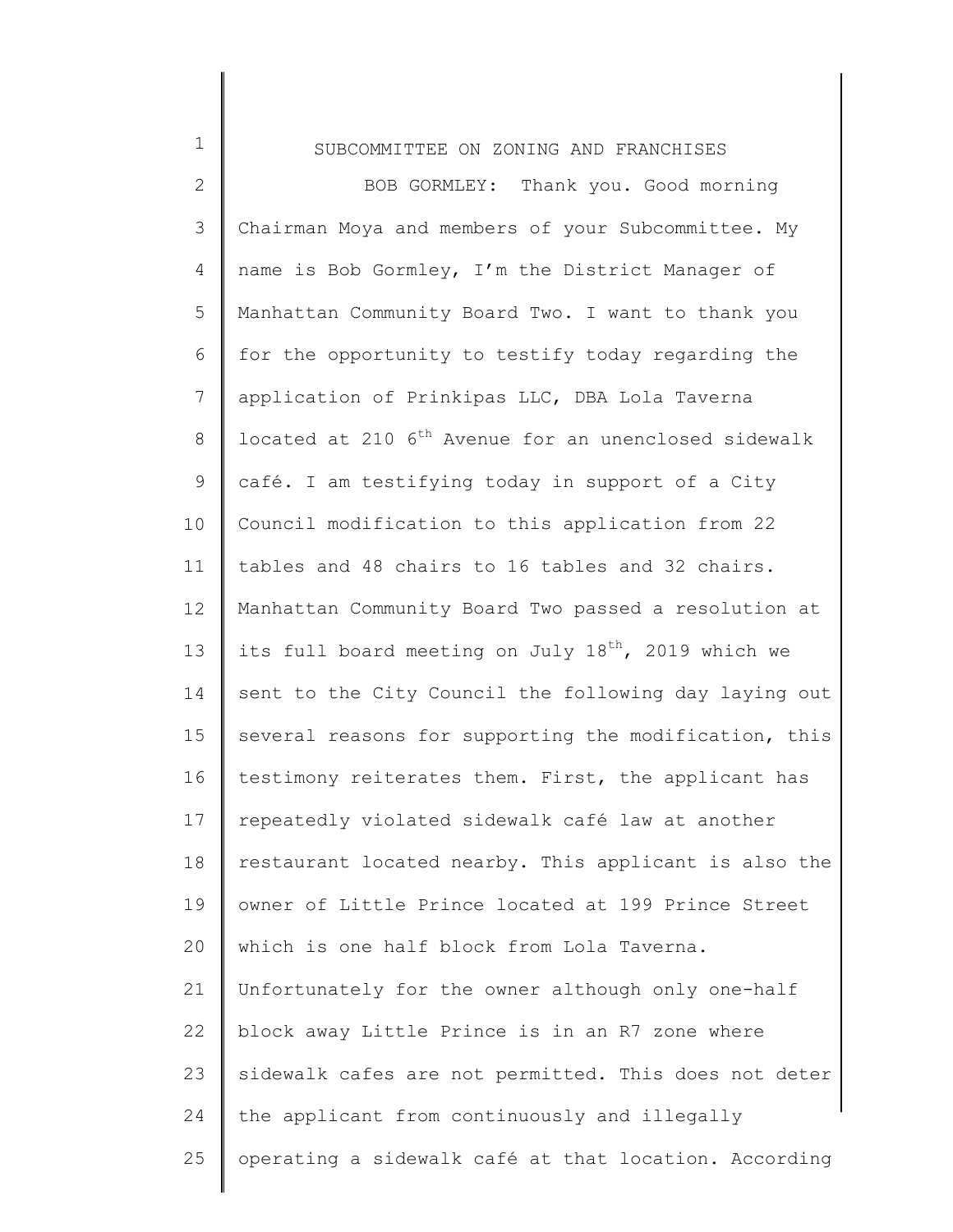1 2 3 4 5 6 7 8 9 10 11 12 13 14 15 16 17 18 19 20 21 22 23 24 25 SUBCOMMITTEE ON ZONING AND FRANCHISES to the Department of Consumer Affairs Little Prince received violations for operating an unenclosed sidewalk café, an unlicensed sidewalk café on August  $19^{th}$ , 2014; June  $11^{th}$ , 2015; October 23<sup>rd</sup>, 2015; and August 29<sup>th</sup>, 2019. The administrative hearing for the last violation was two days ago. According to DCA, the first three violations were upheld, and the applicant paid the fine for the violation issued in 2014 and the first violation in 2015. However, the violation issued on October 23rd, 2015 was sent to DCA's legal division because the applicant quote, "was unresponsive when asked for payment", end quote. Second, according to the New York City open data portal there have been 15 loud music or noise complaints made against Little Prince in 2019. For most of the complaints is reported that quote, "the police responded to the complaint and took action to fix the condition". As a repeat offender of the sidewalk café law as well as a regular recipient of complaints for loud noise or music that needed to be addressed and resolved by the police this applicant has demonstrated bad faith with the city and his neighbors and therefor it is reasonable to modify his sidewalk café application by reducing the number of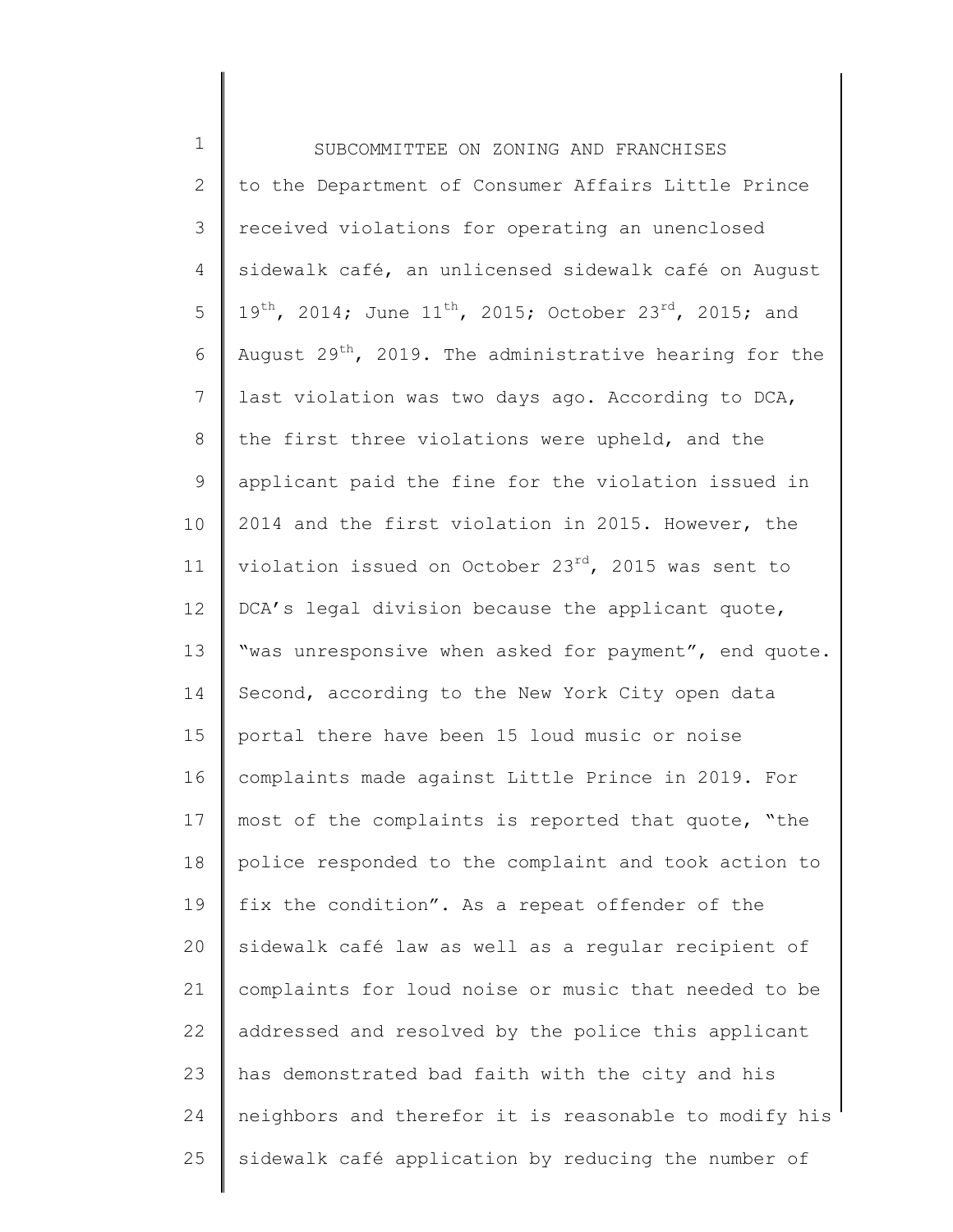| $1\,$        | SUBCOMMITTEE ON ZONING AND FRANCHISES                 |
|--------------|-------------------------------------------------------|
| $\mathbf{2}$ | tables and chairs. Third, when the applicant appeared |
| 3            | before Manhattan Community Board Two's SLA licensing  |
| 4            | committee in October 2018 he stated his intention to  |
| 5            | operate a sidewalk café with 16 tables and 32 chairs, |
| 6            | he further stipulated that the sidewalk café would    |
| 7            | close at ten p.m. Sunday through Thursday and at 11   |
| $8\,$        | p.m. Friday and Saturday nights [cross-talk]          |
| $\mathsf 9$  | CHAIRPERSON MOYA: If you could if we                  |
| 10           | could just wrap it up [cross-talk]                    |
| 11           | BOB GORMLEY: Wrap it up?                              |
| 12           | CHAIRPERSON MOYA: Yeah.                               |
| 13           | BOB GORMLEY: Okay, I'll just wrap it up               |
| 14           | by saying that we received oh, so in this             |
| 15           | paragraph, it is reasonable for the community board   |
| 16           | to, to rely on statements made previously by at a     |
| 17           | community board meeting by, by an applicant. Fourth,  |
| 18           | we received many emails regarding this application;   |
| 19           | seven people came to the committee meeting to, to     |
| 20           | speak in opposition to it and lastly the New York     |
| 21           | City administrative code explicitly gives the City    |
| 22           | Council the authority to modify a sidewalk café       |
| 23           | application stating that quote, "the petitioner shall |
| 24           | accept the modification within 15 days [cross-talk]   |
| 25           |                                                       |
|              |                                                       |

║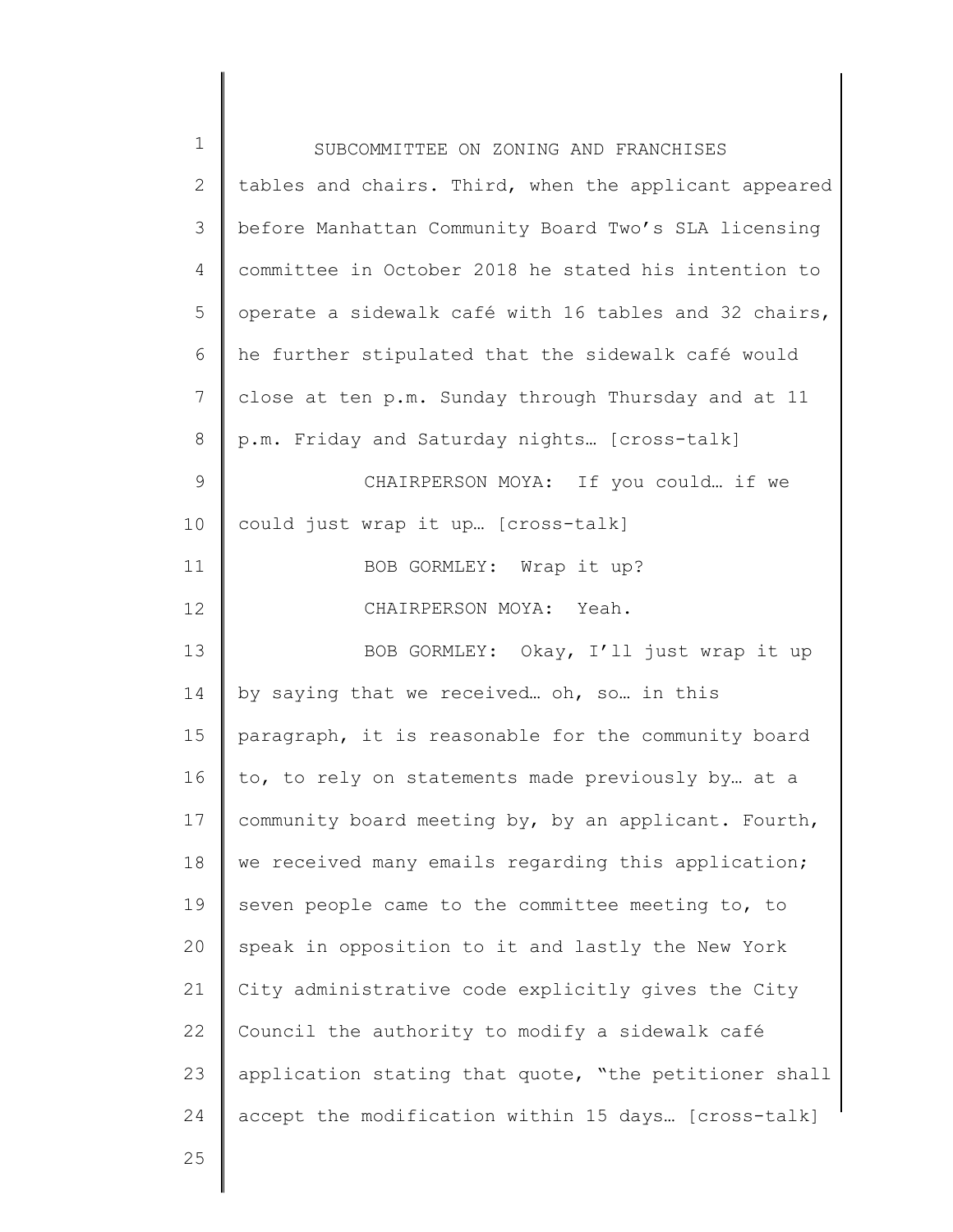1 2 3 4 5 6 7 8 9 10 11 12 13 14 15 16 17 18 19 20 21 22 23 24 25 SUBCOMMITTEE ON ZONING AND FRANCHISES CHAIRPERSON MOYA: We're, we're going to have to… [cross-talk] BOB GORMLEY: …with such approval… [cross-talk] CHAIRPERSON MOYA: ...really wrap it up because we have a lot… [cross-talk] BOB GORMLEY: That's the last, last… [cross-talk] CHAIRPERSON MOYA: …more… [cross-talk] BOB GORMLEY: …line, when all the above is taken into consideration community board two believes reducing the sidewalk café will cut the application from 16… to 16 tables and 32 chairs is both a reasonable and a just modification and is well within the City Council's authority to require it. Thank you. CHAIRPERSON MOYA: Thank, thank you so much for your testimony. Are there any other members of the public who wish to testify? Did you fill out… [off mic dialogue] CHAIRPERSON MOYA: On, on the sidewalk café? Okay. COMMITTEE CLERK: What is your name? CHAIRPERSON MOYA: What is your name?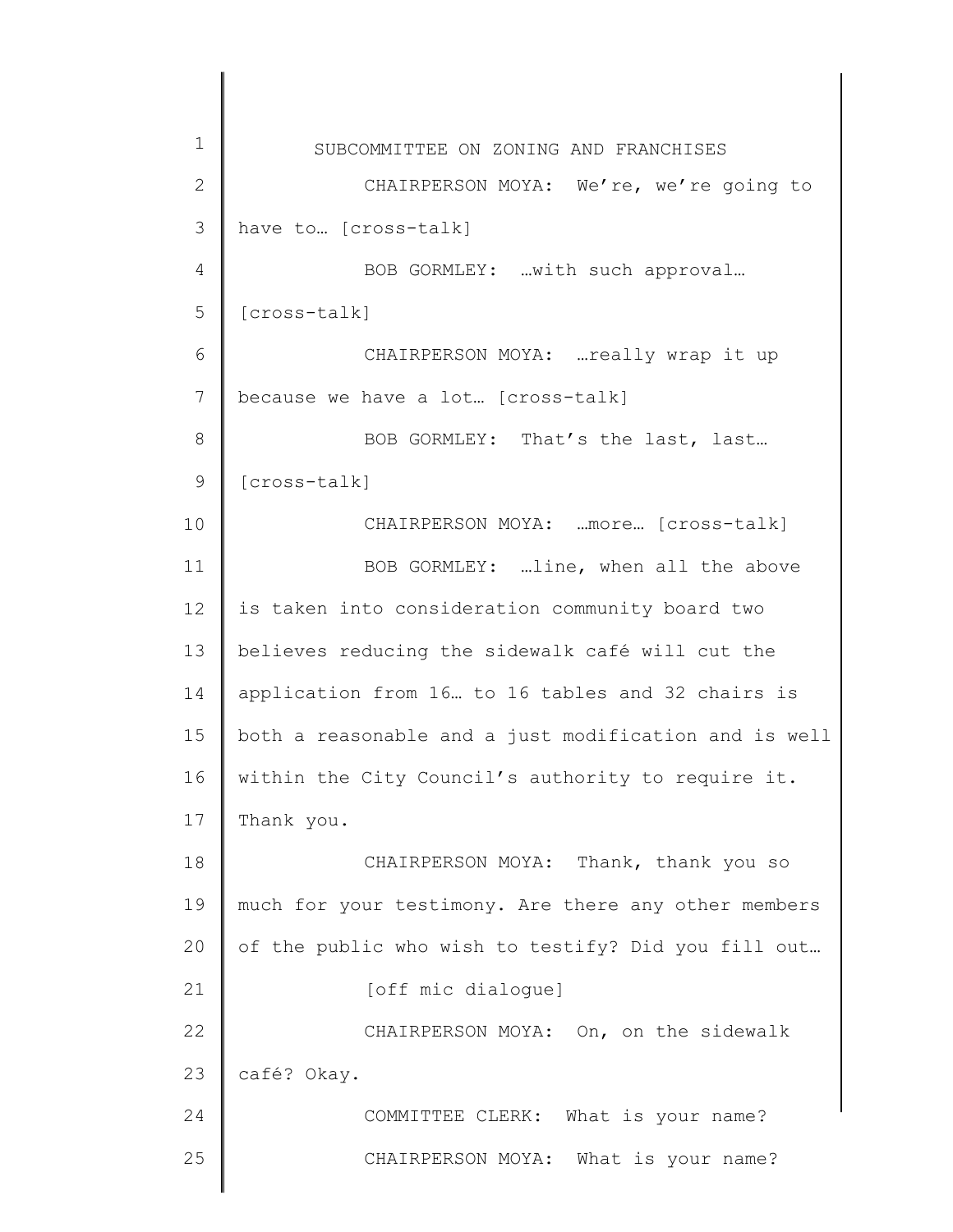1 2 3 4 5 6 7 8 9 10 11 12 13 14 15 16 17 18 19 20 21 22 23 24 25 SUBCOMMITTEE ON ZONING AND FRANCHISES [off mic dialogue] CHAIRPERSON MOYA: Okay, Bruce Jacobs, yep. BRUCE JACOBS: Hello everybody… [crosstalk] CHAIRPERSON MOYA: If, if you could just press the button so the microphone is on and state your name. BRUCE JACOBS: Hello everybody, Bruce Jacobs, Coalition of the Rockaways, supporter of medical and religious freedom, 30 years New York City transit, 9/11 first responder, US Navy veteran. I'm glad to see all your union guys here. Listen, I was at the planning commission for this job, I don't like this outdoor campaign… outdoor stuff on our streets, everything is for the rich, they say business, this is not proper, this is why poor people, regular people can't live in this neighborhood because you're giving everything to a… to a land owner, to a store owner he says for business. My thing is, is that why is he taking over the street with no kind of fees, no kind of nothing, what kind of violations has he had in the past with other restaurants. To me, just to give a very… and for this guy to put out tables the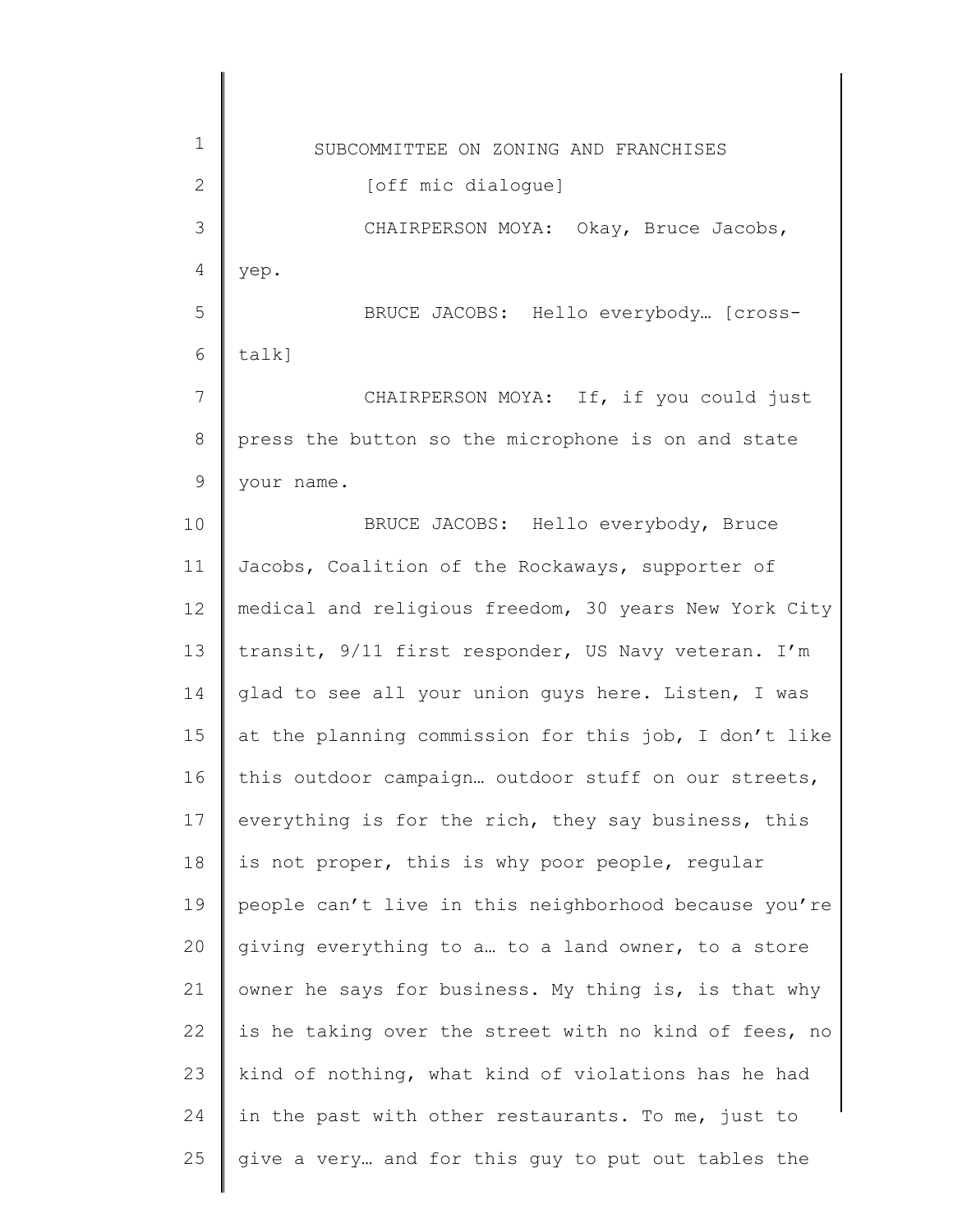1 2 3 4 5 6 7 8 9 10 11 12 13 14 15 16 17 18 19 20 21 22 23 24 25 SUBCOMMITTEE ON ZONING AND FRANCHISES guy is arguing about how many tables even if you have one table outside, you're blocking the street, you're blocking from people walking. My opinion is that the City Council got to watch this very closely make sure everything is proper, the idea of keep on approving variances because people who get fancy lawyers and all kind of stuff. This ain't right, what about the regular, hardworking New York City person who lives in this state he can't walk up the street because he's blocked by a restaurant. If you don't buy a restaurant food from this place you can't walk up that street. This is preventing people from being able to walk up the street. I understand business, he wants to make it into like in Europe, New York City don't work like that, people live on these blocks and people live in the area and work in the area, we wanted to keep on going strong and we want the right thing for the public of New York. Thank you. CHAIRPERSON MOYA: Thank, thank you for your testimony. Are there any other members of the public who wish to testify? Seeing none I now close the public hearing on this application. And now we will move to our votes. Today we will vote to approve with modifications LU Number 529, the Lola Taverna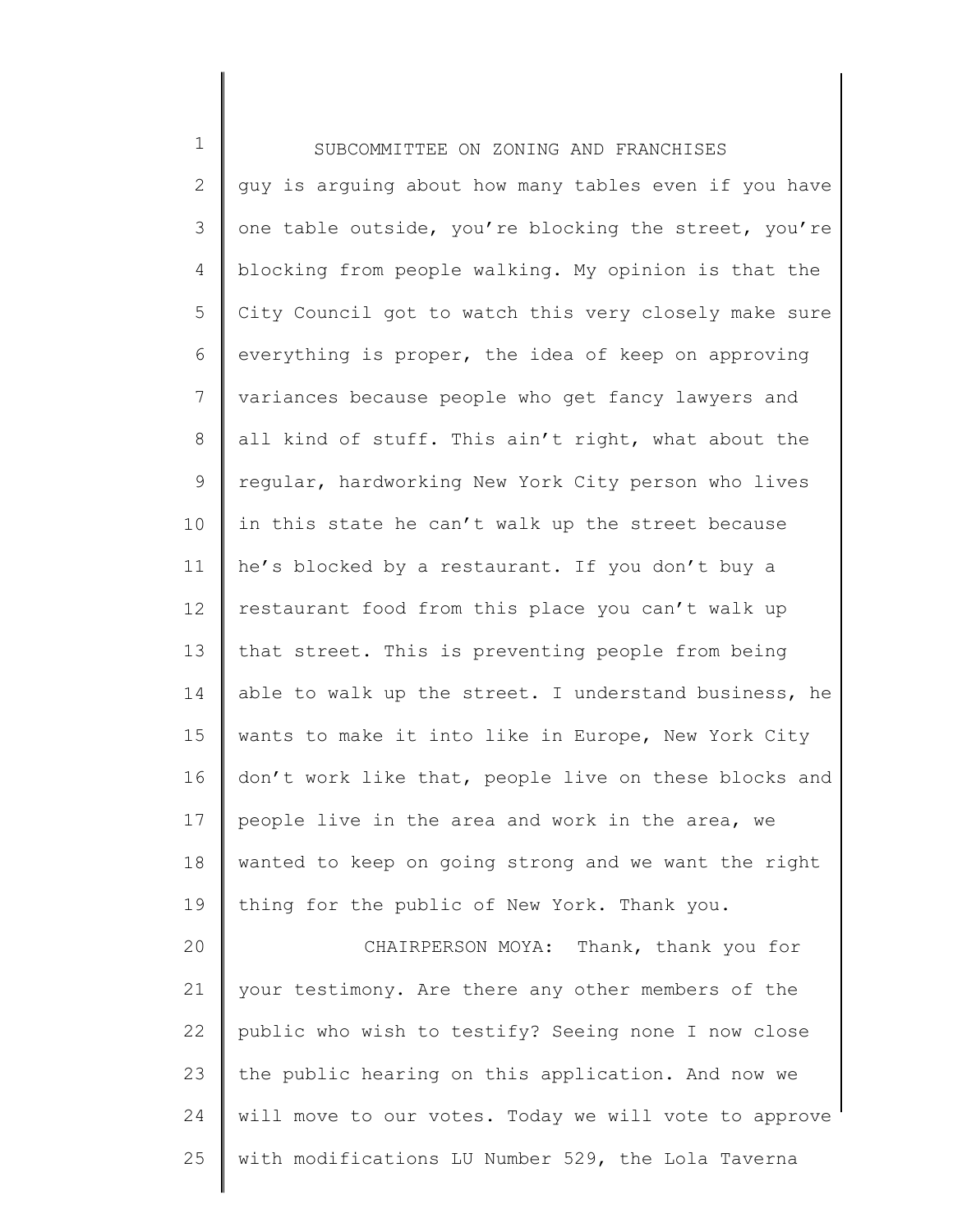1 2 3 4 5 6 7 8 9 10 11 12 13 14 15 16 17 18 19 20 21 22 23 24 25 SUBCOMMITTEE ON ZONING AND FRANCHISES application heard today by the Subcommittee and we heard testimony that the applicant has operated an illegal sidewalk café in a resident district where sidewalk cafes are not permitted at his other nearby restaurants and it has been the subject of repeated noise complaints. We will be voting to approve this café with a modification to reduce the size to 16 tables and 32 chairs. As a response to community concerns regarding sidewalk safety and congestion and quality of life concerns from 24 tables and 48 chairs. With this modification to 16 tables and 32 chairs Council Speaker Johnson is in support of this application for a sidewalk café so that the applicant may establish that his new establishment with a smaller than requested café is a good neighbor. We will also vote to approve LU items number 534 and 535 for the LeFrak city parking garage proposal in my district in Queens. The proposal would amend the zoning resolution to revise the findings for certain parking special permits and it would also approve a special permit for the subject property under the amended text. I am in support of this application. We will also vote to approve Preconsidered LU Item number 540, the 91-05 Beach Channel Drive rezoning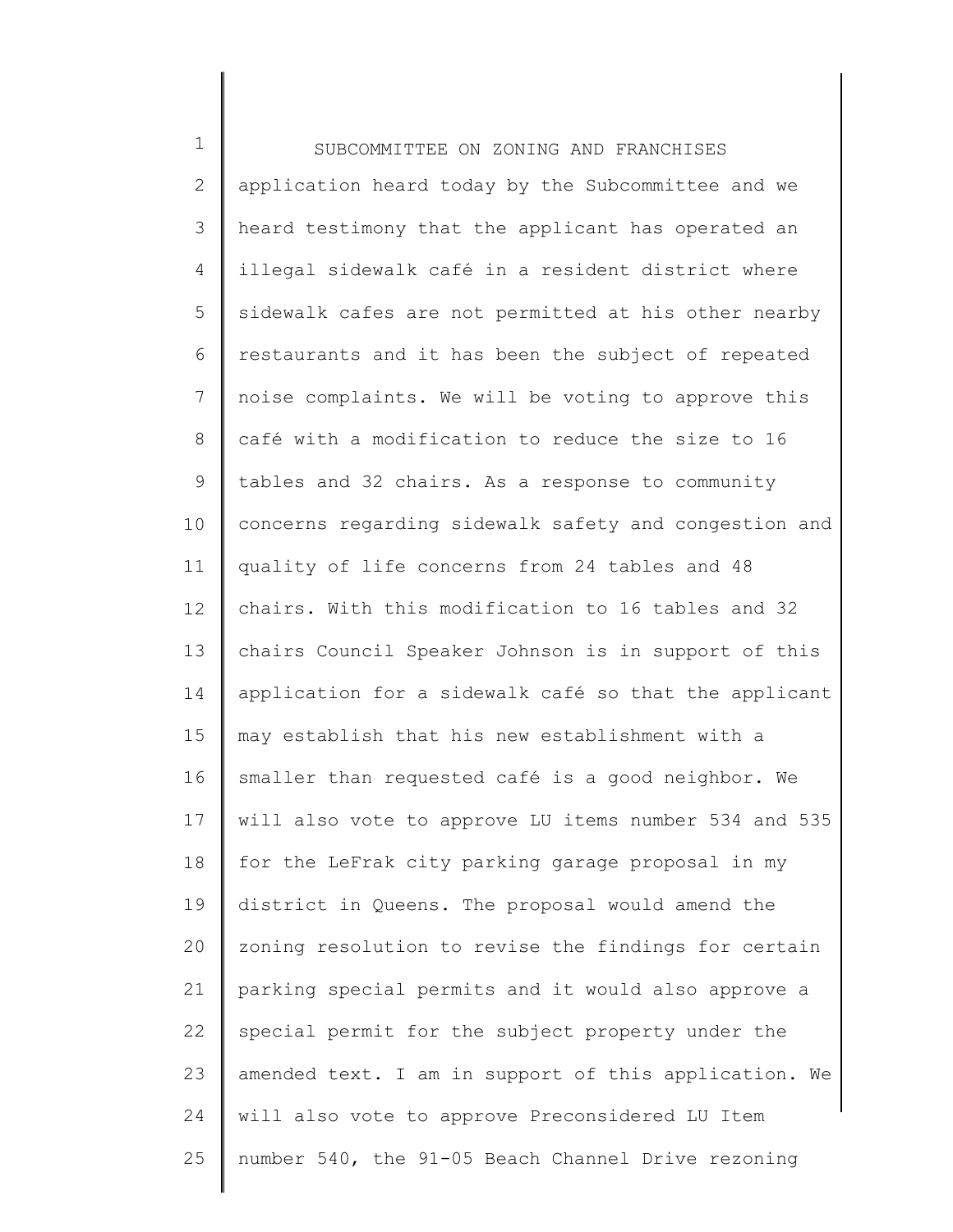| $\mathbf 1$    | SUBCOMMITTEE ON ZONING AND FRANCHISES                 |
|----------------|-------------------------------------------------------|
| $\mathbf{2}$   | proposal in Queens. The proposal would establish a    |
| 3              | C2-3 commercial overlay within an existing R4-A       |
| 4              | district to legalize an existing funeral home and its |
| 5              | accessory parking lot. Council Member Ulrich is in    |
| 6              | support of this application. We will also vote to     |
| $\overline{7}$ | approve Preconsidered LU Number 541 for the 15-13     |
| $8\,$          | Clintonville Street rezoning proposal in Queens. The  |
| $\mathsf 9$    | proposal would establish a C1-3 commercial overlay    |
| 10             | within an existing R3-1 district to legalize an       |
| 11             | existing commercial use on the property as well as    |
| 12             | its facility and its future development and           |
| 13             | modernization. Council Member Vallone is in support   |
| 14             | of this application. We will also vote to approve     |
| 15             | Preconsidered LU Number 542 for the 112-06 71st Road  |
| 16             | rezoning proposal in Queens. The proposal would       |
| 17             | rezone an existing R1-2A district to an R3-2 district |
| 18             | and would bring into conformance two separate         |
| 19             | existing nonconformance conforming use group for      |
| 20             | medical offices within the rezoning area. Council     |
| 21             | Member Koslowitz is in support of this application.   |
| 22             | We will also vote to approve with modifications       |
| 23             | Preconsidered LU Numbers 531, 532 and 533 for the     |
| 24             | Vernon Boulevard Broadway rezoning proposal in        |
| 25             | Queens. This application was originally proposed      |
|                |                                                       |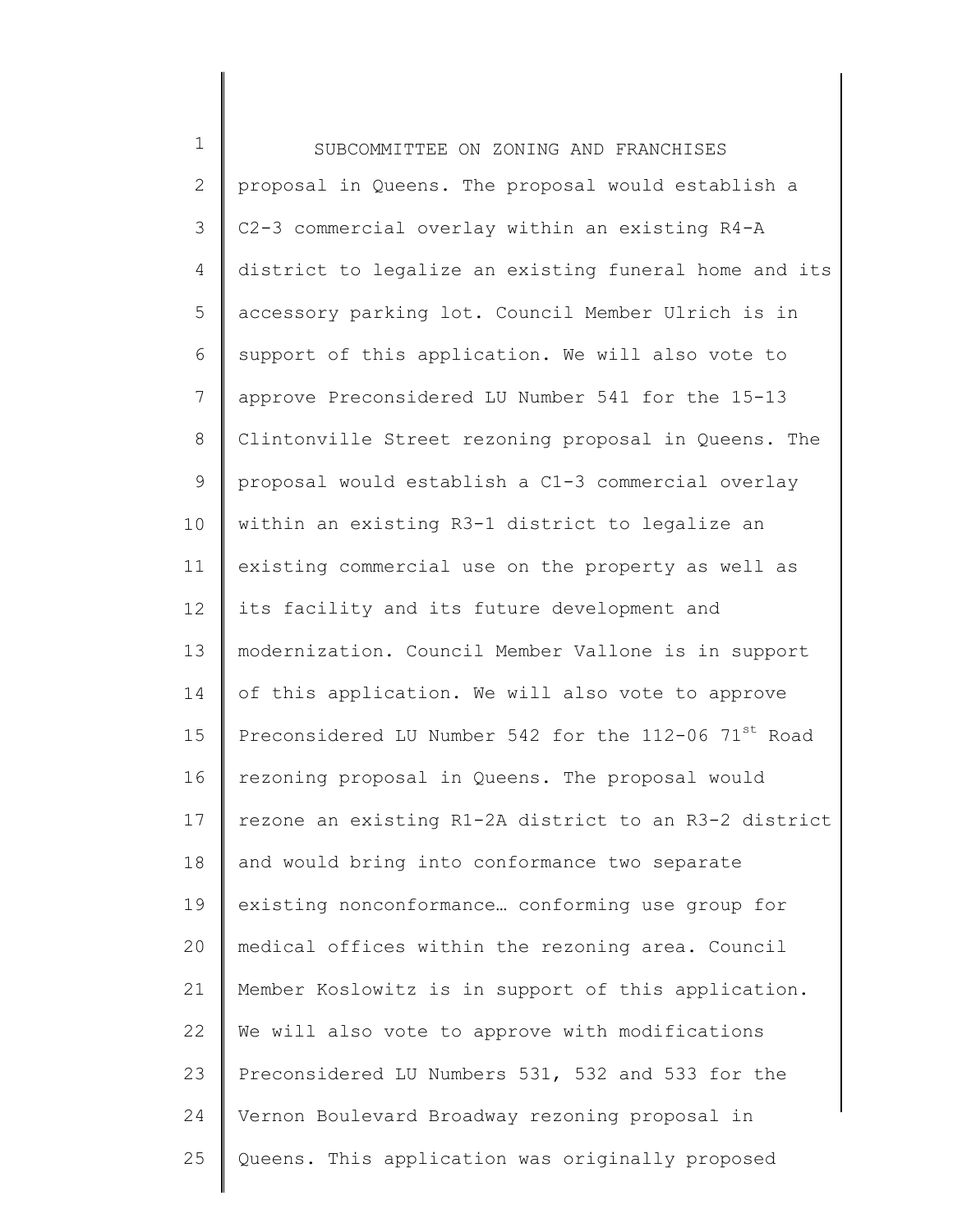1 2 3 4 5 6 7 8 9 10 11 12 13 14 15 16 17 18 19 20 21 22 23 24 25 SUBCOMMITTEE ON ZONING AND FRANCHISES sought a zoning map amendment, a zoning text amendment and a special permit for a large-scale general development which together would facilitate the construction of three new mixed-use buildings and a total of approximately 17,700 square feet of public accessible open area. The proposed zoning text amendment originally sought to establish a mandatory inclusionary housing area utilizing options one and two, our modifications will be to remove option two and retain option one. Council Member Van Bramer is in support of this application. And we will also vote to approve with modifications Preconsidered LU Numbers 538 and 539 for the 38<sup>th</sup> Street 35<sup>th</sup> Avenue rezoning proposal in Queens. The application as originally proposed sought a zoning map amendment and a zoning text amendment to establish a mandatory inclusionary housing area utilizing option two, our modification will be to remove option two and to add option one. Council Member Van Bramer is in support of this application as modified. We will also vote to approve with modifications Preconsidered LU Items number 543 and 544 for the Terence Cardinal Cooke proposal in Manhattan. The application as originally proposed sought approval for a zoning map amendment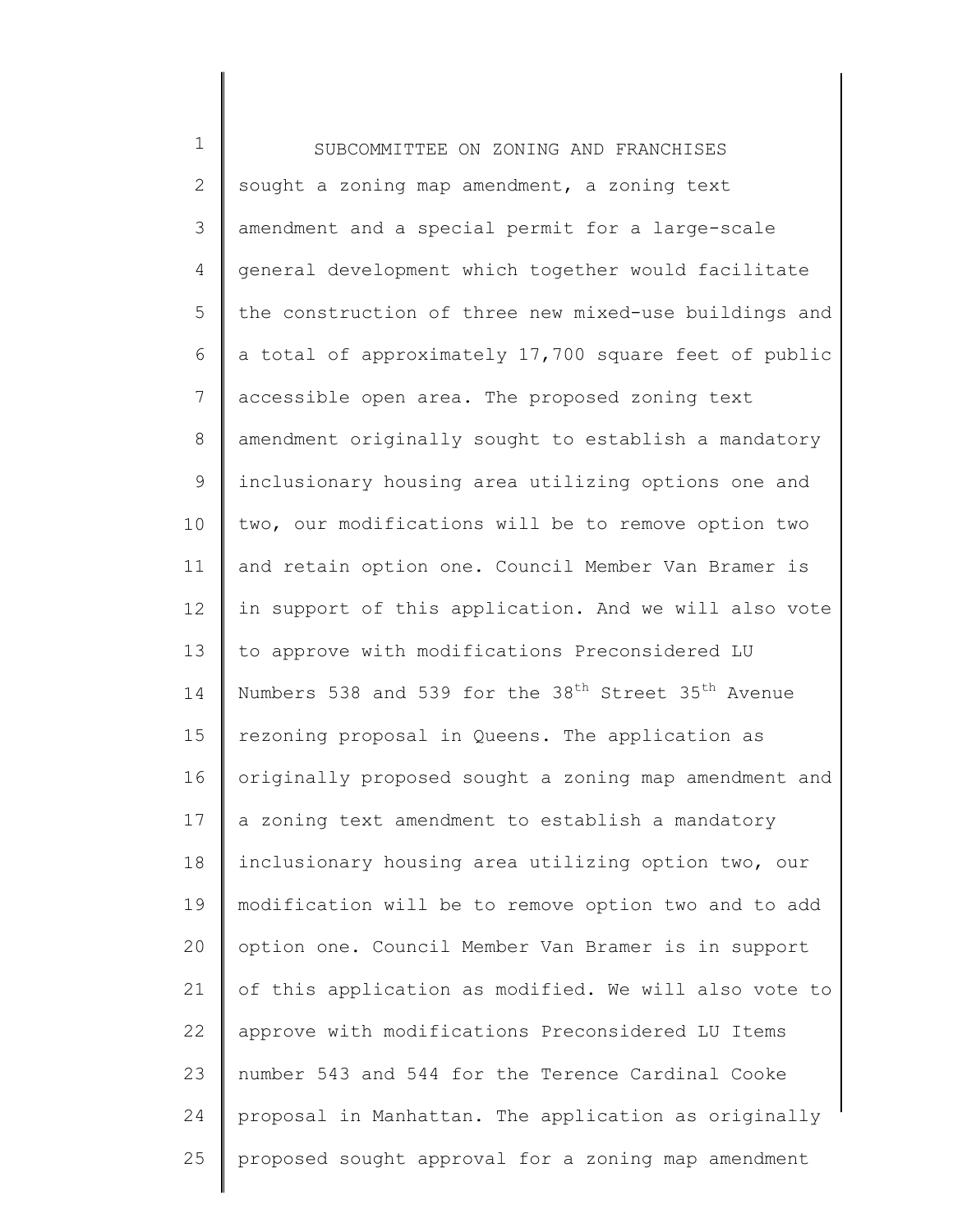| $\mathbf 1$  | SUBCOMMITTEE ON ZONING AND FRANCHISES                 |
|--------------|-------------------------------------------------------|
| $\mathbf{2}$ | to change the existing R7-2 district to an R8         |
| 3            | district and an R7-2 C1-5 to an R8 C1-5 as well as a  |
| 4            | zoning text amendment to map the site a mandatory     |
| 5            | inclusionary housing area utilizing option two to     |
| 6            | facilitate the rehabilitation of the existing Terence |
| 7            | Cardinal Cooke Flower Hill skilled nursing facility   |
| 8            | and redevelop redevelopment to include 150 units of   |
| 9            | supportive housing, 379 residential units and a Pace  |
| 10           | medical facility, our modification would be to remove |
| 11           | option two and to add option one. Council Member      |
| 12           | Ayala is in support of this application as modified   |
| 13           | and I now call for a vote to approve LUs 529, 530     |
| 14           | oh, sorry, to approve LUs 534, 535, 540, 541 and 542  |
| 15           | to approve with modifications LU 529, LUs 531, 532,   |
| 16           | 533, 538, 539, 543 and 544, Council please call the   |
| 17           | roll.                                                 |
| 18           | COMMITTEE CLERK: Chair Moya?                          |
| 19           | CHAIRPERSON MOYA: Aye on all.                         |
| 20           | COMMITTEE CLERK: Council Member Levin?                |
| 21           | COUNCIL MEMBER LEVIN: Aye on all.                     |
| 22           | COMMITTEE CLERK: Council Member                       |
| 23           | Richards?                                             |
| 24           | COUNCIL MEMBER RICHARDS: Aye on all.                  |
| 25           | COMMITTEE CLERK: Council Member Reynoso?              |
|              |                                                       |

║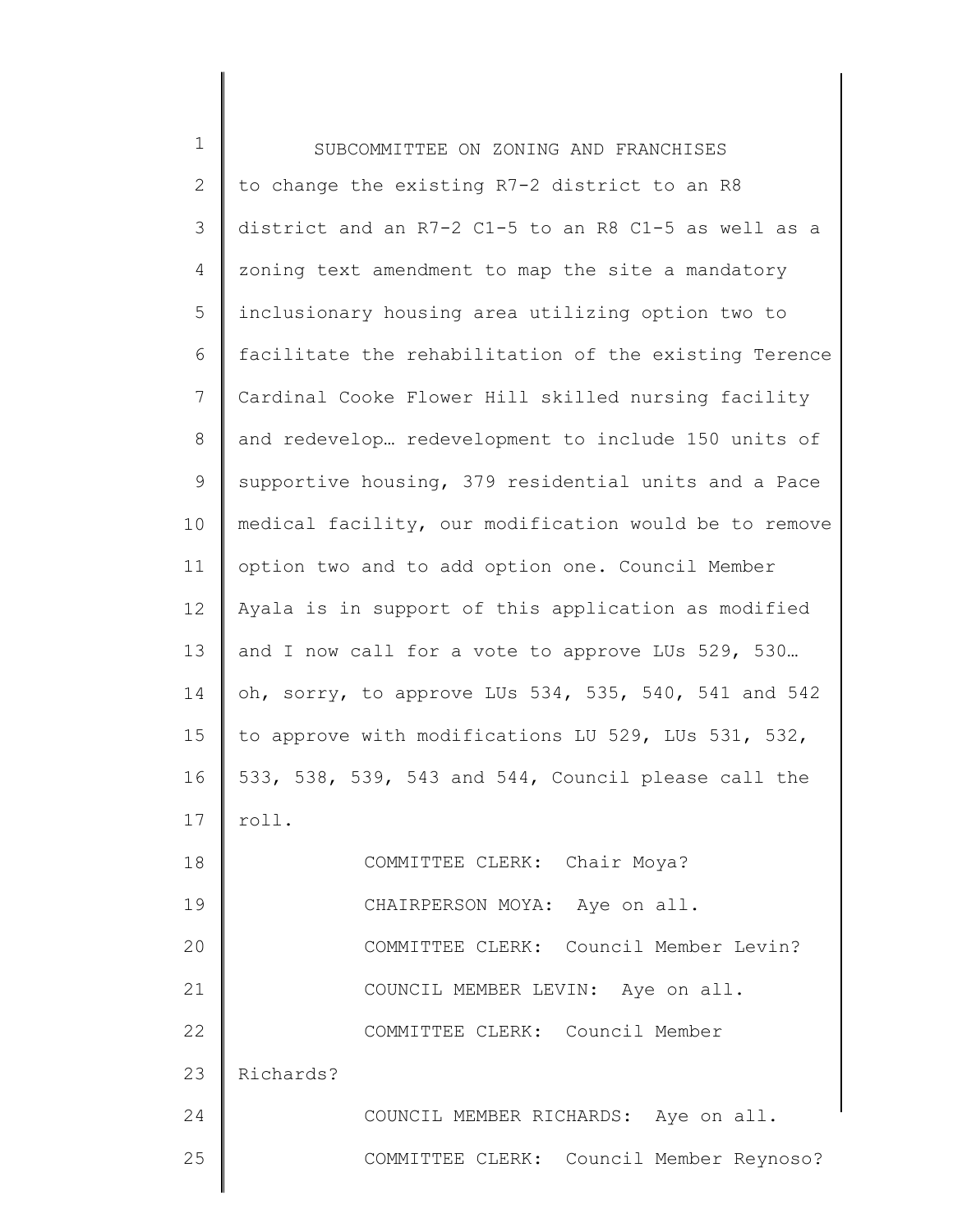| 1             | SUBCOMMITTEE ON ZONING AND FRANCHISES                 |
|---------------|-------------------------------------------------------|
| $\mathbf{2}$  | COUNCIL MEMBER REYNOSO: Aye on all.                   |
| 3             | COMMITTEE CLERK: Council Member                       |
| 4             | Grodenchik?                                           |
| 5             | COUNCIL MEMBER GRODENCHIK: Aye.                       |
| 6             | COMMITTEE CLERK: Council Member Rivera?               |
| 7             | COUNCIL MEMBER RIVERA: Aye.                           |
| 8             | COMMITTEE CLERK: The current roll is six              |
| $\mathcal{G}$ | in the affirmative, zero in the negative and no       |
| 10            | abstentions, the vote will remain open.               |
| 11            | CHAIRPERSON MOYA: We will now continue                |
| 12            | with our public hearings. We will now hear a          |
| 13            | Preconsidered LU item C190390 ZMM for the 25 Central  |
| 14            | Park west application relating to property in Council |
| 15            | Member Rosenthal's district in Manhattan. The         |
| 16            | applicant seeks approval for a zoning map amendment   |
| 17            | to establish a C2-5 commercial overlay district       |
| 18            | within an existing R10-A district. As proposed this   |
| 19            | action would bring three existing lawful              |
| 20            | nonconforming commercial units at the ground floor    |
| 21            | into conformance under zoning and now, I open the     |
| 22            | public hearing to this application, but I would like  |
| 23            | to turn it over for Council Member Rosenthal for some |
| 24            | remarks.                                              |
|               |                                                       |

25

Ι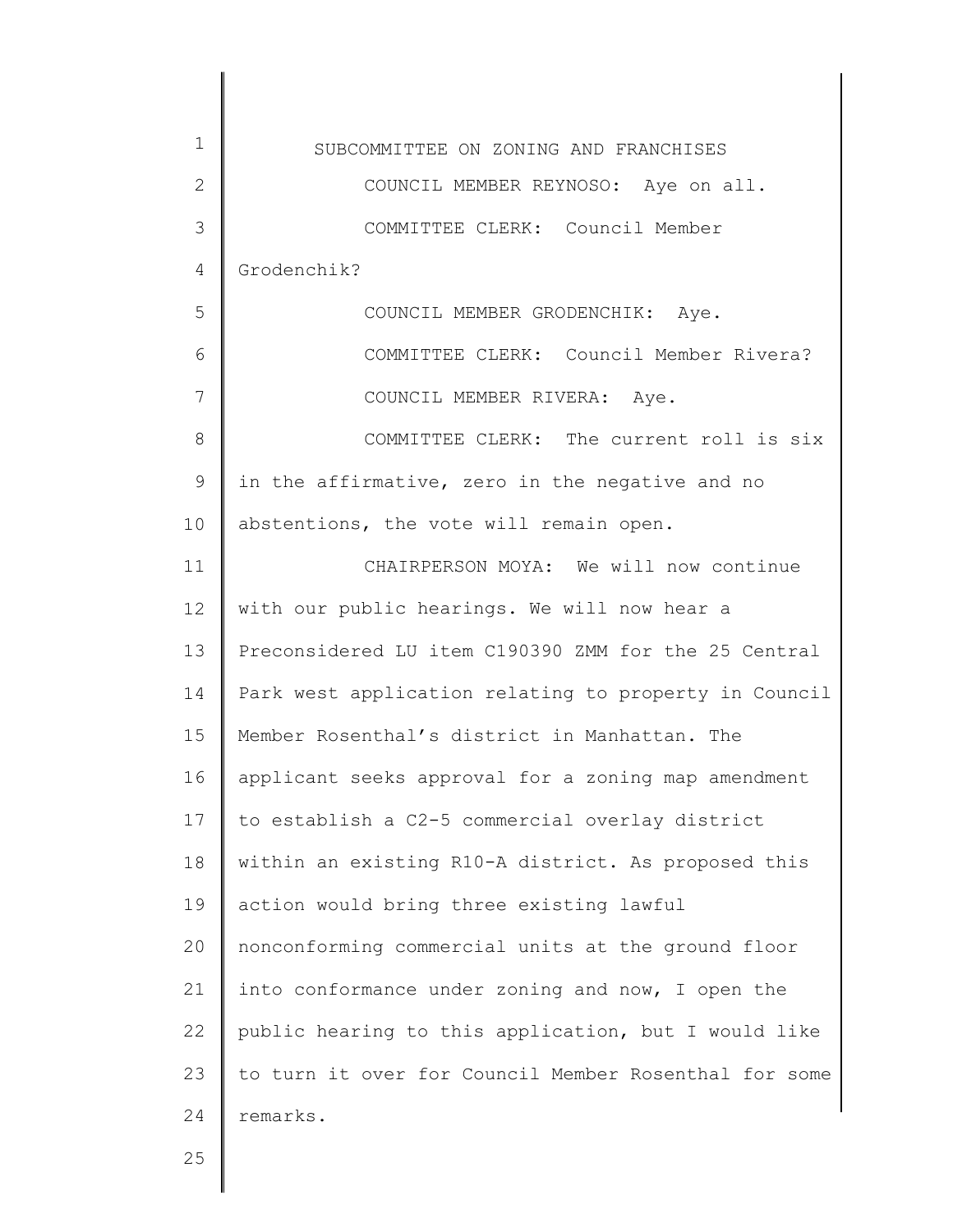| $\mathbf 1$    | SUBCOMMITTEE ON ZONING AND FRANCHISES                 |
|----------------|-------------------------------------------------------|
| $\mathbf{2}$   | COUNCIL MEMBER ROSENTHAL: Thank you                   |
| 3              | Chair Moya, actually I'm I'll have questions for the  |
| $\overline{4}$ | applicant after make they make their presentation, I  |
| 5              | appreciate you.                                       |
| 6              | CHAIRPERSON MOYA: Great, thank you so                 |
| 7              | much. Richard Lobel and Frank Noriega.                |
| 8              | COMMITTEE CLERK: Please raise your right              |
| $\mathsf 9$    | hands and state your name for the record.             |
| 10             | RICHARD BLODGETT: Richard Lobel.                      |
| 11             | FRANK NORIEGA: Frank Noriega.                         |
| 12             | COMMITTEE CLERK: Do you swear or affirm               |
| 13             | that the that the testimony you're about to give      |
| 14             | will be the truth, the whole truth and nothing but    |
| 15             | the truth and you will answer all questions           |
| 16             | truthfully?                                           |
| 17             | RICHARD BLODGETT: I do.                               |
| 18             | FRANK NORIEGA: I do.                                  |
| 19             | Thank you.<br>COMMITTEE CLERK:                        |
| 20             | RICHARD BLODGETT: Thank you and good                  |
| 21             | morning Chair Moya, Council Members. We're here today |
| 22             | to discuss the 25 Central Park West rezoning. So, you |
| 23             | can see from the land use map, the zoning map in      |
| 24             | front of you, the circled area is the area where the  |
| 25             | rezoning was is proposed and that is on Central Park  |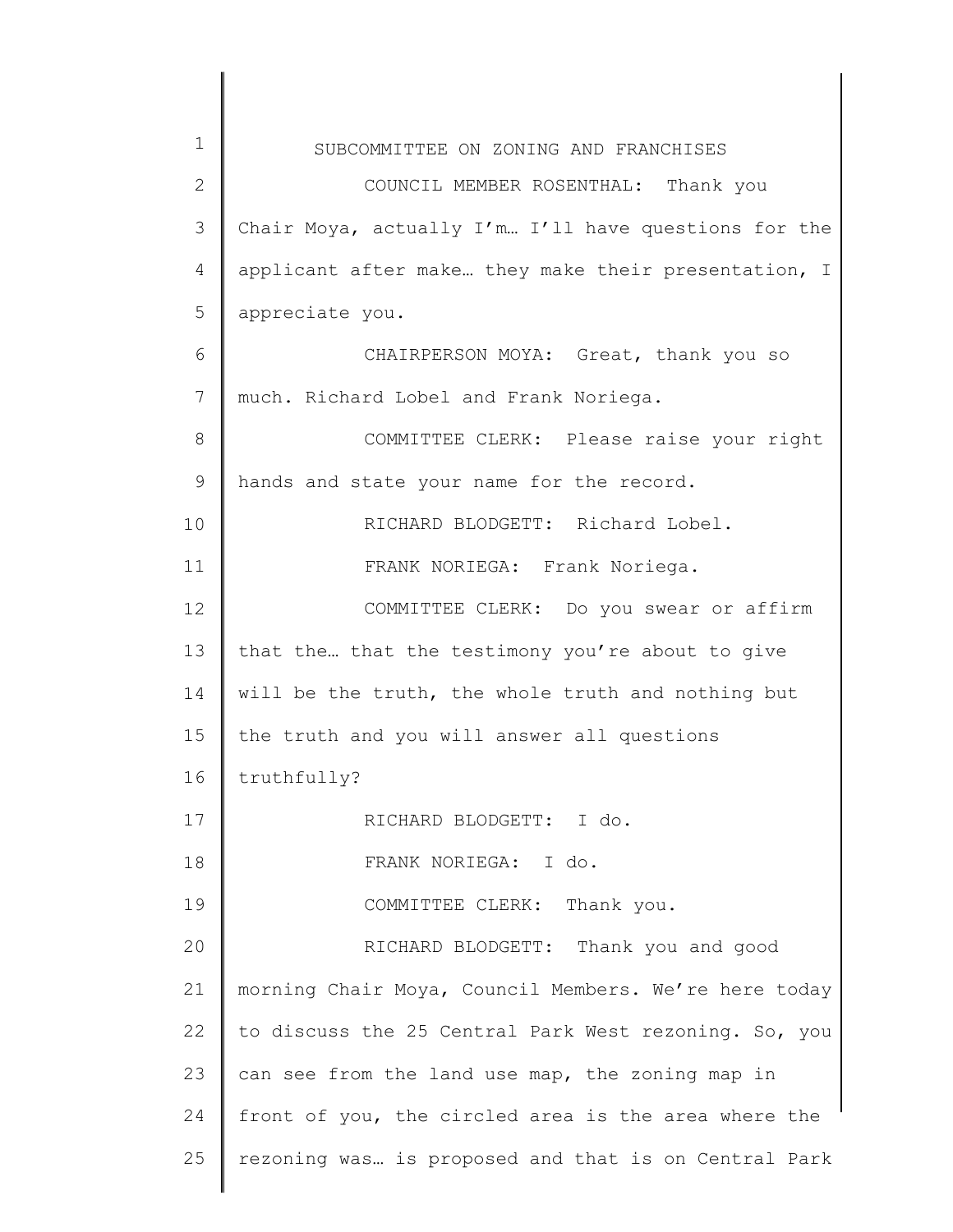| $1\,$          | SUBCOMMITTEE ON ZONING AND FRANCHISES                          |
|----------------|----------------------------------------------------------------|
| $\mathbf{2}$   | West between $62^{nd}$ and $63^{rd}$ Street. So, there's a few |
| 3              | things to note about the existing zoning map. The              |
| 4              | first is that this building is Century Apartments, a           |
| 5              | landmark designated building from 1985 originally              |
| 6              | built in the 1930's actually has 250 feet of depth in          |
| $\overline{7}$ | its lot and 200 feet are located within this existing          |
| $8\,$          | R10-A, 50 feet are actually already located in a C4-7          |
| $\mathsf 9$    | zoning district which permits rather intensive                 |
| 10             | commercial units. Some other things to note about              |
| 11             | this property are that to the block to the south of            |
| 12             | the property there's a current C-6-6 zoning district           |
| 13             | also allowing for intensive commercial uses at two,            |
| 14             | two blocks to the south as well as the C4-7                    |
| 15             | immediately to the west and the south of the                   |
| 16             | property. So, this is the proposed rezoning as set             |
| 17             | forth on a tax map and the rezoning would rezone this          |
| 18             | frontage which is R10-A with a with a commercial               |
| 19             | overlay, C2-5. What this would allow would basically           |
| 20             | be for the continued commercial use and conformance            |
| 21             | of three commercial stores which are currently                 |
| 22             | located on this frontage. So, as you can see the, the          |
| 23             | frontage would, would be 100 feet back from the                |
| 24             | Central Park west façade which would capture the               |
| 25             | commercial stores which are longstanding dating back           |
|                |                                                                |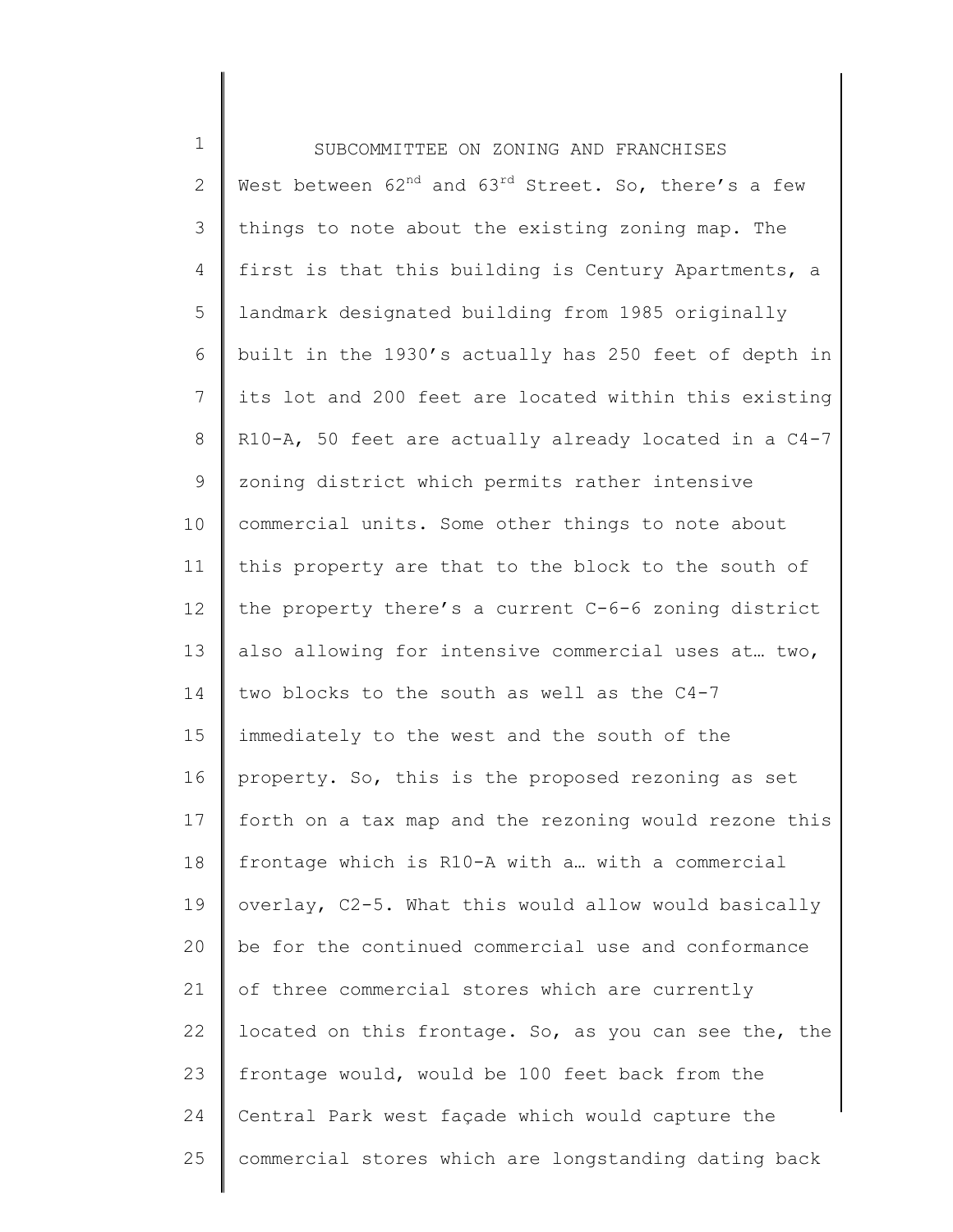1 2 3 4 5 6 7 8 9 10 11 12 13 14 15 16 17 18 19 20 21 22 23 24 25 SUBCOMMITTEE ON ZONING AND FRANCHISES to the origins of the building. This is a land use map just to generally show some of the commercial uses in the area. As you can see obviously this is a very commercially intense area, you have Columbus Circle two blocks to the south, this is discussed as an extension of the  $8<sup>th</sup>$  Avenue corridor. So, there are a large number of commercial uses immediately around this area. And so, on the… this is what the rezoning would look like on the land use, it would rezone this frontage with a depth of 100 feet for the C2-5 zoning district. So, to note this is a, a cellar plan and then this is a more detailed first floor plan. The rezoning is primarily requested in order to allow for a PCE or Physical Cultural Establishment on the southeastern corner of the lot so this is currently a drug store which as a matter of public record is failing and so currently right now you would be able to populate this space with a use groups six commercial use however as the Council is aware from previous testimony a PCE or gym is not permitted as a use groups six use, it's actually only permitted in C2 districts. Most commercial rezonings now particularly ones that are sponsored by the city actually already include C2 rezonings. Most recently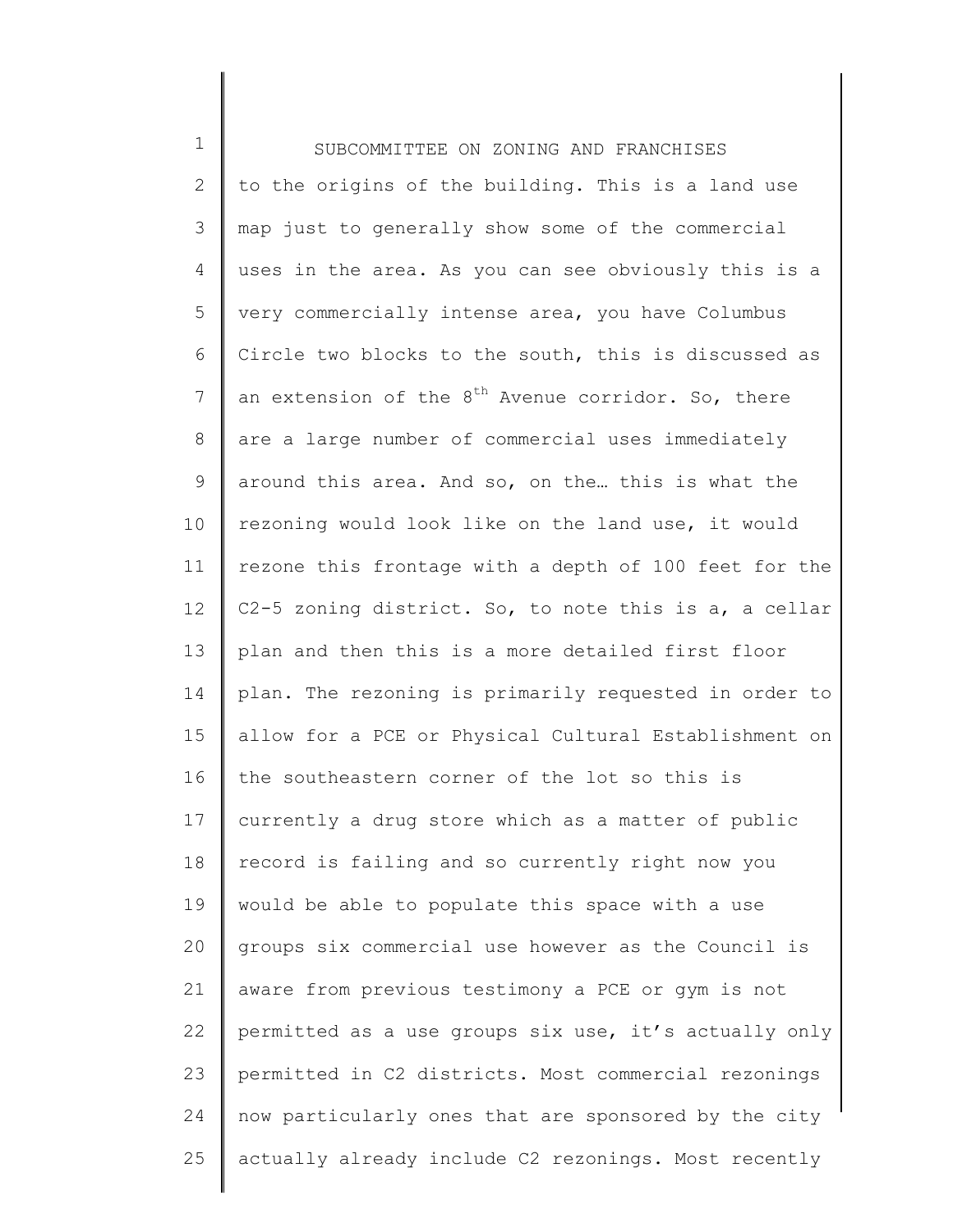1 2 3 4 5 6 7 8 9 10 11 12 13 14 15 16 17 18 19 20 21 22 23 24 25 SUBCOMMITTEE ON ZONING AND FRANCHISES the East Harlem rezoning not only maintains C2 commercial overlays for most of it's overlays but also now has done away with the PCE special permit so one of the I think difficulties as far as populating these spaces particularly with gyms is that right now a PCE gym operator needs to go through a rather lengthy costly process at the Board of Standards and Appeals. So, in the East Harlem rezoning they've done away with that. As a matter… as of right you can go in and locate however until that text is changed citywide owners are still required to go in and to get special approval for PCEs. This is just some additional plan materials and layouts as far as the building is concerned and then we have some pictures. You'll note pictures of the development site, again this is a, a building which was originally a, a Chanin building dating back to the 1930's, there's a… it was individually designated as a landmark in 1985 so this building has great historical importance which means several things despite the fact that it is a beautiful building and contributing to the area, any changes to the façade are… goes through a strenuous review at landmarks and are, are not an as of right process thereby leading to difficulties as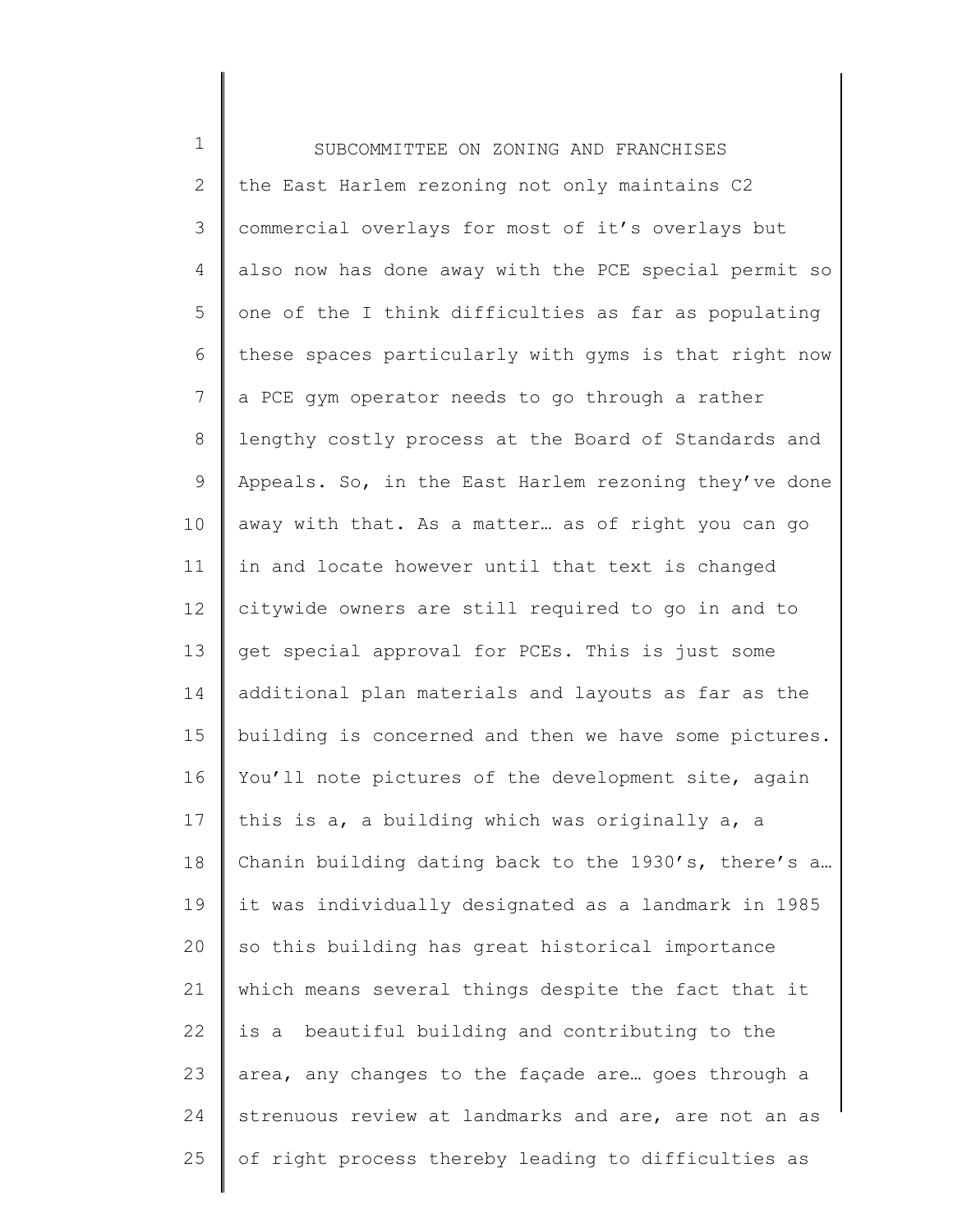| $\mathbf 1$  | SUBCOMMITTEE ON ZONING AND FRANCHISES                 |
|--------------|-------------------------------------------------------|
| $\mathbf{2}$ | far as any changes to any storefronts, it, it really  |
| 3            | is onerous on, on unit owners here and so the idea    |
| 4            | here would be to allow for a PCE use in this, you     |
| 5            | know formally tenanted space and to allow for a       |
| 6            | productive use of the property. As I just page        |
| 7            | through the final pictures I would say that the       |
| 8            | building as a matter of public record does not have a |
| 9            | gym so this is something that would be available to   |
| 10           | building residents and I know obviously it's          |
| 11           | considered to be a an amenity to have a PCE, a gym,   |
| 12           | a yoga studio available to residents of a building    |
| 13           | particularly where they have no opportunity for that  |
| 14           | now. So, that's essentially the rezoning and I'm      |
| 15           | happy to answer any questions.                        |
| 16           | CHAIRPERSON MOYA: I just have two                     |
| 17           | [cross-talk]                                          |
| 18           | COUNCIL MEMBER ROSENTHAL: Yeah, thank                 |
| 19           | you  oh  [cross-talk]                                 |
| 20           | CHAIRPERSON MOYA: Just two quick                      |
| 21           | questions and then I'll turn it over to Council       |
| 22           | Member Rosenthal. Just if you can say again why, why  |
| 23           | weren't you able to have another legal nonconforming  |
| 24           | use instead of the example of the yoga studio?        |
| 25           |                                                       |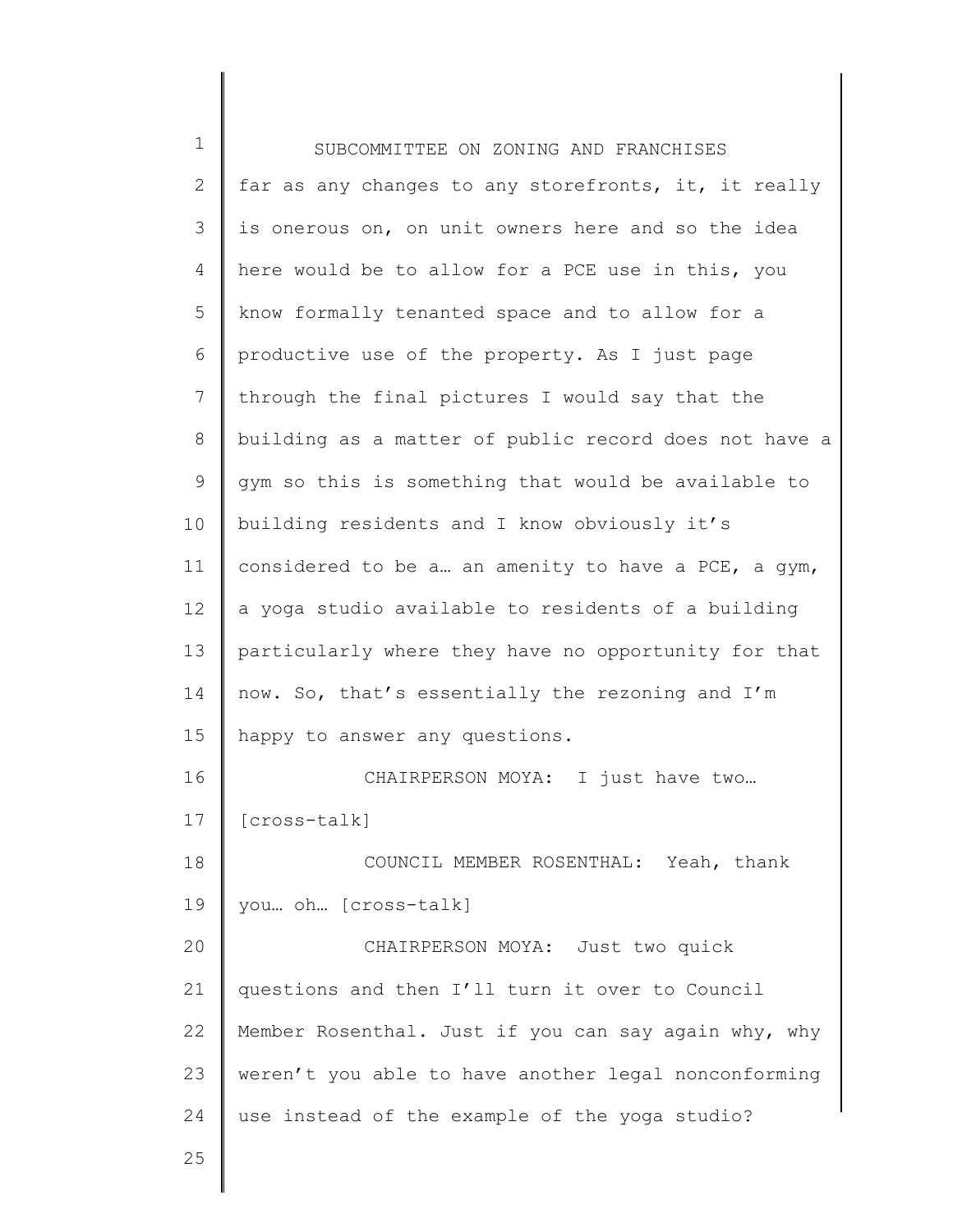## SUBCOMMITTEE ON ZONING AND FRANCHISES

1

2 3 4 5 6 7 8 9 10 11 12 13 14 15 16 17 18 19 20 21 22 23 24 25 RICH LOBEL: So, I guess the best thing to do is to look at this site map. So, in the store on the southeast corner of the lot there is currently an existing grandfather commercial use and so in the three commercial use… units that are indicated on the map on both this… the northeast and southeast corners there is existing legal commercial uses that are available as of right, those can be populated by stores, retail operations and such. You can't populate that with a gym and so there's been a, a, a lengthy process where the owner again as a matter of public record has gone out to the drug store owner, has made attempts to allow him to stay here but it's basically a failing business and I think it kind of reflects some of the literature that's come out particularly from City Planning as far as the challenges in this area… in this area with retail to begin with. So, while you could do a use groups six use you can't do a PCE use and that's really the, the, the cornerstone of the application. CHAIRPERSON MOYA: And so, have you considered pursuing other uses other than the yoga studio that would be allowed under the proposed commercial overlay?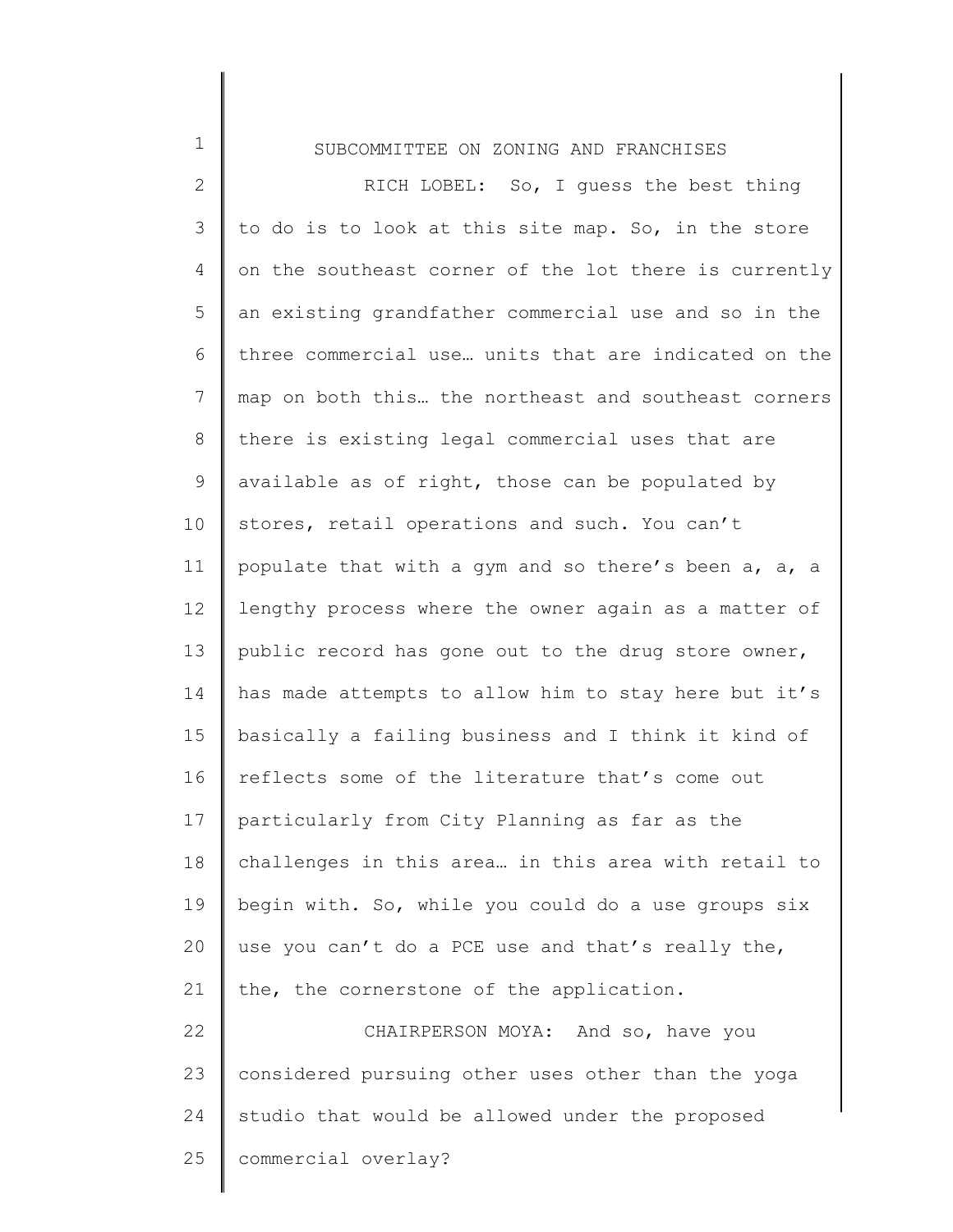## SUBCOMMITTEE ON ZONING AND FRANCHISES

1

2 3 4 5 6 7 8 9 10 11 12 13 14 15 16 17 18 19 20 21 22 23 24 25 RICH LOBEL: Yes and, and as a matter of fact we discussed those throughout the public hearing process, and I think that particularly the Manhattan Borough President Gale Brewer was interested in this and we had a very lengthy conversation at her hearing for close to an hour. The owner very well established the fact that they'd gone out, there was a medical laboratory which was perfect for this space eventually the medical laboratory found that the vibration from the nearby subway was too great to conduct their testing and so they had to… they could no longer stay. There's… there were other… there were other retail operations which came in signed a letter of intent and then for whatever reason were no longer able to operate there. It's been a very lengthy process for the applicant, one which they've, you know frankly would have chosen not to pursue unless they were pushed to this application but having said that this is where they find themselves and, and they just want the opportunity to be able to, to go out to a, a greater range of commercial uses particularly a yoga studio. The yoga studio by the way this is not just a… this is not just something which is created by the applicant they had a letter of intent with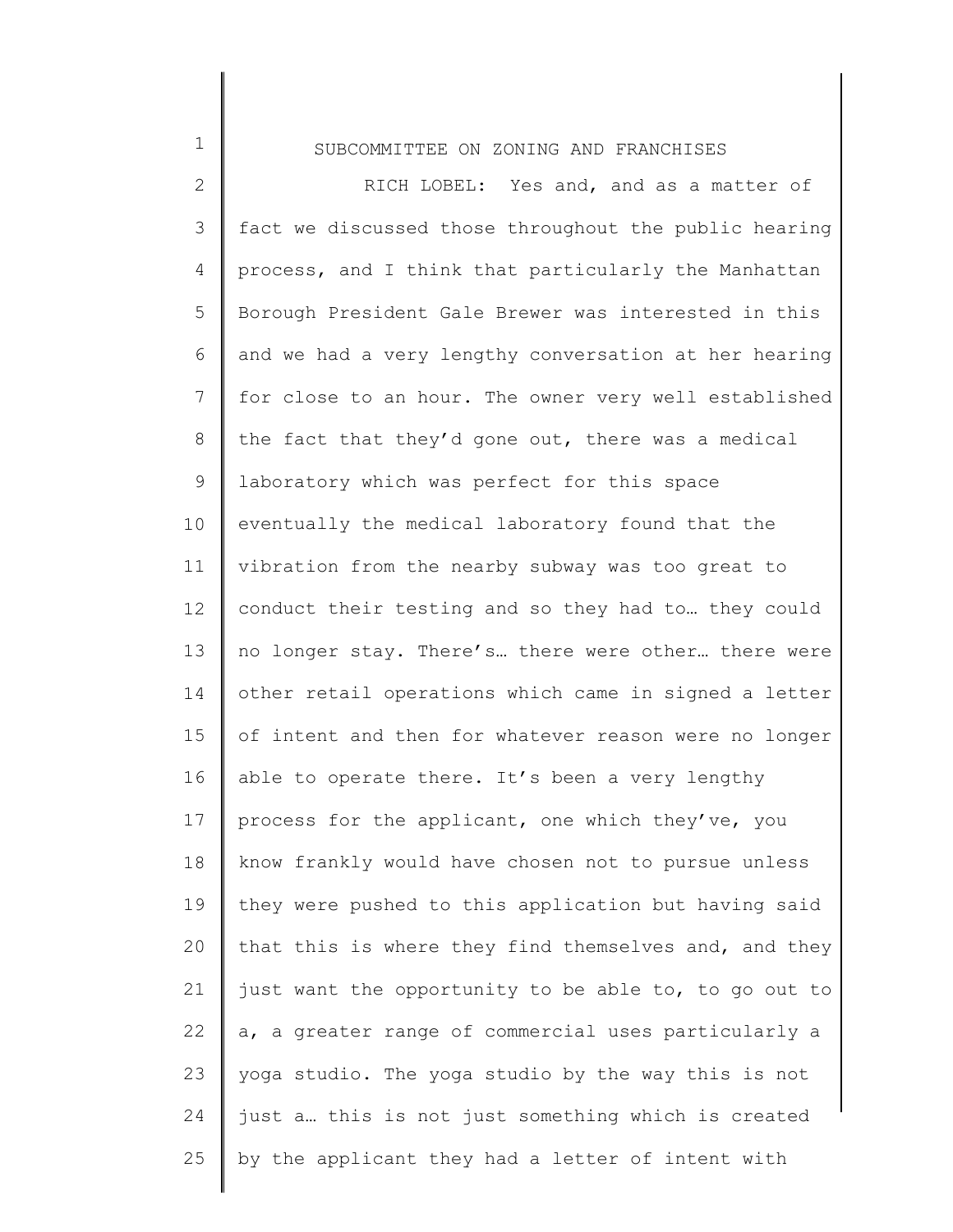1 2 3 4 5 6 7 8 9 10 11 12 13 14 15 16 17 18 19 20 21 22 23 24 25 SUBCOMMITTEE ON ZONING AND FRANCHISES Yoga Works, Yoga Works was going to come in but then because they weren't able to locate here through… just through a DOB application they eventually decided to take another space which was available leaving them with no potential tenant. CHAIRPERSON MOYA: Thank you. RICH LOBEL: Sure. CHAIRPERSON MOYA: And now I want to turn it over to Council Member Rosenthal for questions. COUNCIL MEMBER ROSENTHAL: Thank you so much Chair Moya. I just… I'm going to ask a few questions just to clarify what we think we know… RICH LOBEL: Sure. COUNCIL MEMBER ROSENTHAL: Thank you. Is there common ownership among the three retail condos, how many owners are there? RICH LOBEL: So, between the three retail owners there is… are separate LLCs but the interest holders are the same between units C1 which is on the southeastern portion of the property and C2 and C3 on the northeastern portion of the property. COUNCIL MEMBER ROSENTHAL: So, I'm, I'm going to ask you to say that one more… [cross-talk] RICH LOBEL: Oh, please… [cross-talk]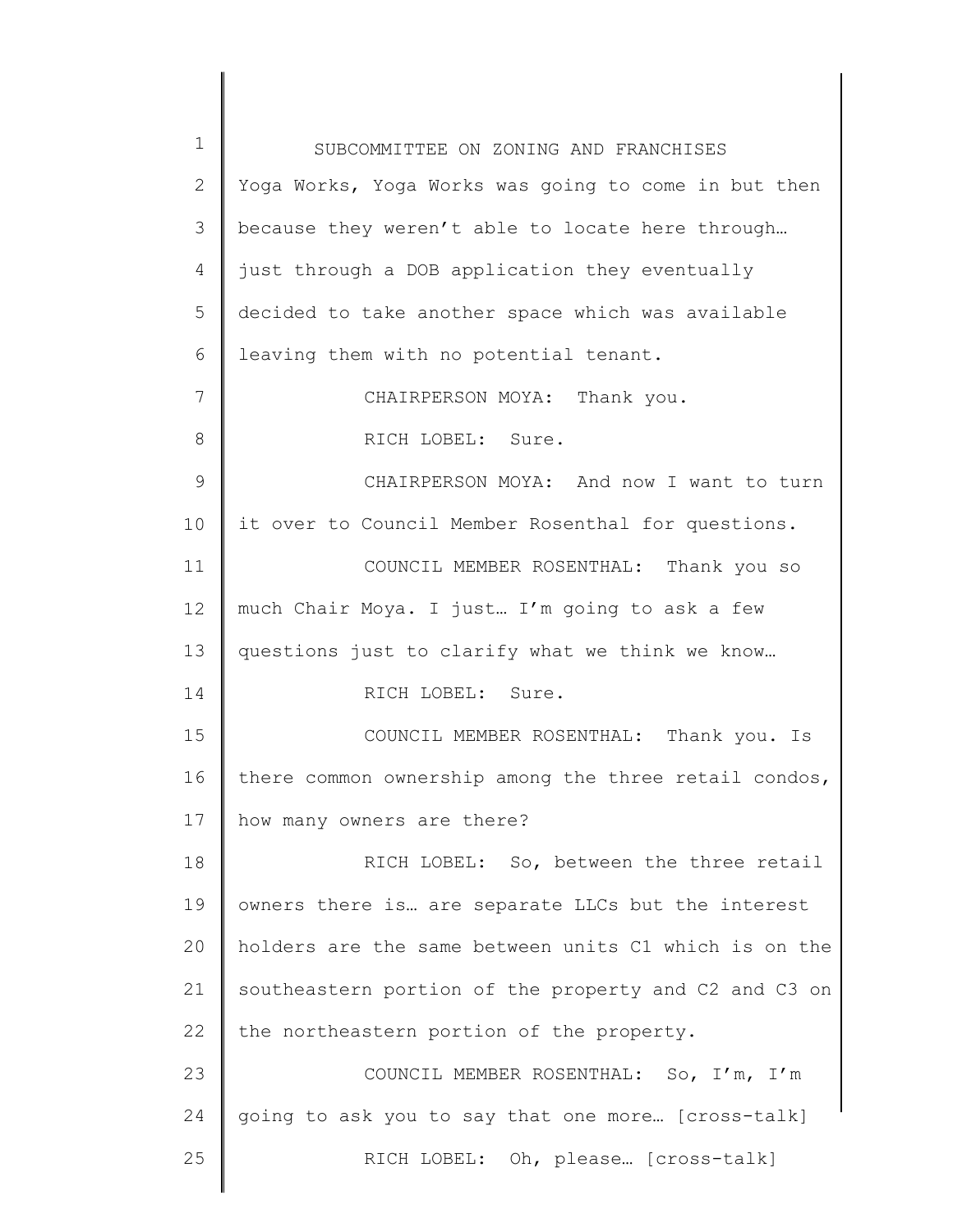1 2 3 4 5 6 7 8 9 10 11 12 13 14 15 16 17 18 19 20 21 22 23 24 25 SUBCOMMITTEE ON ZONING AND FRANCHISES 37 COUNCIL MEMBER ROSENTHAL: …time so another words C1 separate from C2 and 3… RICH LOBEL: Correct… [cross-talk] COUNCIL MEMBER ROSENTHAL: …are subsets of something larger? RICH LOBEL: Correct and just to note because it might be easy on the color-coded map, C1 would be the space in the lower right-hand corner… [cross-talk] COUNCIL MEMBER ROSENTHAL: Yep… [crosstalk] RICH LOBEL: …C2 and 3 would be the space on the upper, upper right-hand corner that's populated by the salon on the Central Park west frontage and the laundry… the dry cleaners further back. COUNCIL MEMBER ROSENTHAL: Okay, do I need to ask you why that is, or should I let it go? RICH LOBEL: When you say why that is… [cross-talk] COUNCIL MEMBER ROSENTHAL: Uh-huh… [cross-talk] RICH LOBEL: …can you ask me…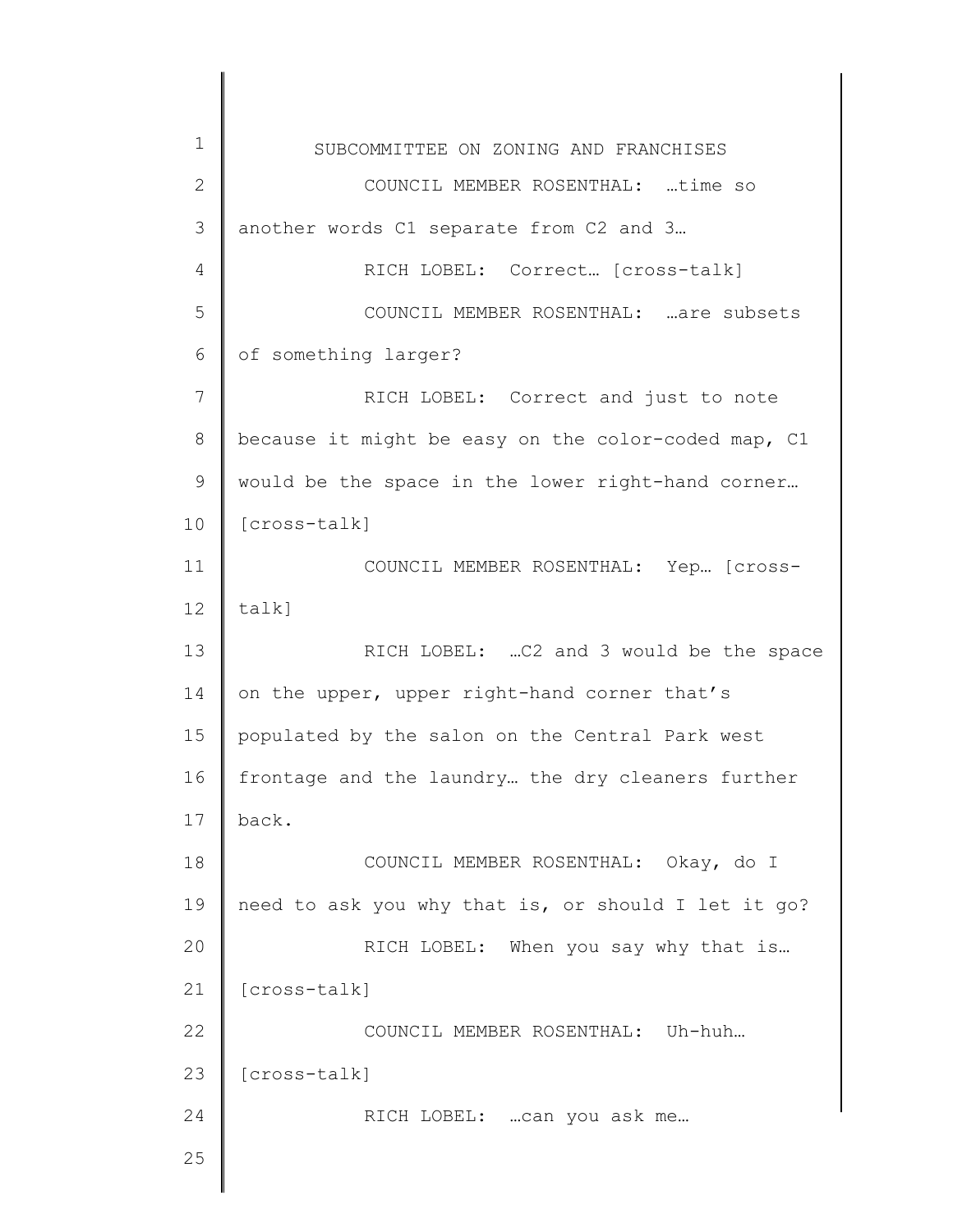1 2 3 4 5 6 7 8 9 10 11 12 13 14 15 16 17 18 19 20 21 22 23 24 25 SUBCOMMITTEE ON ZONING AND FRANCHISES COUNCIL MEMBER ROSENTHAL: Why they chose to organize that way to have sub owner… [cross-talk] RICH LOBEL: Oh… [cross-talk] COUNCIL MEMBER ROSENTHAL: …ship and… [cross-talk] RICH LOBEL: …we're happy to answer supplementally, I think it's probably just a matter of corporate authority. COUNCIL MEMBER ROSENTHAL: Okay and what's the… under the proposed rezone… oh, commercial overlay what's the likelihood that one of the retail units would be combined or converted into a restaurant or bar? RICH LOBEL: I'd say it's, it's slim to none, the reason I'm comfortable saying that on the record is for several reasons. The first is that to the extent that store two and store three on the northeast corner, corner could combine they, they're able to do that right now, they have commercial uses in the space, they'd be able to combine. These are longstanding commercial tenants which have a long history in the area, a lot of people come here from the building do their dry cleaning here and use the salon so for… to the extent they're successful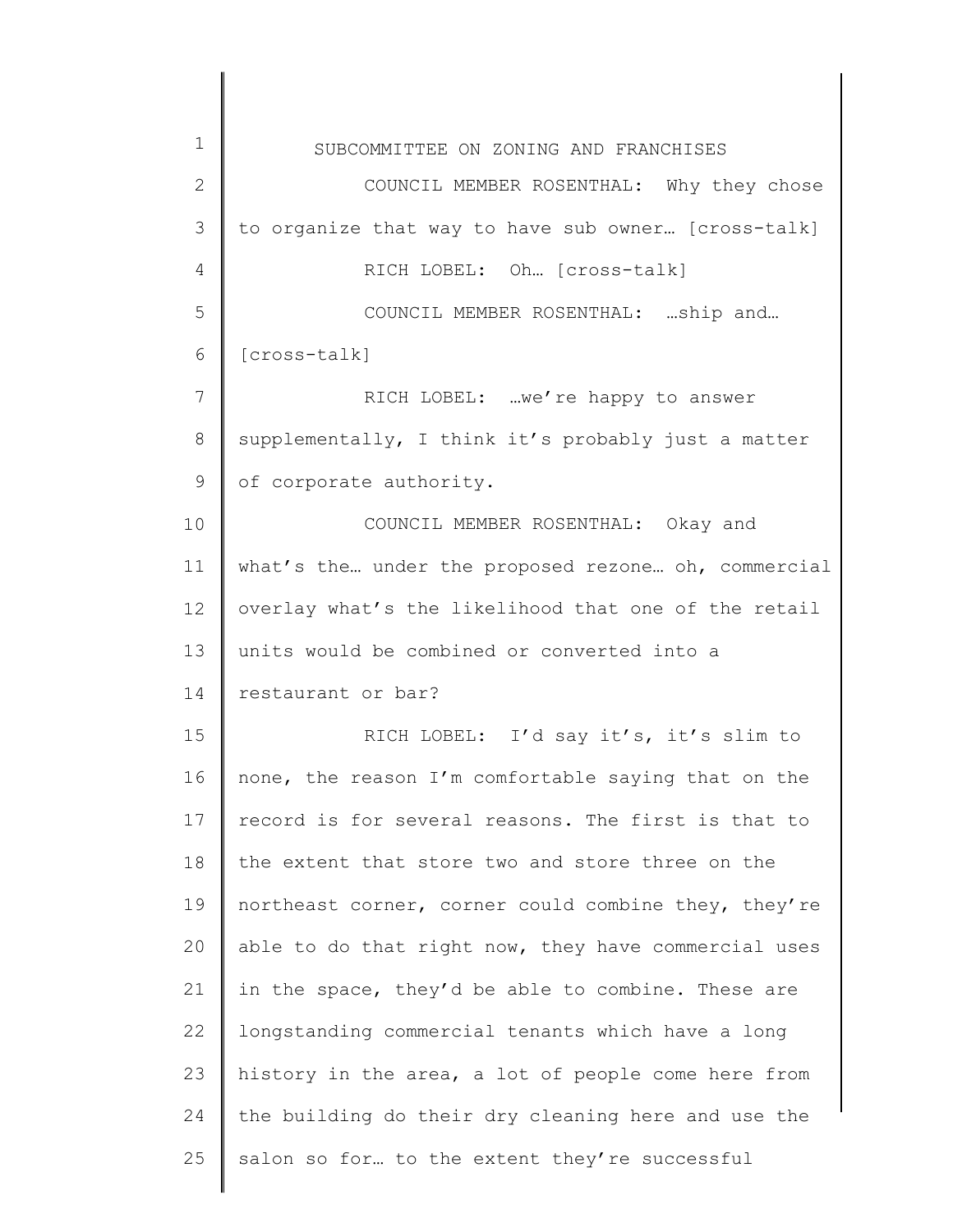| $\mathbf 1$ | SUBCOMMITTEE ON ZONING AND FRANCHISES                           |
|-------------|-----------------------------------------------------------------|
| 2           | tenancies there's no reason for that and then that              |
| 3           | just leaves the property on the on the lower                    |
| 4           | righthand corner and with regards specifically to I             |
| 5           | know that the Council Member has expressed concern              |
| 6           | over restaurant and café use, the lower righthand               |
| 7           | lot or the lower righthand portion is currently the             |
| 8           | subject of a restrictive declaration so in the 12 <sup>th</sup> |
| $\mathsf 9$ | amendment to the condo declaration as a matter of               |
| 10          | agreement they're unable to do uses that quote,                 |
| 11          | "involve cooking or installation of a commercial                |
| 12          | kitchen" and so they couldn't have a restaurant                 |
| 13          | there.                                                          |
|             |                                                                 |
| 14          | COUNCIL MEMBER ROSENTHAL: And so                                |
| 15          | fundamentally the question would be, and this is I'm            |
| 16          | piecing this together also [cross-talk]                         |
| 17          | RICH LOBEL: Please [cross-talk]                                 |
| 18          | COUNCIL MEMBER ROSENTHAL:  from the                             |
| 19          | community board's recommendation to disapprove                  |
| 20          | unless, since the condo declaration only applies to             |
| 21          | the bottom right hand corner would it be possible for           |
| 22          | that declaration to expand to include the entire                |
| 23          | commercial overlay, my guess is that would be a long            |
| 24          | process [cross-talk]                                            |
| 25          | RICH LOBEL: Yes [Cross-talk]                                    |

║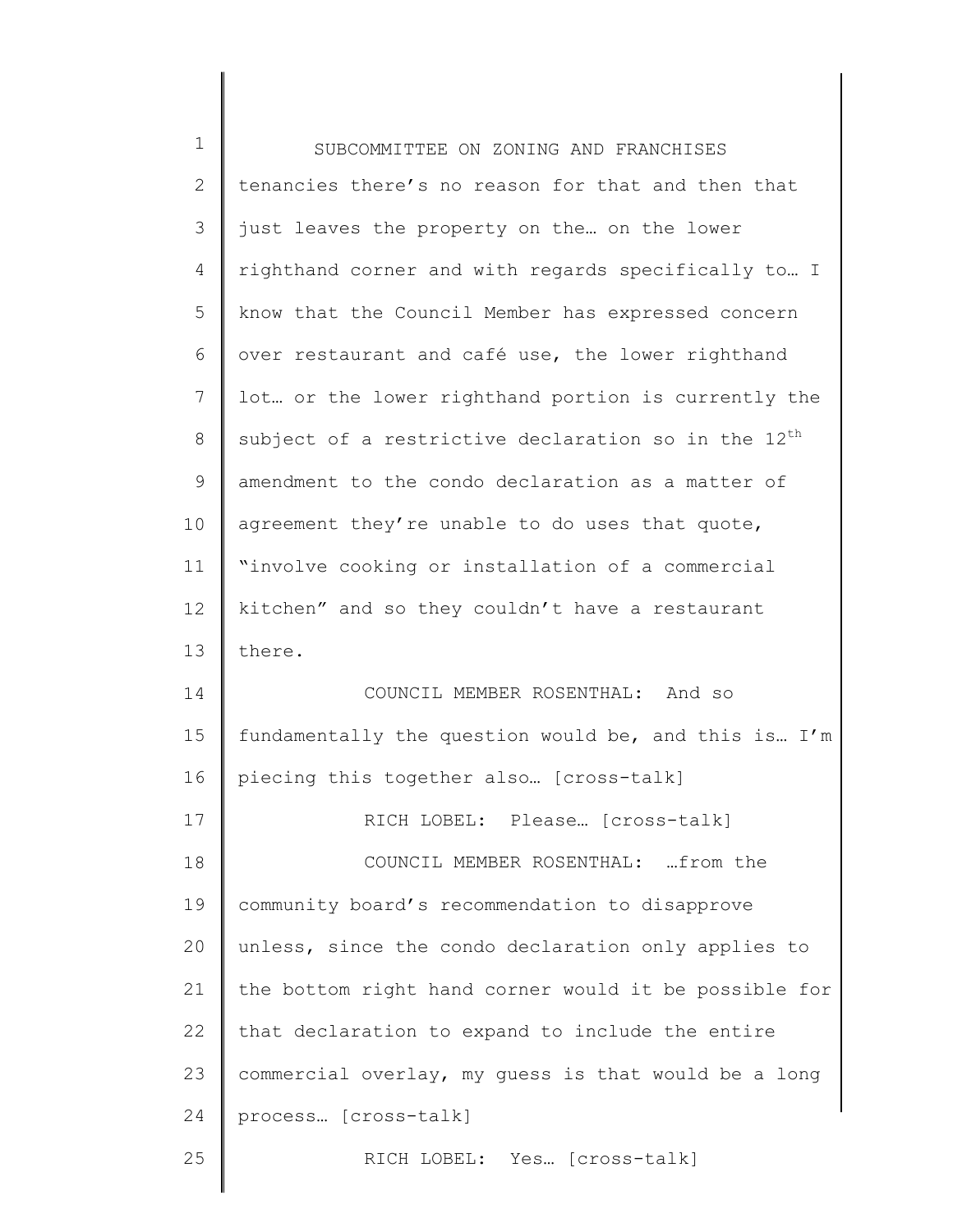1 2 3 4 5 6 7 SUBCOMMITTEE ON ZONING AND FRANCHISES 40 COUNCIL MEMBER ROSENTHAL: …and then secondarily would they agree to signing a commitment letter which I know holds less weight in law but might be a possibility to get the owners of the three doctor's offices along Central Park to sign on as well?

8 9 10 11 12 13 14 15 16 17 18 19 20 21 22 23 24 25 RICH LOBEL: So, I, I think it would be difficult to have the owners of the doctor's offices do that, I'd say just a couple of things about those units because, you know I understand the concerns expressed about what could go on there, you know the first thing I'd note is that and, and I think it's clear from taking a look at the frontage of this building, the frontage and the façade is specifically cited in the landmarks report as being integral to the character of the building and so obviously… and not only would any changes need to go through landmarks but any changes to that façade would need to go through the condo board more importantly and so to the extent that the building thought it was a great thing to do that they would potentially find that support but to the extent and as we kind of know that this would be something which would be a concern they would not cite that approval and you're looking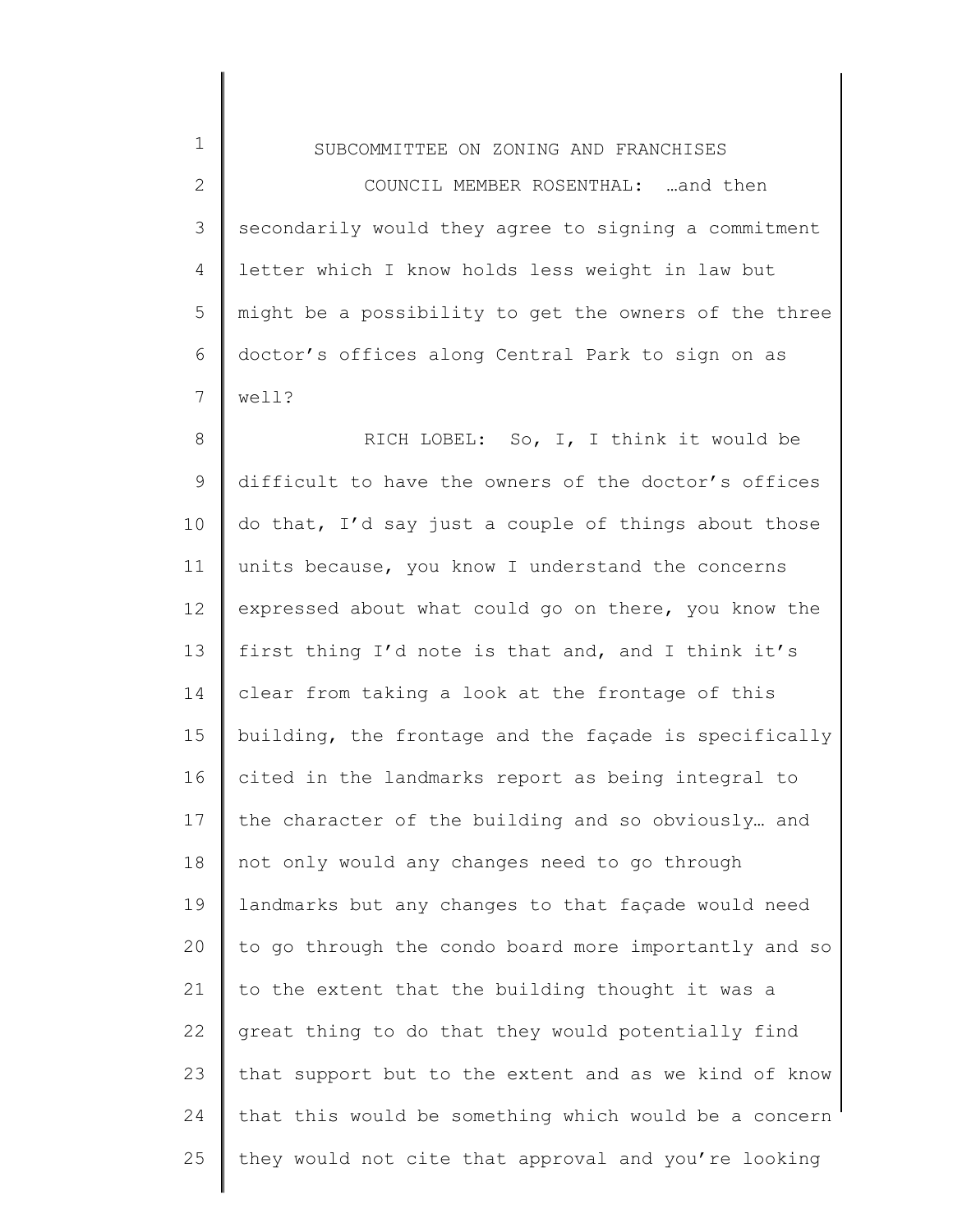1 2 3 4 5 6 7 8 9 10 11 12 13 14 15 16 17 18 19 20 21 22 23 24 25 SUBCOMMITTEE ON ZONING AND FRANCHISES at the façade that would exist both before and after an application. The other thing that we'd note is that these spaces themselves are… they're not great for that proposed use, they're great for doctor's offices in… on this frontage but the unit 1N and unit 1L in particular to the northern portion they number about eight… about 600 and 1,000 feet so 1,600 feet total, those units also don't have access from the outdoor area, they basically… patients and, and clients go in through the building lobby and they have… they also have no cellar space so unlike most commercial operations where you'd be able to store and have back office operations in a cellar here they're basically looking at a very limited square footage in order to do that. So, I think all of these things together combine to make it highly infeasible for any type of commercial… you know commercial establishment in that area and, and then the last thing I'd note is that there's two units at the rear of this building which have been zoned C4-7 since 1961 and neither of those, those got… those have been doctor's offices for 60 years so it's a fairly fixed floor plate, you could imagine there's some challenges to making changes to that so I think all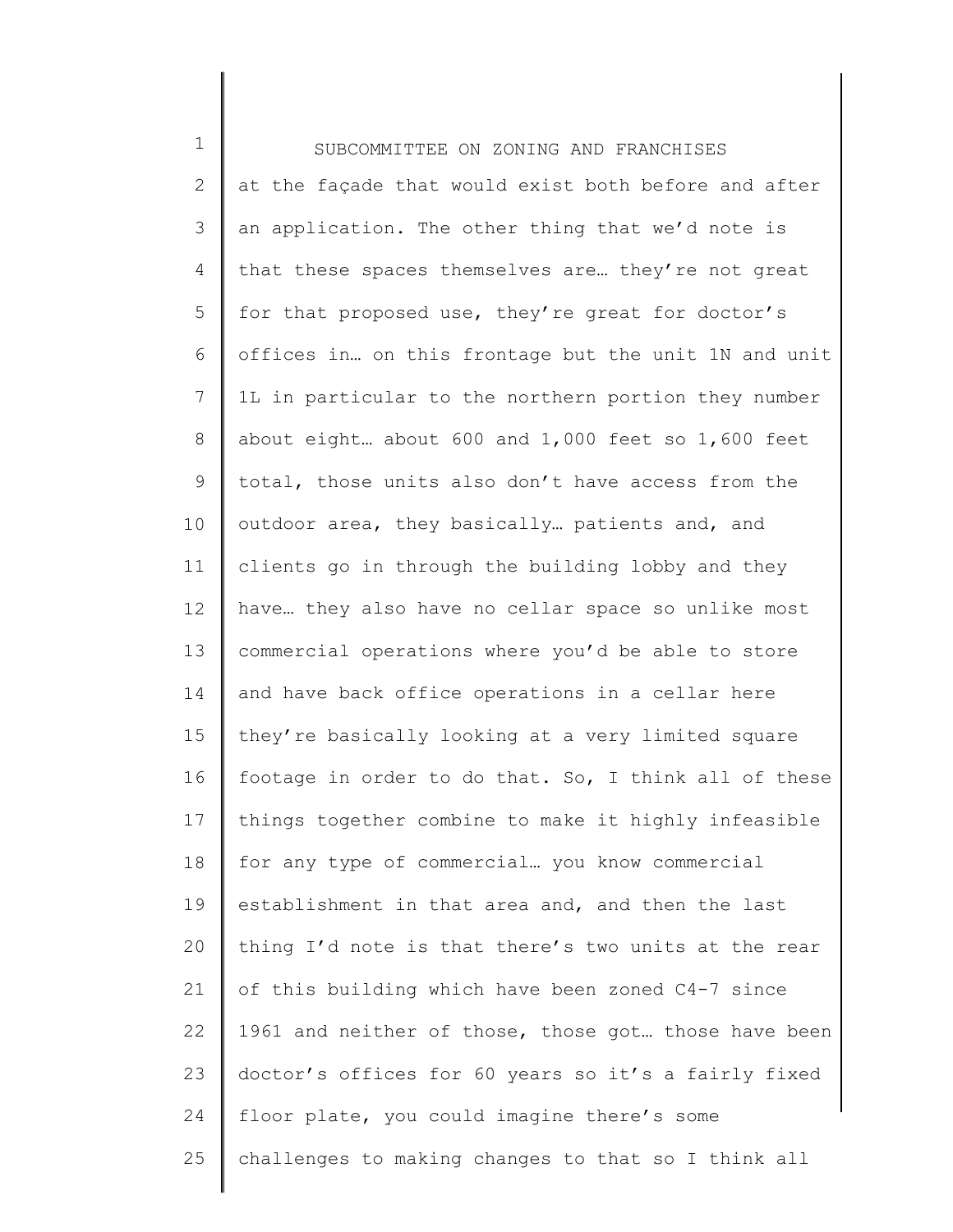1 2 3 SUBCOMMITTEE ON ZONING AND FRANCHISES those things kind of combine to make it infeasible that anything else is going to happen there.

4 5 6 7 8 9 10 COUNCIL MEMBER ROSENTHAL: One of the issues that Borough President Brewer raised was having some sort of liveliness in the windows at the location in the southeast according to the way we're looking at it corner, is there an agreement that that could happen, that it won't be just blocked off as the way most yoga studios are?

11 12 13 14 15 16 17 18 19 20 21 22 23 24 25 RICH LOBEL: So, what are we able to say… so, we don't have a tenant because we don't yet have any zoning effecting us and my owners are more than anything else… as a matter… also as a matter of record they own 19 residential units in this building, they're the large… they're the largest owner of residential units in this building so what's good for the building is good for them. So, the, the best I can tell you Council Member is that I've shared the Borough President's recommendations with them, they've expressed a willingness to work with the community in order to basically share these concerns, to share these concerns with potential tenants and to really try to activate the space and make it a very lively space. They have every interest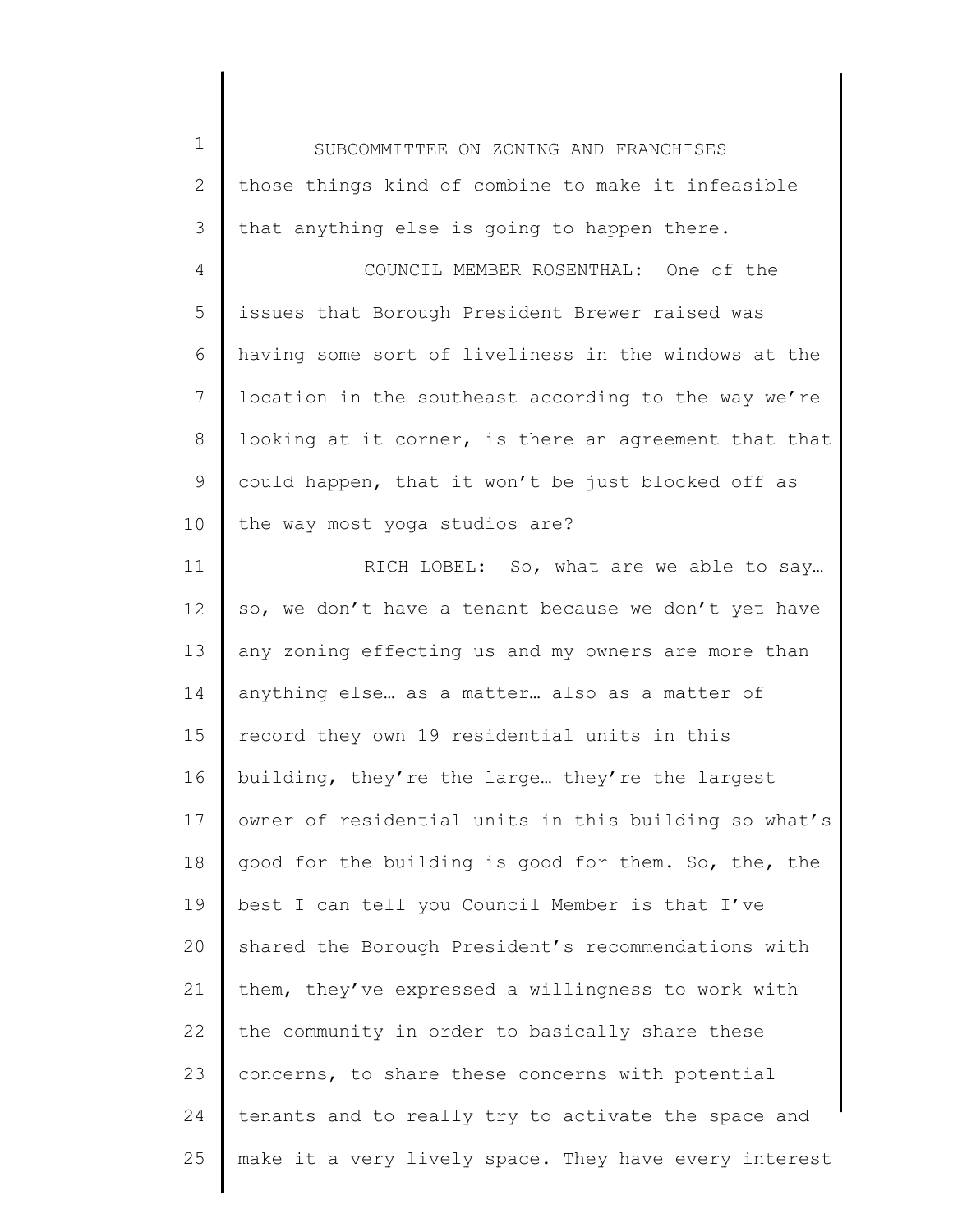| $\mathbf 1$    | SUBCOMMITTEE ON ZONING AND FRANCHISES                 |
|----------------|-------------------------------------------------------|
| 2              | in this beautifying the area, being an open area,     |
| 3              | being a safe corner, not going dark so we're, we're   |
| 4              | happy that these recommendations were made and we     |
| 5              | would really look forward to engaging a tenant and    |
| 6              | basically working with them to try to do our best in  |
| $7\phantom{.}$ | that regard.                                          |
| 8              | COUNCIL MEMBER ROSENTHAL: Would they be               |
| $\mathsf 9$    | willing to sign a commitment letter to that effect?   |
| 10             | RICH LOBEL: I'd kind of have to discuss               |
| 11             | this with them separately [cross-talk]                |
| 12             | COUNCIL MEMBER ROSENTHAL: Okay [Cross-                |
| 13             | $talk$ ]                                              |
| 14             | RICH LOBEL:  I mean I know that                       |
| 15             | obviously we enter into different commitments to the  |
| 16             | to the City Council, I have it on their good word     |
| 17             | right now, but I'd have to talk to them specifically. |
| 18             | COUNCIL MEMBER ROSENTHAL: Great, I'd                  |
| 19             | appreciate that feedback before the vote and then     |
| 20             | just a question of understanding, at the City         |
| 21             | Planning Commission I think there was a labor         |
| 22             | representative who raised some concerns about a       |
| 23             | broader practice of bringing nonconforming [cross-    |
| 24             | $talk$ ]                                              |
| 25             | RICH LOBEL: Oh [Cross-talk]                           |
|                |                                                       |

║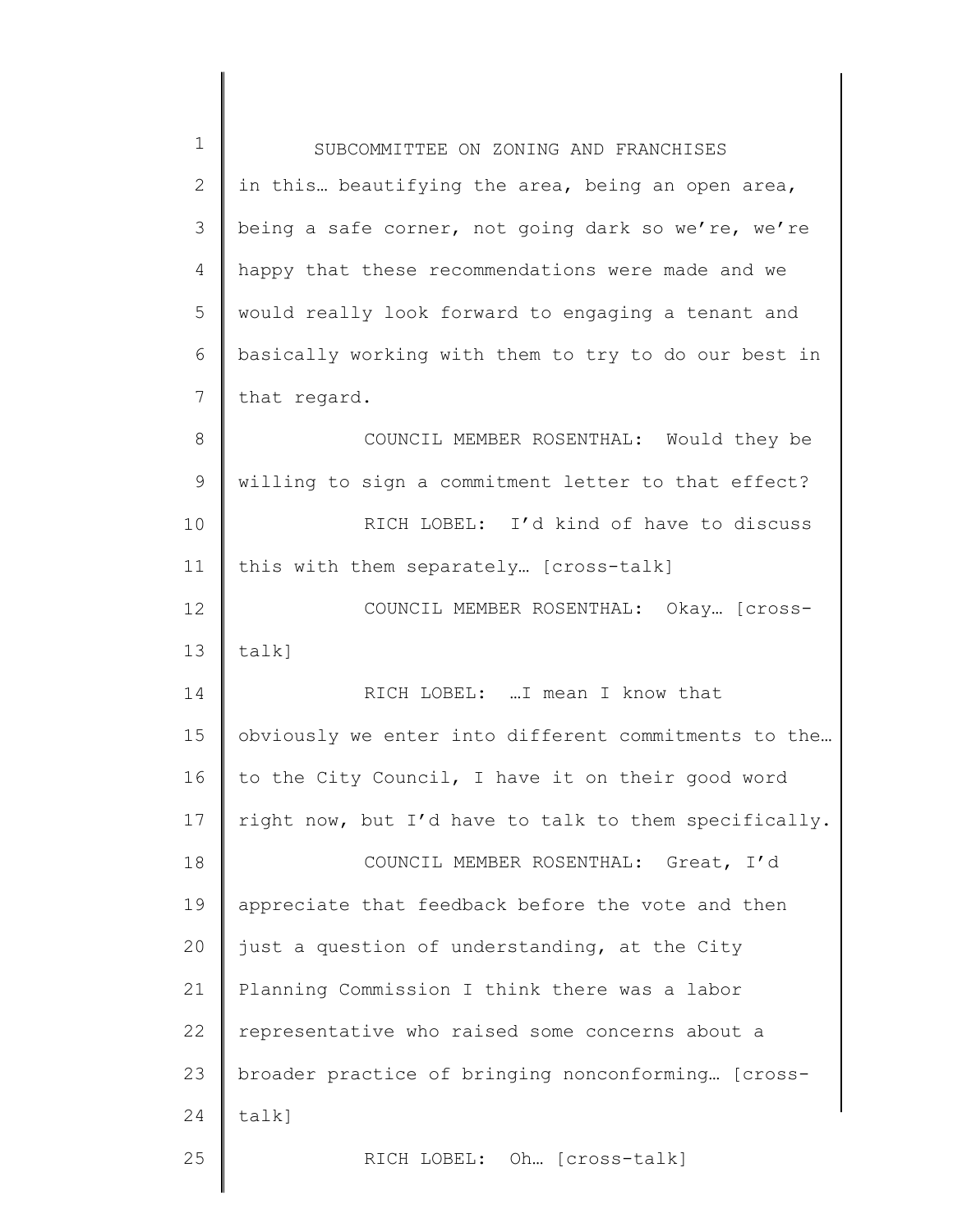| 1            | SUBCOMMITTEE ON ZONING AND FRANCHISES                 |
|--------------|-------------------------------------------------------|
| $\mathbf{2}$ | COUNCIL MEMBER ROSENTHAL: uses into                   |
| 3            | conforming [cross-talk]                               |
| 4            | RICH LOBEL: Sure [cross-talk]                         |
| 5            | COUNCIL MEMBER ROSENTHAL: Can you can                 |
| 6            | you can you give me your response to that question?   |
| 7            | RICH LOBEL: Sure, so the, the gentleman               |
| 8            | who spoke at that at the hearing is here today, it's  |
| 9            | Bruce Jacobs, he's a, a navy veteran, former 9/11     |
| 10           | first responder and, and exercises his civil rights   |
| 11           | to speak on, on many of these applications, we've     |
| 12           | engaged and discussed his concerns separately so, you |
| 13           | know I, I think we'd love to hear this testimony in,  |
| 14           | in that regard but I, I think and of course he's      |
| 15           | able to speak for himself but I think with regards to |
| 16           | the specific points that were raised he was he, he    |
| 17           | didn't have a necessarily have an understanding of    |
| 18           | the fact that these were grandfathered uses which     |
| 19           | were able to exist at the cite on a going forward     |
| 20           | basis without any approval from the city so it's      |
| 21           | basically the expansion the only expansion into the   |
| 22           | gym use that we'd be seeking.                         |
| 23           | COUNCIL MEMBER ROSENTHAL: Thank you.                  |
| 24           | RICH LOBEL: Sure.                                     |
| 25           |                                                       |
|              |                                                       |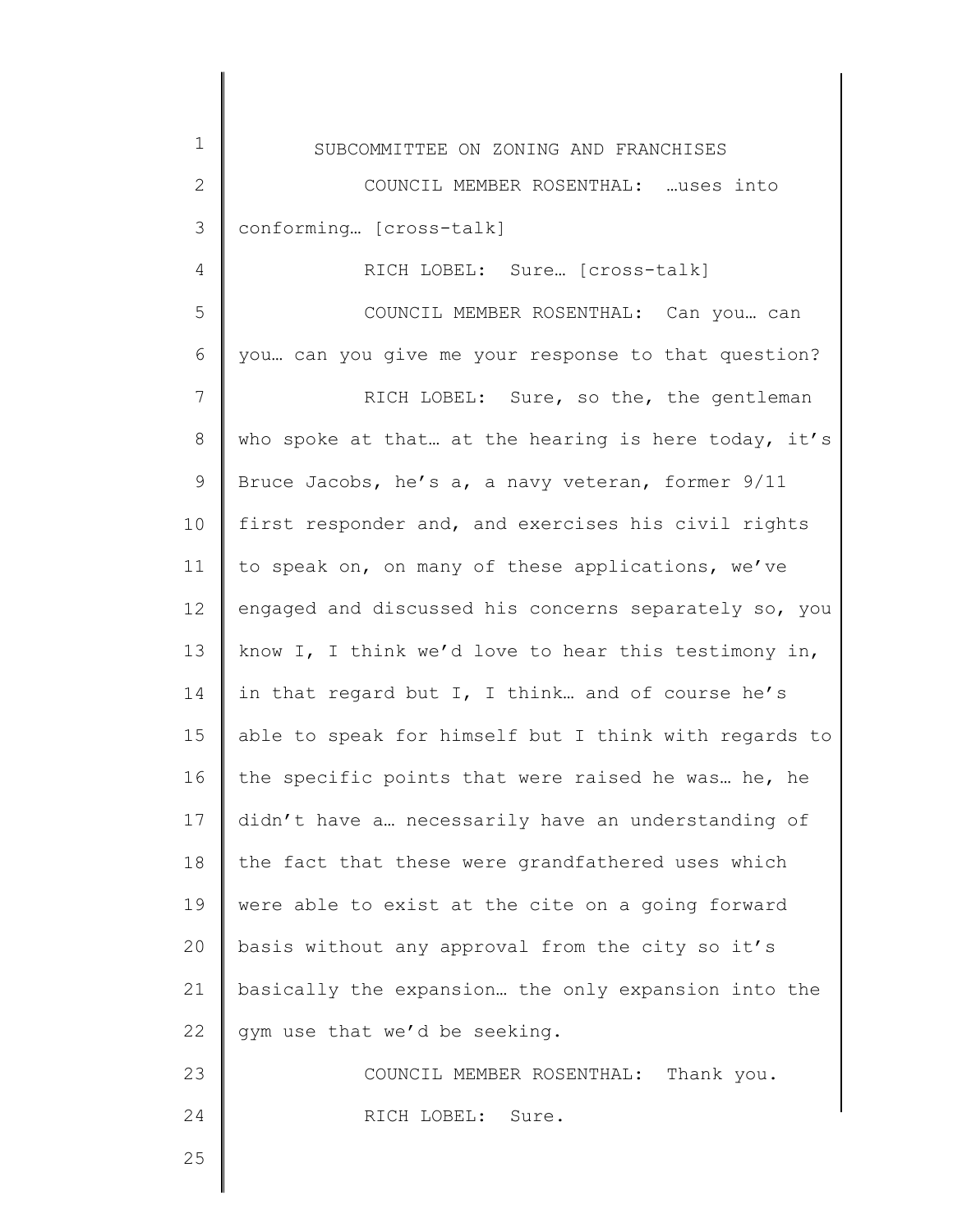1 2 3 4 5 6 7 8 9 10 11 12 13 14 15 16 17 18 19 20 21 22 23 24 25 SUBCOMMITTEE ON ZONING AND FRANCHISES COUNCIL MEMBER ROSENTHAL: What... the applicant would that person consider renting to a community facility like a doctor's office or something like that, have they considered that? RICH LOBEL: I think that they have, this is… this is a, a… an owner whose been… and again we have a range of applications before the City Council but they've been engaged in the entire process, we've, you know really talked about this extensively. I think that they wanted to go through this application process with the least amount of trouble possible to the… to the extent they didn't have to go through rezoning they would not do that. My understanding from them is that… is that when, when they had certain PCE users who came in and this was discussed at the Community Board, some of them said you know what, we're going to locate here, you don't have to worry about it, we'll have our lease and we'll come in illegally and then subsequently legalize that use and I see your surprised but truthfully kind of as, as a matter of course at BSA close to half of the gym PCE applicants do that, they, they come in and then they seek to legalize after in an effort to get operating capital and, and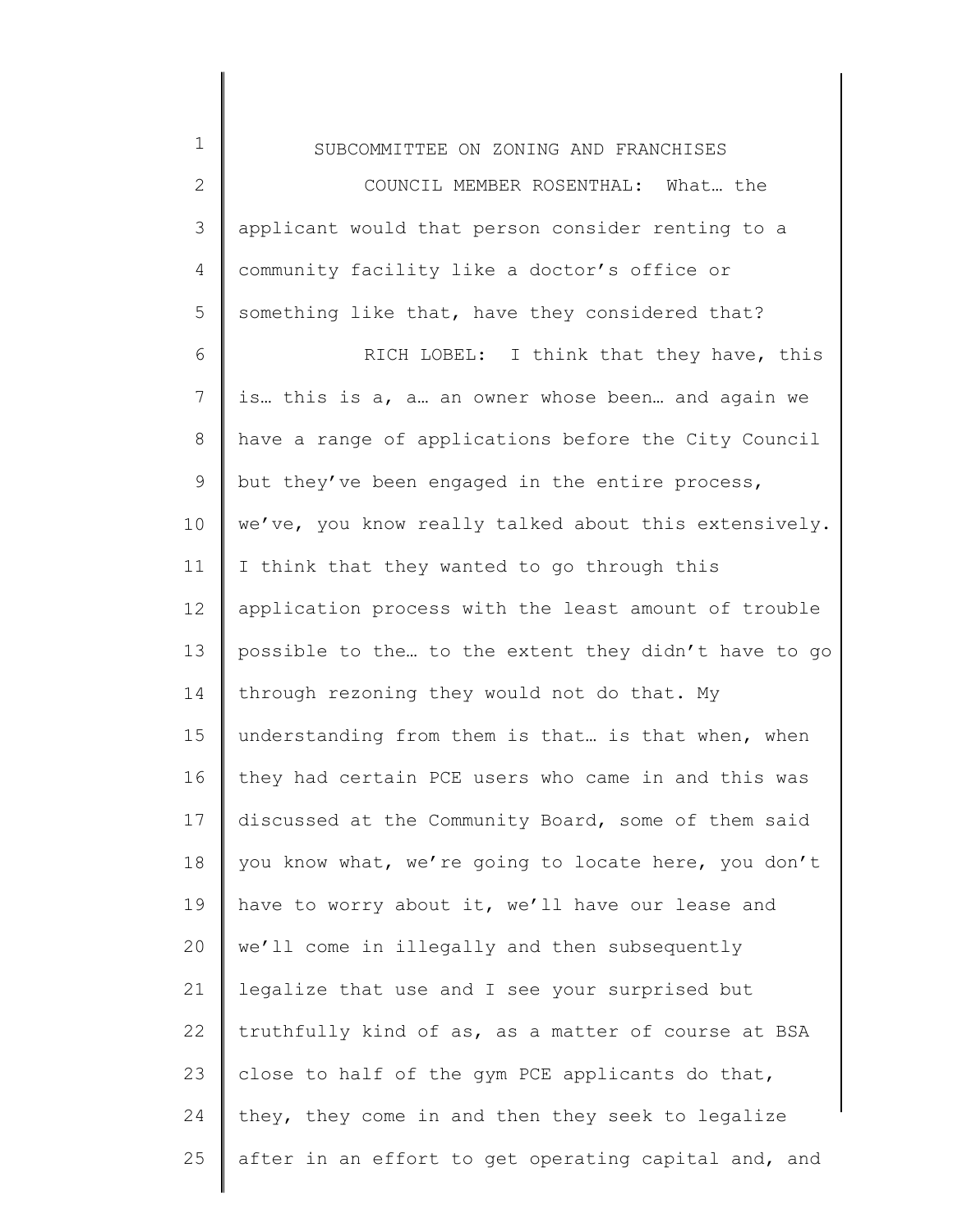| $\mathbf 1$    | SUBCOMMITTEE ON ZONING AND FRANCHISES                 |
|----------------|-------------------------------------------------------|
| $\mathbf{2}$   | essentially bring people to their side, the owners    |
| 3              | refused that, they basically said we don't we want    |
| 4              | to do this the right way and so that's the reason     |
| 5              | they engaged in this process. They've been unable to  |
| 6              | find a, a tenant for this space with the very         |
| $\overline{7}$ | attractive use groups six commercial uses straight on |
| 8              | down so the answer to the question is I think that    |
| $\mathsf 9$    | they're open to, to, to a range of applicants and     |
| 10             | tenants but they just haven't been able to find them. |
| 11             | COUNCIL MEMBER ROSENTHAL: Okay, thank                 |
| 12             | you very much and just in conclusion you see that     |
| 13             | what I'm weighing is from the community board a       |
| 14             | concern about something that might be disruptive to   |
| 15             | the local community and of course weighing the        |
| 16             | interest the owners of the space trying to rent out   |
| 17             | what will potentially be an empty storefront which no |
| 18             | one wants to see that [cross-talk]                    |
| 19             | RICH LOBEL: Right [cross-talk]                        |
| 20             | COUNCIL MEMBER ROSENTHAL:  either so                  |
| 21             | thank you for answering my questions, I appreciate    |
| 22             | your time, thank you Chair [cross-talk]               |
| 23             | RICH LOBEL: Thank you Council Member.                 |
| 24             | CHAIRPERSON MOYA: Thank you. Thank you                |
| 25             | very much for your testimony today.                   |
|                |                                                       |

 $\parallel$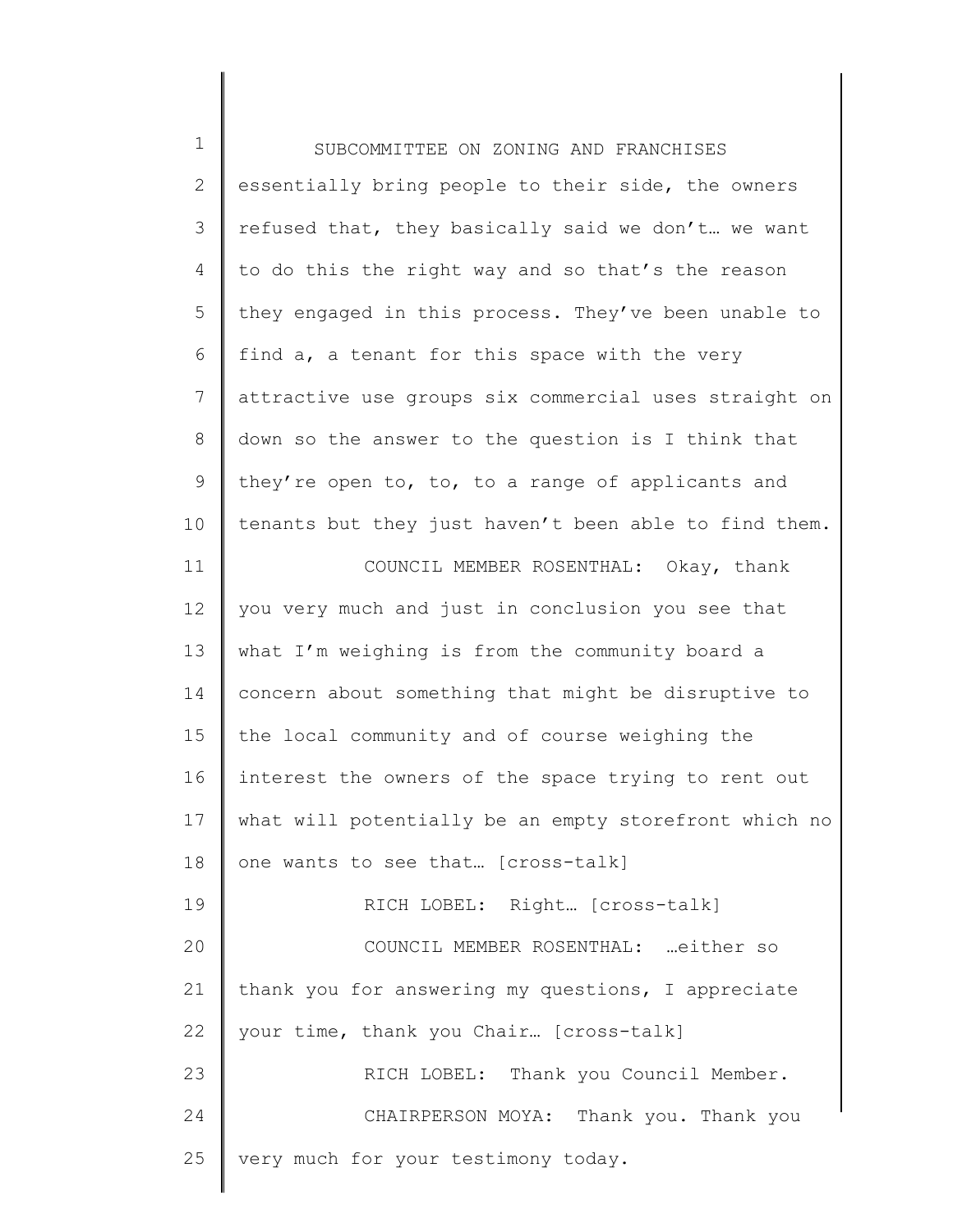| $\mathbf 1$  | SUBCOMMITTEE ON ZONING AND FRANCHISES                 |
|--------------|-------------------------------------------------------|
| $\mathbf{2}$ | RICH LOBEL: Thank you Chair.                          |
| 3            | CHAIRPERSON MOYA: I want to call up the               |
| 4            | next panelist, Bruce Jacobs. Just a reminder that     |
| 5            | we're keeping it to two minutes.                      |
| 6            | BRUCE JACOBS: Hello everybody again,                  |
| 7            | Bruce Jacobs, Coalition of the Rockaways, supporter   |
| 8            | of medical and religious freedom, fighter for         |
| 9            | Rockaways and all of Queens and really all of New     |
| 10           | York City. On, on this issue here there is a couple   |
| 11           | of problems, where is the those tenants to say we     |
| 12           | were in noncompliance, you know they say that there's |
| 13           | three guys some guys in noncompliance I don't see     |
| 14           | them in this courtroom I mean in this City Hall       |
| 15           | meeting, you're going by the word of somebody with a  |
| 16           | gorgeous voice, a very nice lawyer, a very nice       |
| 17           | person but where is the, the defense for these        |
| 18           | people? Another thing is why now? I mean, you know    |
| 19           | they say for a gym that's a good excuse. Is there any |
| 20           | proof that it's going to be a gym? Is there any proof |
| 21           | that it's going to stay a yoga you know a yoga        |
| 22           | training, or can they do whatever they want once you  |
| 23           | guys approve it? To me that is a an important issue   |
| 24           | because you quys might mean well and I appreciate you |
| 25           | guys even here, it's not really enough but I          |
|              |                                                       |

 $\begin{array}{c} \hline \end{array}$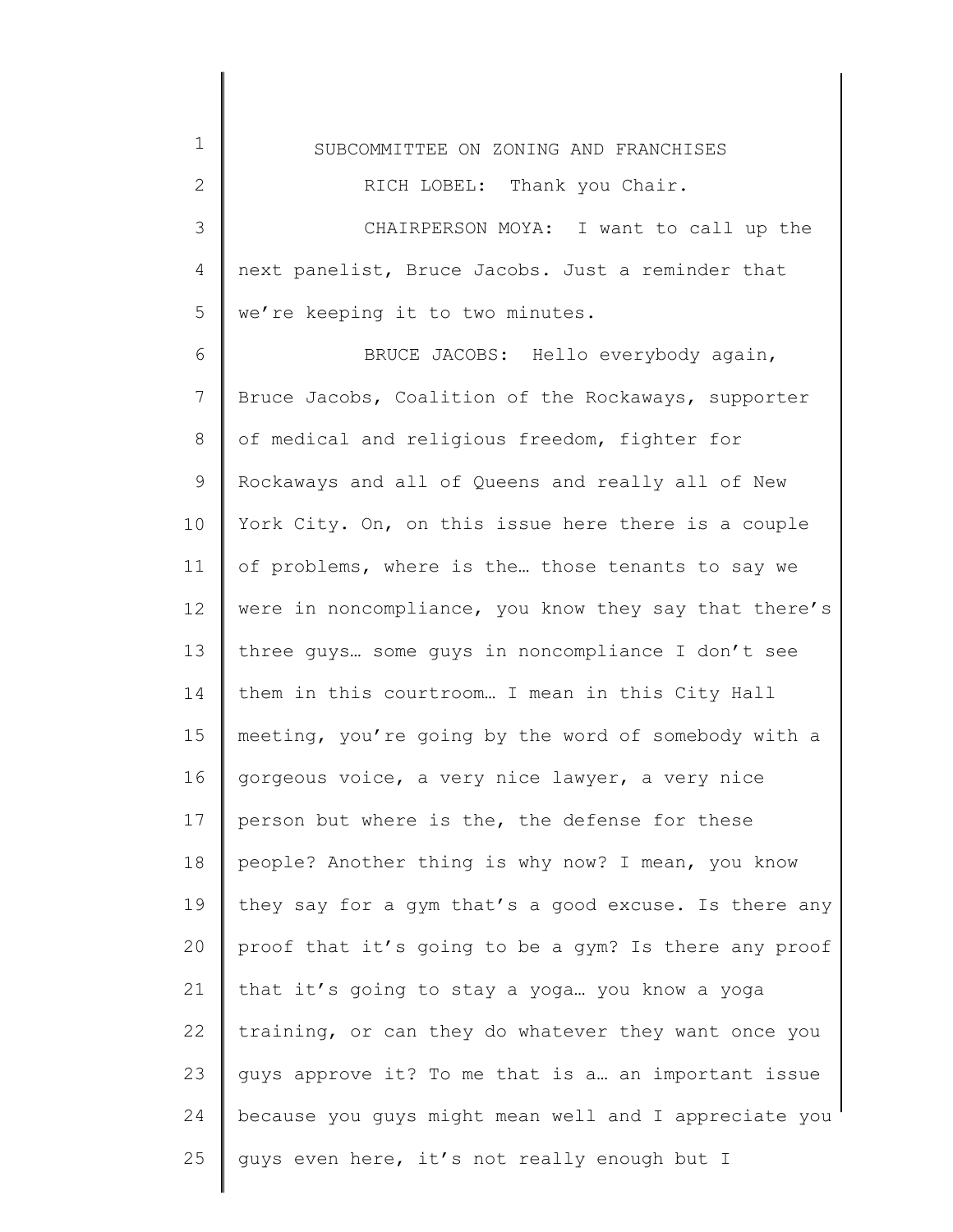1 2 3 4 5 6 7 8 9 10 11 12 13 14 15 16 17 18 19 20 21 22 23 24 25 SUBCOMMITTEE ON ZONING AND FRANCHISES appreciate it. The thought that there's no actual commitment what could be done here. Now another problem with this is on these fixing up for these stores and everything I'd really like to see that they use union people for this work because we want apprenticeship programs so people get ahead, I was lucky, I worked for the New York City transit and I got a pension and they take care of me, medical, everything. I don't want just temporary jobs for people I want permanent even if this is just fixing up a store. He said something about some kind of housing, the idea is I'd like to know who's going to be doing this work and you know it's important to me but I would like, like the Commissioner over here said get a commitment letter that they're going to keep it as a certain store and I would like to see the people be… come to this to defend themselves. Thank you very much, enjoy your day. CHAIRPERSON MOYA: Thank you for your testimony. Are there any other members of the public who wish to testify? Seeing none I now close the public hearing on this application. We will now hear Preconsidered LU items C190124 ZMQ and N190125 ZRQ for the 44-01 Northern Boulevard rezoning proposal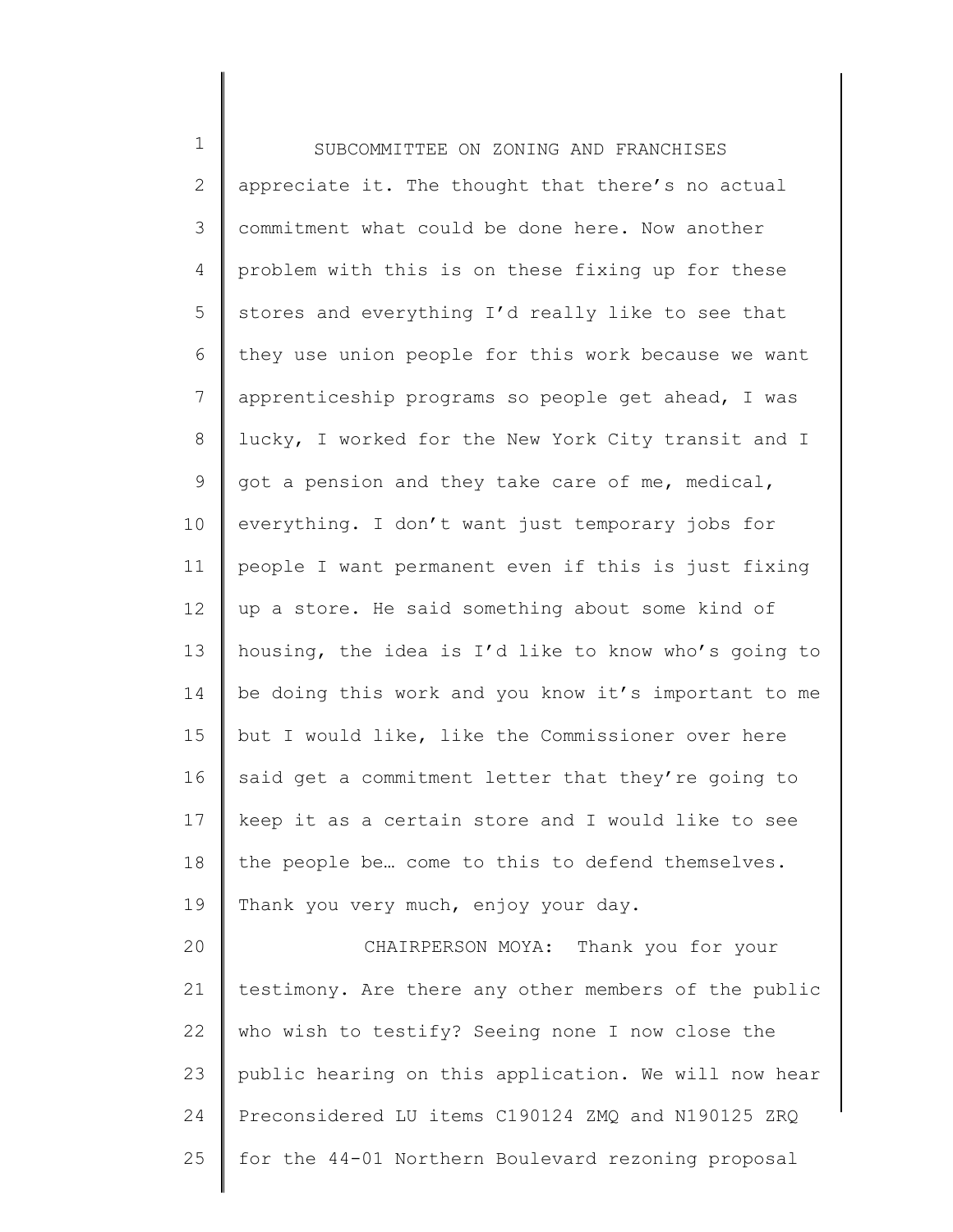| $\mathbf 1$    | SUBCOMMITTEE ON ZONING AND FRANCHISES                |
|----------------|------------------------------------------------------|
| $\mathbf{2}$   | related relating to property in Council Member Van   |
| 3              | Bramer's district in Queens. The applicant seeks     |
| 4              | approval of a zoning map amendment to rezone an      |
| 5              | existing M1-1 district to an R7-X and an R6-B        |
| 6              | district with a C2-4 commercial overlay and a zoning |
| $\overline{7}$ | text amendment to establish a mandatory inclusionary |
| 8              | housing area utilizing options one and two. Together |
| $\mathsf 9$    | these actions would facilitate the construction of a |
| 10             | new four and ten story building with approximately   |
| 11             | 335 dwelling units, ground floor retail and 156 off  |
| 12             | street parking spaces. I now open the public hearing |
| 13             | on this application, and I'd like to call up Richard |
| 14             | Bass.                                                |
| 15             | RICHARD BASS: Good morning Chair, thank              |
| 16             | you for having me this morning                       |
| 17             | CHAIRPERSON MOYA: Just before we begin,              |
| 18             | I just want the counsel to swear you in.             |
| 19             | COMMITTEE CLERK: Please state your name              |
| 20             | for the record and raise your right hand.            |
| 21             | RICHARD BASS: Richard Bass.                          |
| 22             | COMMITTEE CLERK: Do you swear or affirm              |
| 23             | that the testimony you're about to give will be the  |
| 24             | truth, the whole truth and nothing but the truth and |
| 25             | that you will answer all questions truthfully?       |
|                |                                                      |

∥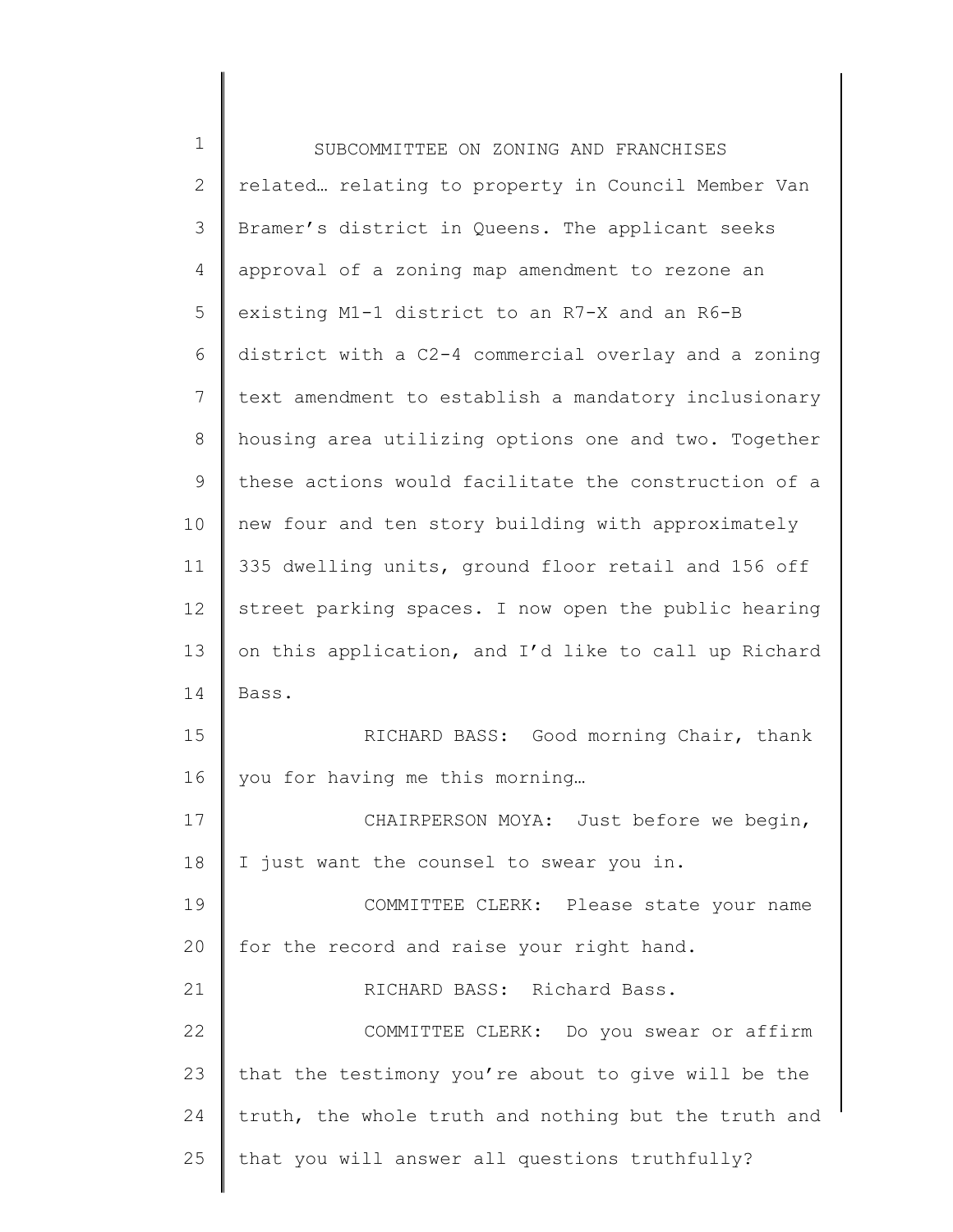SUBCOMMITTEE ON ZONING AND FRANCHISES RICHARD BASS: I do, thank you Arthur. COMMITTEE CLERK: Thank you.

1

2

3

4 5 6 7 8 9 10 11 12 13 14 15 16 17 18 19 20 21 22 23 24 25 RICHARD BASS: See this is why you have kids, yeah. Thanks. Good morning, this application is for two actions, one is a map and a text change. The applicant is 4401 Northern Boulevard LLC also known as Major Auto World, he currently occupies the space, he's been there for his… several decades, his intention is to reoccupy the space after it's redeveloped. The architect is Rawlings Architect, HANAC is our affordable housing provider, I'm with Akerman LL, LLP. Not on the screen we also have an agreement with 32 BJ, we've had it for about nine, ten months, they're going to be our union reps on the… on the site. I'll go through this quickly, here's the zoning map. The north side of Northern Boulevard where the site is located is primarily residential, the south side is commercial. These are pictures of the, the site currently, there's approximately 17 to 19 curb cuts on this site. The proposed building will have approximately 335 residential units, approximately 100 units will be affordable, 36,000 square feet of retail which would be the applicant coming back on the site as an auto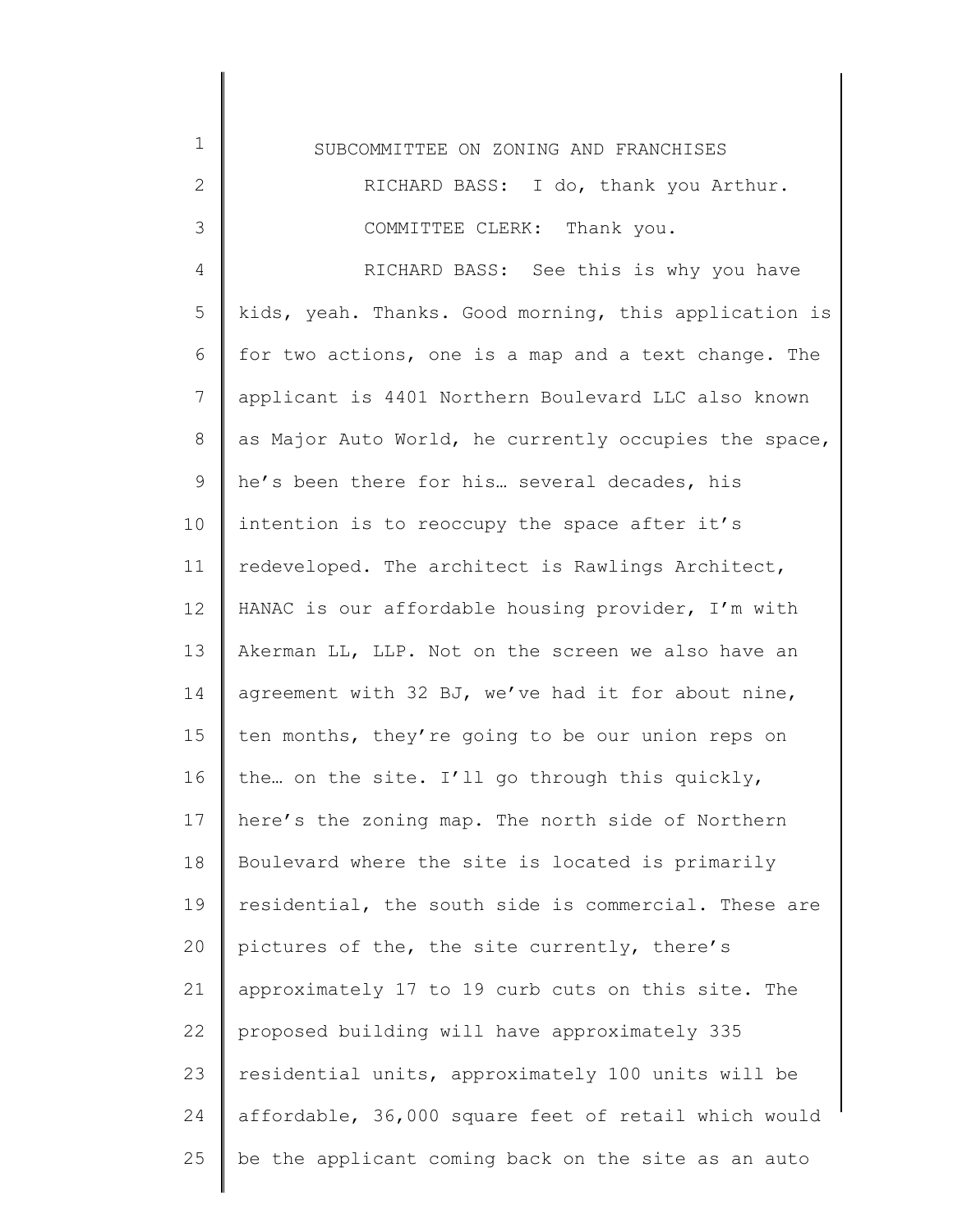1 2 3 4 5 6 7 8 9 10 11 12 13 14 15 16 17 18 19 20 21 22 23 24 25 SUBCOMMITTEE ON ZONING AND FRANCHISES retail sales. The building will be eight stories tall on Northern Boulevard, will set back, we'll change materials for the upper two stories to allow it to be lighter and airier. The side streets will have townhouse design where the ground floor will have entrances so there will be life on the street but the upper second, third and fourth floors will be apartment style with corridors. As I mentioned before the two actions are a zoning map amendment changing the three lots from M1-1 to an R7-X and a C6-B with a commercial overlay C2-4 and a zoning text amendment would designate the area as an MIH. We made this application using option two at the suggestion of the Council Member when we met with him prior to certification the community board voted in favor of this application, 23 to eight to support the rezoning and they suggested option one. The applicant is open to option one. The borough president also supported the application. Here's the before and after zoning maps, shows the, the R7-X with the commercial overlay that will allow the, the current occupant and applicant to come back on the site. This is what the MIH option one or two depending on what the council approves will look like. As I mentioned the, the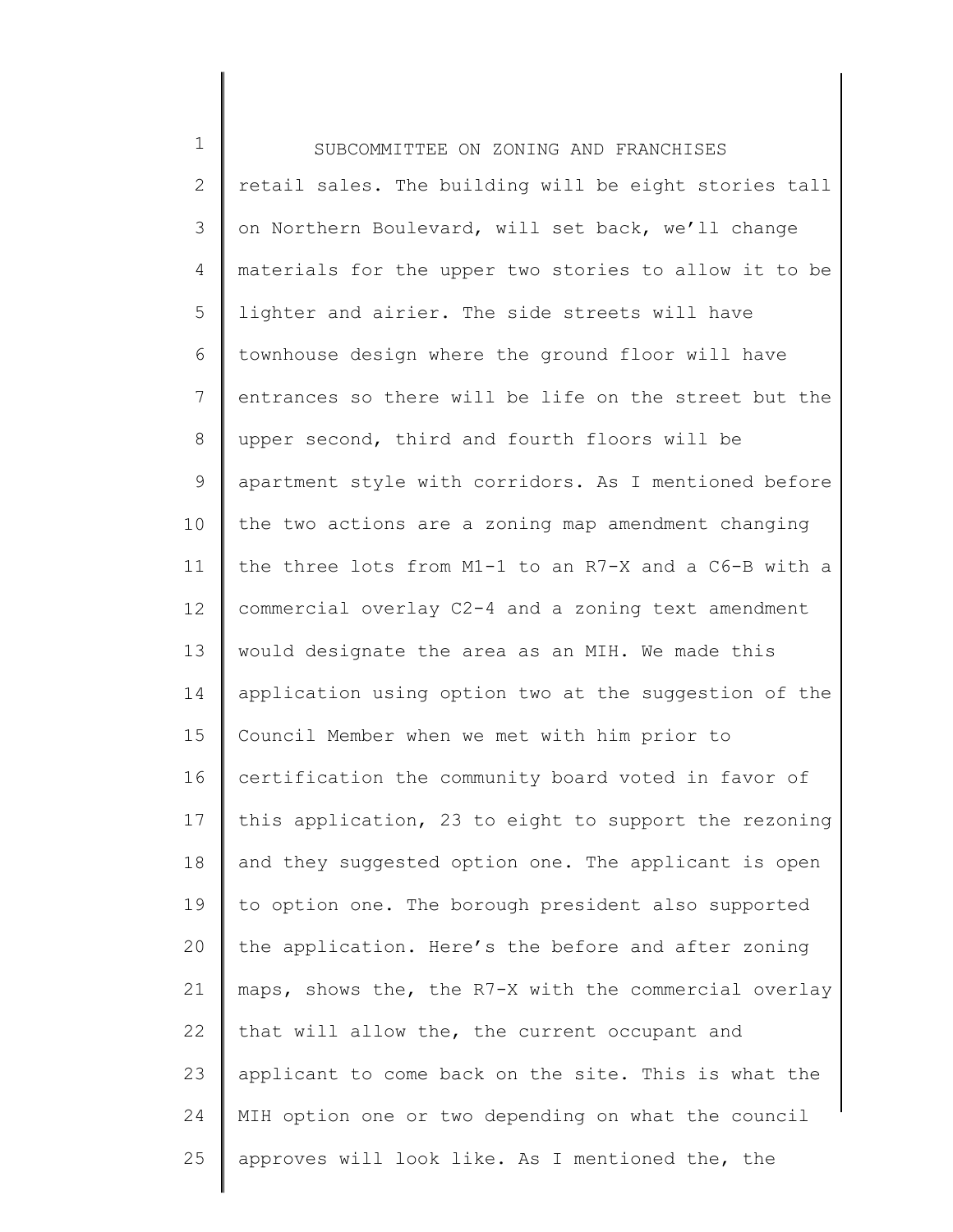1 2 3 4 5 6 7 8 9 10 11 12 13 14 15 16 17 18 19 20 21 22 23 24 25 SUBCOMMITTEE ON ZONING AND FRANCHISES proposed development will have massing on Northern Boulevard, Northern Boulevard is one of the widest streets in Queens, it was zoned M1-1 in 1961, this is an appropriate rezoning for residential use. This shows the site plan, there will be an internal open space that will be open to all occupants of the building. Here's what the ground floor would look like with the cars… with the, the… you know the applicant coming back on the site, the elevation showing the, the height of the building on Northern stepping down to the townhouse design on the side streets, looking straight on, on Northern Boulevard. In accordance with HPD's AMI rates here are the average median income. The community board asked us to examine both the option one and option two which is here on the… on the screen, they also asked us to look at a unit distribution which we also provided. The community board did not specify the unit count or the breakdown they only specified option one. The community board also asked for a listing of how we're going to be sustainable, just for the record we met with the community board four times before certification, so we had a very long and in-depth conversation with them. As I mentioned before HANAC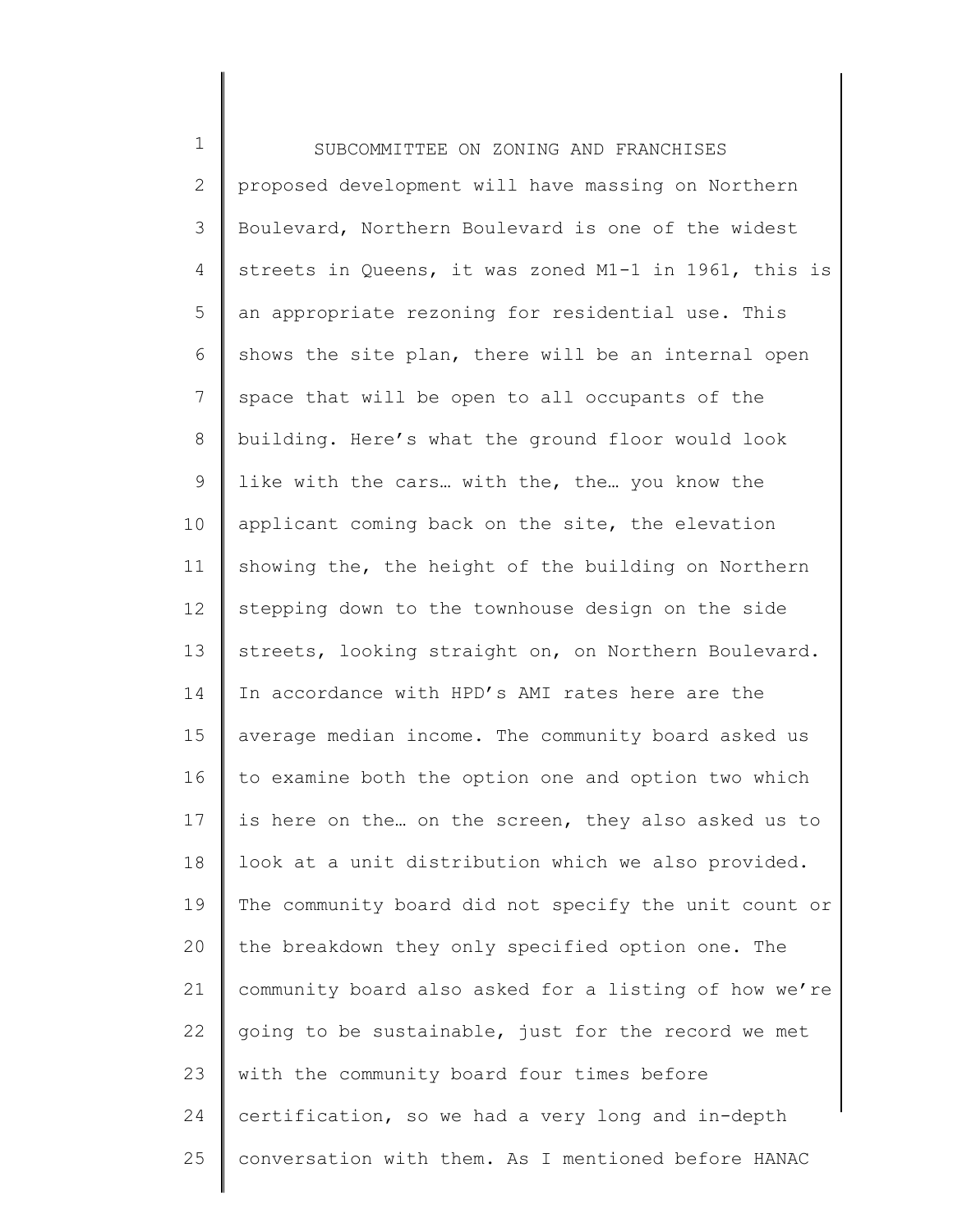1 2 3 4 5 6 7 8 9 10 11 12 13 14 15 16 17 18 19 20 21 22 23 24 25 SUBCOMMITTEE ON ZONING AND FRANCHISES will be our affordable housing provider, they are known in the area and that is my presentation. CHAIRPERSON MOYA: Great, thank you. Just a couple of questions… [cross-talk] RICHARD BASS: Yes sir… [cross-talk] CHAIRPERSON MOYA: …just, just sticking with the community board with their vote to approve with the condition that the applicant uses MIH option one, to… so, am I hearing you correctly is that what the applicant is willing to meet that condition? RICHARD BASS: Absolutely. CHAIRPERSON MOYA: Okay. Alright, you also are proposing the R7-X zoning district which allows a 14… a 14-story building but your proposal… your proposed building is only ten stories in height, could you explain why you are not utilizing the additional height? RICHARD BASS: One, additional height would make the building inefficient, you know we design buildings so they're, they're efficient and they make economic sense, this is not, you know Midtown Manhattan where, you know you can get very tall buildings and get extra sales or rents for height. A ten-story building is appropriate.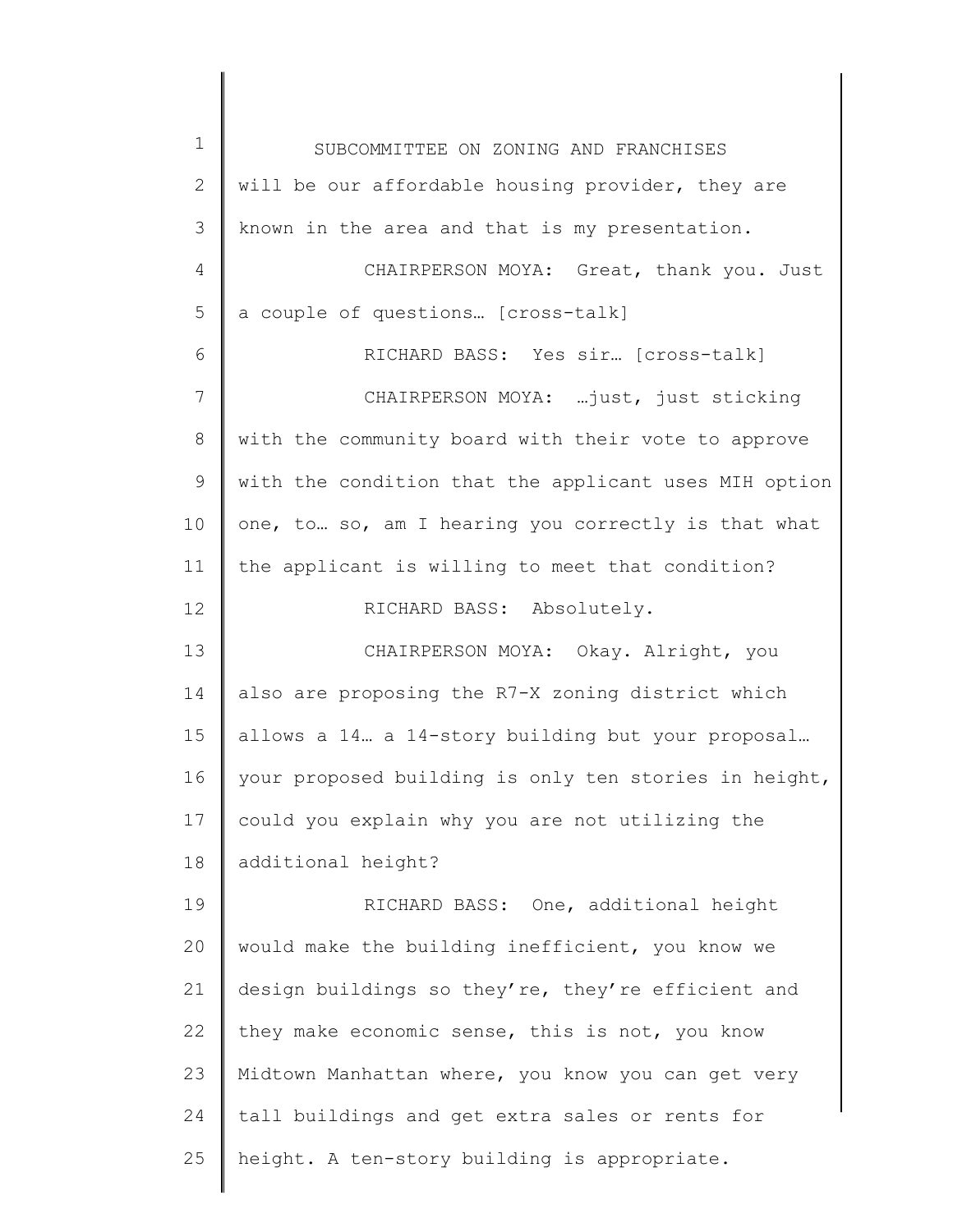| 1            | SUBCOMMITTEE ON ZONING AND FRANCHISES                 |
|--------------|-------------------------------------------------------|
| $\mathbf{2}$ | CHAIRPERSON MOYA: Okay and, and so are,               |
| 3            | are you using all of the available FAR for your ten   |
| 4            | [cross-talk]                                          |
| 5            | RICHARD BASS: Yeah [cross-talk]                       |
| 6            | CHAIRPERSON MOYA: story [cross-talk]                  |
| 7            | RICHARD BASS: Yes.                                    |
| 8            | CHAIRPERSON MOYA: Okay. Okay, thank you,              |
| 9            | that's, that's all the questions I have, thank you so |
| 10           | much for your testimony.                              |
| 11           | RICHARD BASS: Thank you so much.                      |
| 12           | CHAIRPERSON MOYA: Thank you. I'd like to              |
| 13           | call up the next panelist, Federico Hernandez.        |
| 14           | FEDERICO HERNANDEZ: Hello, okay. Good                 |
| 15           | morning Chair Moya and members of the Subcommittee.   |
| 16           | My name is Federico Hernandez. I'm a porter and I'll  |
| 17           | be a member of the 32 BJ for six years. I'm here      |
| 18           | today on behalf of my union to express our support to |
| 19           | the person the process development of 4401 Northern   |
| 20           | Boulevard. Thirty-two BJ represents over 400. no,     |
| 21           | 4,400 members and  I'm sorry, I just get a little     |
| 22           | nervous. Let me just breathe. The 32 BJ represents    |
| 23           | over 4,400 members who live and work in the community |
| 24           | district one. At 32 BJ we support development that    |
| 25           | creates good jobs and property service jobs of family |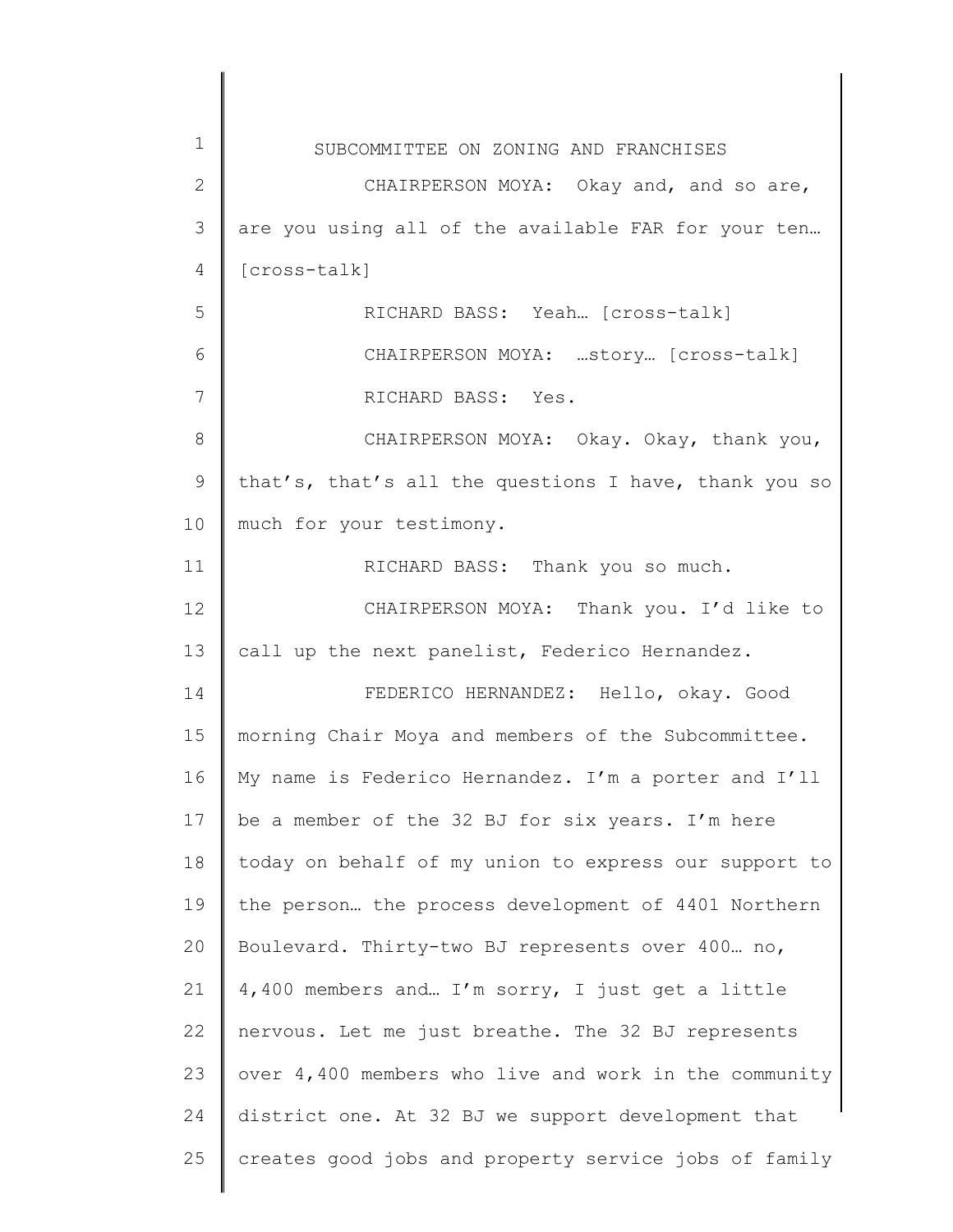1 2 3 4 5 6 7 8 9 10 11 12 13 14 15 16 17 18 19 20 21 22 23 24 SUBCOMMITTEE ON ZONING AND FRANCHISES and sustainable wages and help bring the working family to the… into the middle class. We are pleased to report that Bruce Bandell, the developer of this project has made a credible commitment to pay prevailing wages to the future building services and workers on this site. The prevailing wages is life wages that includes significant benefits like paid day off, sick time, retirement and health benefits. Jobs like mine are, are the life changing giving working class family access to upward mobility and security. In addition, this project will bring 100 units of much needed permanently affordable housing to the neighborhood and we see this responsible development and urge you to approve this project. Thank you. CHAIRPERSON MOYA: Thank you so much for your testimony today, thank you. Bruce Jacobs. BRUCE JACOBS: Good, good, good morning everybody. Once again, Bruce Jacobs, Coalition of the Rockaways, supporter of medical and religious freedom, fighter for the Rockaways, all of Queens and really all of New York City, you know I'm happy to see union in here. Let me explain to you one thing

CB… you know your… for your union, they always

25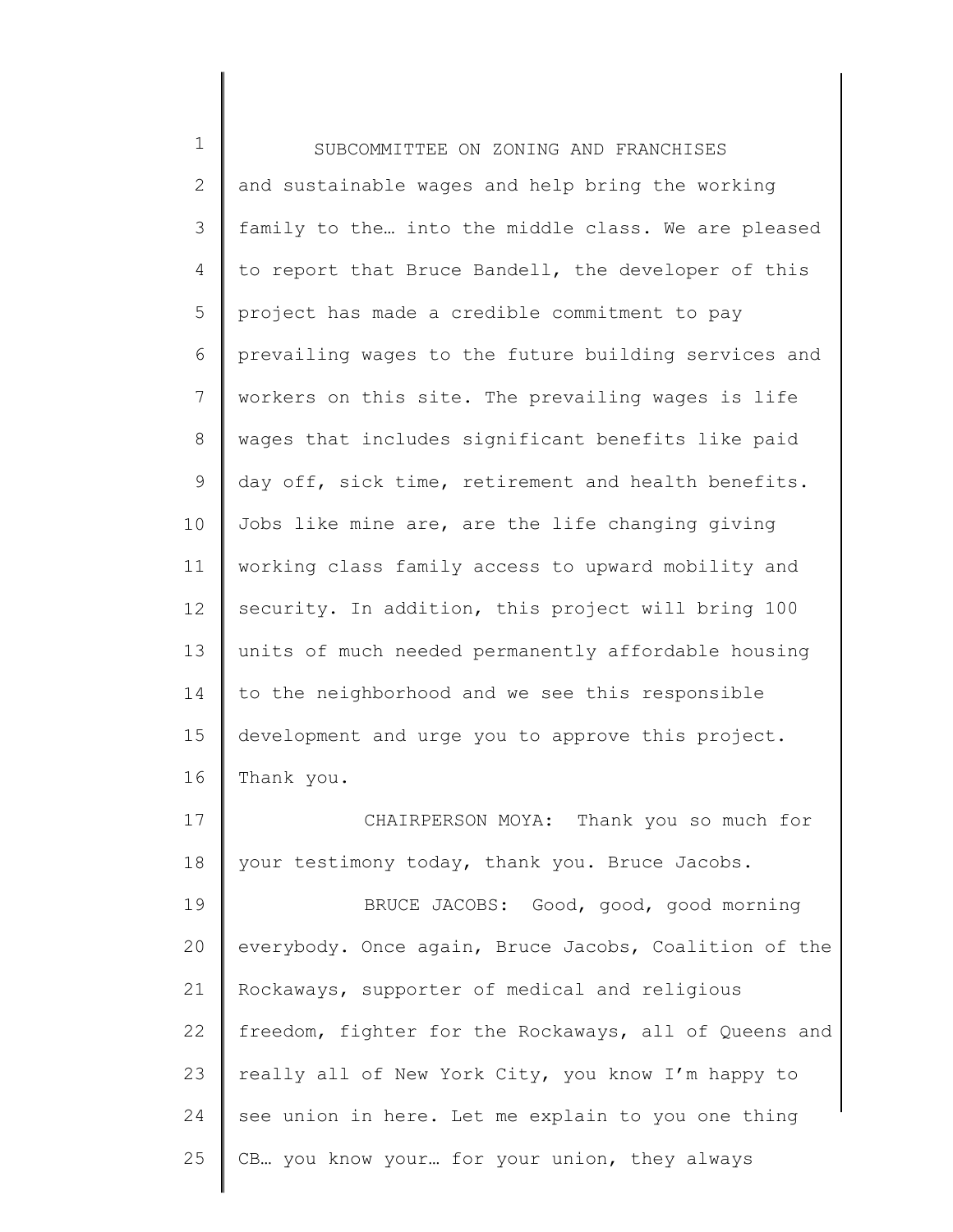1 2 3 4 5 6 7 8 9 10 11 12 13 14 15 16 17 18 19 20 21 22 23 24 25 SUBCOMMITTEE ON ZONING AND FRANCHISES promise the world and then they hire one guy. I have affordable housing across the street from me, before you say yes, yes, yes to a project make sure that they are keeping their words because you could hire one guy is… when you need ten, 20 guys, remember that. Another thing about this project that I didn't like was that at the CB 120 Broadway I heard something different, that it wasn't a guy that was in… that wasn't doing bad now they say that he wants to stay on the site, I'd like to see this automobile person, owner in this place because I'd like to know if that's really the truth. Another thing, affordable housing, are they going to really use union labor or are they just going to hire people. The Coalition of the Rockaways wants to make sure that they have union apprentice jobs for everybody not just prevailing wage, we need benefits. The most important thing in life is that you have a history of work, real work. Anybody could come with a fancy lawyer and say I want stores and I want this and I want that, we want the regular worker, the regular person who most people came from because I'm not the best speaker, I'm not a politician. We really want to see this build right, he says 100 affordable at M2, it's really not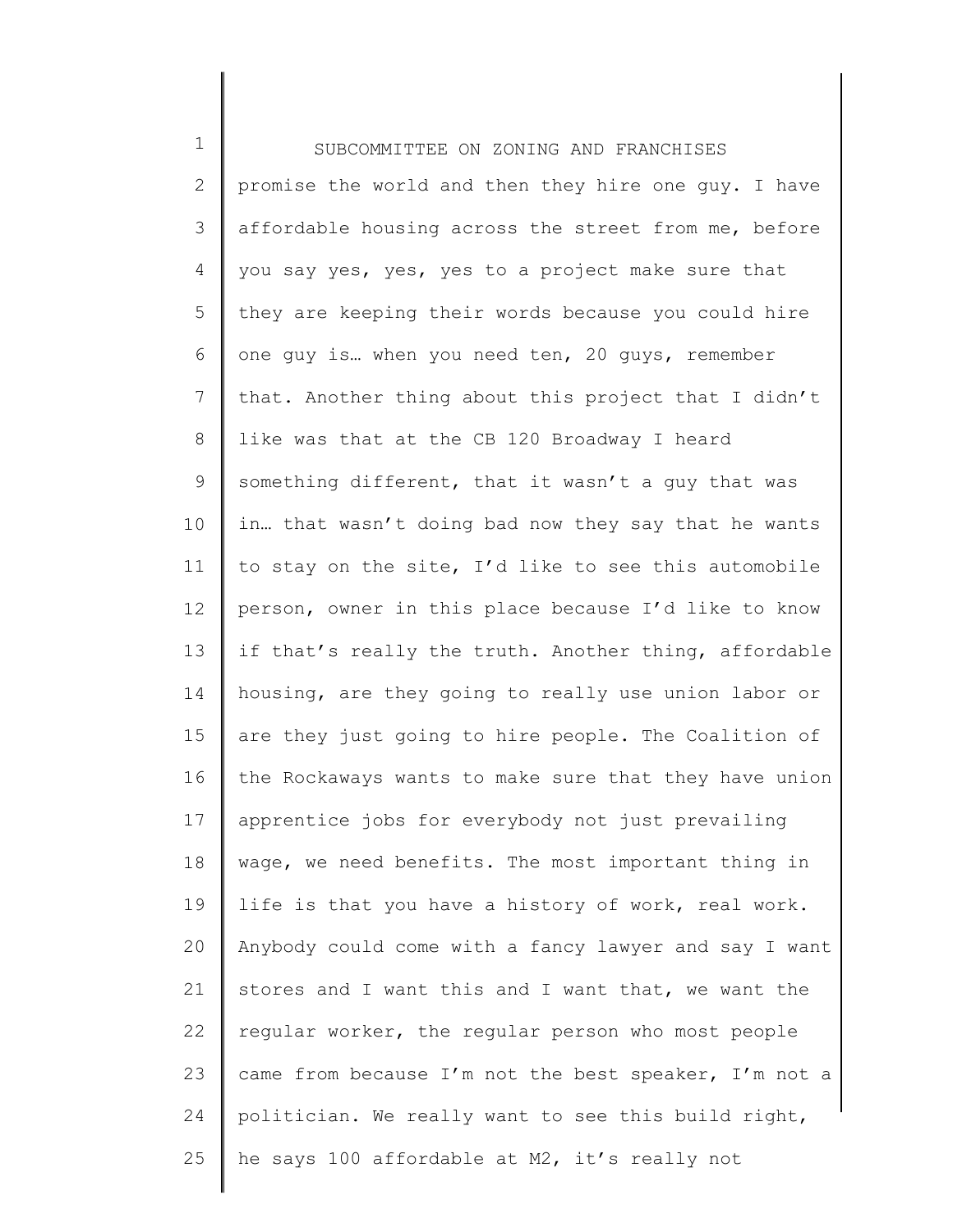| $\mathbf 1$ | SUBCOMMITTEE ON ZONING AND FRANCHISES                 |
|-------------|-------------------------------------------------------|
| 2           | affordable but we need affordable for everybody, for  |
| 3           | all workers, for all regular people not just          |
| 4           | multimillionaires. If say I want to knock down my     |
| 5           | house they'll tell me oh, you can't do it. Some guy   |
| 6           | comes in with a fancy lawyer it's okay. Thank you     |
| 7           | very much for your help [cross-talk]                  |
| 8           | CHAIRPERSON MOYA: Thank you [Cross-                   |
| 9           | talk]                                                 |
| 10          | BRUCE JACOBS:  have a nice day.                       |
| 11          | CHAIRPERSON MOYA: Thank you.                          |
| 12          | [applause]                                            |
| 13          | CHAIRPERSON MOYA: Are there any other                 |
| 14          | members of the public who wish to testify? Seeing     |
| 15          | none I now close the public hearing on this           |
| 16          | application. We will move now to hear LU items number |
| 17          | 550 through 554 for the Peninsula Hospital            |
| 18          | redevelopment plan relating to property in Council    |
| 19          | Member Richards's district in Queens. The applicant   |
| 20          | seeks approval for an amendment of the city map, a    |
| 21          | zoning map amendment to rezone an existing R5         |
| 22          | district to a C4-4 district, establish a C1-2         |
| 23          | commercial overlay within an existing R5 district and |
| 24          | to rezone an existing C8-1 district to a C4-3A        |
| 25          | district. The proposal the proposal would also        |
|             |                                                       |

║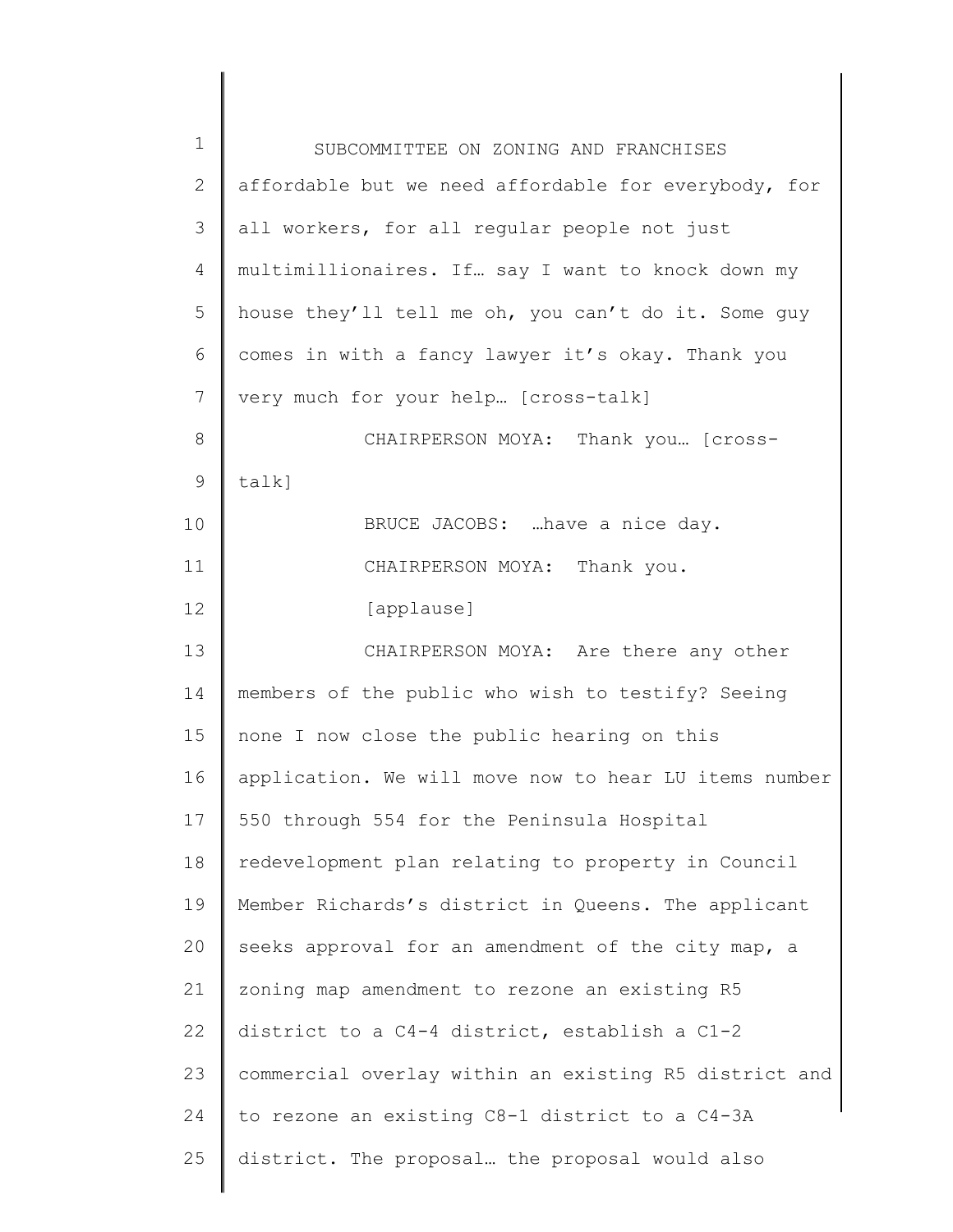1 2 3 4 5 6 7 8 9 10 SUBCOMMITTEE ON ZONING AND FRANCHISES include a large scale general development special permit to modify the underlying bulk and sign regulations and a zoning text amendment to establish a mandatory inclusionary housing area and to modify the allowable use to allow a physical cultural establishment as of right within the large scale project area. I now open the public hearing on this application, I want to turn it over to Council Member Richards for some remarks.

11 12 13 14 15 16 17 18 19 20 21 22 23 24 25 COUNCIL MEMBER RICHARDS: Thank you Chair and thank you and I especially want to thank community members who've come out today. I'm going to be very short because I want them to get through the presentation but I want to thank Arkers for certainly taking an interest in the Rockaways and as I always say, you know we certainly are an underserved community, this area has certainly had it's challenges of any development happening in it over the course of the last four decades at least and you know one of the things that's going to be important through these conversations and negotiations are the community benefits and what that looks like for our community, you know we're used to seeing a lot of housing but the amenities that must come along with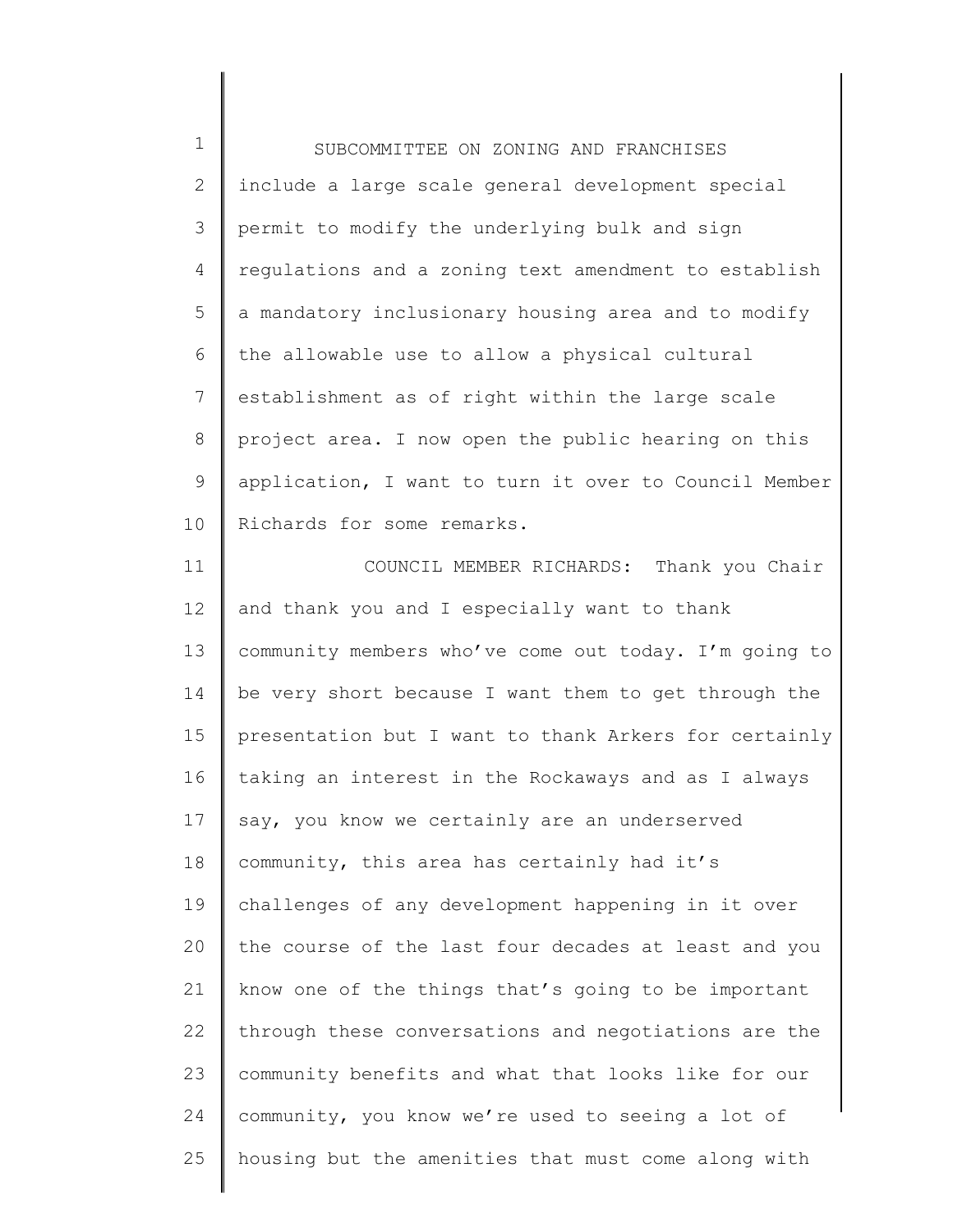1 2 3 4 5 6 7 8 9 10 11 12 13 14 15 16 17 18 19 20 21 22 23 24 25 SUBCOMMITTEE ON ZONING AND FRANCHISES housing have to be a part of this plan for us to get to a yes. So, I want to thank the Arkers for certainly listening and now I'm looking forward to turning, listening to an application so let's get to work. Thank you Chair. CHAIRPERSON MOYA: Thank you. I want to call up Jaclyn Scarinci, is that… did I say it correctly? Daniel Moritz and Ariel Aufgang. Counsel if you can please swear in the panel. COMMITTEE CLERK: Please raise your right and state your name for the record. JACLYN SCARINCI: Jaclyn Scarinci. DANIEL MORITZ: Daniel Moritz. ARIEL AUFGANG: Ariel Aufgang. COMMITTEE CLERK: Do you swear or affirm that the testimony you are about to give will be the truth, the whole truth and nothing but the truth and that you will answer all questions truthfully? DANIEL MORITZ: Yes. ARIEL AUFGANG: Yes. JACLYN SCARINCI: Yes. COMMITTEE CLERK: Thank you. JACLYN SCARINCI: Good morning Chair Moya, Councilman Richards and members of the City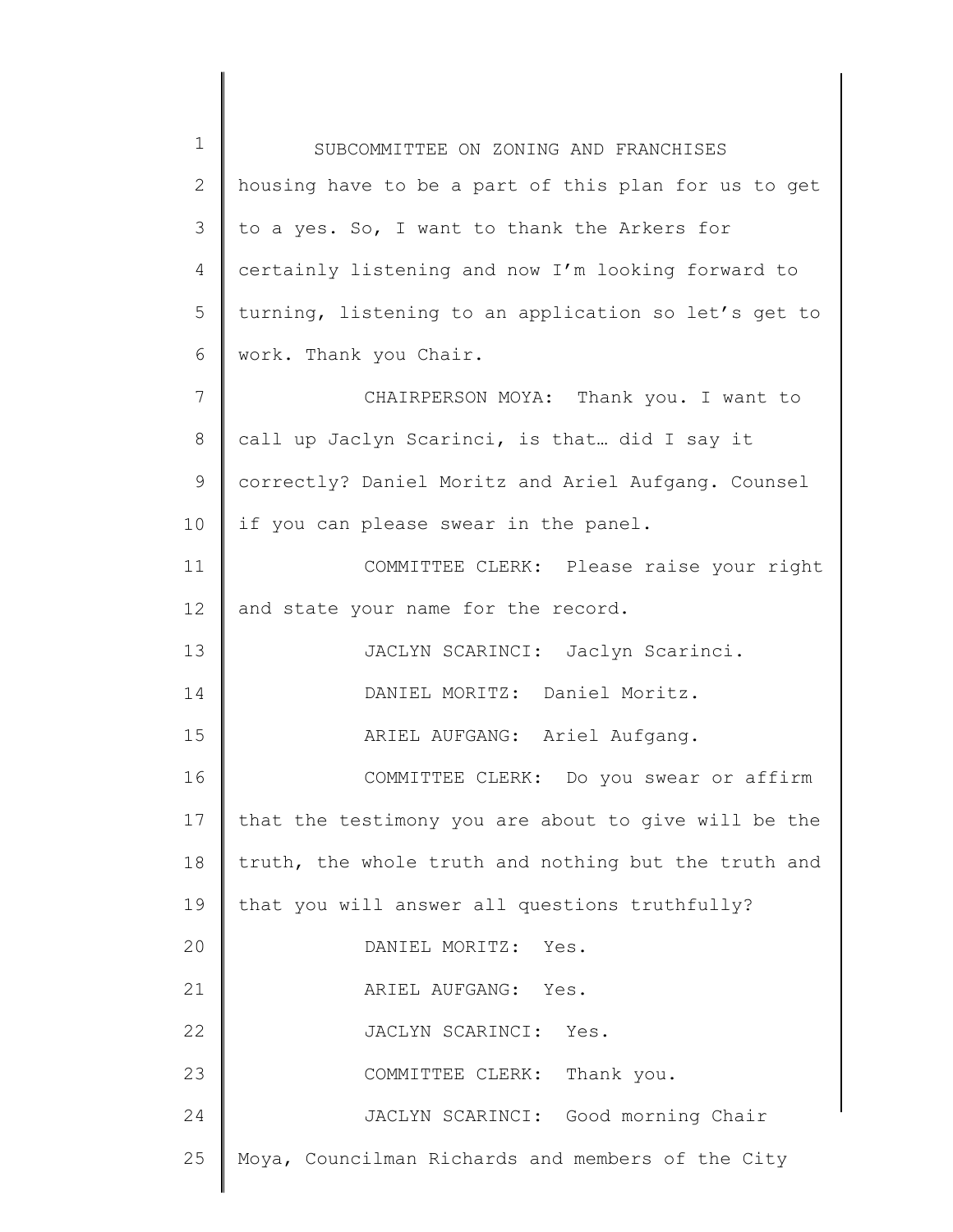1 2 3 4 5 6 7 8 9 10 11 12 13 14 15 16 17 18 19 20 21 22 23 24 25 SUBCOMMITTEE ON ZONING AND FRANCHISES Council. I'm Jaclyn Scarinci of Akerman LLP. Also presenting today are Daniel Moritz, Principal of the Arker Companies and Ariel Aufgang, Principal of Aufgang Architects. Team members that are also available for questions today are Alex Arker and Simon Bacchus of the Arker Companies; Kovid Saxena and Kendra Armstead of Sam Schwartz Engineering, the project's environmental consultant and Chuck Harper from Langan Engineering, the project's civil engineer. Thank you for the opportunity to present the Peninsula redevelopment to you today which we believe will be a groundbreaking and transformative project that is needed to revitalize Edgemere and create a vibrant new place to live, work and play. The large-scale plan that is before you today has been shaped by both urban design planning principals and direct community feedback at both community led visioning sessions and direct meetings with Rockaway residents that both Ari and Dan will speak too later in the presentation. As part of this community visioning process the community voted on Edgemere Commons, the name you see here today. To orient you to the site this site is located on the Rockaway Peninsula in the Edgemere neighborhood of, of Queens,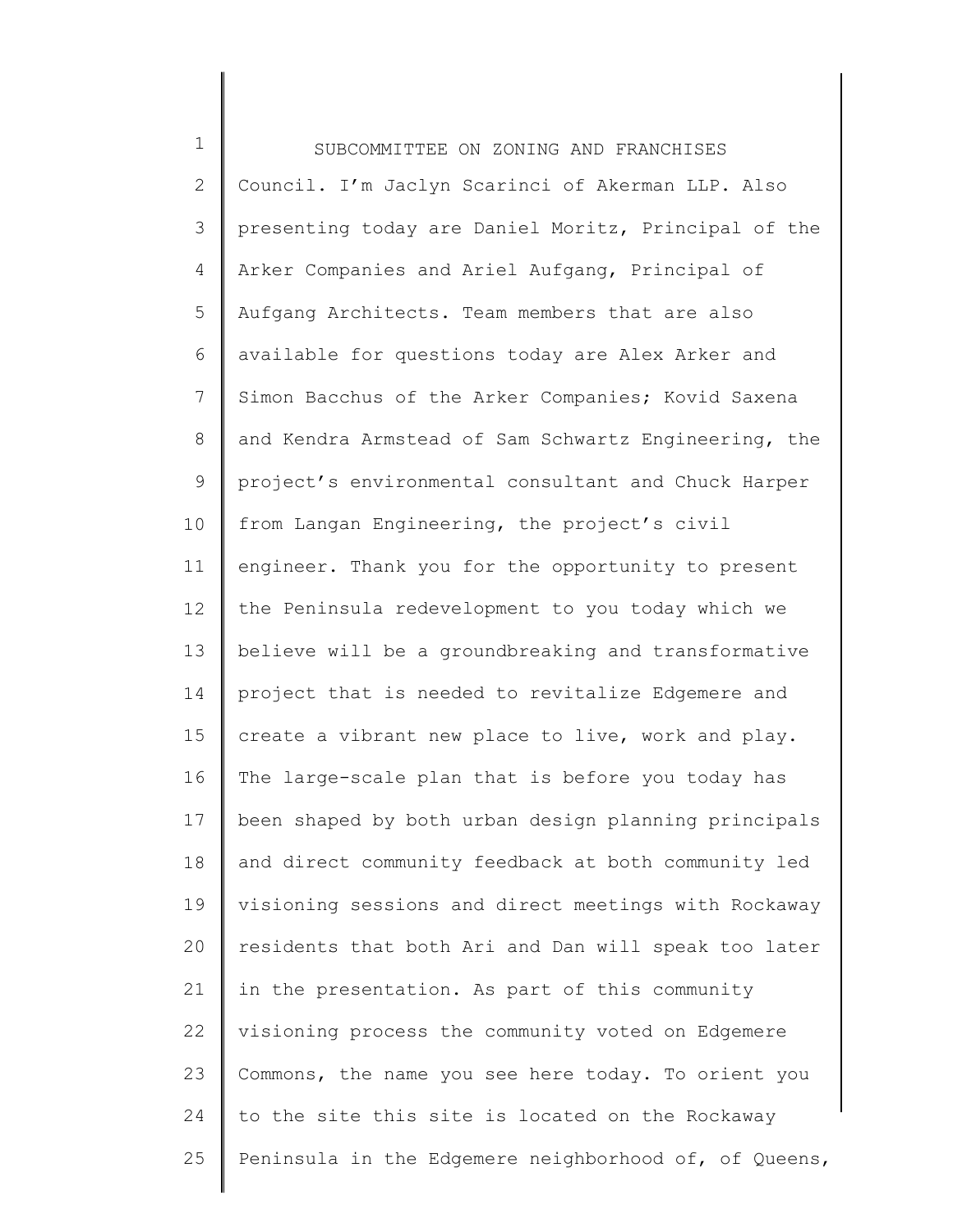1 2 3 4 5 6 7 8 9 10 11 12 13 14 15 16 17 18 19 20 21 22 23 24 25 SUBCOMMITTEE ON ZONING AND FRANCHISES it's located adjacent to the elevated eight train. So, the site today as you can see from the pictures is a dormant super black campus that's predominately made up of paved over and permeable surface lot that cuts off the community from all access from Beach Channel Drive down to Rockaway Beach Boulevard from Beach  $50<sup>th</sup>$  Street down to Beach  $53<sup>rd</sup>$  Street. The site fronts on Beach Channel Drive, the major commercial thoroughfare through the Rockaways. However, this part of Edgemere has been identified as both a federal food and retail desert. The map on the right highlights the nearly ten blocks between Beach  $49<sup>th</sup>$ Street and Beach 59<sup>th</sup> Street where there has been no retail or economic development for residents. To give a brief project overview, the project will have 2,200 units phased over a ten to 15 year period that will be affordable on moderate income dwelling units, we… we'll go into the AMIs later in the presentation, we'll have approximately 150,000 square feet of nonresidential, commercial and community facility space including a 20,000 square foot supermarket in the first phase of the project, approximately 38,000 square feet of publicly accessible open space and approximately 1,000 accessory parking spaces. To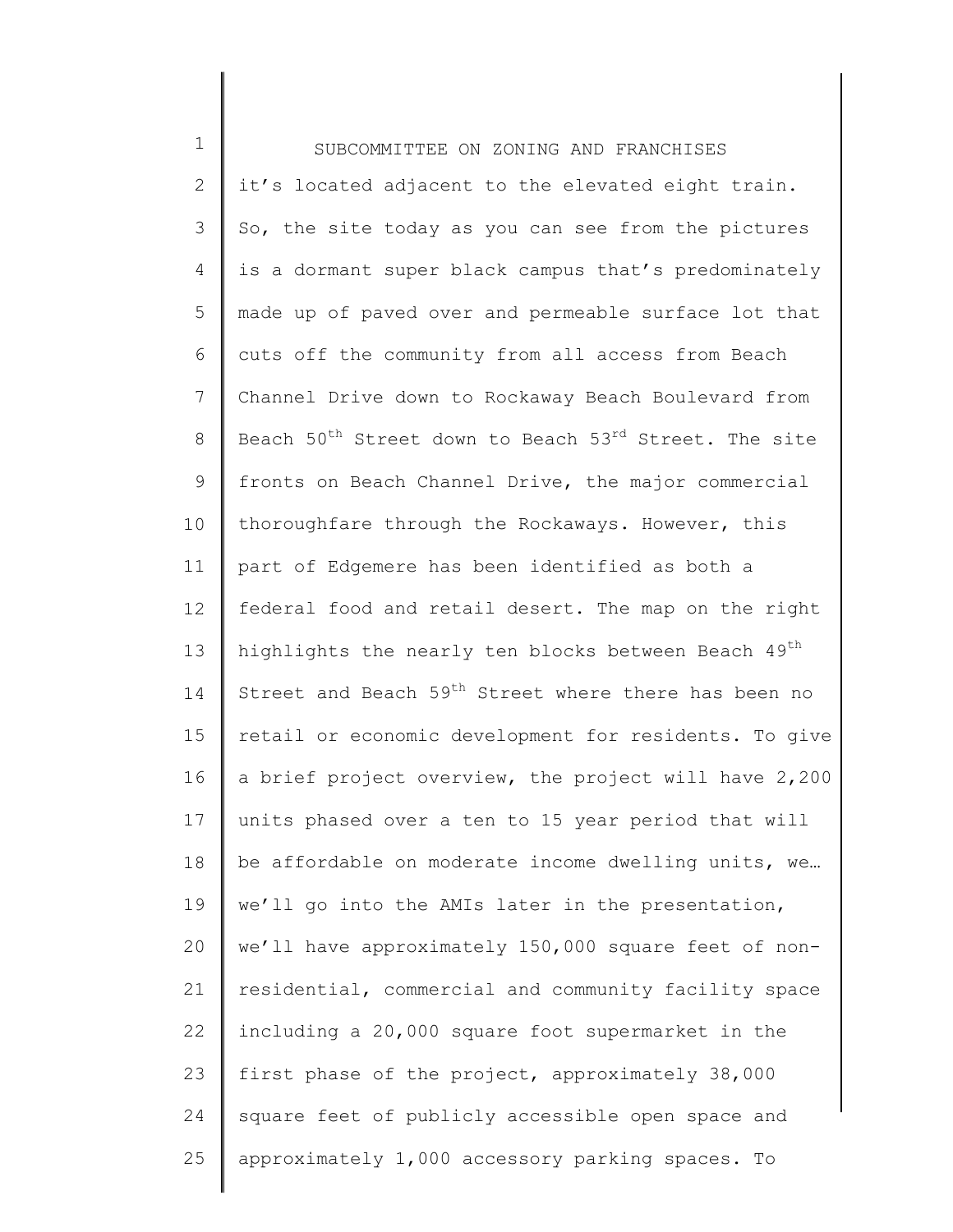1 2 3 4 5 6 7 8 9 10 11 12 13 14 15 SUBCOMMITTEE ON ZONING AND FRANCHISES state for the record the applicant is requesting a series of land use and zoning actions which will include a city map change to map a small portion of Beach  $52^{nd}$  Street, a zoning map amendment from the R5, R5 C1-2 zoning district to C4-4 on the northern parcel and then from a C8-1 to a C4-3A on the southern parcel, also asking for a zoning text amendment to designate the project area a mandatory inclusionary housing area and then zoning special permits for the large scale plan which include modification to the height and set back requirements as well as the signage requirements for the site. I'll now turn it over to Dan. Oh, sorry, Ari to walk through the site plan.

16 17 18 19 20 21 22 23 24 25 ARIEL AUFGANG: Good morning Chair Moya and Council Members. Our inspiration for this design is really based on the culmination of years of our team's experience in redeveloping large parcels as well as years of designing in flood plains across the city always focusing on the neighborhood at large by protecting and adding to the existing character in order to serve the local population first hence building a welcoming destination for new residents and customers. We are going to be building a new town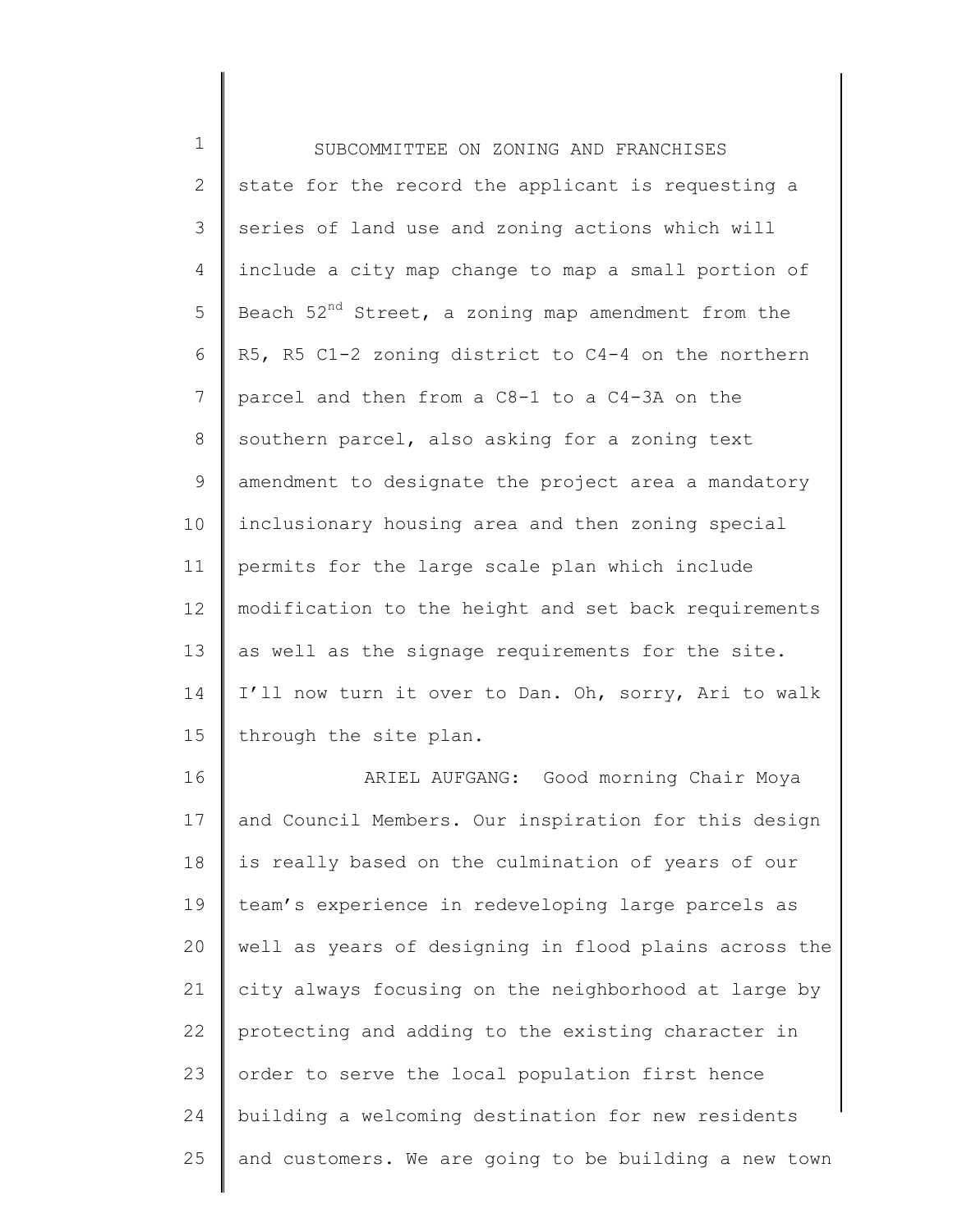1 2 3 4 5 6 7 8 9 10 11 12 13 14 15 16 17 18 19 20 21 22 23 24 25 SUBCOMMITTEE ON ZONING AND FRANCHISES center and street grid complete with all of the amenities this neighborhood deserves and needs. The pedestrian focal point at the center is high point plaza, at the intersection of the extended Beach 52<sup>nd</sup> Street and Peninsula Way. High Point Plaza is envisioned as an active new green boulevard with wide sidewalks, rain gardens, seating areas, restaurants and local retail leading to the new pathway to the beach. The retail at the center of the project will be elevated out of the flood plain which is the safest way to be resilient in a flood. A large drive up supermarket is a key component of this plan with a large self-service parking lot. Here on this slide you see the feel of the sidewalk and open spaces in our proposed project. Social interaction will be encouraged through thoughtfully designed spaces. Lighting is paramount as well; we designed a suite of custom outdoor fixtures to give character to this place and to amply light all public areas for a safe and secure feel. Creative storefront treatments will make our retail spaces desirable in order to attract local purveyors and green, green, green trees and gardens will be everywhere softening the hardscapes and absorbing the water. We've already started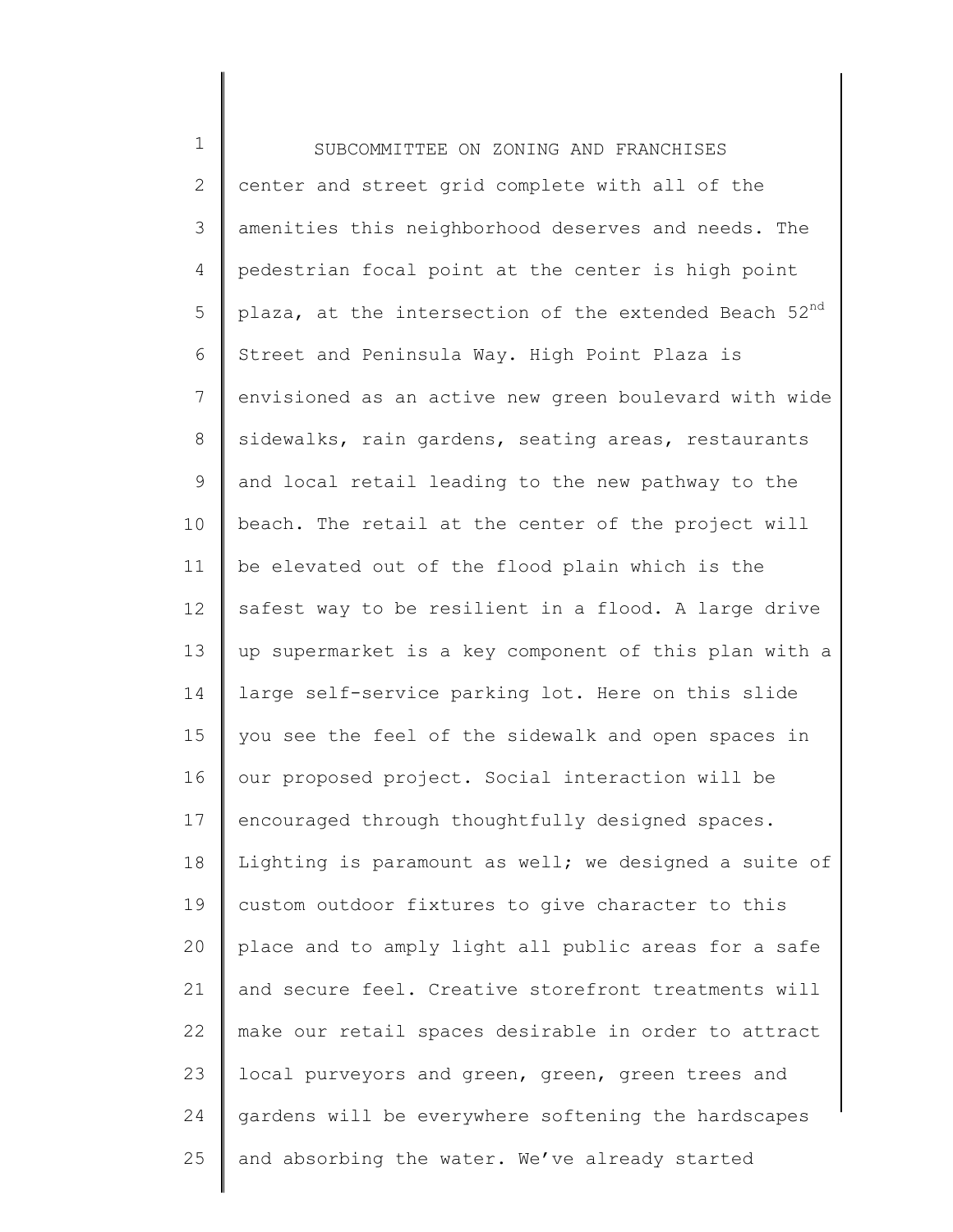1 2 3 4 5 6 7 8 9 10 11 12 13 SUBCOMMITTEE ON ZONING AND FRANCHISES planning, one of the larger retail spaces is a food hall which can be a hub for local culinary entrepreneurs. All of the open space will be complete with passive and active recreation areas including a play area for kids that you could see here. Resiliency planning is also at the core of this project, no rainwater that falls on the property will leave the parcel, a series of dry wells and bioswells will control all of the runoff. We have with us Chuck Harper from Langan who can answer questions about resiliency as well. Now we can discuss community benefits with Dan.

14 15 16 17 18 19 20 21 22 23 24 25 DANIEL MORITZ: Good morning and thank you Chair Moya and Council Member Richards for having us here today to present our vision for Edgemere Commons, a groundbreaking development in Edgemere, one that will help to both revitalize and transform the area into a vibrant live, work, play neighborhood. I'm Dan Moritz one of the Principals of the Arker Companies, I'm here with my partners Alex Arker and Simon Bacchus as well as our amazing team. We are a fully integrated third generation family real estate company whose been building in New York for over 50 years, we've developed over 8,000 units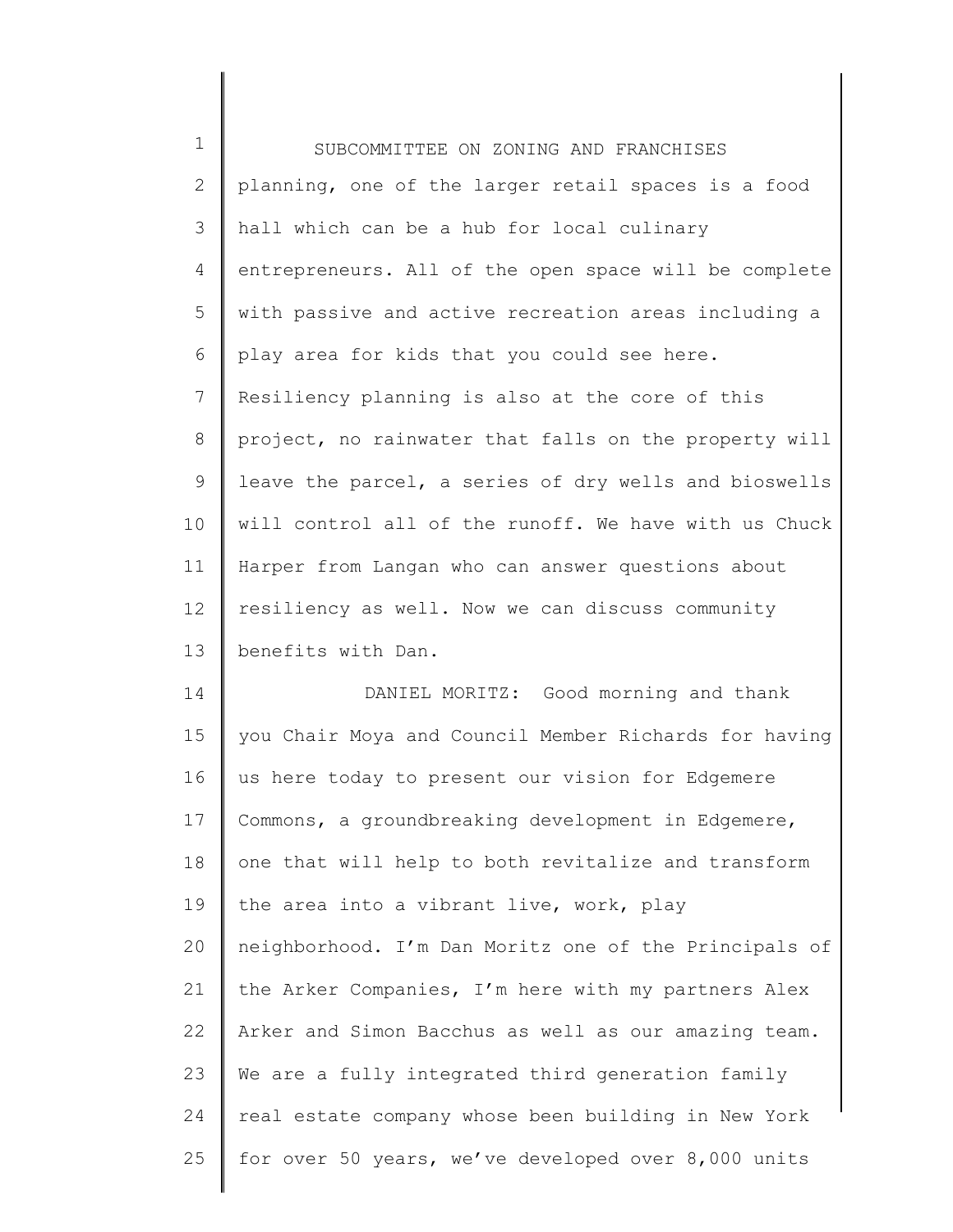1 2 3 4 5 6 7 8 9 10 11 12 13 14 15 16 17 18 19 20 21 22 23 24 25 SUBCOMMITTEE ON ZONING AND FRANCHISES of housing and approximately a million square feet of commercial and community facility space throughout New York including many developments in Queens from Jamaica to Richmond Hill to the Rockaways. Our family commitment is to build and preserve high quality and thoughtfully designed mixed income and mixed use communities and most recently we celebrated the opening of our Beach Channel senior residences in the Rockaways along with Council Member Richards to welcome over 200 new seniors into a brand new, beautiful and sustainable affordable housing building. It's hard to summarize the last three years of work that has gone into the creation of the plan for Edgemere Commons but at the core of it has been community engagement. It's been an amazing experience spending time with valued members of the Rockaways. The slide shows a number of community organizations and local entrepreneurs that we've been meeting with in addition to hosting large and small events over the past few years. That outreach resulted in a huge turnout in the community board meeting where the actual community voted for us with over 75 percent of the speakers passionately supportive of the project. Out of our planning sessions we came to focus on five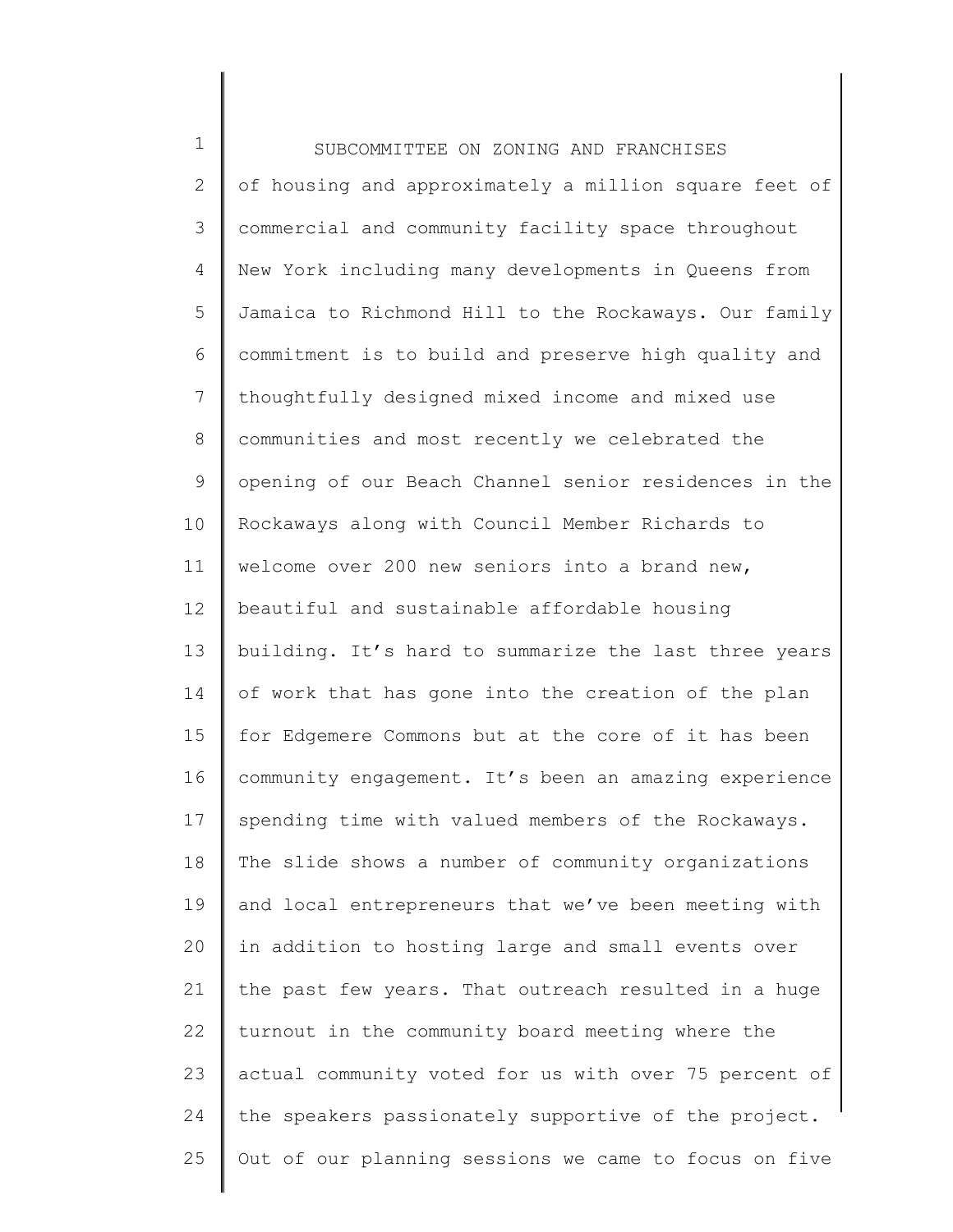1 2 3 4 5 6 7 8 9 10 11 12 13 14 15 16 17 18 19 20 21 22 23 24 25 SUBCOMMITTEE ON ZONING AND FRANCHISES key community benefits including mixed income affordable housing, local hiring, retail and community facilities, recreation and open space and resiliency and storm preparedness. The goal of Edgemere Commons is to create an exciting live, work, play environment which required creative integration of nonresidential uses and housing throughout the site. The need for a full-service supermarket was the number one community request that came out of our early planning sessions and the site plan was redesigned in order to ensure we could accommodate the successful supermarket. For the balance of the retail and community space we will be looking to curate a unique blend of regional retail and homegrown entrepreneurs as well as a range of community users including medical, cultural, educational and office space for local nonprofits. Additionally, we've been working with Council Member Richards on the inclusion of a community center within the development and expect to finalize the design and location as part of the final plan. Our family focuses on the development of mixed income and mixeduse developments, we've heard across the board of the brain drain from the Rockaways of millennials that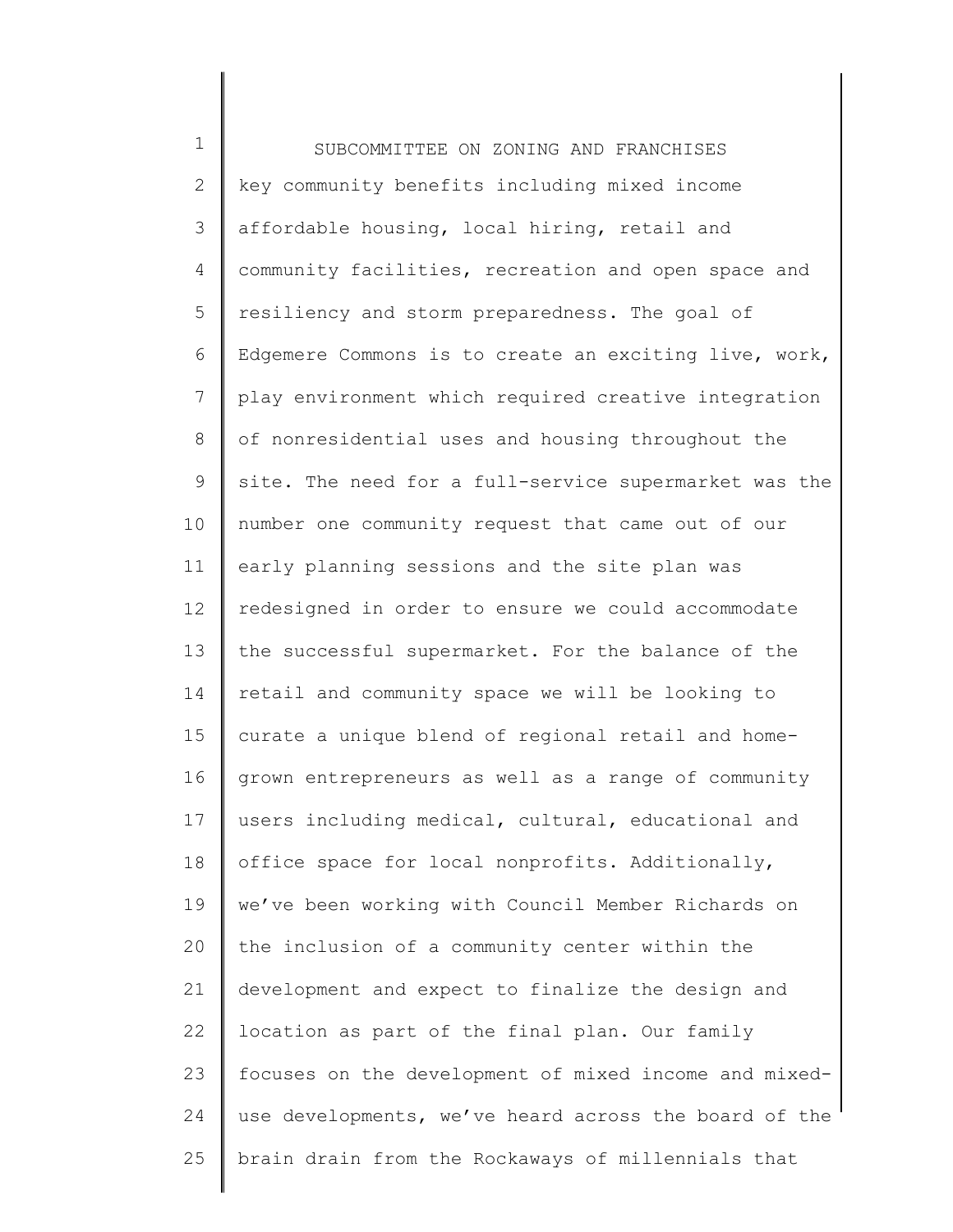1 2 3 4 5 6 7 8 9 10 11 12 13 14 15 16 17 18 19 20 21 22 23 24 25 SUBCOMMITTEE ON ZONING AND FRANCHISES may have grown up in the Rockaways who want to return but have trouble finding an affordable apartment to rent. This next generation of Rockaway leaders and entrepreneurs need affordable places to return to and most certainly will qualify to live at Edgemere Commons and these young leaders of the Rockaways showed remarkable passion in supporting the project at the community board hearing and throughout the public process. We work within the framework of the city's affordable housing programs designed to serve a wide range of incomes, in this case between 30 and 130 percent of the area median income. The project will be MIH option one and the balance of units are expected to line up with the HPD programs shown on the table here by building. Last but not least is the economic impact that Edgemere Commons will have. We estimate that we will average three to 350 construction jobs annually and add approximately six to 650 permanent jobs to the development once completed and we're proud to announce that we've made an agreement with 32 BJ for the residential building maintenance at the project. At the Arker Companies we pride ourselves on local hiring and have demonstrated success doing so in the Rockaways and throughout the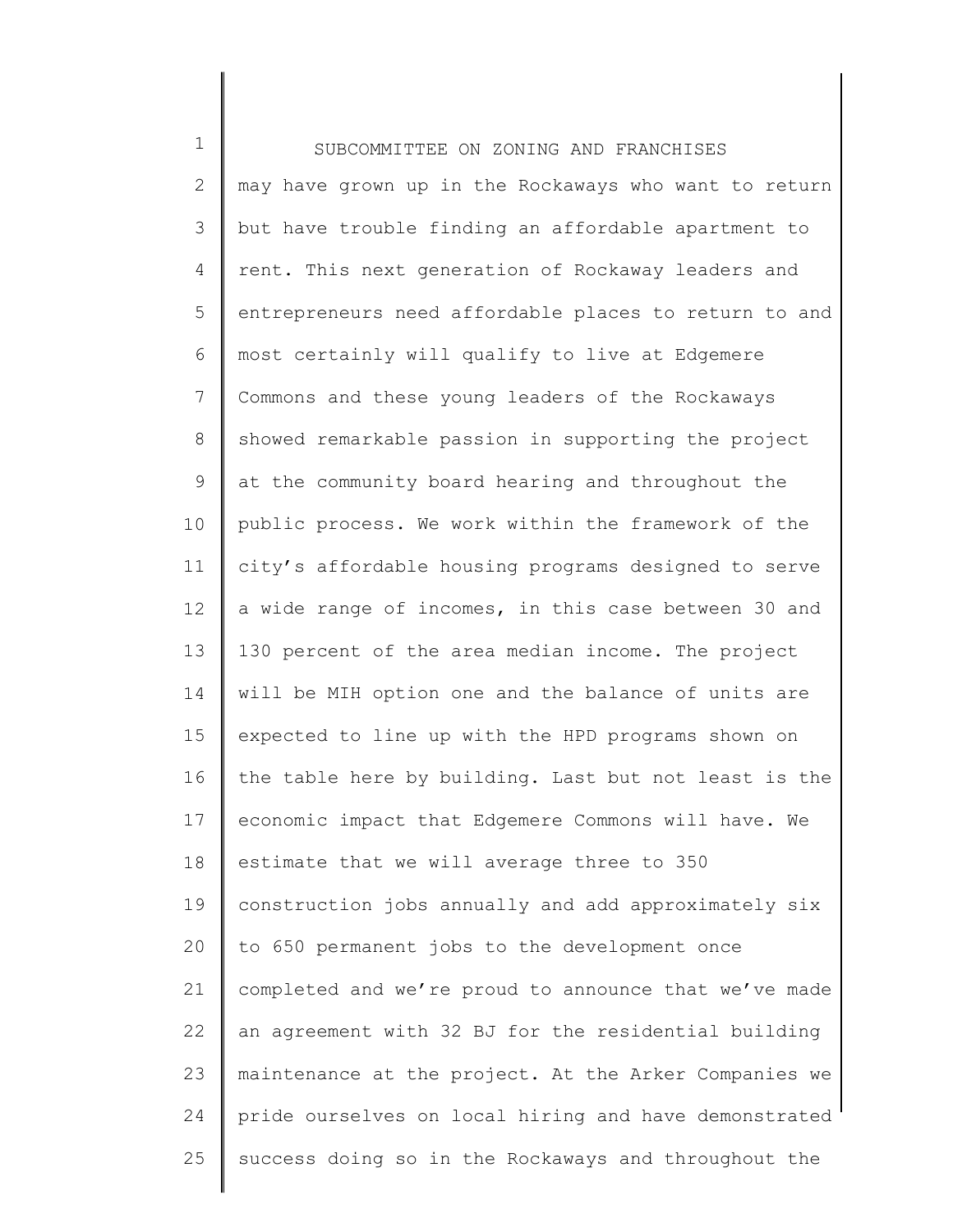| $\mathbf 1$ | SUBCOMMITTEE ON ZONING AND FRANCHISES                 |
|-------------|-------------------------------------------------------|
| 2           | city. We expect to work with the elected officials,   |
| 3           | community board, and local community-based            |
| 4           | organizations to ensure that new hiring opportunities |
| 5           | go to members of the community. It's been an amazing  |
| 6           | learning experience spending the past three years     |
| 7           | working with the community to develop this plan but   |
| 8           | more importantly meeting amazing individuals and      |
| 9           | organizations along the way. I'm excited this is only |
| 10          | the beginning and that once we open the doors to      |
| 11          | these buildings, we will have helped contribute to    |
| 12          | the revitalization of Edgemere. Thank you.            |
| 13          | CHAIRPERSON MOYA: Thank you for your                  |
| 14          | testimony, just a couple of questions before I hand   |
| 15          | it over to Council Member Richards. Just so I got it  |
| 16          | straight you're committed to providing a grocery      |
| 17          | store on site?                                        |
| 18          | DANIEL MORITZ: Yes.                                   |
| 19          | CHAIRPERSON MOYA: Okay [cross-talk]                   |
| 20          | DANIEL MORITZ: We, we designed the first              |
| 21          | phase of the building specifically to accommodate a   |
| 22          | grocery store.                                        |
| 23          | CHAIRPERSON MOYA: Okay, great and since               |
| 24          | this project is within the flood plain what are the   |
| 25          |                                                       |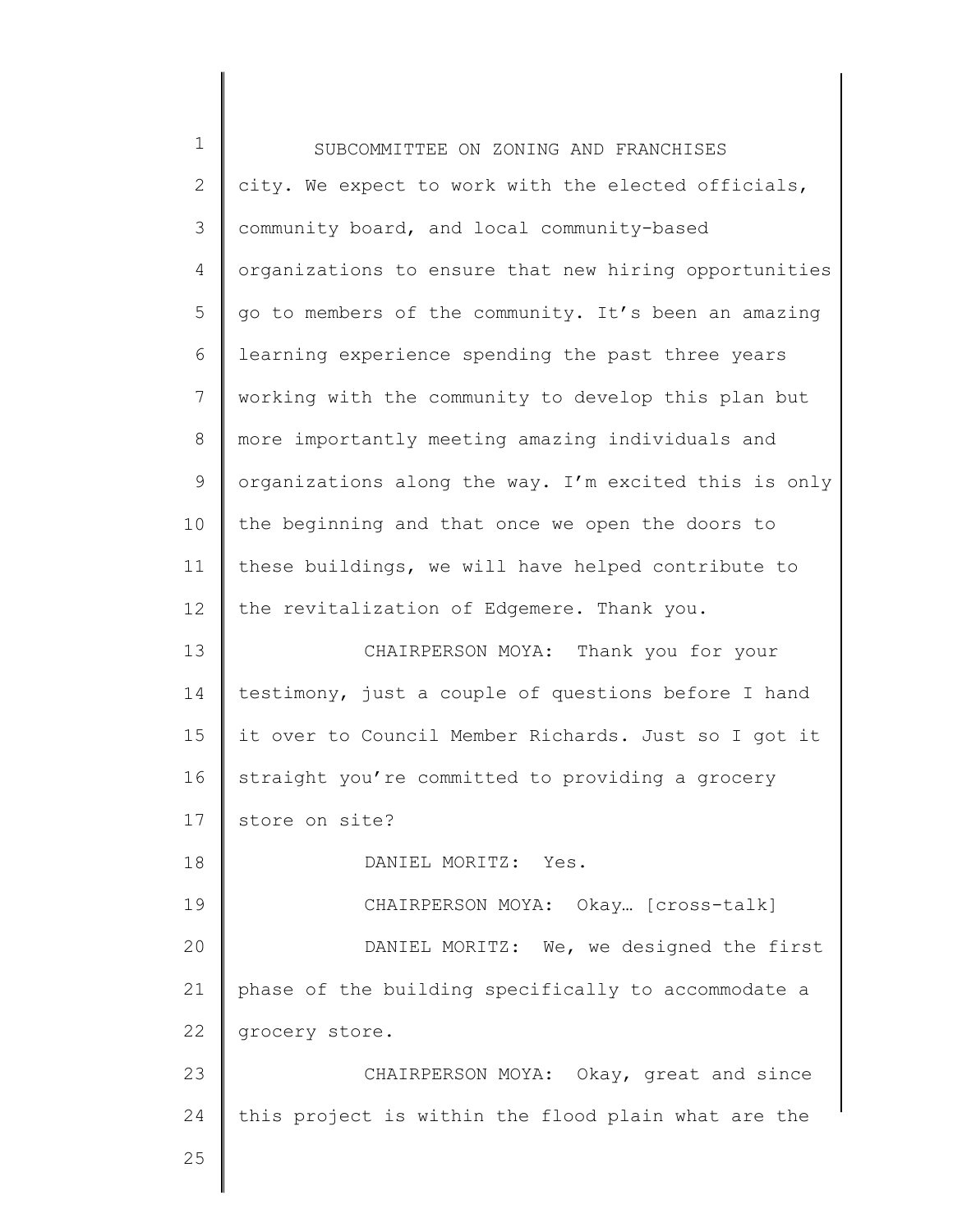1 2 3 4 5 6 7 8 9 10 11 12 13 14 15 16 17 18 19 20 21 22 23 24 25 SUBCOMMITTEE ON ZONING AND FRANCHISES resiliency measures that you will be responsible for when it comes to the deploying of the flood barriers? DANIEL MORITZ: Sure, I'd ask Chuck to come up Langan who's our civil engineer, he's responsible for the design of the resiliency measures here. DANIEL MORITZ: Can you go to the resiliency slide, it's in the… at the end… it was in the appendix. COMMITTEE CLERK: Please raise your right hand and state your name for the record. CHUCK HARPER: Chuck Harper with Langan. COMMITTEE CLERK: Do you swear or affirm that the testimony you're about to give will be the truth, the whole truth and nothing but the truth and you will answer all questions truthfully? CHUCK HARPER: I do. COMMITTEE CLERK: Thank you. CHAIRPERSON MOYA: Thank you so Chuck just so… just want to make sure what are the resiliency measures that you're including on this site and then also who will be responsible for deploying the flood barriers?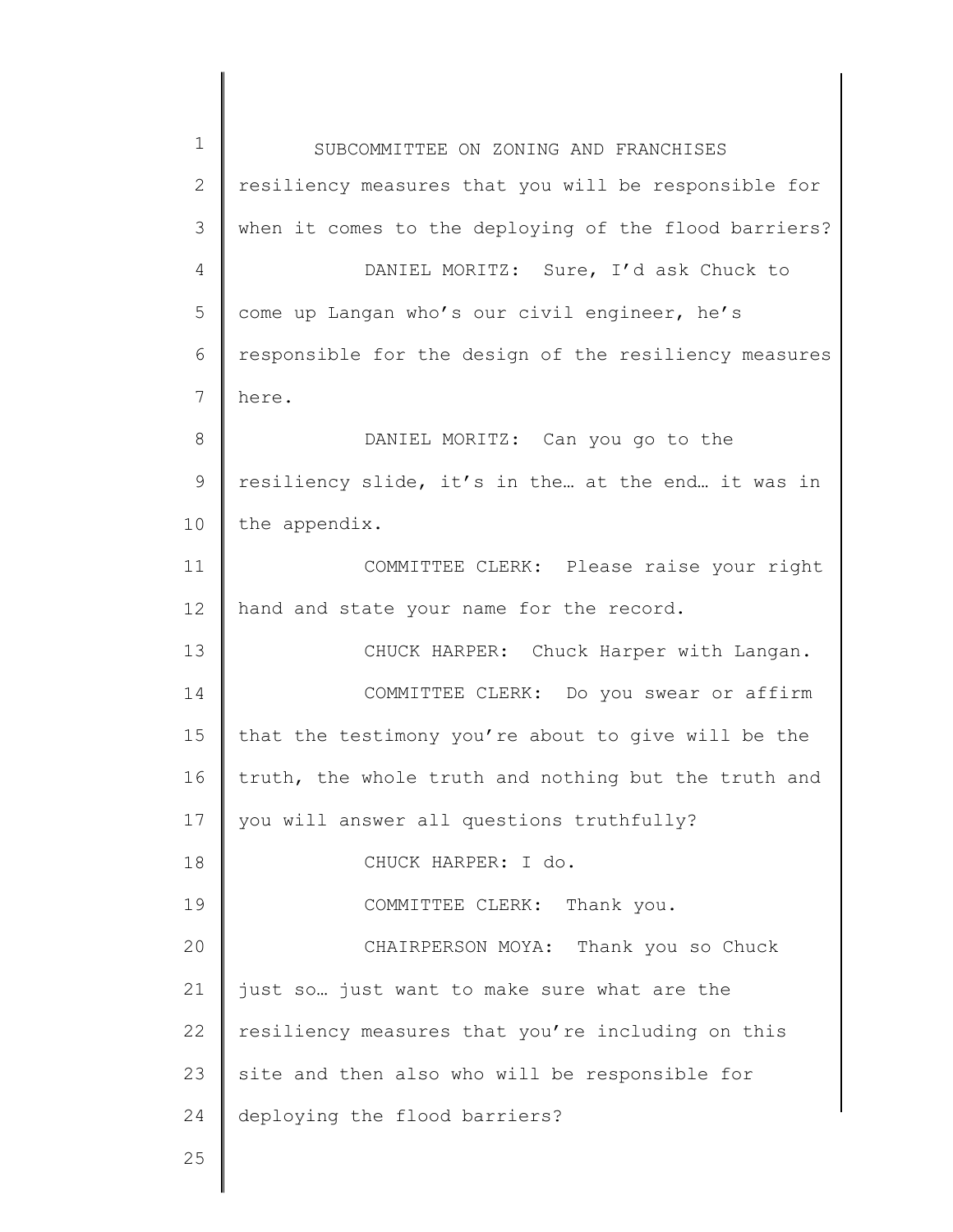| $\mathbf 1$  | SUBCOMMITTEE ON ZONING AND FRANCHISES                 |
|--------------|-------------------------------------------------------|
| $\mathbf{2}$ | CHUCK HARPER: I may defer the second                  |
| 3            | question to ownership but from a design perspective   |
| 4            | we have three strategies so the best strategy in the  |
| 5            | flood zone is to elevate the site. We are beholden to |
| 6            | the street grid, the existing grades around the       |
| 7            | perimeter of the site which ranges from elevation of  |
| $8\,$        | five to six and a half, the design flood elevation in |
| $\mathsf 9$  | this condition is 11, the base flood is ten, these    |
| 10           | elevations are all in NAVD 88. So, the area in white  |
| 11           | is elevated above the flood zone and that is we       |
| 12           | raised as fast as we could while still adhering to    |
| 13           | ADA quidelines.                                       |
| 14           | DANIEL MORITZ: It's the last page in the              |
| 15           | exhibit.                                              |
| 16           | CHUCK HARPER: With that the sites that                |
| 17           | show up in green or, or the buildings that show up in |
| 18           | green are raised to that elevation 11 as well, the    |
| 19           | center of the site getting as high as 14. The areas   |
| 20           | in I quess it what you would call beige or orange     |
| 21           | are dry flood proofed so those areas would have the   |
| 22           | deployable barriers to keep the water out for         |
| 23           | hydrostatic and hydrodynamic pressure and then the    |
| 24           | areas in sort of the purple color are wet flood       |
| 25           | proofed which means that you allow the flood water to |
|              |                                                       |

 $\begin{array}{c} \hline \end{array}$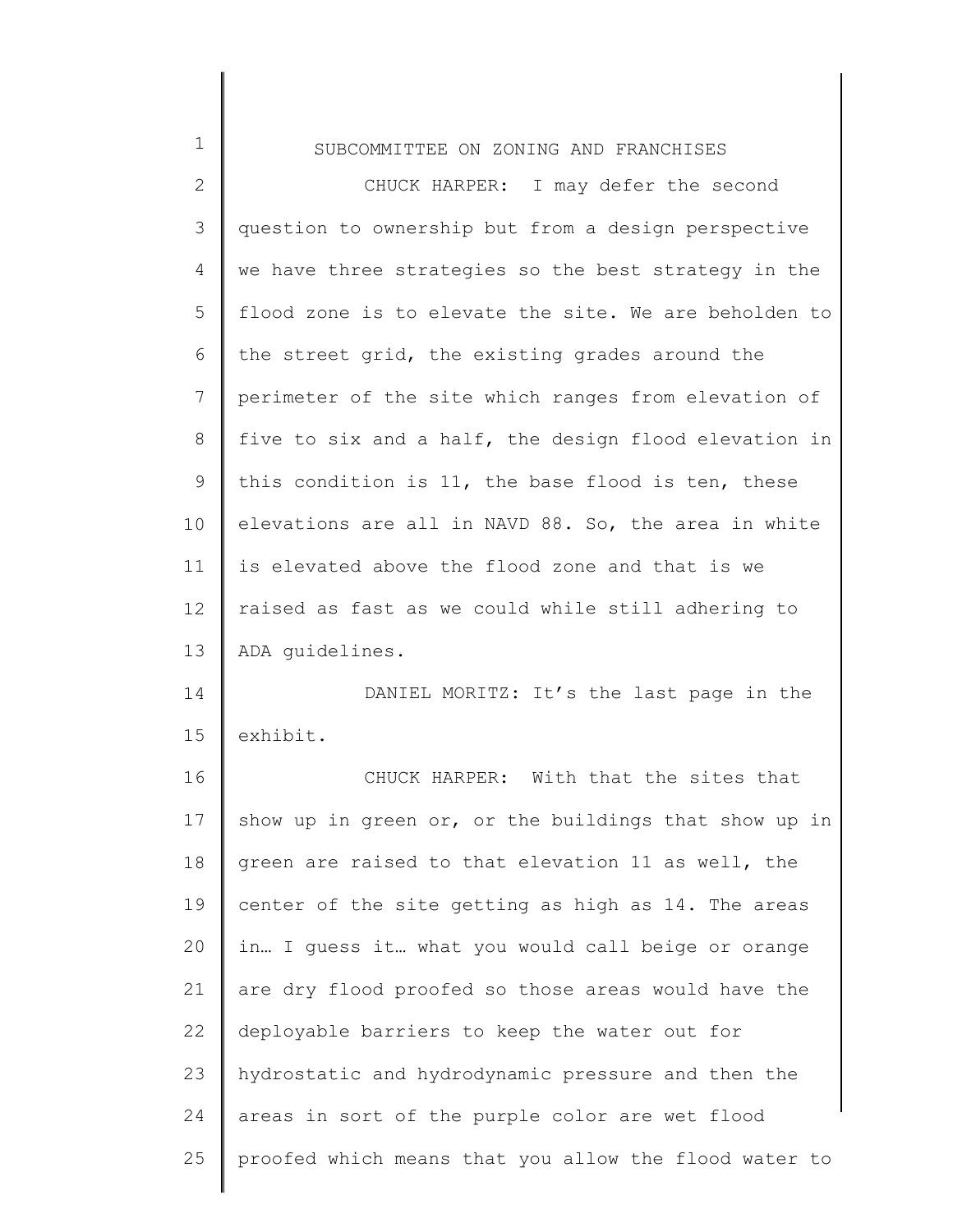1 2 3 4 5 6 SUBCOMMITTEE ON ZONING AND FRANCHISES come in so the building isn't damaged by a differential in pressure from one side to the other but that's limited to parking, storage and just building entries. As for deployment of the barriers I assume…

7 8 9 10 11 12 13 14 15 DANIEL MORITZ: Yeah, so as ownership us and our management company would be responsible, we have already constructed two new buildings within the, the flood zone post Sandy, one our senior housing property in the Rockaways and the other on Bay Street in Staten Island both of which have the deployable flood gates and our building maintenance staff is trained and understands how to install them in the case where it's necessary.

16 17 18 CHAIRPERSON MOYA: Will the buildings have power if the electrical grid goes down after a flood?

19 20 21 22 23 24 25 ARIEL AUFGANG: So, we're going to have on site generation for all of the buildings and the thought is particularly in the senior housing component of this project to have one outlet within the apartment that will remain powered even in the case of a total blackout and have rooms throughout the building with cooling and heating depending on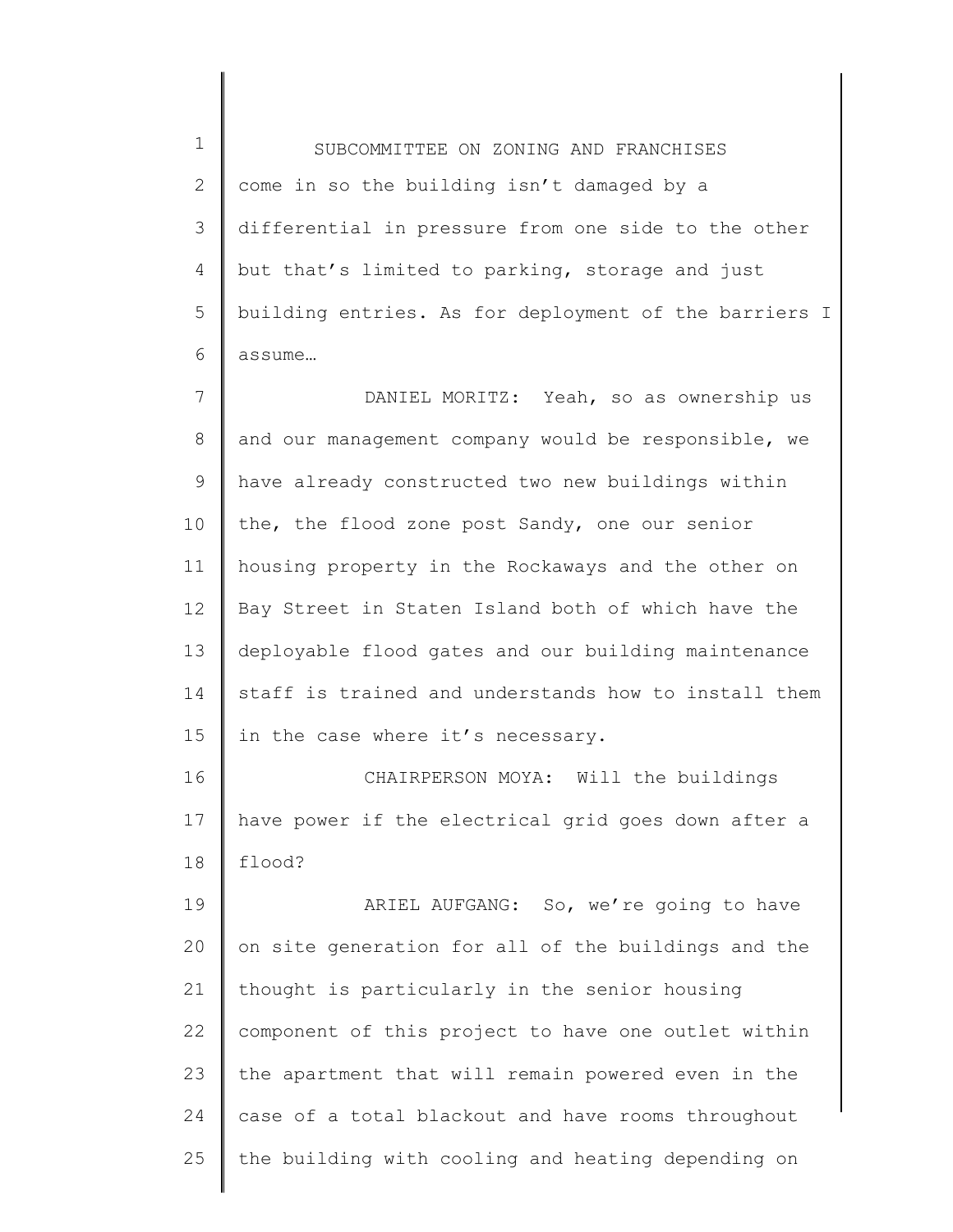1 2 3 4 5 6 7 8 9 10 11 12 13 14 15 16 17 18 19 20 21 22 23 24 25 SUBCOMMITTEE ON ZONING AND FRANCHISES the season that would be available to seniors that don't leave during an evacuation and other emergency services including one elevator per building in the high rise component will also be powered by the generator. CHAIRPERSON MOYA: Okay. Who's responsible for maintaining the private street network? DANIEL MORITZ: We are, it's part of the restrictive declaration that we signed with the city, City Council, City Planning but that was… that's… our expectation is as ownership we would be expected to maintain that. CHAIRPERSON MOYA: And my last question before I turn it over, the community board and the borough president both raised questions about the height and density, how do you respond to their concerns? DANIEL MORITZ: We took them under consideration, we still maintain and believe that the program we're putting forth is what will allow us to provide the maximum community benefits. CHAIRPERSON MOYA: Great, thank you. I want to turn it over now to Council Member Richards.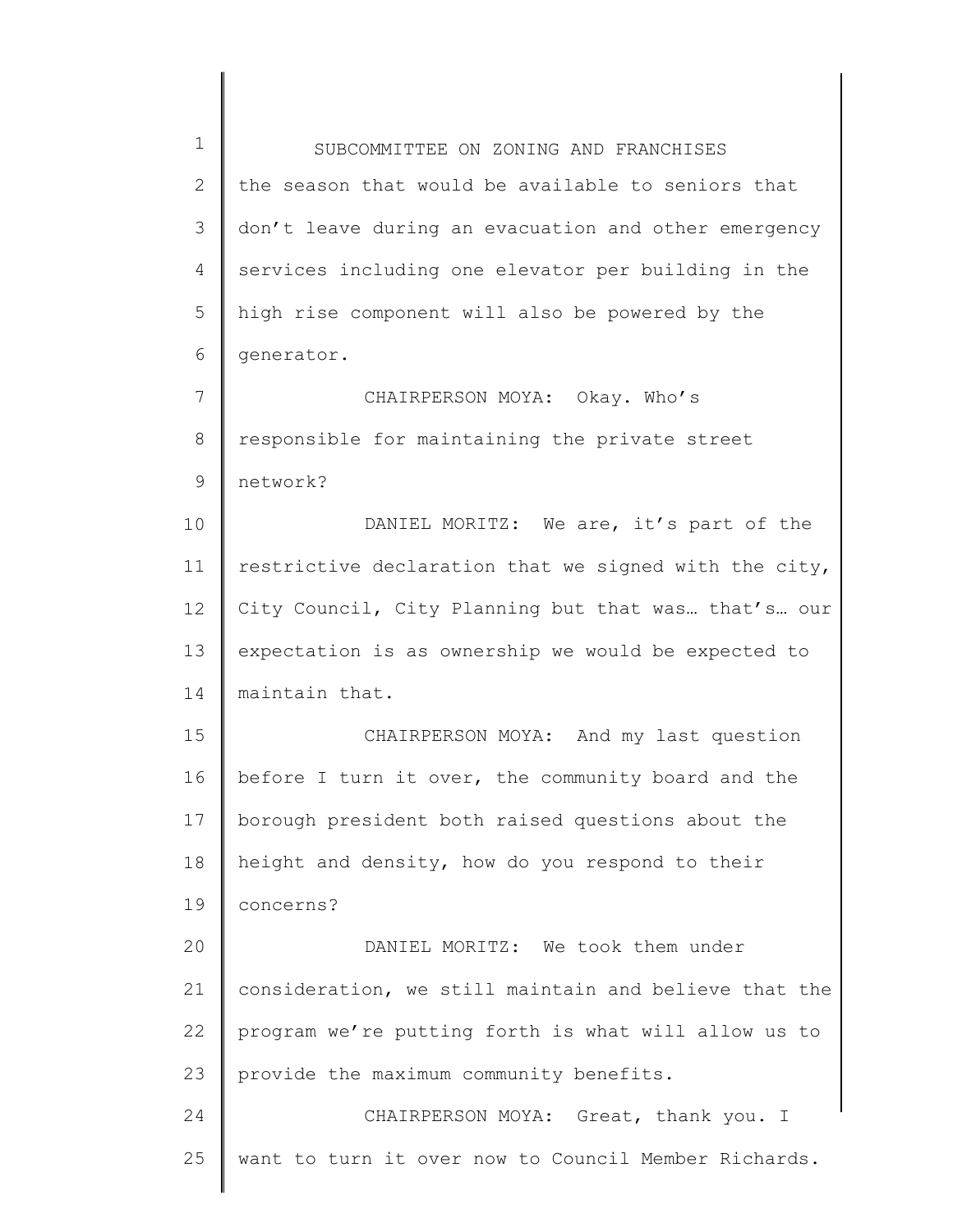1 2 3 4 5 6 7 8 9 10 11 12 13 14 15 16 17 18 19 20 21 22 23 24 SUBCOMMITTEE ON ZONING AND FRANCHISES COUNCIL MEMBER RICHARDS: Thank you Chair Moya. Alright, thank you, thank you. So, I just want you to go through the AMIs again, let's start there. DANIEL MORITZ: Sure, so this is the slide that shows the AMI by building but where we've designed the 11 buildings to conform with various HPD programs that are, are currently available and so what we have is the first four buildings A1, A2, B1 and B2 which are the four buildings fronting on Beach Channel Drive would fall under HPD's ELLA program and those are a range of AMIs between 30 and 80 percent. The C1 and D1 block are what HPD has as kind of a hybrid ELLA program where 80 percent of the building is under ELLA and, and the other 20 percent is above and so, so that's buildings C1 and D1. C2 is under HPD's mix and match program which goes from 30 to 130 percent of AMI and then D2 and F1 are both senior housing buildings which fall under the HPD SARA program. COUNCIL MEMBER RICHARDS: Right and can you just talk about phasing a little bit so how many phases do you… [cross-talk] DANIEL MORITZ: Sure… [cross-talk]

25

COUNCIL MEMBER RICHARDS: …anticipate?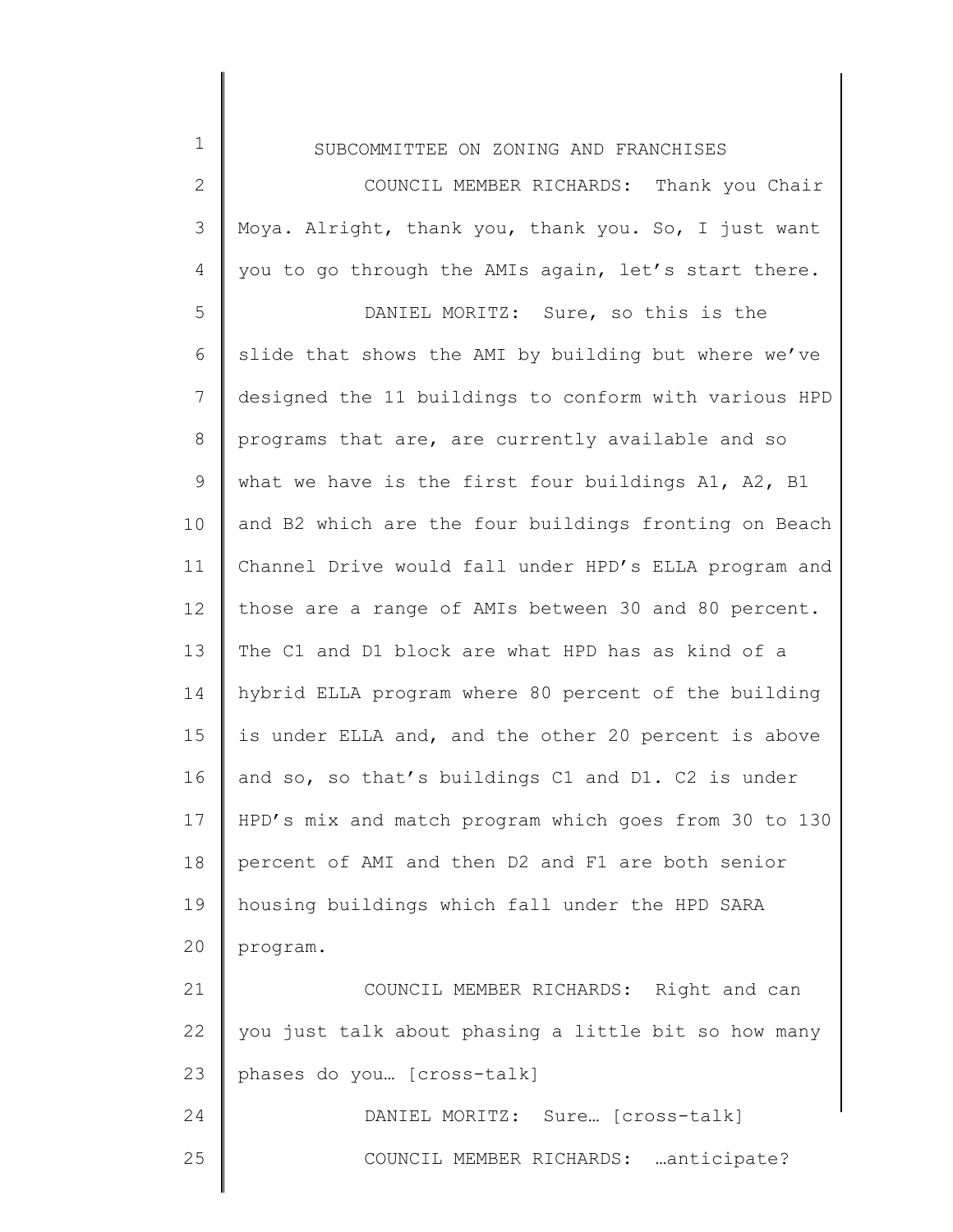1 2 3 4 5 6 7 8 9 10 11 12 13 14 15 16 17 18 19 20 21 22 23 24 25 SUBCOMMITTEE ON ZONING AND FRANCHISES DANIEL MORITZ: Yeah, we have a... so, in the exhibit there's a… there's a phasing chart and it does a good job of showing the, the phasing from north to south really and so what… phase one is A1 and B1 which are the buildings fronting along Beach Channel Drive and A1 is the one that's going to include the supermarket and B1 has what we're calling a junior anchor retail, you know along Beach Channel Drive we'll then essentially complete that block with A2 and B2 and, and, and that will be phase two. This also corresponds with the infrastructure improvements that are going on in Rockaway Beach Boulevard right now where the DEP is installing new sewers which will make the viability of the C, D and E blocks feasible and so once we complete A1 and B1 per, you know some discussions that we've been having the D block is where we're designing to house the community center and we're looking at now moving that up to phase three so that's shown as phase three in the red followed by the E block on phase four and finally the, the C and F blocks on, on the last phase. COUNCIL MEMBER RICHARDS: And can you just go through so what have the conversations with HPD been around when it comes to financing all of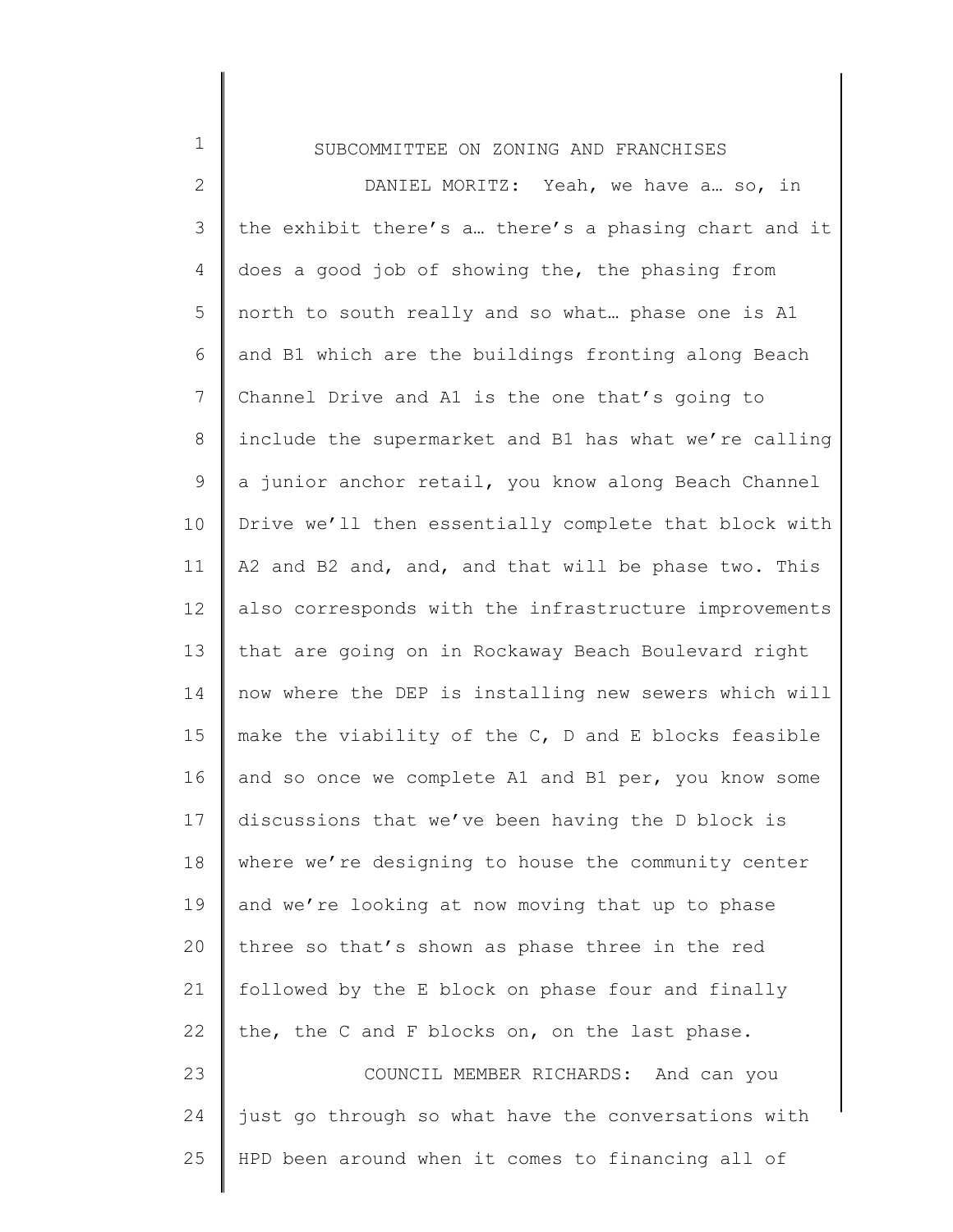1 2 3 SUBCOMMITTEE ON ZONING AND FRANCHISES these phases, how many phases have they committed to financing so far?

4 5 6 7 8 9 DANIEL MORITZ: Well they haven't committed to anything yet because that happens really post ULURP process but once, once we're done with the ULURP process we will work with HPD on getting into the pipeline and aggressively working towards breaking ground at some point next year.

10 11 12 13 14 15 COUNCIL MEMBER RICHARDS: And do you anticipate any of these numbers change, which is a hard question to ask at… obviously but speaking to HPD, have you got any commitment on… you've gotten commitments on first phase and second phase already or no?

16 17 DANIEL MORITZ: Not timing yet but… [cross-talk]

18 19 COUNCIL MEMBER RICHARDS: Okay… [crosstalk]

20 21 22 23 24 DANIEL MORITZ: …it, it's in… we've met with HPD over the past three years and we've worked with their planning department and… who has been at many of our public meetings in the process and they're well, well aware of the project and, you know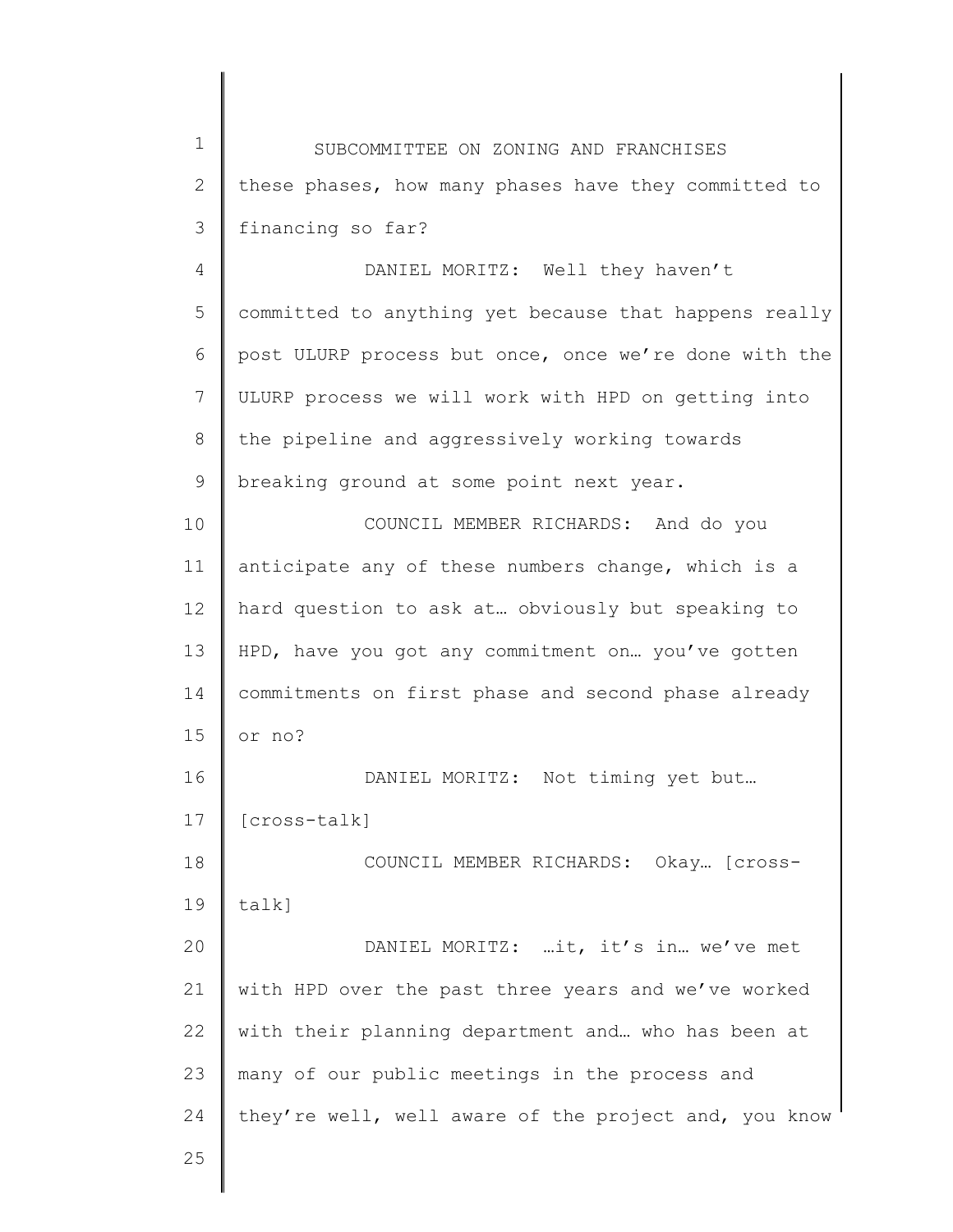1 2 3 SUBCOMMITTEE ON ZONING AND FRANCHISES we expect to work with them over the next coming years to get this thing built.

4 5 6 7 8 9 10 11 12 13 14 15 COUNCIL MEMBER RICHARDS: And let's go to local hiring quick, so can you talk about your commitment to good jobs and also, you know one of the things we've spoken about is a 50 percent local hiring commitment so I want to know if we have that agreement and are you committed to working with local organizations to ensure that the pipeline to these job opportunities are there for local community residents and also a reporting mechanism to ensure that you're reporting back to the City Council person's office and the local community board quarterly on what hires look like on this project.

16 17 18 19 20 21 22 23 24 DANIEL MORITZ: So, we, we've, you know worked in your district before local hiring and had very good success on our Beach Channel Drive project meeting the goals that, that we had discussed beforehand, we anticipate working here with local organizations in this case because of the size of the project probably multiple local organizations in order to ensure that we meet the local hiring target that we all agree on.

25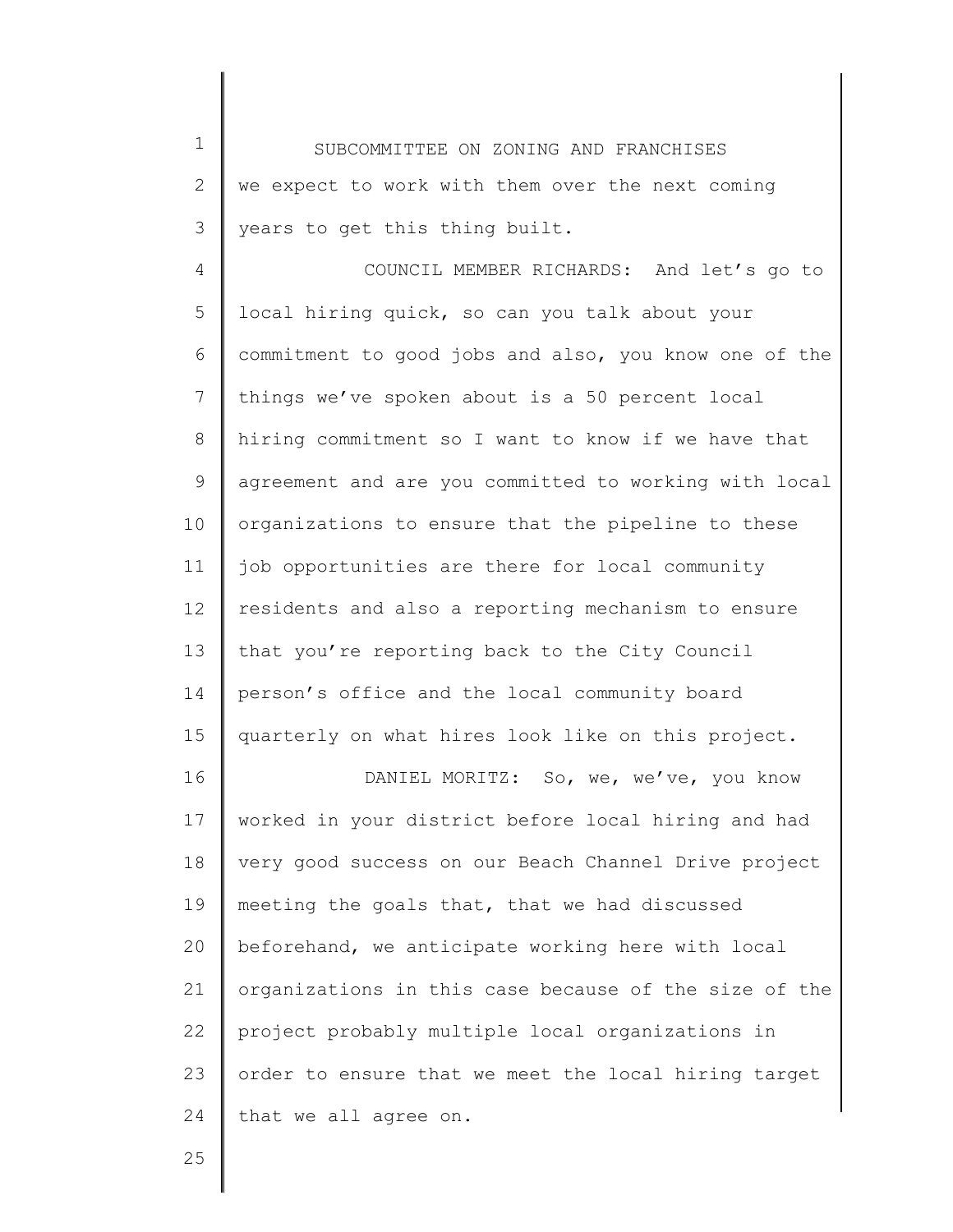| 1            | SUBCOMMITTEE ON ZONING AND FRANCHISES                 |
|--------------|-------------------------------------------------------|
| $\mathbf{2}$ | COUNCIL MEMBER RICHARDS: Can you speak                |
| 3            | to your commitment to good jobs?                      |
| 4            | DANIEL MORITZ: We are committed to                    |
| 5            | providing good jobs and to working with local         |
| 6            | organizations to make sure they go to local           |
| 7            | residents.                                            |
| 8            | COUNCIL MEMBER RICHARDS: Can you speak                |
| 9            | to so, in the EIS there were it was recognized that   |
| 10           | there would be significant adverse impacts on public  |
| 11           | elementary and intermediate schools as well as        |
| 12           | publicly funded child care centers, can you speak to  |
| 13           | what mitigations you're considering to address these  |
| 14           | impacts?                                              |
| 15           | JACLYN SCARINCI: Sure, so the FEIS that               |
| 16           | was published actually provides a range of mitigation |
| 17           | options and also which, which include either          |
| 18           | providing land which the developers are, are          |
| 19           | considering for a new school if, if working with SCA  |
| 20           | it's determined that its an appropriate location also |
| 21           | providing up to from on the build out of a, a new     |
| 22           | school and then lastly is the option of, of providing |
| 23           | a, a payment.                                         |
| 24           | COUNCIL MEMBER RICHARDS: And which                    |
| 25           | location is being considered?                         |
|              |                                                       |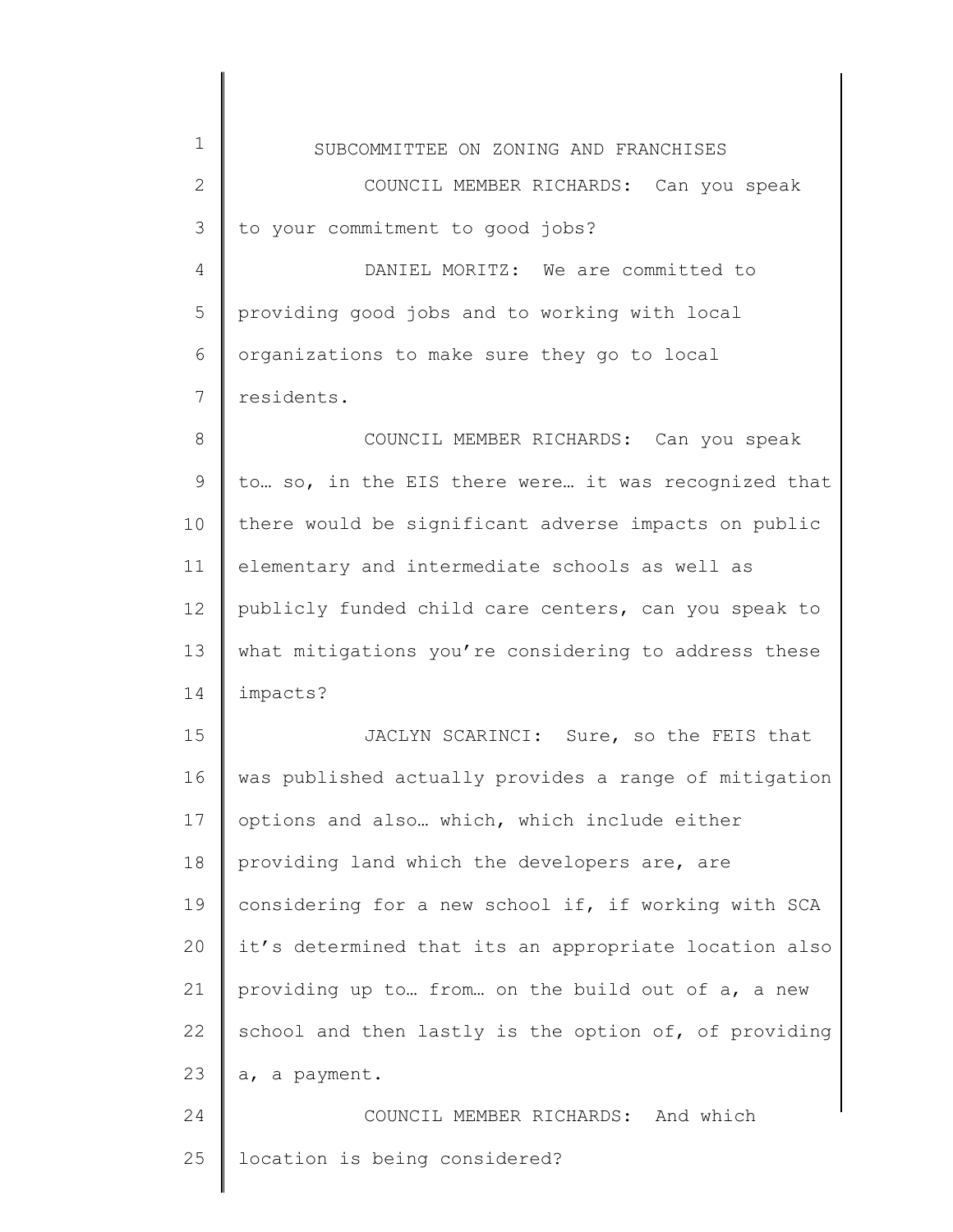| $\mathbf 1$    | SUBCOMMITTEE ON ZONING AND FRANCHISES                 |
|----------------|-------------------------------------------------------|
| $\mathbf{2}$   | JACLYN SCARINCI: It's the F block.                    |
| 3              | COUNCIL MEMBER RICHARDS: F1?                          |
| $\overline{4}$ | JACLYN SCARINCI: F1 [cross-talk]                      |
| 5              | DANIEL MORITZ: Yeah, F1.                              |
| 6              | COUNCIL MEMBER RICHARDS: Okay. Alrighty,              |
| 7              | I look forward to having much more serious            |
| 8              | conversations on that as we move along. Can you speak |
| 9              | to so, there obviously are going to be some adverse   |
| 10             | impact, impacts on active open space, can you speak   |
| 11             | to your mitigation plans on the lack there of open    |
| 12             | space in this plan?                                   |
| 13             | JACLYN SCARINCI: Sure, so also on in                  |
| 14             | the FEISC mitigation which the, the open space impact |
| 15             | for this project occurs at the third phase of         |
| 16             | development and at that point we will before that     |
| 17             | point we will be engaging with the Department of      |
| 18             | Parks and Recreation to either identify additional    |
| 19             | space within the study area for active open space or  |
| 20             | it's been requested that we help to renovate the      |
| 21             | active basketball courts, racquetball courts at       |
| 22             | Rockaway community park.                              |
| 23             | COUNCIL MEMBER RICHARDS: Can and I                    |
| 24             | still don't think that's enough quite frankly so can  |
| 25             |                                                       |
|                |                                                       |

 $\parallel$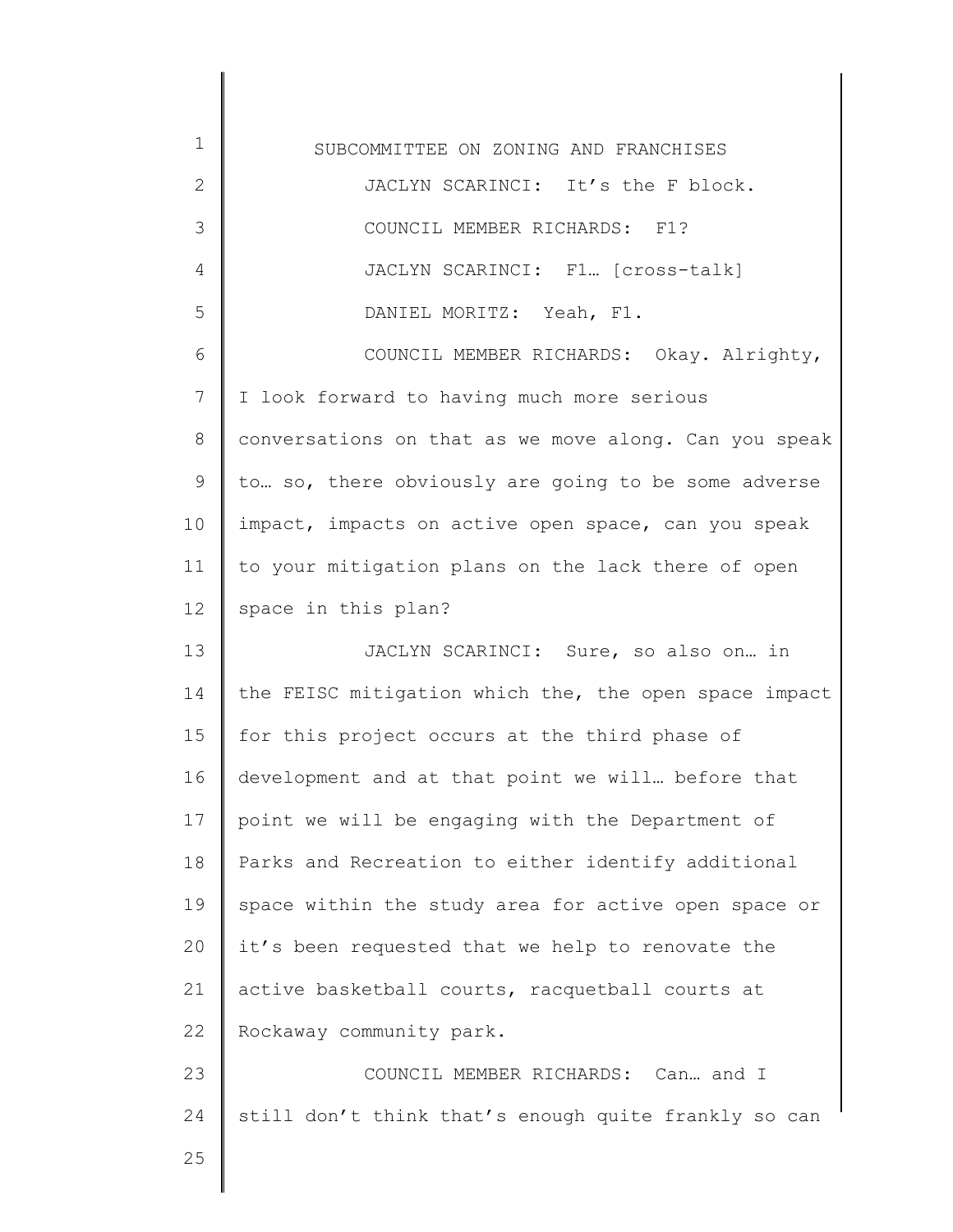1 2 3 4 SUBCOMMITTEE ON ZONING AND FRANCHISES you just speak to your commitment to a community center as well and where are we at with that? JACLYN SCARINCI: Sure.

5 6 7 8 9 10 11 12 13 14 15 16 17 18 19 20 21 22 23 DANIEL MORITZ: Yeah, so we've understood all along that that was a top priority and a real need in, in, in the neighborhood and so we've been working with Ari's team, you know because of the nature of the large scale plan we're, we're confined in the locations where we can move things around within the site plan but building the, the D block because it's a C shape has a, a large open area in the center that has nothing above it and so we have unlimited ability to, to play with heights there and do things in that block and so we've been working over the past month on designing a, a community center and we are definitely committed to providing it as part of the project and after the hearing we'll be sharing, you know our vision for it with you. COUNCIL MEMBER RICHARDS: Alright and I would also request that we do a community visioning session so that you can hear specifically from the community what are some of the things they would like

24 to see as well.

DANIEL MORITZ: Sure.

25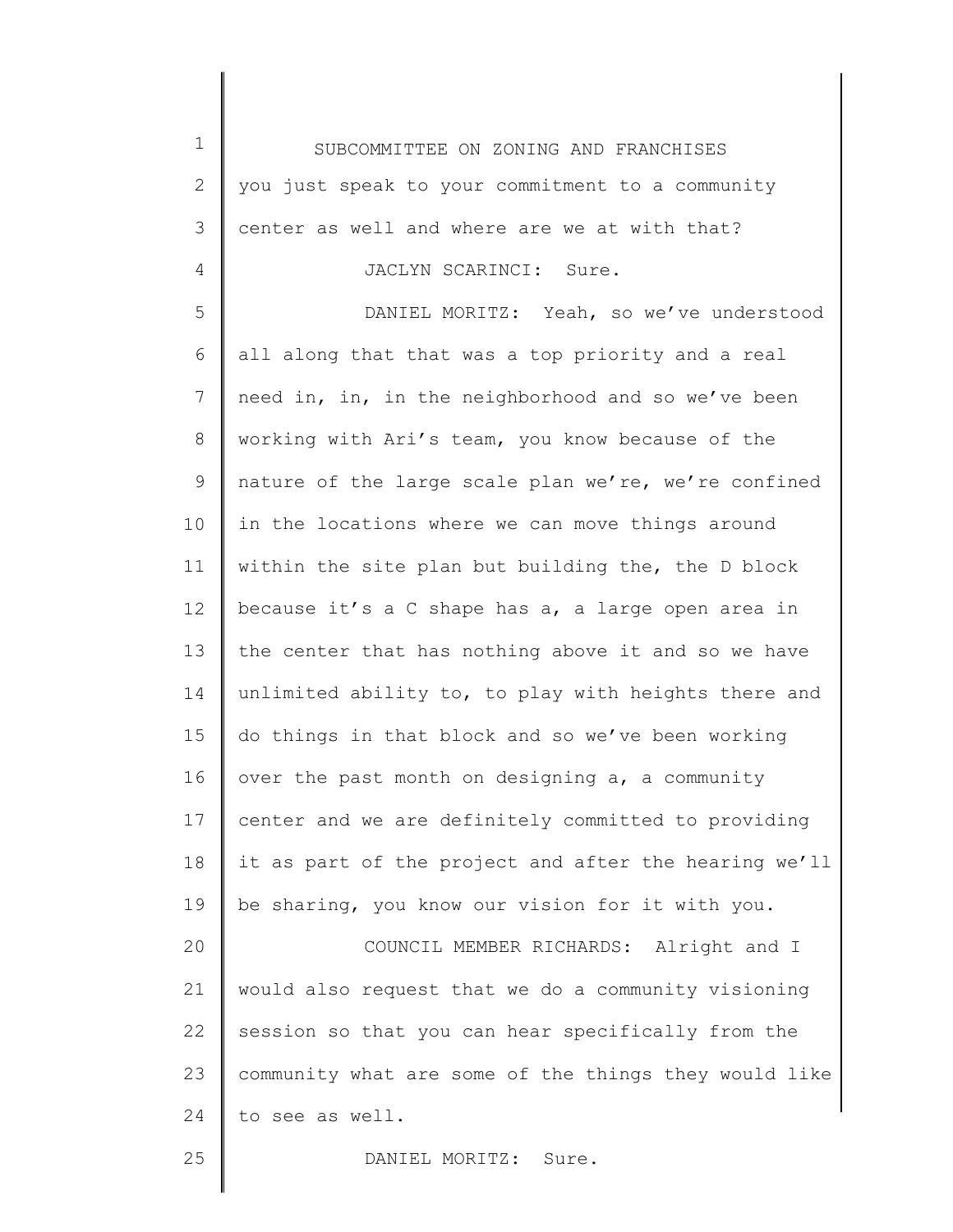| $\mathbf 1$    | SUBCOMMITTEE ON ZONING AND FRANCHISES                 |
|----------------|-------------------------------------------------------|
| $\mathbf{2}$   | COUNCIL MEMBER RICHARDS: What is the                  |
| 3              | plan to combat adverse impacts related to hazardous   |
| 4              | material, station stationary air quality and noise    |
| 5              | during construction? In the EIS the construction of   |
| 6              | the proposed project will result in a potential for   |
| $\overline{7}$ | significant adverse construction related impacts      |
| 8              | related to traffic, pedestrian and noise during peak  |
| 9              | construction periods and I do have concerns with      |
| 10             | public housing residents directly adjacent to the     |
| 11             | site so if you can just speak to some of the          |
| 12             | mitigation plans you have to address this issue?      |
| 13             | JACLYN SCARINCI: Sure, so we, we                      |
| 14             | recognize that there will be construction related     |
| 15             | impacts as a result of the project and as part of the |
| 16             | restrictive declaration for the project we've         |
| 17             | committed to a number of project components related   |
| 18             | to the environment specifically on noise and air      |
| 19             | quality which we can provide a detailed analysis with |
| 20             | all of the equipment that we're proposing and         |
| 21             | different measures including taller construction      |
| 22             | fences in certain areas, related to construction      |
| 23             | traffic before we, we can pull a building permit we   |
| 24             | have to reengage with DOT and have a full             |
| 25             | construction plan in place that's fully vetted        |
|                |                                                       |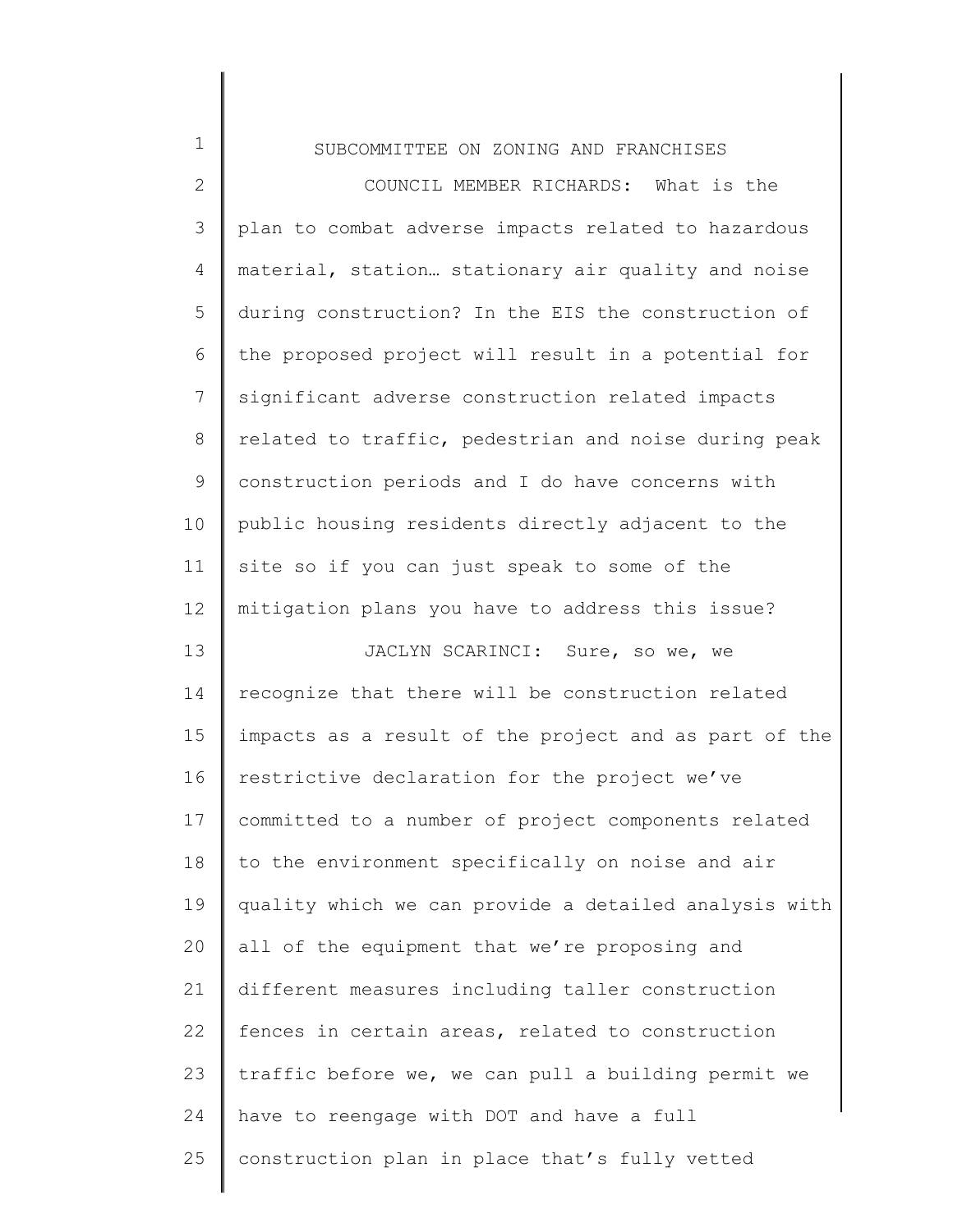1 2 3 4 5 6 7 8 9 10 11 12 13 14 15 16 17 18 19 20 21 22 23 24 SUBCOMMITTEE ON ZONING AND FRANCHISES through them that, that will analyze the construction traffic for each phase of the development and I think… just definitely care about… [cross-talk] COUNCIL MEMBER RICHARDS: Yeah, yeah, I mean that, that's fine for now and I just am very concerned about dust so making sure we have water trucks to decompress some of the dust would be something that we look to hear more about as we move forward. Let's stay on transportation for a second, so we obviously know there will be significant impacts with 2,200 units coming online, there are a number of proposed mitigation strategies to manage traffic with the proposed development, have you and the Department of Transportation agreed on a phasing and funding strategy for implementation? JACLYN SCARINCI: So, they've fully reviewed our construction transportation plan and the proposed mitigation and we will continue… we will engage with them again because these… often these traffic analysis require further analysis at the point that you're going to be implementing them so it, it's a… it will be a, a constant collaborative relationship in terms of that.

25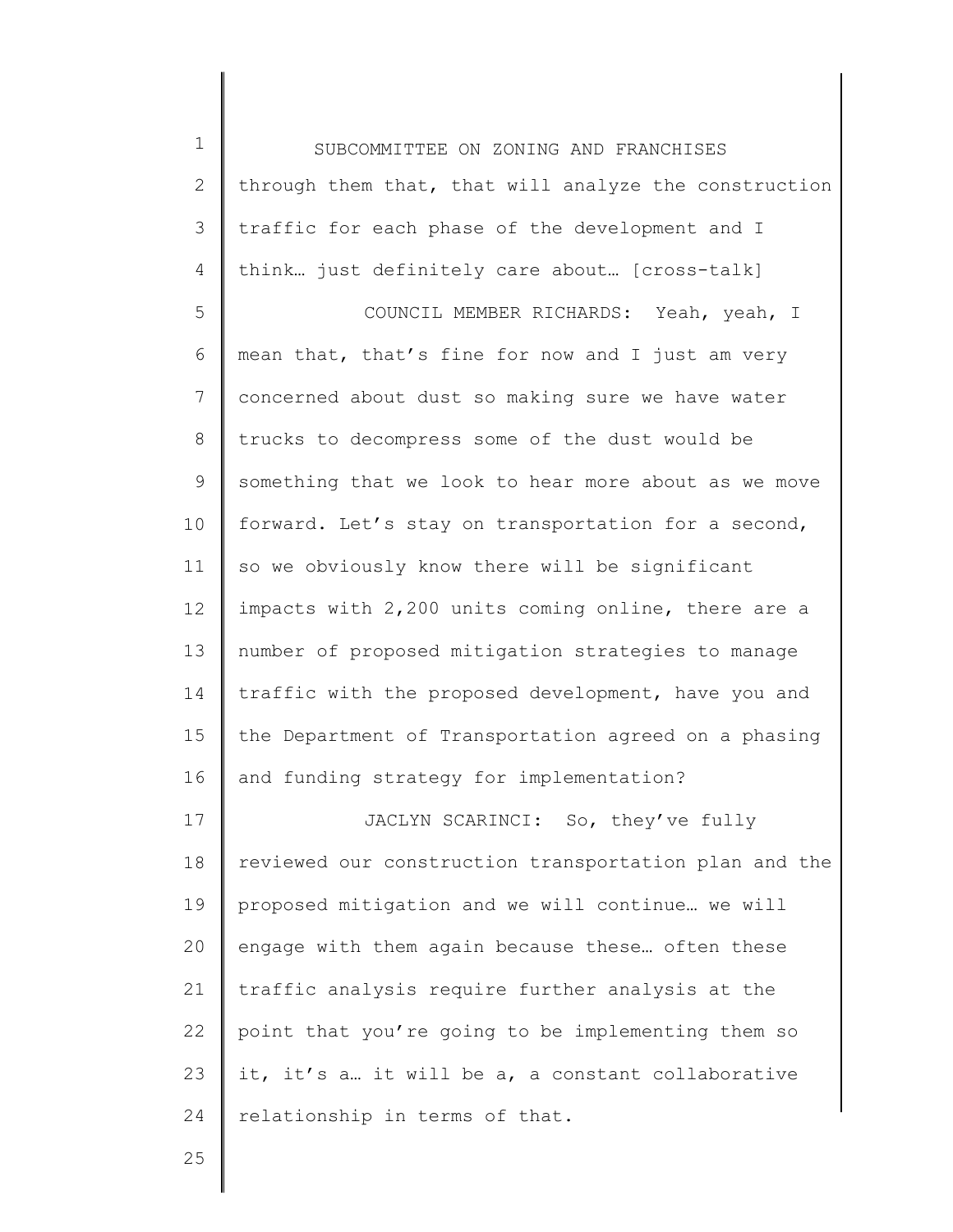| $\mathbf 1$    | SUBCOMMITTEE ON ZONING AND FRANCHISES                 |
|----------------|-------------------------------------------------------|
| $\mathbf{2}$   | COUNCIL MEMBER RICHARDS: And you are                  |
| $\mathcal{S}$  | aware that the Department of Transportation did do an |
| $\overline{4}$ | Edgemere study which is completed I believe and I     |
| 5              | think funding obviously has to be attached to some of |
| 6              | the mitigation initiatives that they are proposing so |
| 7              | we look forward to hearing a lot more about that. So, |
| 8              | healthcare, obviously this site used to be an old     |
| 9              | hospital and healthcare remains to be a top priority  |
| 10             | for us but also a big issue for local residents, I    |
| 11             | know we initially had some conversations with the     |
| 12             | Health and Hospitals Corporation, can you just speak  |
| 13             | to what would have been some of their thoughts, what  |
| 14             | is your plan to address some of the healthcare needs  |
| 15             | on [cross-talk]                                       |
| 16             | DANIEL MORITZ: Sure [cross-talk]                      |
| 17             | COUNCIL MEMBER RICHARDS:  Peninsula?                  |
| 18             | DANIEL MORITZ: Sure, I mean we've, we've              |
| 19             | had a number of conversations with, with various      |
| 20             | sides of the healthcare industry specifically HHC, I  |
| 21             | met with them a couple of weeks ago, they expressed   |
| 22             | an interest in a strong interest in being a part of   |
| 23             | this project, they also expressed a reservation not   |
| 24             | about capital funding but about operational long term |
| 25             | funding for, for the personnel that would be there    |
|                |                                                       |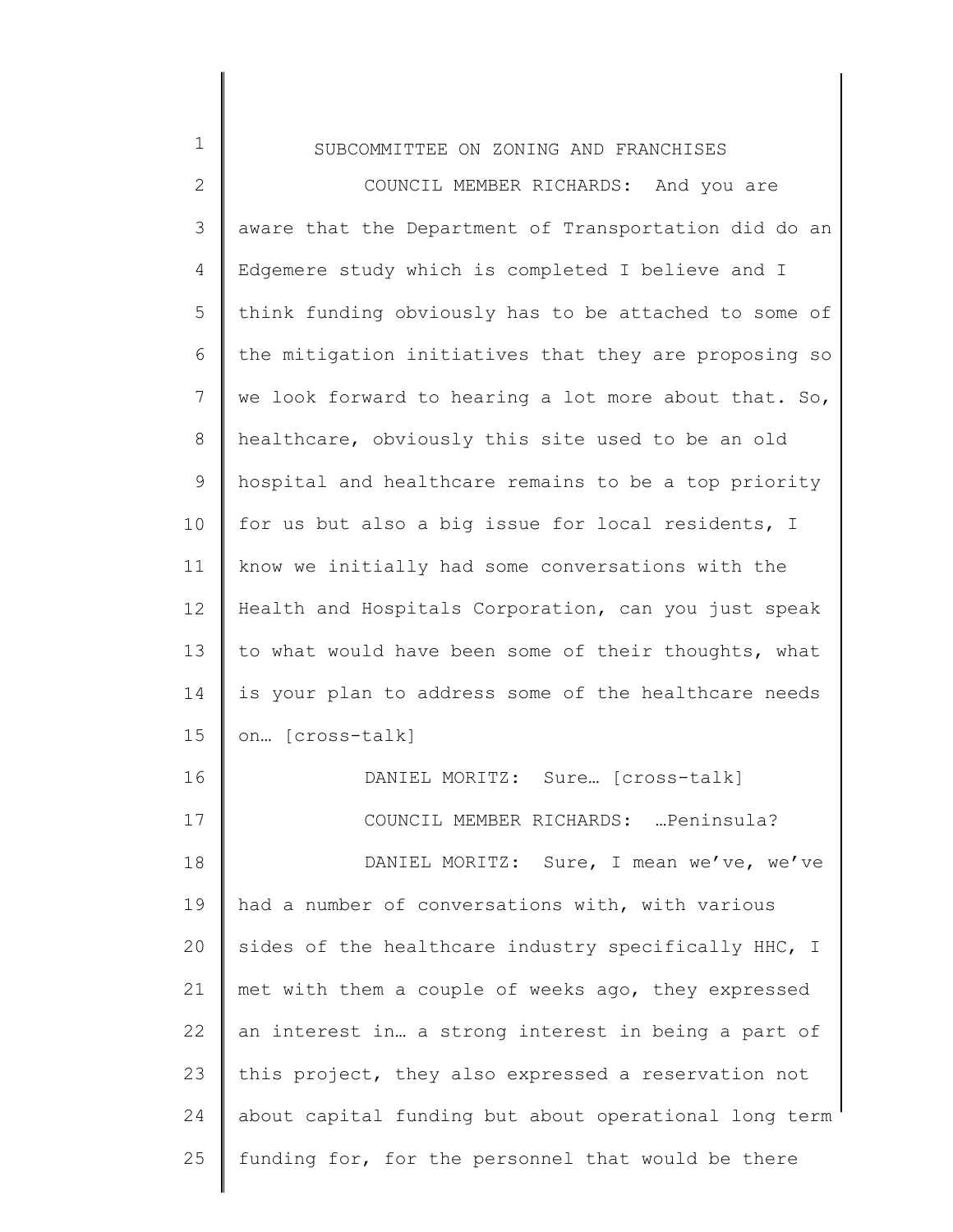1 2 3 4 5 6 7 8 9 10 11 12 13 14 15 16 17 18 19 20 21 22 SUBCOMMITTEE ON ZONING AND FRANCHISES and so  $I'm$  flagging that as, as you know a follow up on their side but they… there are most certainly interested in, in being in this location, additionally we've met with Addabbo health center as well as PDCD who provides funding to them in order to, to get their new developments going but Addabbo also was very interested more in being in one of the latter phases on Rockaway Beach Boulevard, they feel they already have a presence on Beach Channel Drive but would like a presence on, on Rockaway Beach Boulevard so we're planning on continuing dialogue with them. COUNCIL MEMBER RICHARDS: Go through your commercial, so obviously this, this area Edgemere is severely under retailed and as a former resident of… resident of our… of Ocean Village now Arverne View, you know there's nothing there, there's no supermarket, there's no designation retail nor neighborhood retail, can you speak to what your strategy is to address the severe under retailed area of Edgemere?

23 24 25 DANIEL MORITZ: Yeah, I mean that, that's at the heart of our plan and you know we think having the supermarket as an anchor tenant is a… is a huge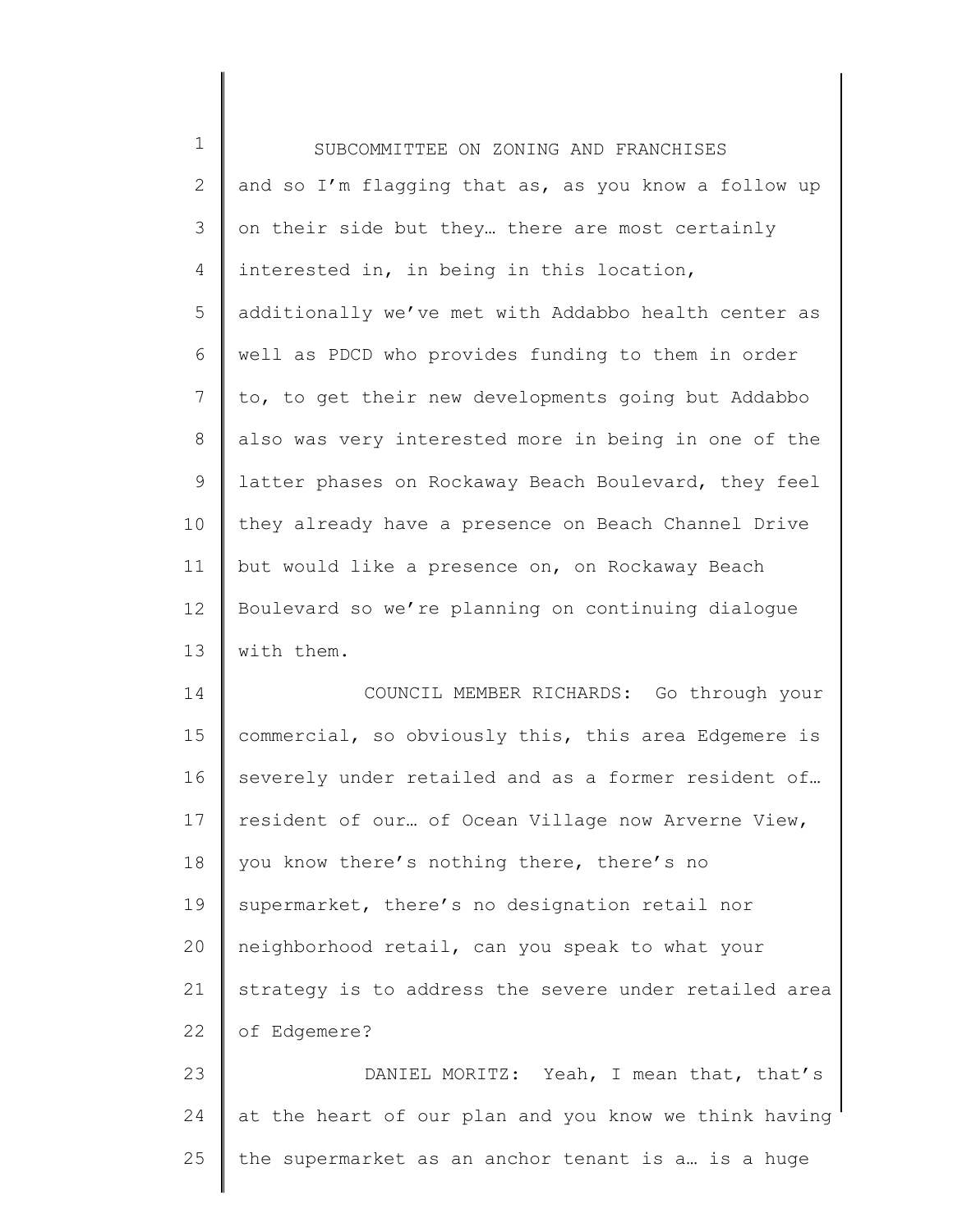1 2 3 4 5 6 7 8 9 10 11 12 13 14 15 16 17 18 19 20 21 22 23 24 SUBCOMMITTEE ON ZONING AND FRANCHISES advantage especially the fact that they're already committed before we even put a shovel in the ground to being part of a project… COUNCIL MEMBER RICHARDS: What's the operator? DANIEL MORITZ: Western Beef. COUNCIL MEMBER RICHARDS: Okay. DANIEL MORITZ: Typically you build a building, you design a commercial space and then you hope to rent it and that's the general MO, you know throughout the city so we feel very fortunate that we have an anchor tenant willing to be part of the project and we think that will help us attract additional tenants. The, the, the goal is really to have them on Beach Channel Drive, the other… the other block on Beach Channel to, to attract another anchor tenant there and then the balance to be local retail to, to help uplift folks in the Rockaways. We've had a lot of interest from food businesses to expand and be, be a part of this development and we think… we think having the food theme to the retail here would be a really… a really attractive thing for the neighborhood.

25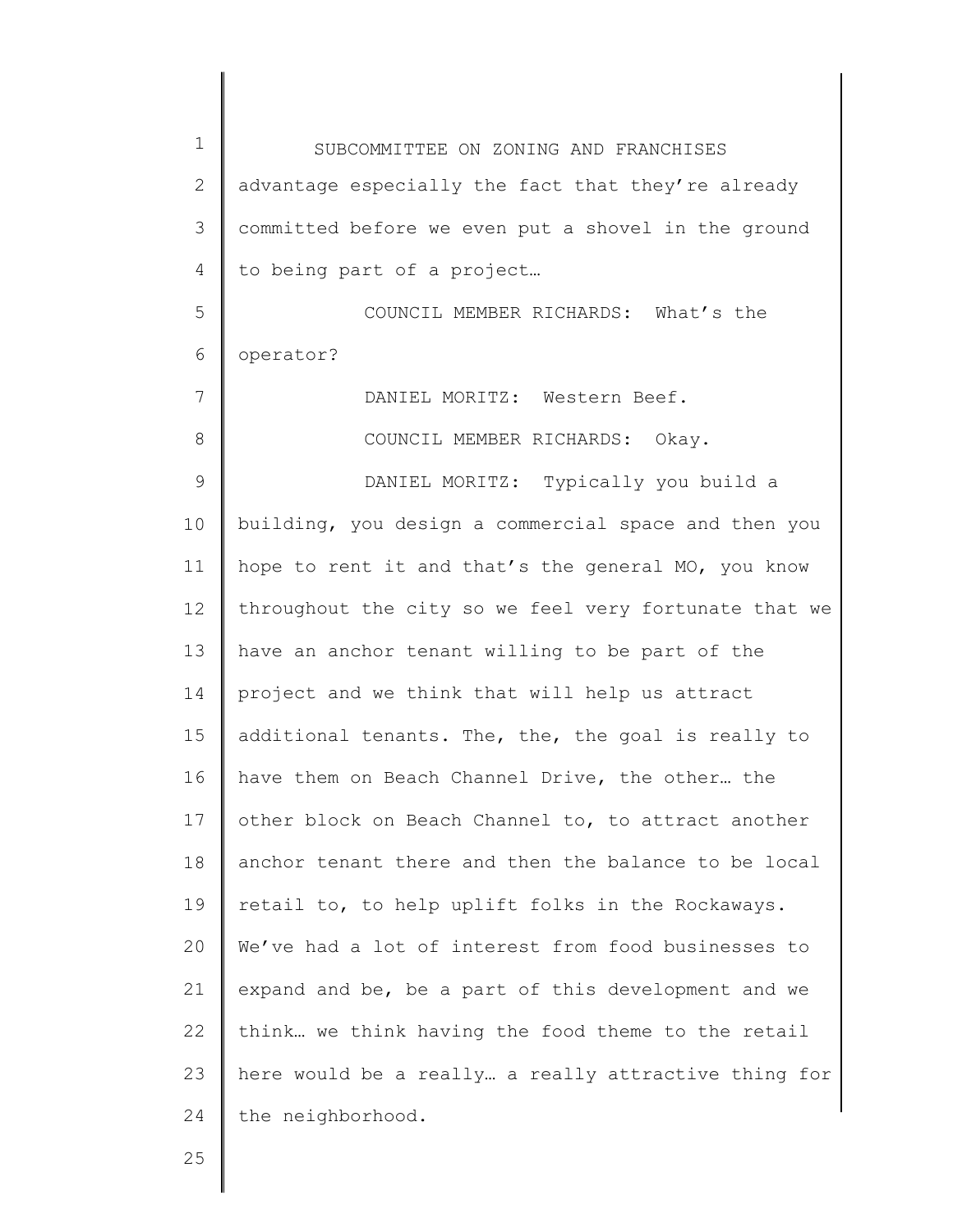| $\mathbf 1$  | SUBCOMMITTEE ON ZONING AND FRANCHISES                 |
|--------------|-------------------------------------------------------|
| $\mathbf{2}$ | COUNCIL MEMBER RICHARDS: So, you're                   |
| 3            | talking of a food business incubator?                 |
| 4            | DANIEL MORITZ: We're talking about a                  |
| 5            | food incubator, we're talking about trying to create  |
| 6            | a food hall, you know alongside that as well as as    |
| 7            | well as creating just restaurants, you know one of    |
| 8            | the things we've spent a lot of time at Ocean Bay     |
| $\mathsf 9$  | with some of the resident leaders there because       |
| 10           | they're really our most direct neighbor and one of    |
| 11           | the things I always heard from them is that there's   |
| 12           | nowhere to just go sit down and have dinner with your |
| 13           | family and so that's something we want to bring to    |
| 14           | this development.                                     |
| 15           | COUNCIL MEMBER RICHARDS: Speak to                     |
| 16           | libraries, so libraries will be impacted as the       |
| 17           | population increases although not as impacted as our  |
| 18           | schools, what can be done to mitigate some of these   |
| 19           | concerns? And I know we have some money that we set   |
| 20           | aside with the borough president to begin expanding   |
| 21           | Arverne Library but with slated 2,200 units [cross-   |
| 22           | talk]                                                 |
| 23           | DANIEL MORITZ: So, we're, we're, we're                |
| 24           | open to looking at spaces within the development, in  |
| 25           | some of the work that Ari's been doing and, and you   |
|              |                                                       |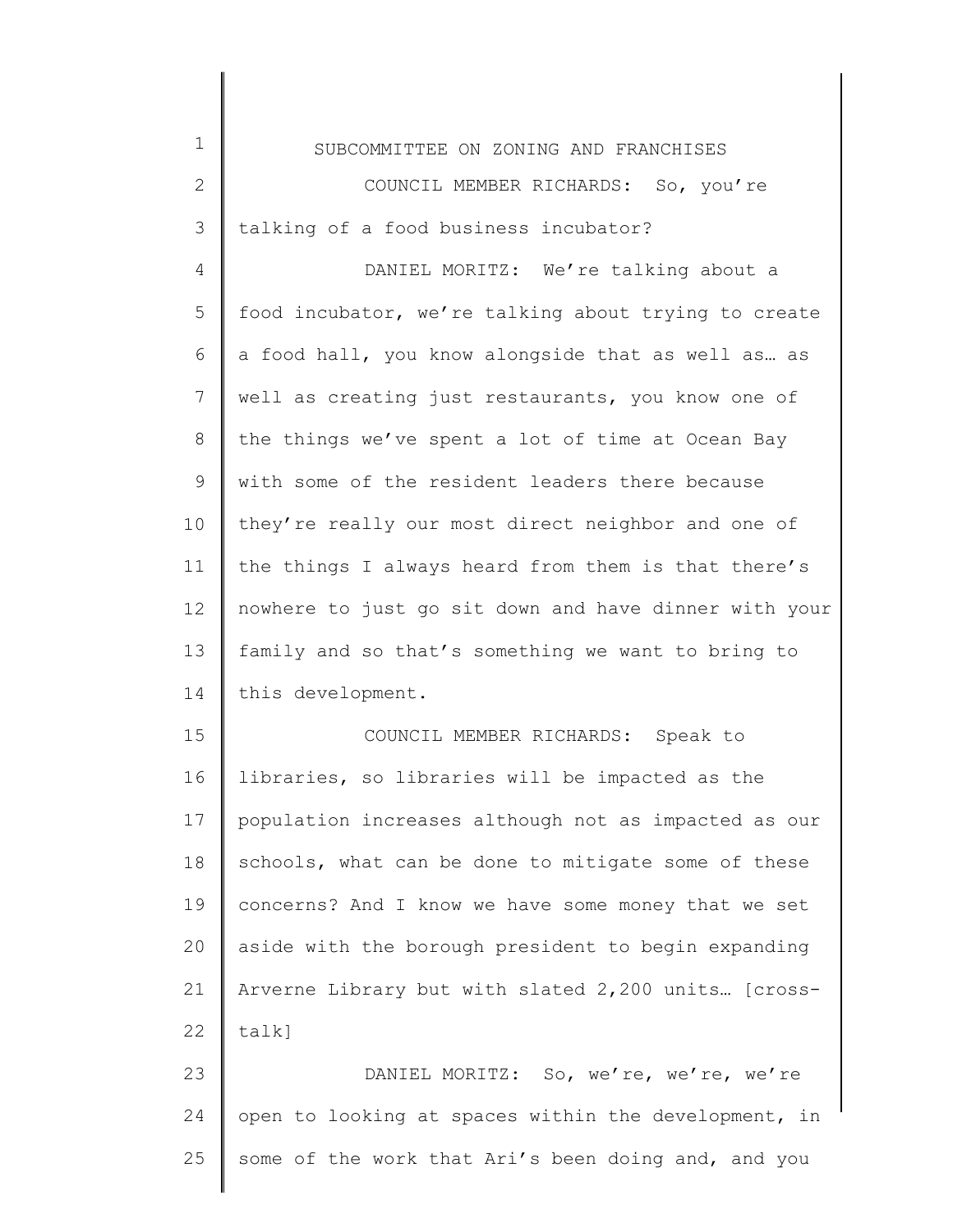1 2 3 4 5 6 SUBCOMMITTEE ON ZONING AND FRANCHISES know just sketching out some potential uses in the community center, you know we have some lower level area with that, that we thought might be… might be usable as library space and so we look forward to sharing that design with you.

7 8 9 10 11 12 13 14 COUNCIL MEMBER RICHARDS: Right and just… and I just want to go back to commercial again, so can you… I just want to push you a little bit more so, we know the supermarket is coming what other anchor tenants are you thinking about or are there any other substantial conversations happening and I know you have to normally build out the frame before… [cross-talk]

15 16 17 18 19 20 21 DANIEL MORITZ: Yeah, I mean frankly it's too early, you know we don't… we don't have any potential anchor tenant for the other block at this point, you know I think we, we feel very fortunate to have the supermarket at this point but that'll, that'll be ongoing as we… as we get under construction.

22 23 24 25 COUNCIL MEMBER RICHARDS: And speak to childcare seats, so obviously there will be a need for more childcare facilities in this plan, what are… what are you doing around that?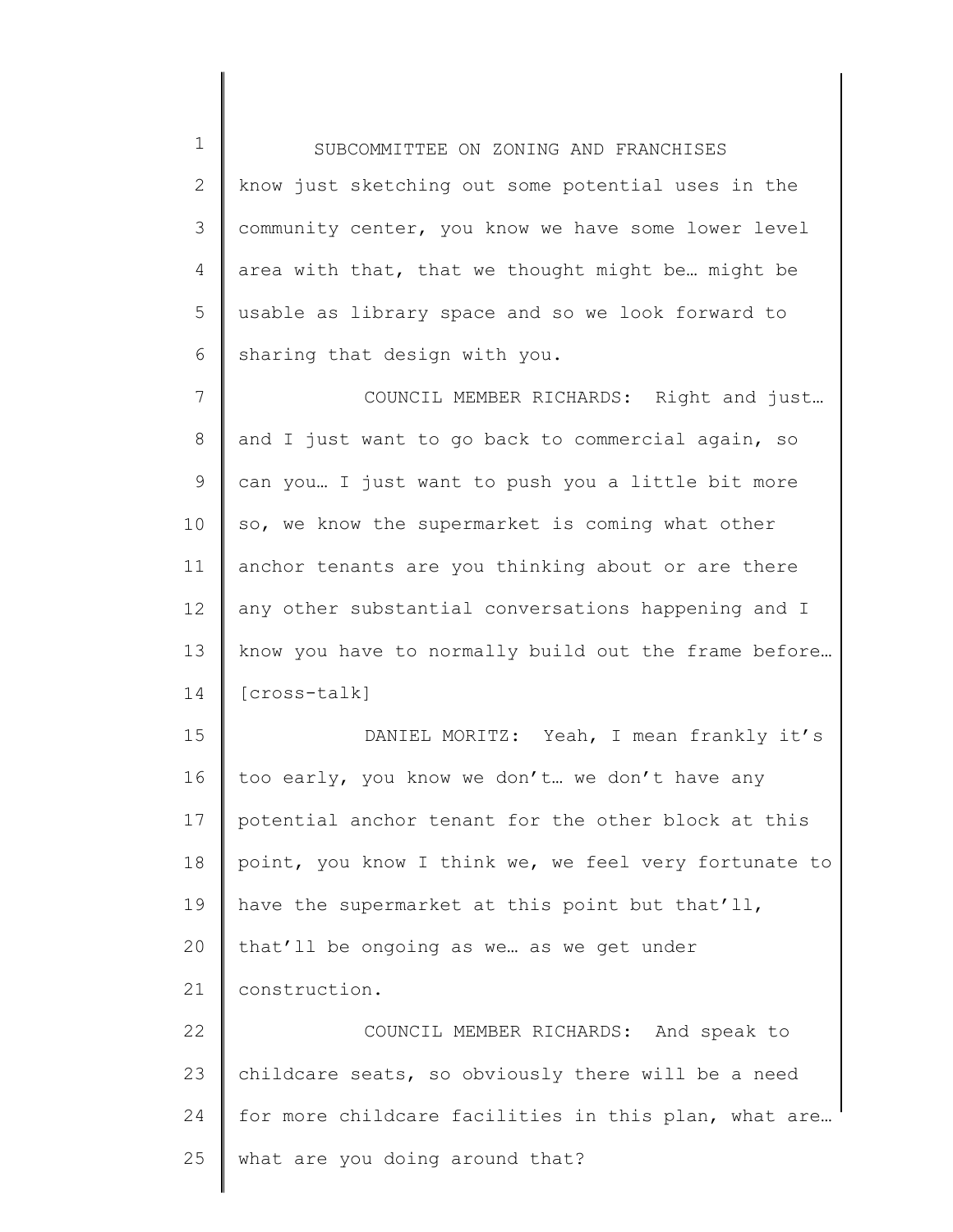| $\mathbf 1$    | SUBCOMMITTEE ON ZONING AND FRANCHISES                |
|----------------|------------------------------------------------------|
| $\mathbf{2}$   | DANIEL MORITZ: Sure, we have significant             |
| $\mathfrak{Z}$ | community facility space within the development and  |
| 4              | we certainly believe that one of those spaces could  |
| 5              | be set aside for childcare. We have successful day   |
| 6              | care operations in a in a number of our apartment    |
| 7              | buildings throughout the city and have actually had  |
| 8              | some users in the Rockaways express interest in, in  |
| $\mathcal{G}$  | being here and in our senior building so             |
| 10             | COUNCIL MEMBER RICHARDS: Go back through             |
| 11             | your, your, your energy plan again, so will there be |
| 12             | solar on the roof, are we expecting green roofs, can |
| 13             | you just go through a little bit more [cross-talk]   |
| 14             | DANIEL MORITZ: Ari can talk about                    |
| 15             | [cross-talk]                                         |
| 16             | COUNCIL MEMBER RICHARDS: about your                  |
| 17             | resiliency plan?                                     |
| 18             | ARIEL AUFGANG: So [cross-talk]                       |
| 19             | COUNCIL MEMBER RICHARDS: And what                    |
| 20             | features you know I'm I know obviously we've done    |
| 21             | some zoning changes here that will require you to    |
| 22             | build higher, can you just speak a little bit more   |
| 23             | to around your strategy on resiliency and            |
| 24             | sustainability?                                      |
| 25             |                                                      |

25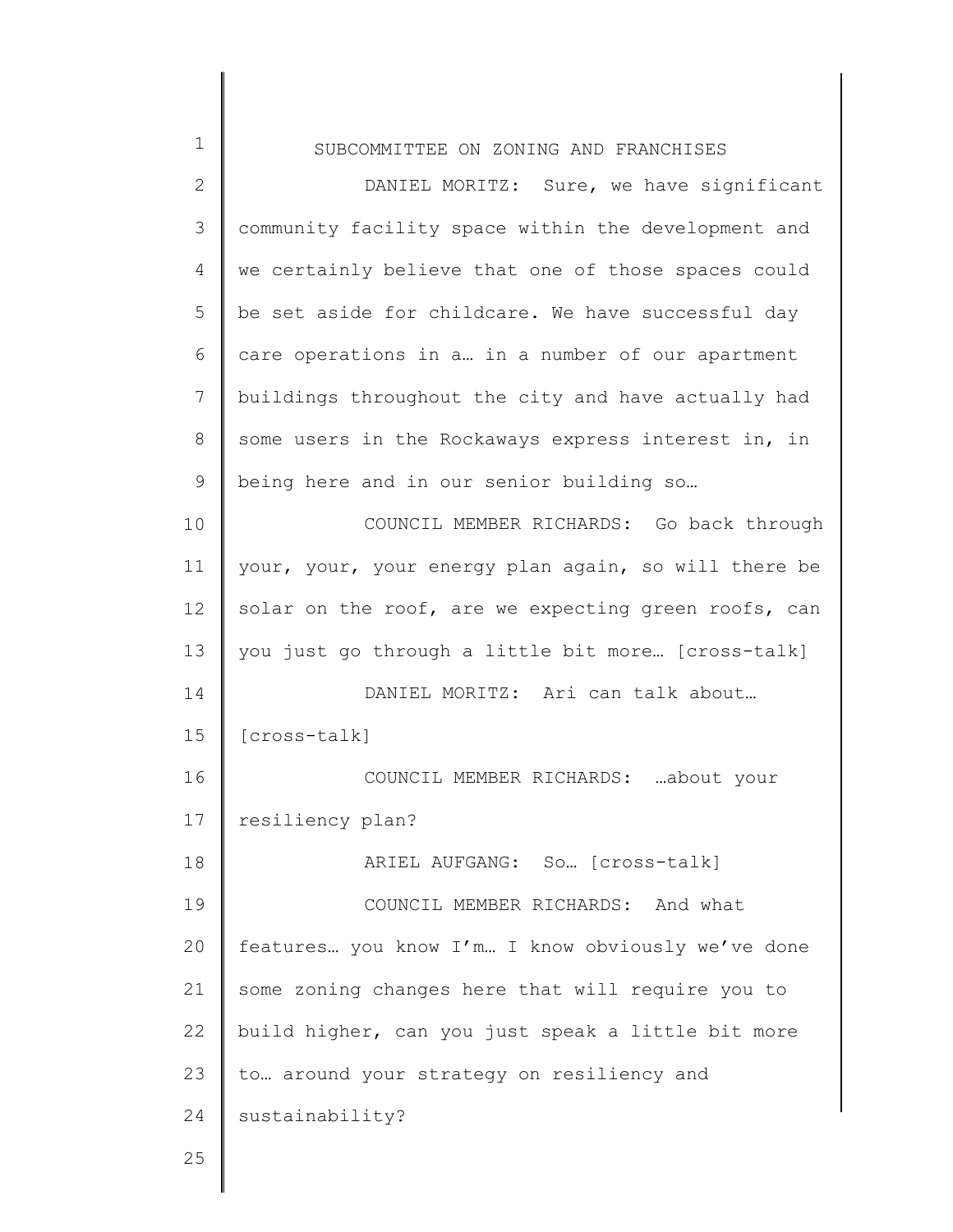| $\mathbf 1$    | SUBCOMMITTEE ON ZONING AND FRANCHISES                 |
|----------------|-------------------------------------------------------|
| $\overline{2}$ | ARIEL AUFGANG: So, just by virtue over                |
| 3              | the fact that all of the buildings will be affordable |
| $\overline{4}$ | housing they're going to have to comply at a baseline |
| 5              | with the enterprise green community's program, we are |
| 6              | trending right now at least in my office to opt for   |
| $\overline{7}$ | certifying buildings as lead gold, it seems that      |
| 8              | there's very little difference between the two as the |
| $\mathcal{G}$  | code as the energy code has changed or there will be  |
| 10             | very little difference so while we haven't discussed  |
| 11             | actual commissioning we're going to be designing to   |
| 12             | standards very close to lead gold. Solar panels have  |
| 13             | been on every new construction building I've designed |
| 14             | with the Arkers for the past five years [cross-talk]  |

15 16 DANIEL MORITZ: More than that… [crosstalk]

17 18 19 20 21 22 23 24 25 ARIEL AUFGANG: More, more than five years, they put solar arrays on every building, we're also done a lot of work with them with cogeneration plants which means that you can use natural gas when available to heat water for the building and use the waste heat to run generators and generate electricity within the building so that's also an option here and then as the phasing… its… it is a ten year plus plan so whatever is available at the time that we get to a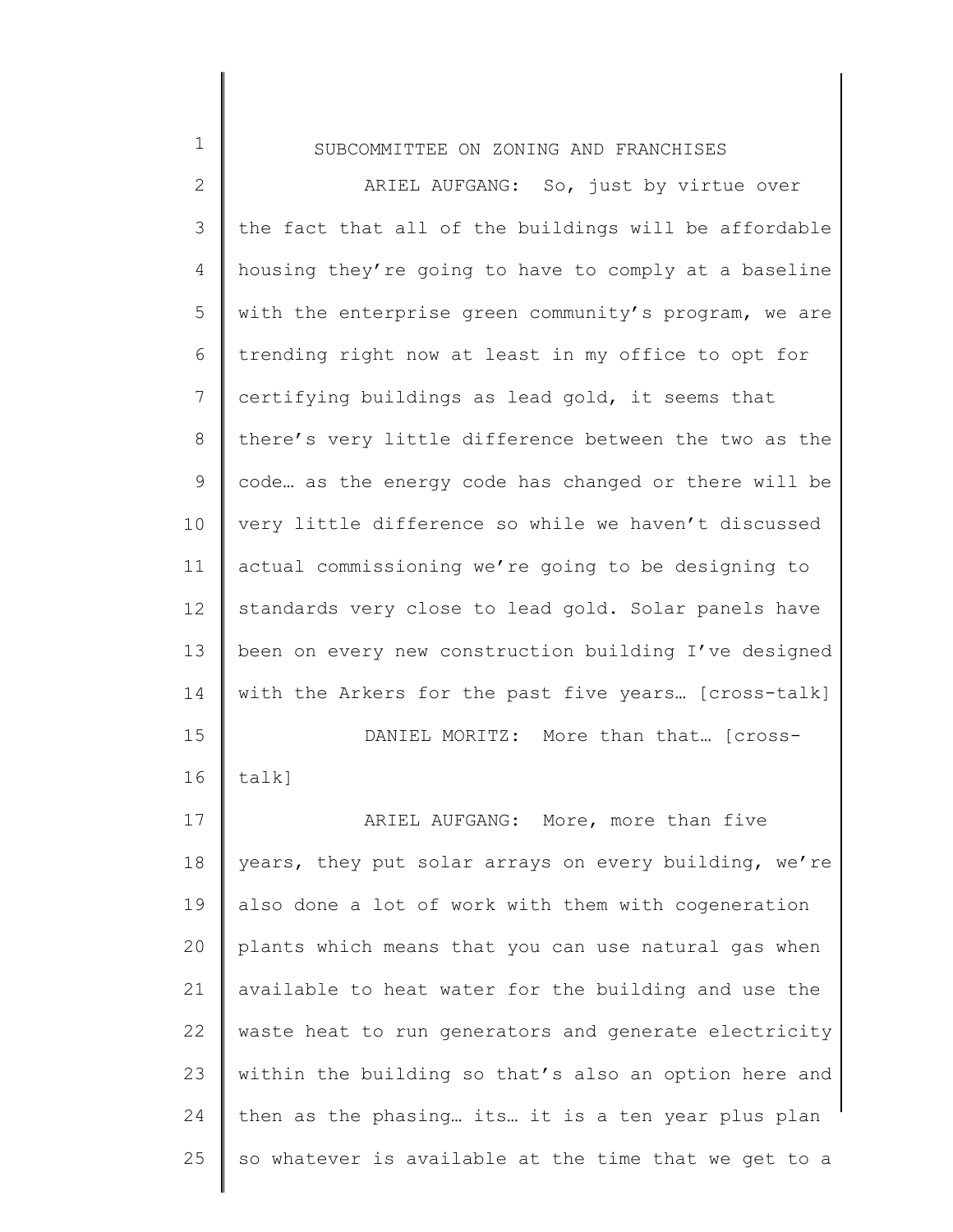| $\mathbf 1$    | SUBCOMMITTEE ON ZONING AND FRANCHISES                 |
|----------------|-------------------------------------------------------|
| $\mathbf{2}$   | particular phase we'll look for the most innovative,  |
| 3              | innovative on sight generation that we could possibly |
| 4              | provide but from a sustainability perspective and     |
| 5              | energy consumption all appliances are going to be     |
| 6              | energy star, we're going to have high performance     |
| $7\phantom{.}$ | windows and façade systems, high performance roofs,   |
| 8              | green roofs where we can, where it doesn't interfere  |
| 9              | with the solar arrays and of course the solar the     |
| 10             | water consumption is mitigated with low flow fixtures |
| 11             | and on sight storage of rainwater.                    |
| 12             | COUNCIL MEMBER RICHARDS: Okay, great, I               |
| 13             | look forward to hearing more about that and then my   |
| 14             | last question is, and I want you to elaborate         |
| 15             | obviously there was an article this morning on your   |
| 16             | partnership with NEFCO [cross-talk]                   |
| 17             | DANIEL MORITZ: Sure [cross-talk]                      |
| 18             | COUNCIL MEMBER RICHARDS: and I wanted                 |
| 19             | you to touch a little bit more on that because, you   |
| 20             | know management and, and obviously the quality of     |
| 21             | life for of anything happening in my district we      |
| 22             | want it to be the gold standard, we don't want to go  |
| 23             | back to those dark days in where development was      |
| 24             | happening in the Rockaways and we had a, a            |
| 25             | culmination of all these problems which drove crime   |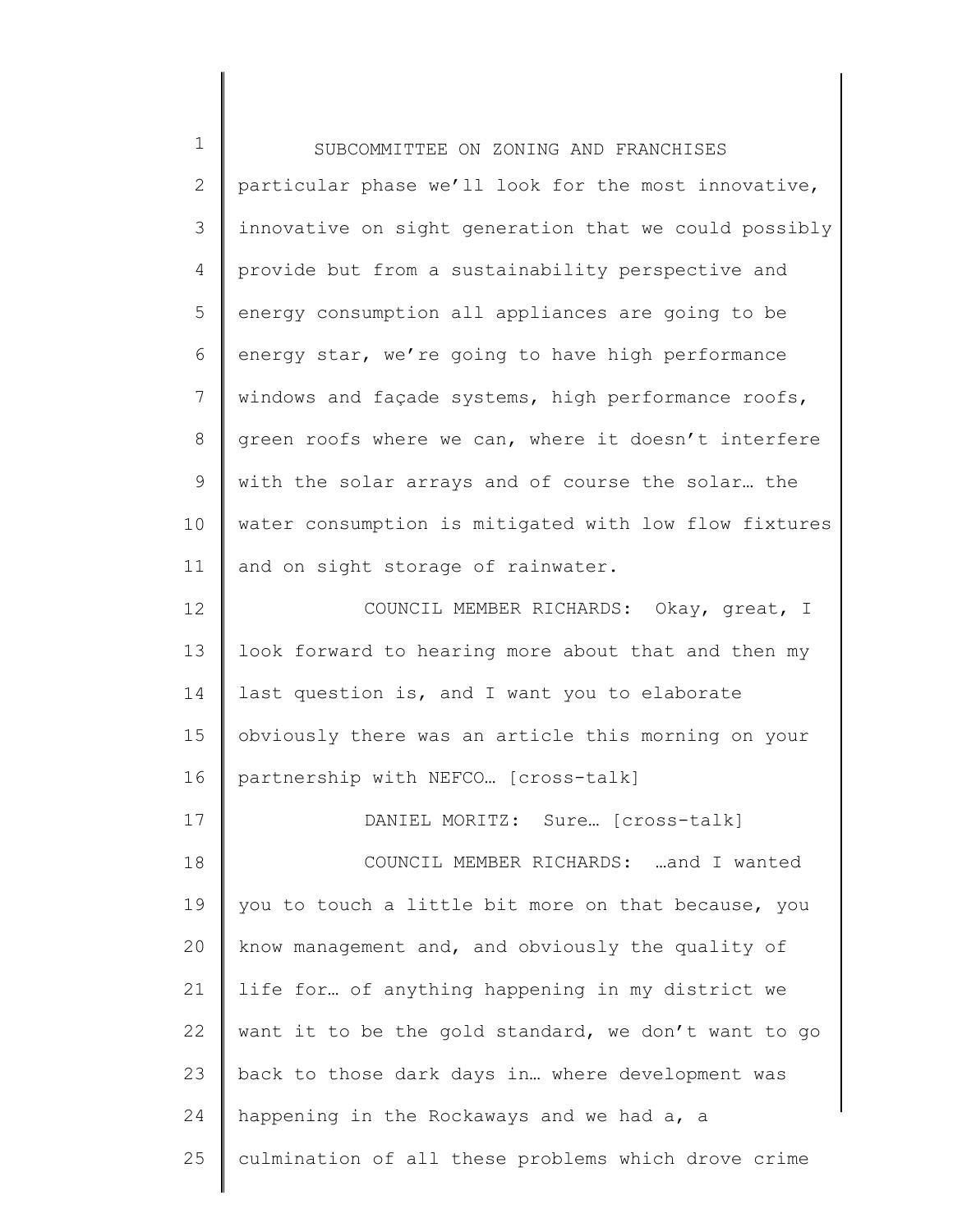1 2 3 4 5 SUBCOMMITTEE ON ZONING AND FRANCHISES and other things to happen in the neighborhood so what is going to be different, what is the management structure going to look like in this building as we move forward?

6 7 8 9 10 11 12 13 14 15 16 17 18 19 20 21 22 23 24 25 DANIEL MORITZ: Sure, so they, they were a HDFC partner on the project from… at the very beginning and that was because at the time they were expected to be social service provider on our Beach Channel senior project because we were coming off a project in Richmond Hill where they are still successfully just providing social services to our seniors there and do a great job with it. We were made aware of some of these issues back in 2017 and as you know we changed the social service provider at Beach Channel to JASA since then and they will… they don't and have no future role in this project. COUNCIL MEMBER RICHARDS: So, no future? DANIEL MORITZ: No. COUNCIL MEMBER RICHARDS: And can you just speak to what will the management look like, who will manage… DANIEL MORITZ: Yeah, so we own, operate, manage, self-manage all of our own properties and we will be the management company here.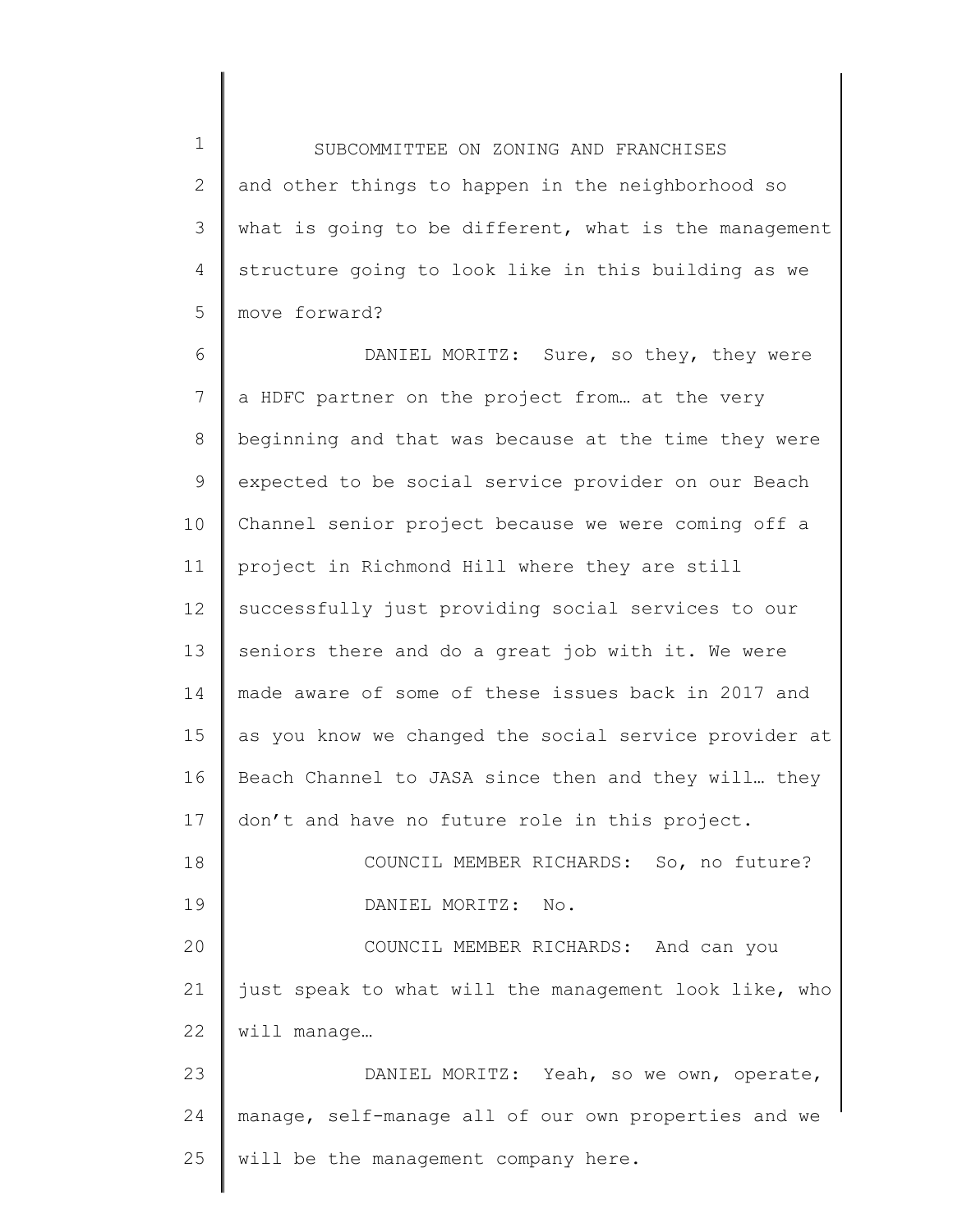| $\mathbf 1$    | SUBCOMMITTEE ON ZONING AND FRANCHISES                |
|----------------|------------------------------------------------------|
| $\mathbf{2}$   | COUNCIL MEMBER RICHARDS: Alrighty, well              |
| $\mathcal{S}$  | I want to thank you for your, your tenacity in       |
| 4              | working with the local community which has really    |
| 5              | been something that we've done I think even prior to |
| 6              | this project and, and one of the things I, I'd said  |
| $7\phantom{.}$ | very early on when we did the first project is that  |
| $\,8\,$        | we're going to judge you based on your history at    |
| $\mathsf 9$    | this at the, the first the senior building, the      |
| 10             | SARA building we did and I want to say you did keep  |
| 11             | all your commitments [cross-talk]                    |
| 12             | DANIEL MORITZ: Thank you [cross-talk]                |
| 13             | COUNCIL MEMBER RICHARDS: which, which                |
| 14             | were really good and you did go above and beyond the |
| 15             | call of duty, we, we expect the same here and I      |
| 16             | believe the affordability is, is nicely balanced     |
| 17             | here, I think we need to flush out a lot more around |
| 18             | the community center, obviously the job              |
| 19             | opportunities, there's still a lot more to flush out |
| 20             | around school and other things so we're just looking |
| 21             | for substantial concrete investments before we're    |
| 22             | ready to sign our name onto this specific project    |
| 23             | which will have an impact on this community for      |
| 24             | centuries, right, you know we're, we're really       |
| 25             | changing the face of Edgemere with a project like    |
|                |                                                      |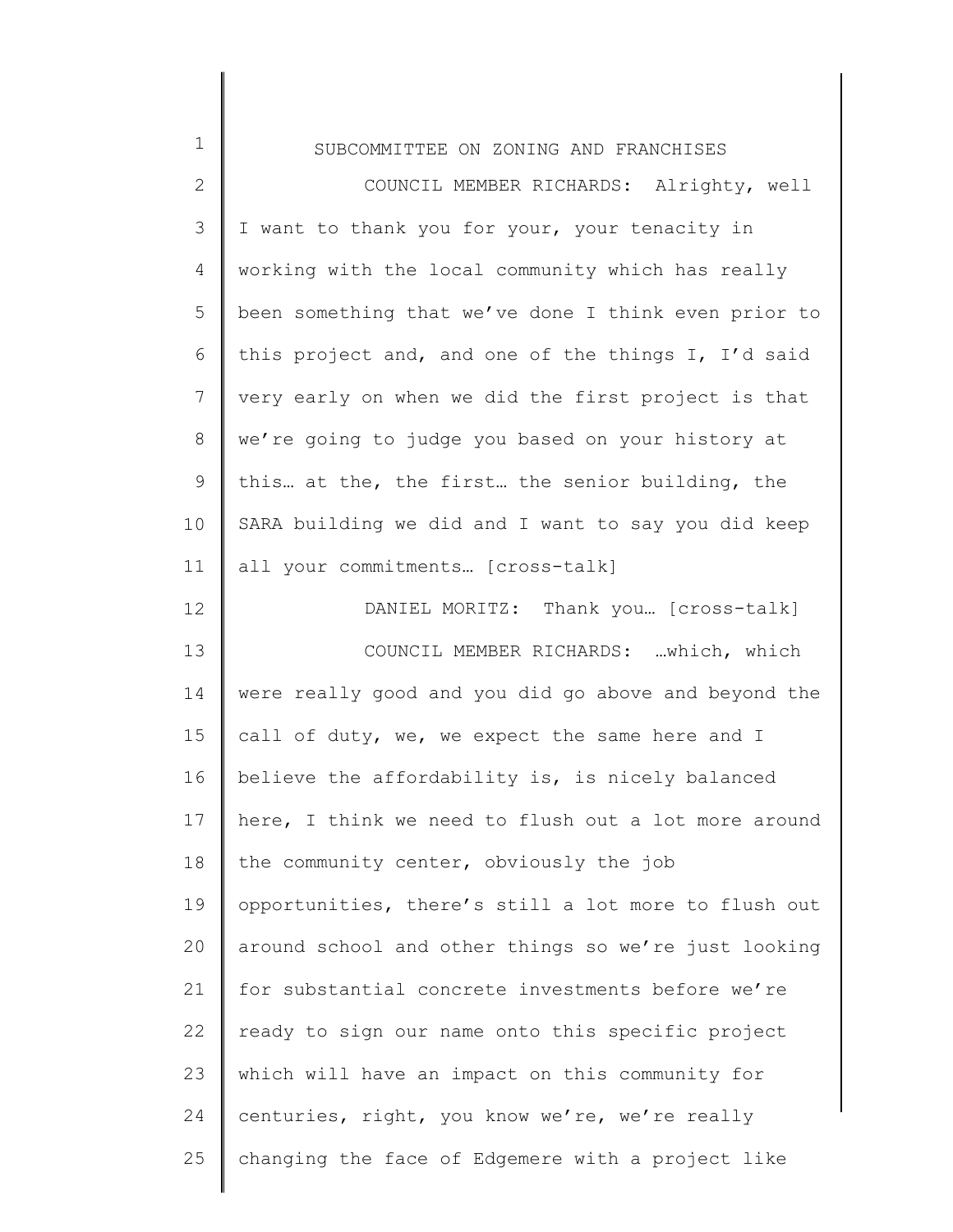| $\mathbf 1$  | SUBCOMMITTEE ON ZONING AND FRANCHISES                 |
|--------------|-------------------------------------------------------|
| $\mathbf{2}$ | this and once again as a former resident here I'm     |
| 3            | very happy to see something is finally happening in   |
| 4            | this community but we want to make sure that it's     |
| 5            | responsible development and that we are adding all of |
| 6            | the amenities for a community that's been sorely left |
| 7            | behind even prior to Sandy so we look forward to      |
| 8            | continued conversations and I want to thank you for   |
| 9            | coming out.                                           |
| 10           | DANIEL MORITZ: Thank you for having us.               |
| 11           | ARIEL AUFGANG: Thank you.                             |
| 12           | CHAIRPERSON MOYA: Thank you for your                  |
| 13           | testimony today. I'd like to call up the next panel   |
| 14           | Tamara Jacobs, Milan Taylor, John Clausman and always |
| 15           | good to see a, a familiar face and a, a pastor from   |
| 16           | my district Reverend Patrick Young. Yep, okay. Four.  |
| 17           | Four, yeah. Tamara Jacobs?                            |
| 18           | TAMARA JACOBS: Yep.                                   |
| 19           | CHAIRPERSON MOYA: Milan Taylor? John                  |
| 20           | Clausman? Reverend Young? Okay, Reverend Evan Gray?   |
| 21           | Reverend Gilbert Pickett? Reverend Gray? You yeah,    |
| 22           | please and Reverend Pickett, yep, if you all just     |
| 23           | take a seat, yep. Right there. And we'll start with,  |
| 24           | with Reverend Pickett right here, just, just state    |
| 25           | your name and then you can begin your testimony.      |
|              |                                                       |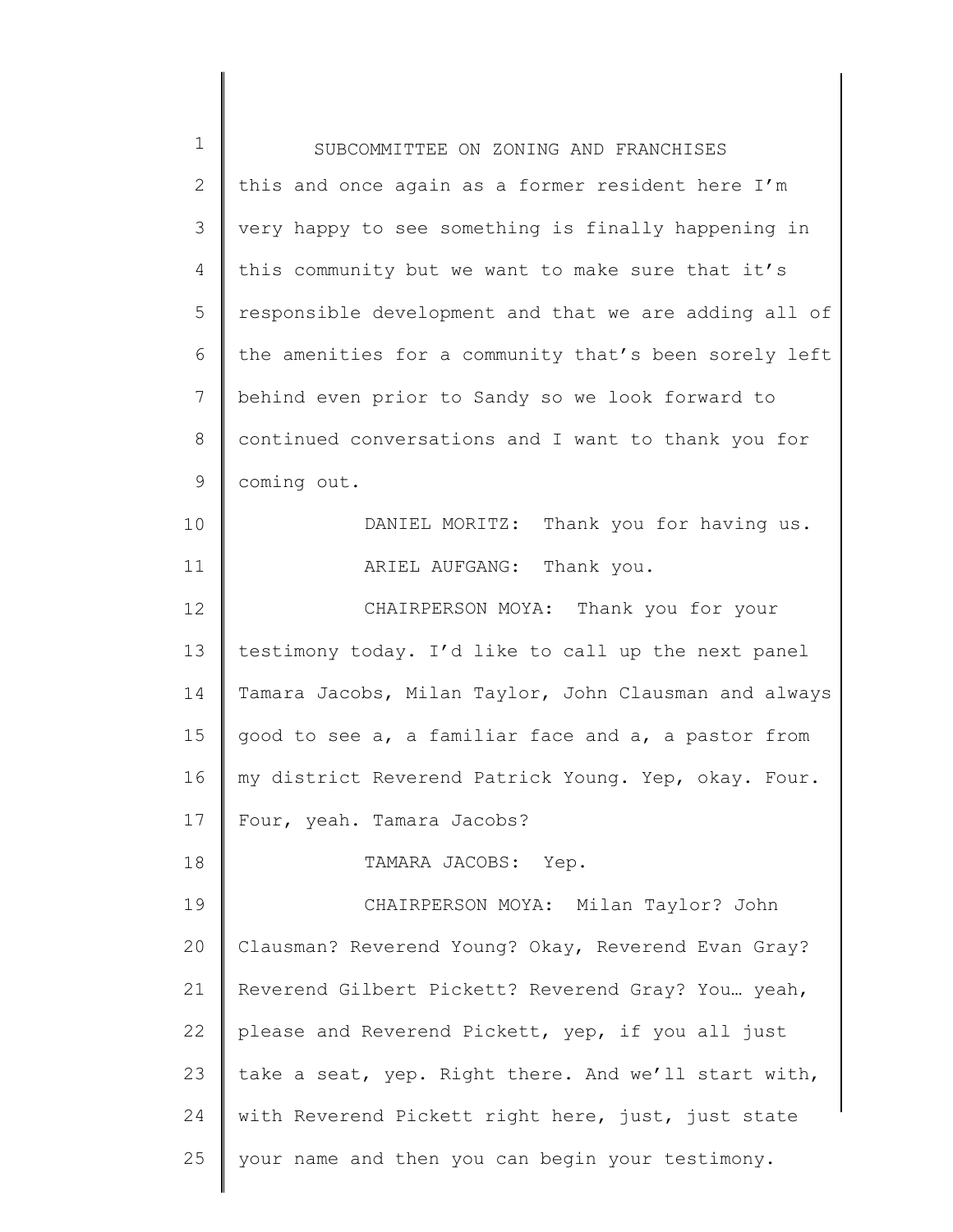1 2 3 SUBCOMMITTEE ON ZONING AND FRANCHISES REVEREND DARNELL PETERSON: Good morning... [cross-talk]

4 5 6 CHAIRPERSON MOYA: Just make sure you push the button that turns on your microphone. Make sure that the light is on, yep.

7 8 9 10 11 12 13 14 15 16 17 18 19 20 21 22 23 24 25 REVEREND DARNELL PETERSON: Good morning Mr. Chair. My name is Reverend Darnell Peterson, I here reading on behalf of Gilbert Pickett, Reverend Pickett. My name is Reverend Gilbert and I am the pastor of Mount Horeb Baptist Church… Baptist Church in Corona and a moderator of the Eastern Baptist Association representing 107 churches in Queens with a significant number in the Rockaways. We are in favor of the redevelopment of the Peninsula hospital project. This proposed new mixed-use campus will provide much needing… needed housing, job opportunities, new business development and healthy food options for the residents on the Peninsula. The redevelopment proposal will create new life for the neighborhood, the developer has committed to working with 32 BJ SEIU to ensure that good paying jobs will be available for building service, service workers. These opportunities in housing and employment benefit the lives of all residents of Queens and I therefore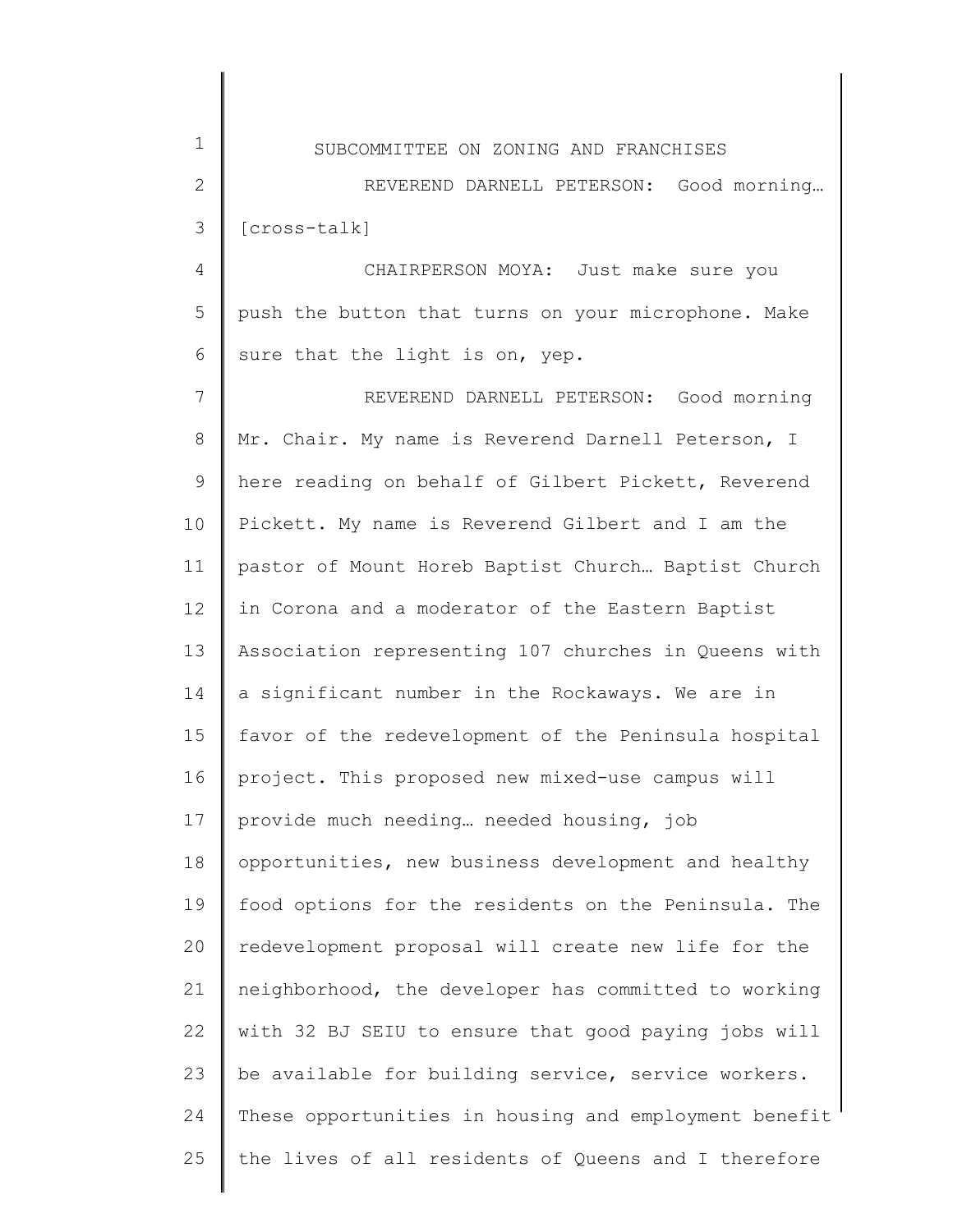| $\mathbf 1$    | SUBCOMMITTEE ON ZONING AND FRANCHISES                 |
|----------------|-------------------------------------------------------|
| 2              | fully support the proposed redevelopment and request  |
| 3              | that it be approved. Respectfully, Reverend Gilbert   |
| 4              | Pickett, Senior Pastor and Moderator, Mount Horeb     |
| 5              | Baptist Church.                                       |
| 6              | CHAIRPERSON MOYA: Thank you.                          |
| $7\phantom{.}$ | REVEREND DARNELL PETERSON: You're                     |
| 8              | welcome.                                              |
| 9              | TAMARA JACOBS: Hi, everyone, my name is               |
| 10             | Tamara Jacobs, I'm the Director of Operations for the |
| 11             | Rockaway Task Force, I'm also a resident of the       |
| 12             | Rockaway Peninsula and also a community board member  |
| 13             | as well. The Rockaways is a racially segregated and   |
| 14             | racially and economically segregated community. The   |
| 15             | black and brown communities on east of the Rockaway   |
| 16             | Peninsula has historically been underfunded and under |
| 17             | resourced. Like Donovan Richards said earlier we      |
| 18             | deserve resources and services necessary to live      |
| 19             | comfortably, we deserve housing that is affordable    |
| 20             | and allows for upward mobility. This project not only |
| 21             | brings affordable housing but also jobs,              |
| 22             | recreational, community centers, restaurants and much |
| 23             | more, resources and amenities that we don't currently |
| 24             | have on the Peninsula. We deserve a community that is |
| 25             | vibrant and sustainable. At the June community board  |
|                |                                                       |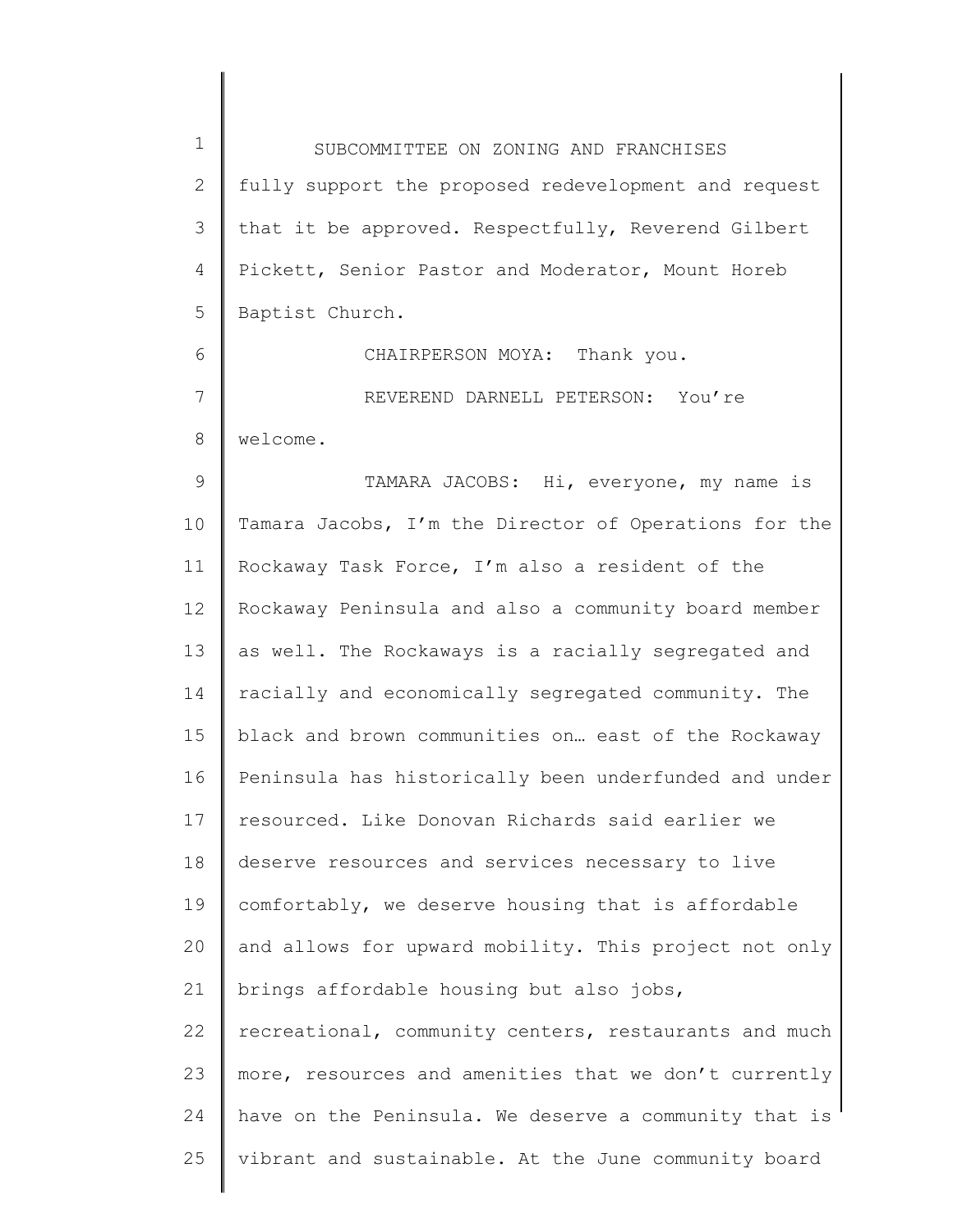| $\mathbf 1$    | SUBCOMMITTEE ON ZONING AND FRANCHISES                 |
|----------------|-------------------------------------------------------|
| 2              | meeting we heard from 40 Rockaway residents who were  |
| 3              | in support of the project and less than five were     |
| 4              | against. Unfortunately the community board did        |
| 5              | support did vote their sorry, their vote did not      |
| 6              | reflect the community's voice, it is importantly      |
| $\overline{7}$ | necessary that the individuals directly impacted by   |
| 8              | the redevelopment of the Peninsula hospital site be a |
| 9              | part of the conversation and have a seat at the table |
| 10             | without the intentional involvements of these         |
| 11             | individuals the project will fail to benefit the      |
| 12             | immediate community. I do ask that all of you do vote |
| 13             | in support of the Edgemere Commons redevelopment      |
| 14             | project as the community has expressed an             |
| 15             | overwhelming need for this development.               |
| 16             | CHAIRPERSON MOYA: Thank you.                          |
| 17             | REVEREND PATRICK YOUNG: Good afternoon                |
| 18             | Chair and Council Member. My name is Reverend Patrick |
| 19             | H. Young, pastor Senior Pastor of First Baptist       |
| 20             | Church of East Elmhurst also I'm General Secretary of |
| 21             | Impact but I'm writing to express support my support  |
| 22             | particularly for this development which would in the  |
| 23             | words of Councilman Richards, responsible development |
| 24             | is occurring in Peninsula Hospital campus. I believe  |
| 25             | that this project will be a life changing project for |
|                |                                                       |

 $\parallel$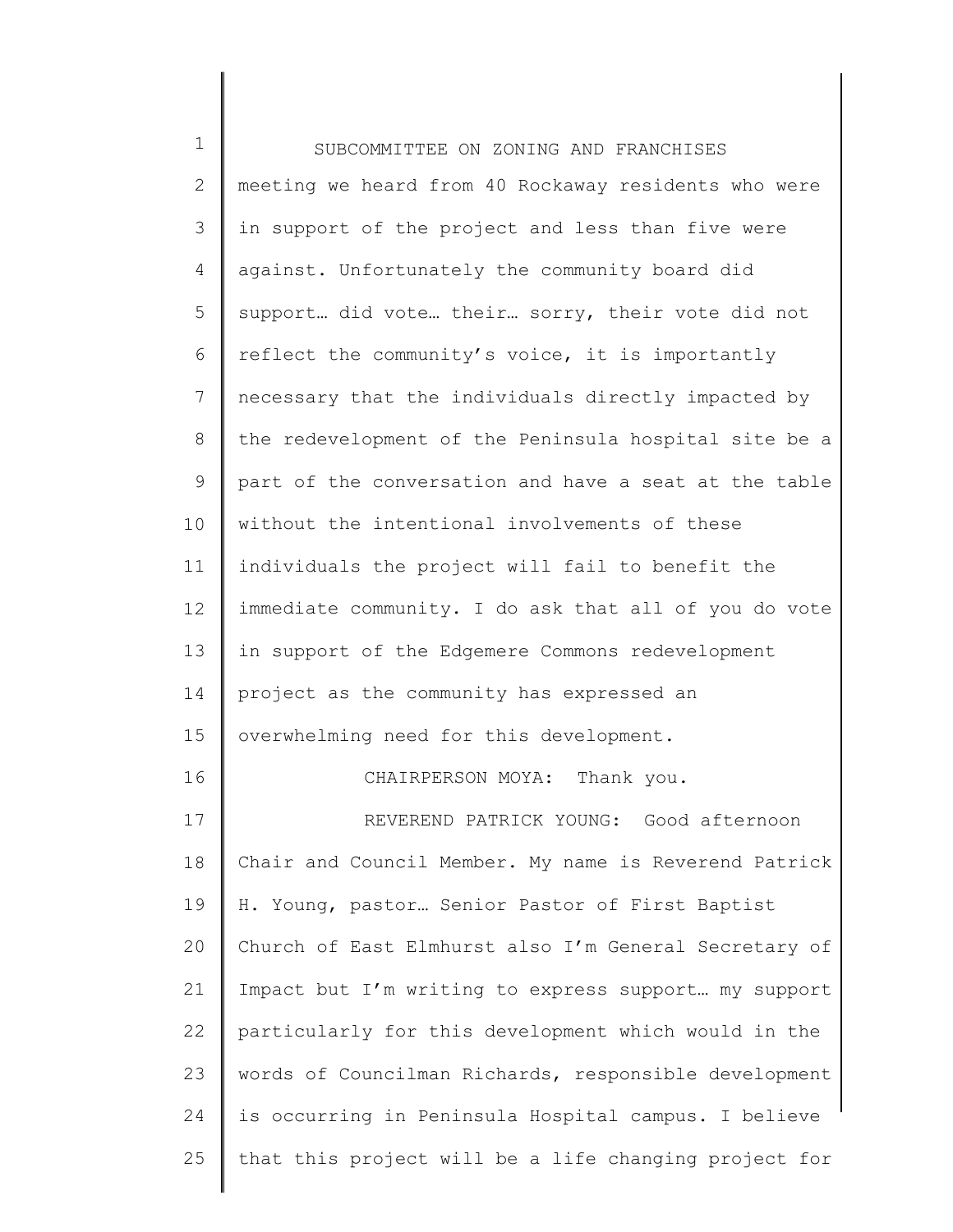1 2 3 4 5 6 7 8 9 10 11 12 13 14 15 16 17 18 19 20 21 22 23 24 25 SUBCOMMITTEE ON ZONING AND FRANCHISES those people of the community... in that community and there are people here, 25 members of the Queens community are here in black and orange shirts to show their support to this effort as well as this development will open up opportunities of a 20,000 square foot supermarket which is desperately needed in that community as well as mixed use housing, mixed use income housing for that community which will allow a lot of people to be a, a part of that housing development, playgrounds for children as well as community and retail space. Much… more, more overly it will create good jobs, good paying jobs will allow people from the community to share in employment for this project. Also, it's wonderfully supported by 32 BJ SEIU whose… who are here this, this afternoon as well. I encourage this project and I look forward that this project go forward and I encourage that, that this project be approved and I fully support the rezoning for this project. Thank you. CHAIRPERSON MOYA: Thank you. REVEREND EVAN GRAY: My name is the Reverend Evan D. Gray Senior, Pastor of the Macedonia Baptist Church and Far Rockaway and the President of the National Action Network Far Rockaway Chapter.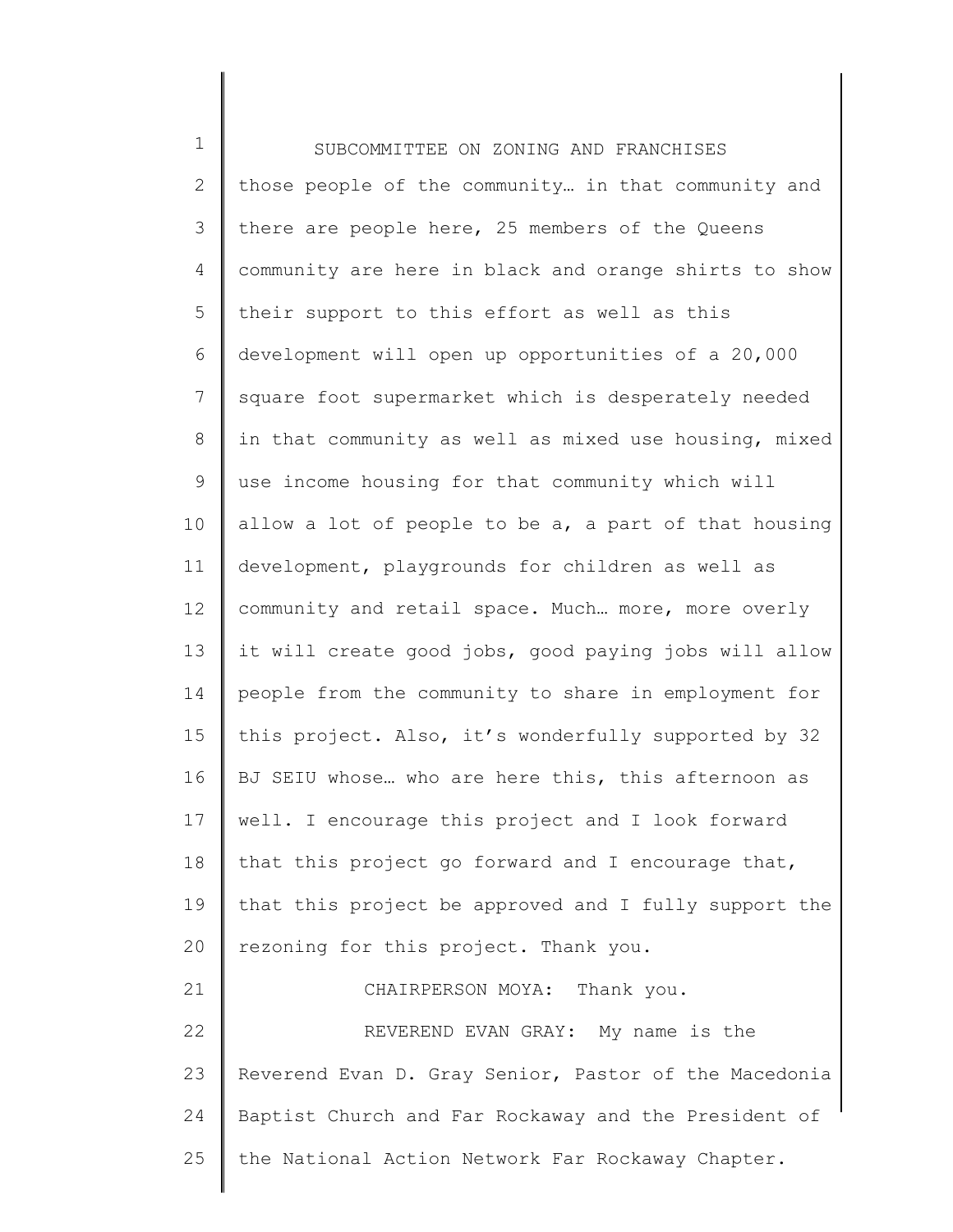1 2 3 4 5 6 7 8 9 10 11 12 13 14 15 16 17 18 19 20 21 22 23 24 25 SUBCOMMITTEE ON ZONING AND FRANCHISES I've grown up in the Rockaway community the majority of my life, I've served there at the Macedonia Baptist Church for 27 years. I am a product of Hamil housing, public housing that is in the area, I've seen the highs and the lows of the Far Rockaway community. This project will breathe life into a desolated area that has no supermarket that is wasteful land sitting idly. It would also give opportunity for those who are living in public housing to have the opportunity of moving out of public housing and being a part of this affordable housing project. This is wonderful for our community and it will make our community a much more desirable place to live and to stay because of market rate housing in our community it has become increasingly hard for those who live in the Far Rockaway area to stay there. I fully support this project, I believe it was well thought of and it has received plenty of community input from those who live nearest to the project. I do see that this project will be something that will be beautiful… will beautify the surrounding area and I believe from, from the people whom I spoke to near the project that they are looking forward for this great project to be in our community. It is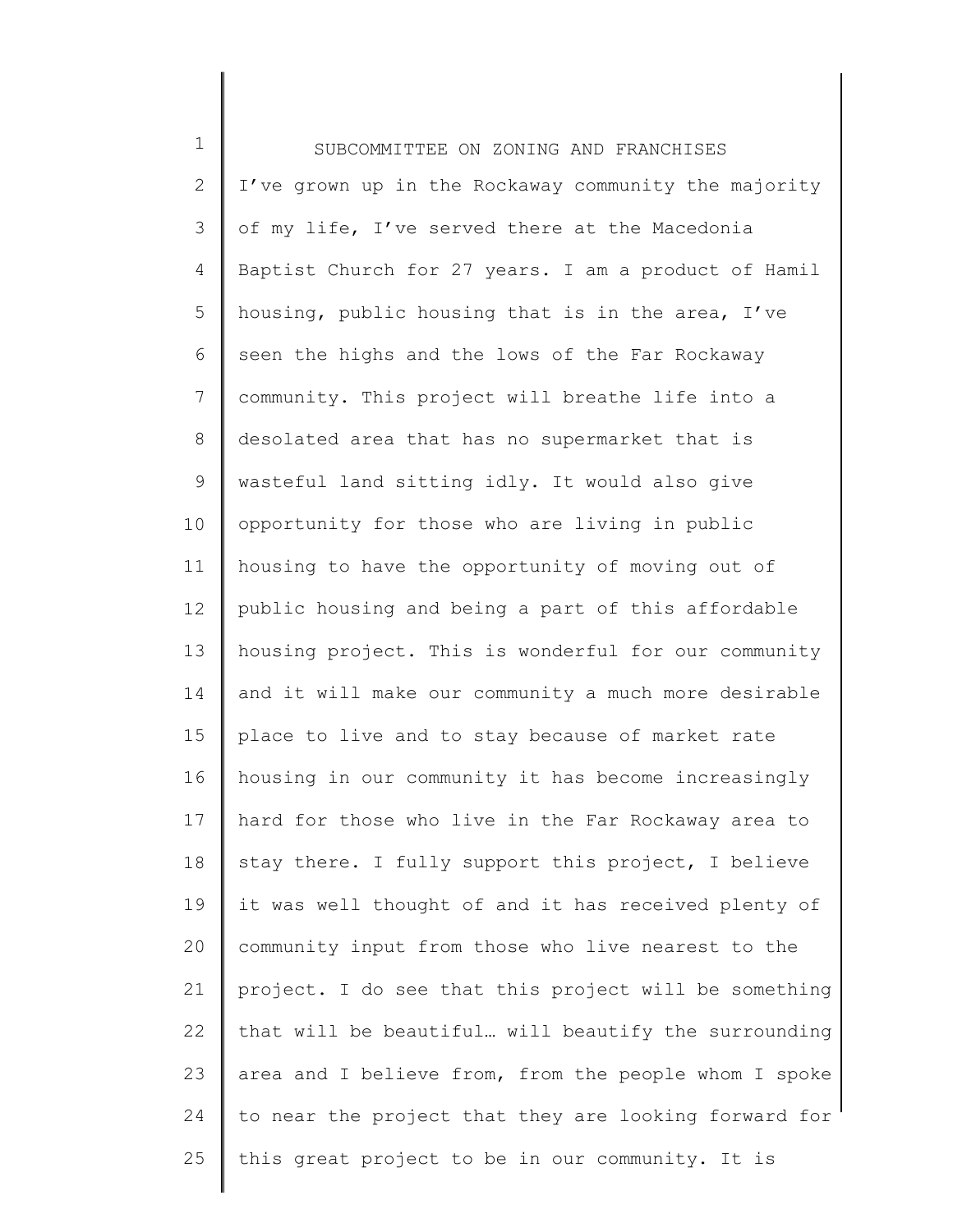| $\mathbf 1$   | SUBCOMMITTEE ON ZONING AND FRANCHISES                 |
|---------------|-------------------------------------------------------|
| $\mathbf{2}$  | wonderful that they will finally have a supermarket   |
| $\mathcal{S}$ | which seems miniscule but when you have had no        |
| 4             | supermarket for a great number of years this is a     |
| 5             | great benefit for our community. Thank you.           |
| 6             | CHAIRPERSON MOYA: Thank [cross-talk]                  |
| 7             | [applause]                                            |
| $\,8\,$       | CHAIRPERSON MOYA: Thank you very much                 |
| $\mathsf 9$   | for your testimony today. I'd like to call up the     |
| 10            | next panel. Omar, just one name, Omar? Charles, Bruce |
| 11            | and Glenn DiResto. Glenn DiResto? No? Yep, okay. Omar |
| 12            | we're going to and if you can just state your name    |
| 13            | you, you may begin.                                   |
| 14            | OMAR LOPEZ: Yes, my name is Omar Lopez,               |
| 15            | I'm a community and union organizer for local union   |
| 16            | 361. We've been talking to the developer, so far so   |
| 17            | good so hopefully something is going to come in place |
| 18            | to our not only to our local union but also to our    |
| 19            | local residents that live in the Rockaways. We        |
| 20            | believe this project will help the community          |
| 21            | especially the youth through the apprenticeship       |
| 22            | program on behalf of our local union. A project of    |
| 23            | this magnitude is almost ten years, it's going to be  |
| 24            | broken bones, broken backs and probably death so one  |
| 25            | of the things there are actually in our behalf we're  |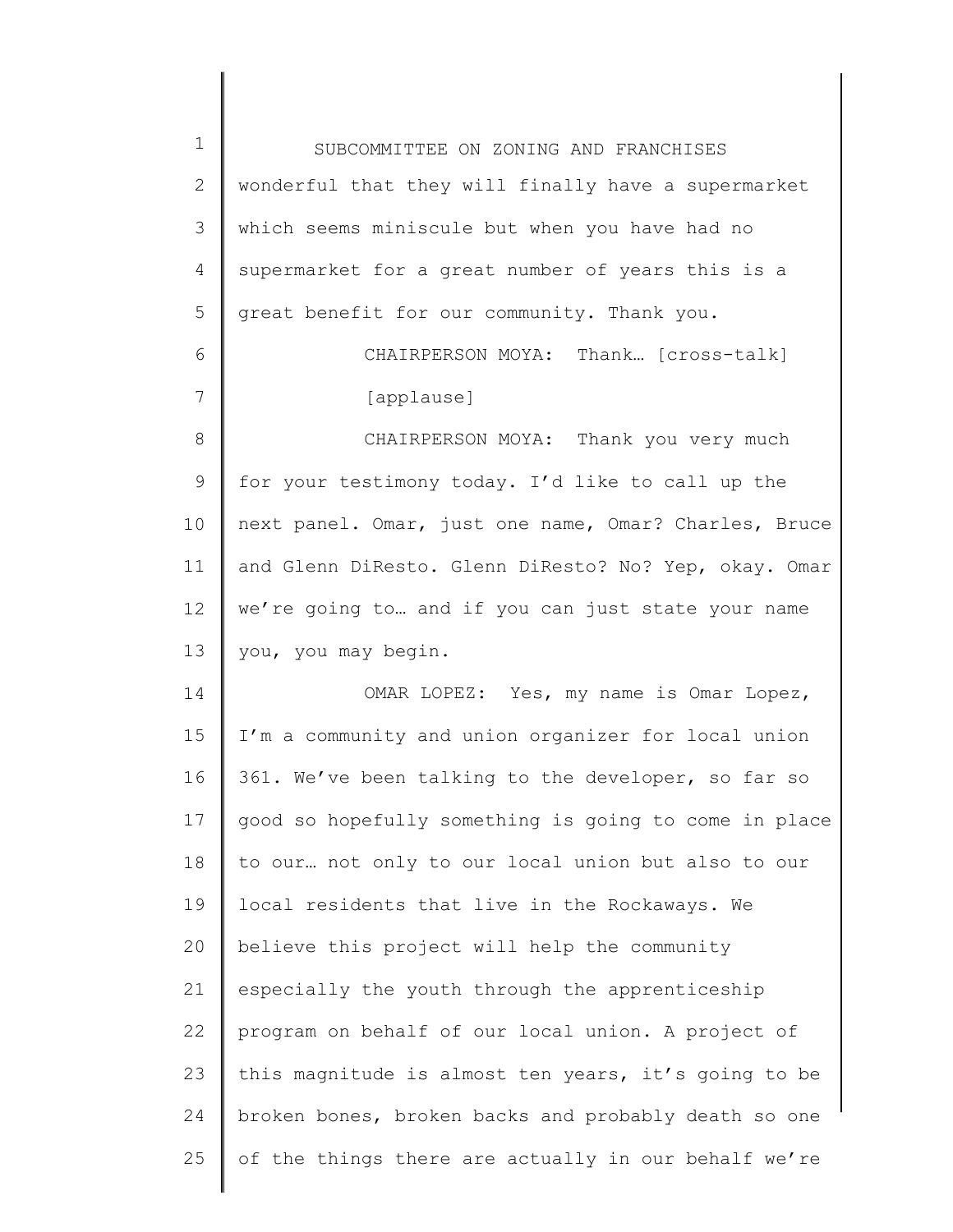1 2 3 4 5 6 7 8 9 10 11 12 13 14 15 16 17 18 19 20 21 22 23 24 25 SUBCOMMITTEE ON ZONING AND FRANCHISES asking is for this project to be safe because it's getting old to see the newspaper and workers getting killed every other week and that's one part of our concern. So, hopefully this job is going to be on the hands of a proper contractor who's going to be able to take care of the workers and keep this project safe and that is the only thing we're asking for also but also, we vote for the project. Thank you. CHARLES LIND: My name is Charles Lind, I'm a resident of Queens, I'm also a, a Local 361 iron worker. I have two major concerns with this project; one on behalf of unions in general, you know union jobs mean safety, construction is innately dangerous, let's keep our workers safe, let's have… let's hire highly trained workers, it's nice to say that we want to hire local people, that is… that's an honorable goal but I think the local community is selling itself short and not demanding more by saying local workers… the local workers to just say that they're going to go union with maintenance jobs or with food service jobs at best, I think that's selling the local community short and I would like to see better, I would expect better. I think unions that offer apprenticeship programs offer people in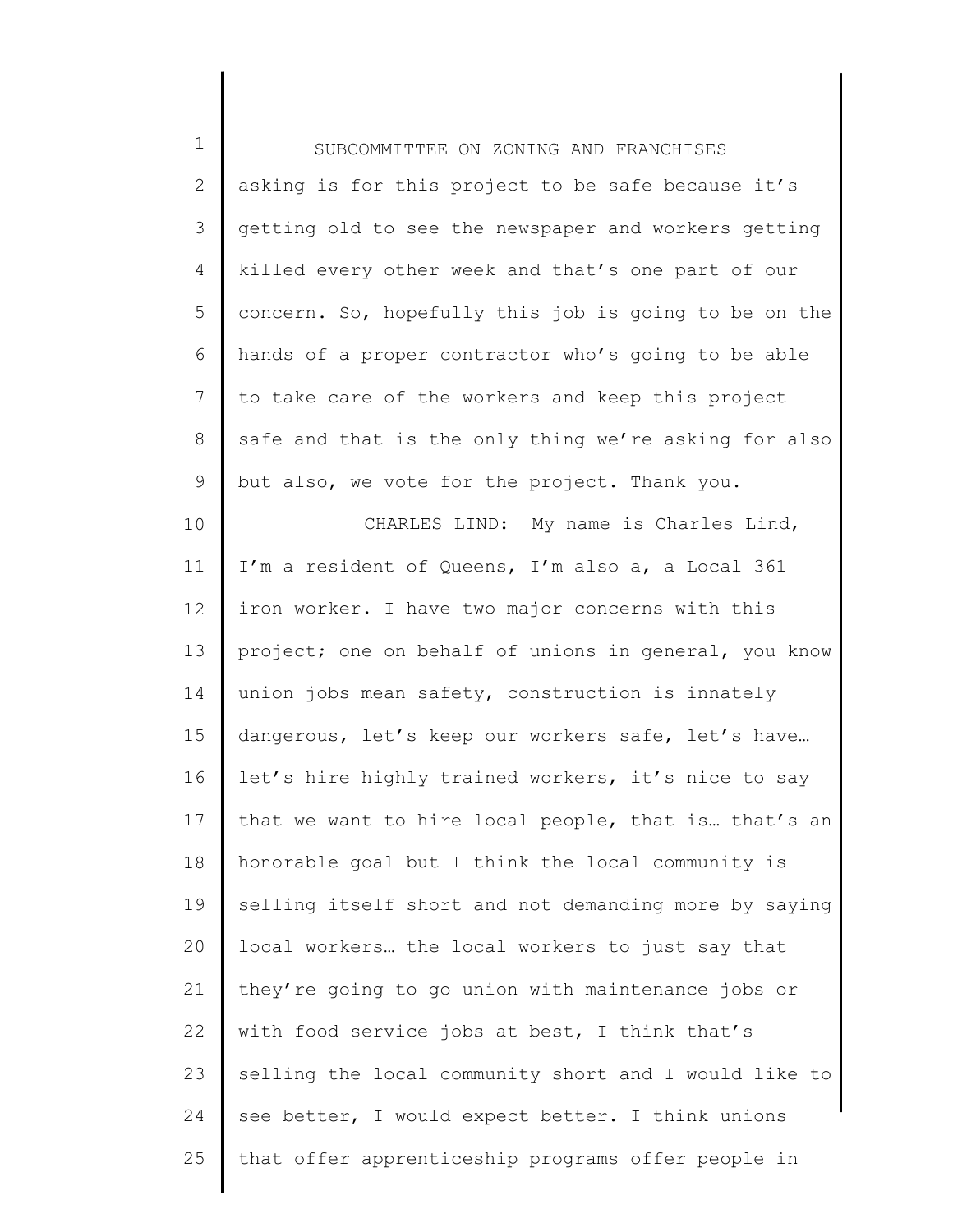| $\mathbf 1$     | SUBCOMMITTEE ON ZONING AND FRANCHISES                 |
|-----------------|-------------------------------------------------------|
| $\mathbf{2}$    | the local community the opportunity to learn a skill  |
| 3               | or a trade that they can use throughout their entire  |
| 4               | lives to benefit them and their families. The unions  |
| 5               | also help provide job security for those workers      |
| 6               | while allowing them to earn a marketable skill that   |
| $7\phantom{.0}$ | they could take with them anywhere throughout the     |
| 8               | United States or even into another country, these     |
| 9               | people now have a skill, people have a skill, they'll |
| 10              | feel better about themselves. Again, they're not just |
| 11              | pushing a broom for a maintenance job. The, the       |
| 12 <sup>°</sup> | building the jobs that are involved with the          |
| 13              | building, the, the actual the actual establishments   |
| 14              | in the buildings those are highly skilled jobs that   |
| 15              | could allow local residents the ability to learn a    |
| 16              | skill that will really drive them up out of poverty   |
| 17              | and it will allow them to retire better and raise     |
| 18              | families better in Queens and in the Rockaways but I  |
| 19              | I'm also concerned about as a Queens resident about   |
| 20              | parking [cross-talk]                                  |
| 21              | CHAIRPERSON MOYA: We, we got to wrap it               |
| 22              | up, we have two minutes for every panelist.           |
| 23              | CHARLES LIND: Okay, I, I'm concerned                  |
| 24              | about parking. I'm also  I also want to ask you       |
| 25              | Council Member you, you want another store to         |
|                 |                                                       |

∥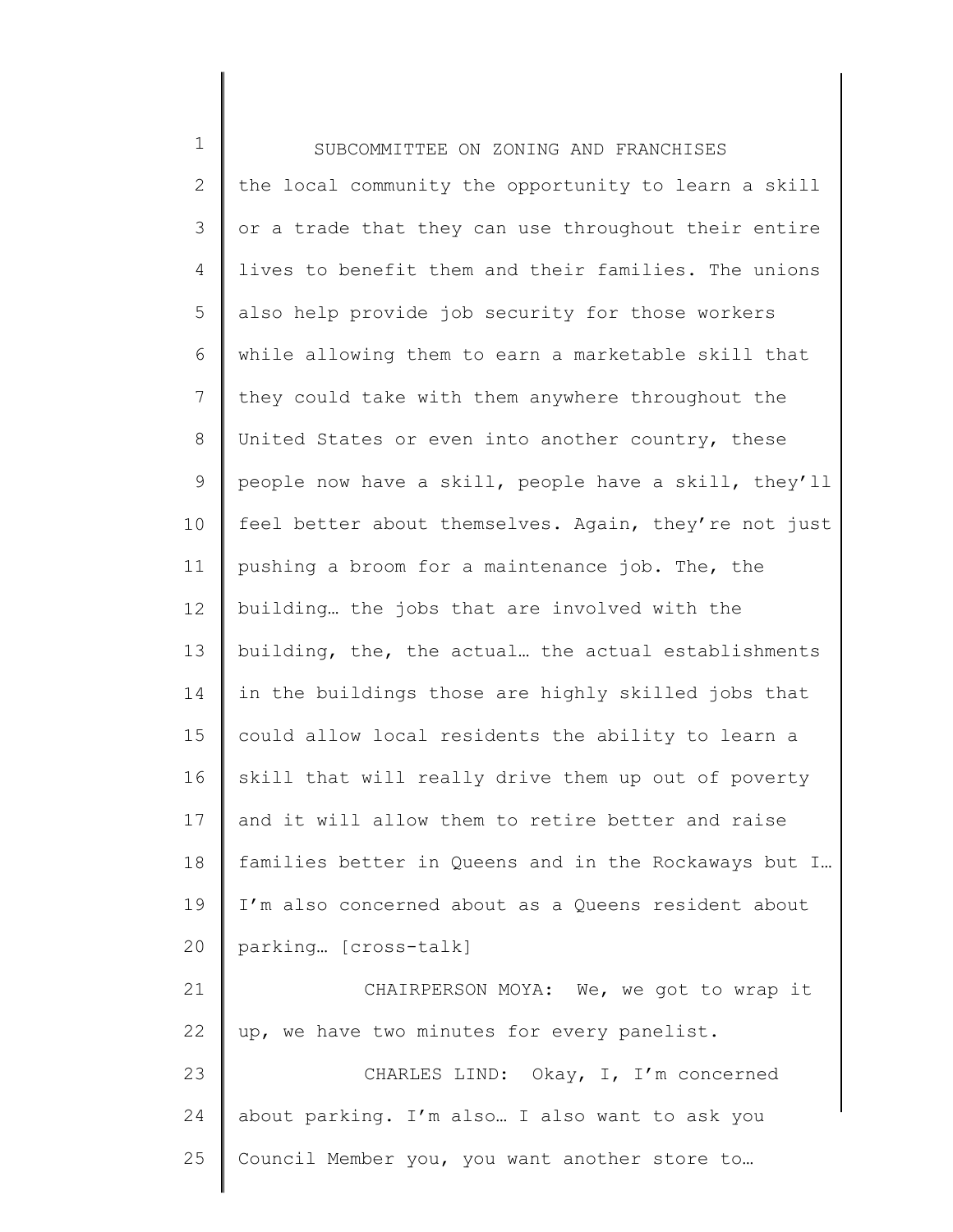1 2 3 4 5 6 7 8 9 10 11 12 13 14 15 16 17 18 19 20 21 22 23 24 25 SUBCOMMITTEE ON ZONING AND FRANCHISES another big store to help, you know support there but think about it if you're engaging in more low income housing which there's always a need for… [cross-talk] CHAIRPERSON MOYA: Charles, I, I… [crosstalk] CHARLES LIND: …but we all know… [crosstalk] CHAIRPERSON MOYA: …I have to move it along, you're two minutes are up so, we have other panelists and we have a… [cross-talk] CHARLES LIND: Okay… [cross-talk] CHAIRPERSON MOYA: …long line… [crosstalk] CHARLES LIND: …I just need a second more… [cross-talk] CHAIRPERSON MOYA: …so I… if you can wrap it up now, great, if not I'm going to have to cut you off and we have to go to the… [cross-talk] CHARLES LIND: …Okay… [cross-talk] CHAIRPERSON MOYA: …next panelist. CHARLES LIND: The Rockaways are already unfortunately seen as a blight on much of the… on much of Queens as a dumping ground, it's sad to say. We all know… [cross-talk]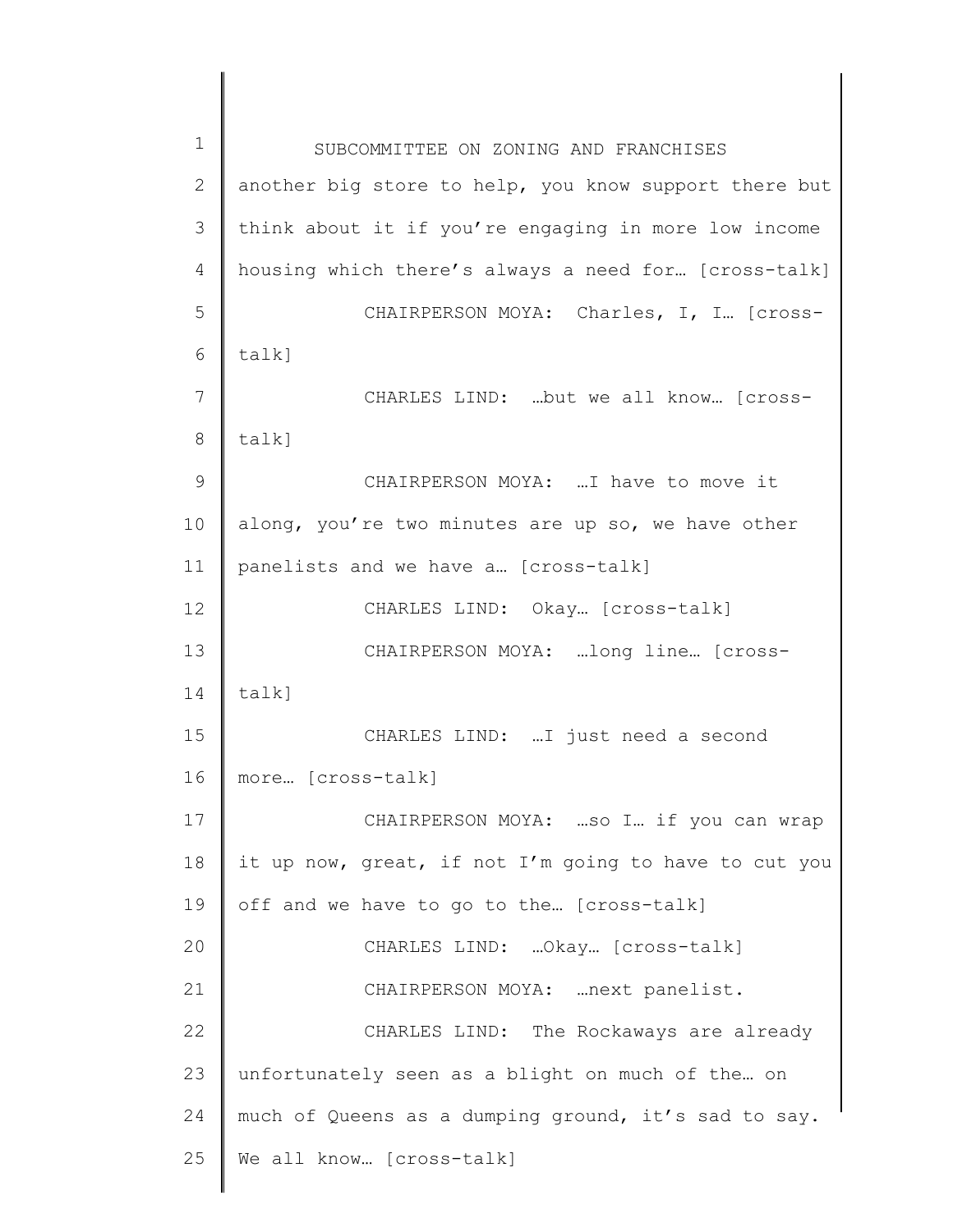1 2 3 4 5 6 7 8 9 10 11 12 13 14 15 16 17 18 19 20 21 22 23 24 25 SUBCOMMITTEE ON ZONING AND FRANCHISES CHAIRPERSON MOYA: Okay Charles... [crosstalk] CHARLES LIND: …why it's changed in the… [cross-talk] CHAIRPERSON MOYA: …thank you, thank you for your… [cross-talk] CHARLES LIND: …community… [cross-talk] CHAIRPERSON MOYA: …testimony… thank you for your testimony today… [cross-talk] CHARLES LIND: What store is going to move in there… [cross-talk] CHAIRPERSON MOYA: We're going to have to… [cross-talk] CHARLES LIND: …is what I'm saying… [cross-talk] CHAIRPERSON MOYA: …cut you off… [crosstalk] CHARLES LIND: What store do you think would want to… [cross-talk] OMAR LOPEZ: That's it… [cross-talk] CHAIRPERSON MOYA: …we're going to have to cut you off. CHARLES LIND: Yeah… [cross-talk]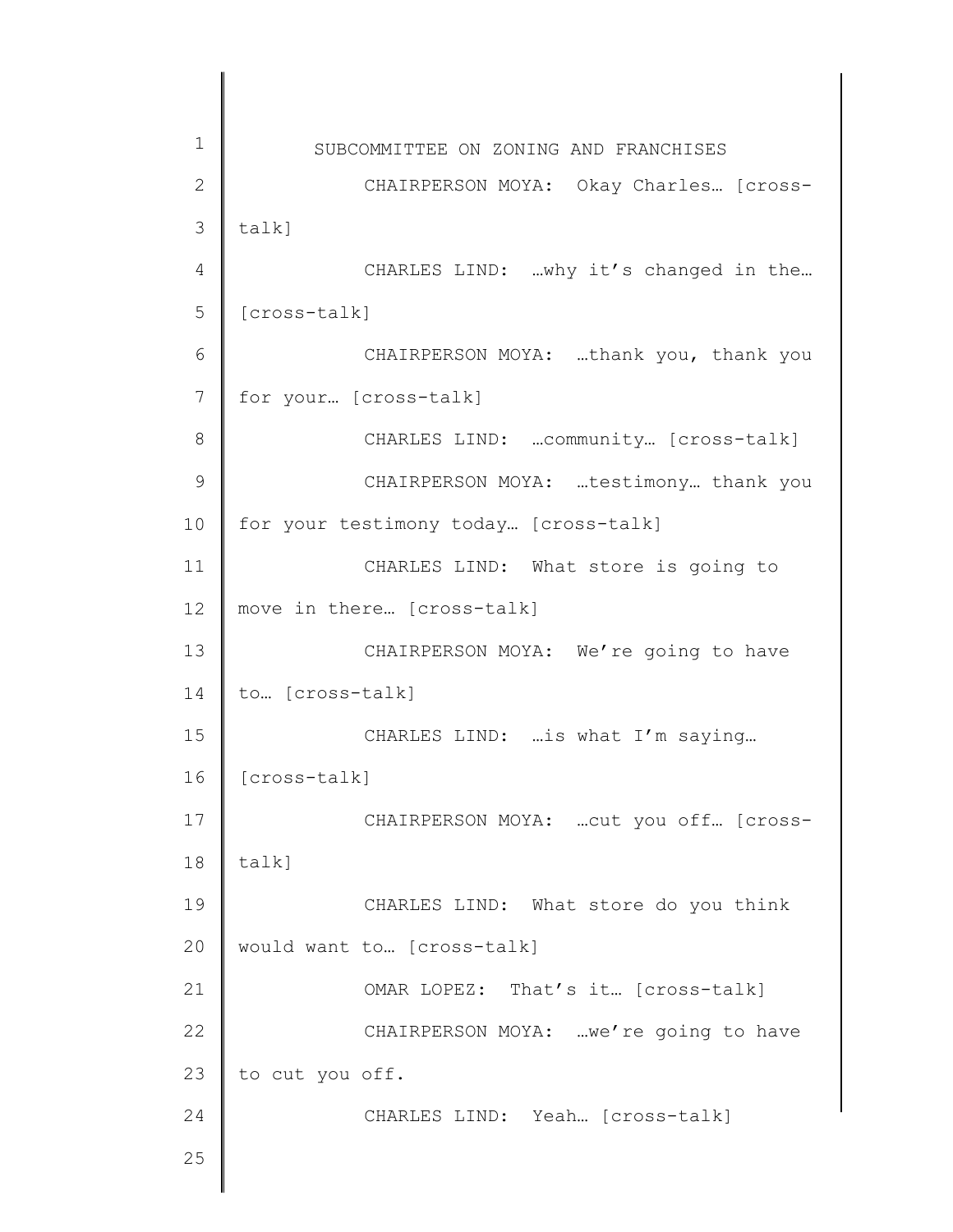| $\mathbf 1$     | SUBCOMMITTEE ON ZONING AND FRANCHISES                |
|-----------------|------------------------------------------------------|
| 2               | COUNCIL MEMBER RICHARDS: Let, let me                 |
| 3               | correct you the Rockaways actually the eastern has a |
| 4               | one of the lowest commercial vacancy rates in the    |
| 5               | city so you should know the facts before you speak   |
| 6               | about my district in that way, thank you.            |
| 7               | CHARLES LIND: Well we'll see what store              |
| 8               | moves in there.                                      |
| 9               | CHAIRPERSON MOYA: Next, you next                     |
| 10              | CHARLES LIND: Yeah.                                  |
| 11              | BRUCE JACOBS: Hello, hello every hello               |
| 12              | everybody [cross-talk]                               |
| 13              | CHAIRPERSON MOYA: I just want to remind              |
| 14              | everyone to please keep it to two minutes or else    |
| 15 <sub>1</sub> | you're going to get cut off.                         |
| 16              | BRUCE JACOBS: Bruce Jacobs, Coalition of             |
| 17              | Rockaways, fighter for the Rockaways and Southeast   |
| 18              | Queens and all of New York City, 30 years New York   |
| 19              | City Transit, 9/11 first responder and a resident of |
| 20              | Edgemere. My taught I work and thank you Donovan     |
| 21              | Richards, I try to work with you. The everybody puts |
| 22              | in that it's black and brown, let me tell you        |
| 23              | something I've lived in Edgemere for a long time,    |
| 24              | Edgemere is all different people, it's not just one  |
| 25              | people, it's all different people. The girl said     |
|                 |                                                      |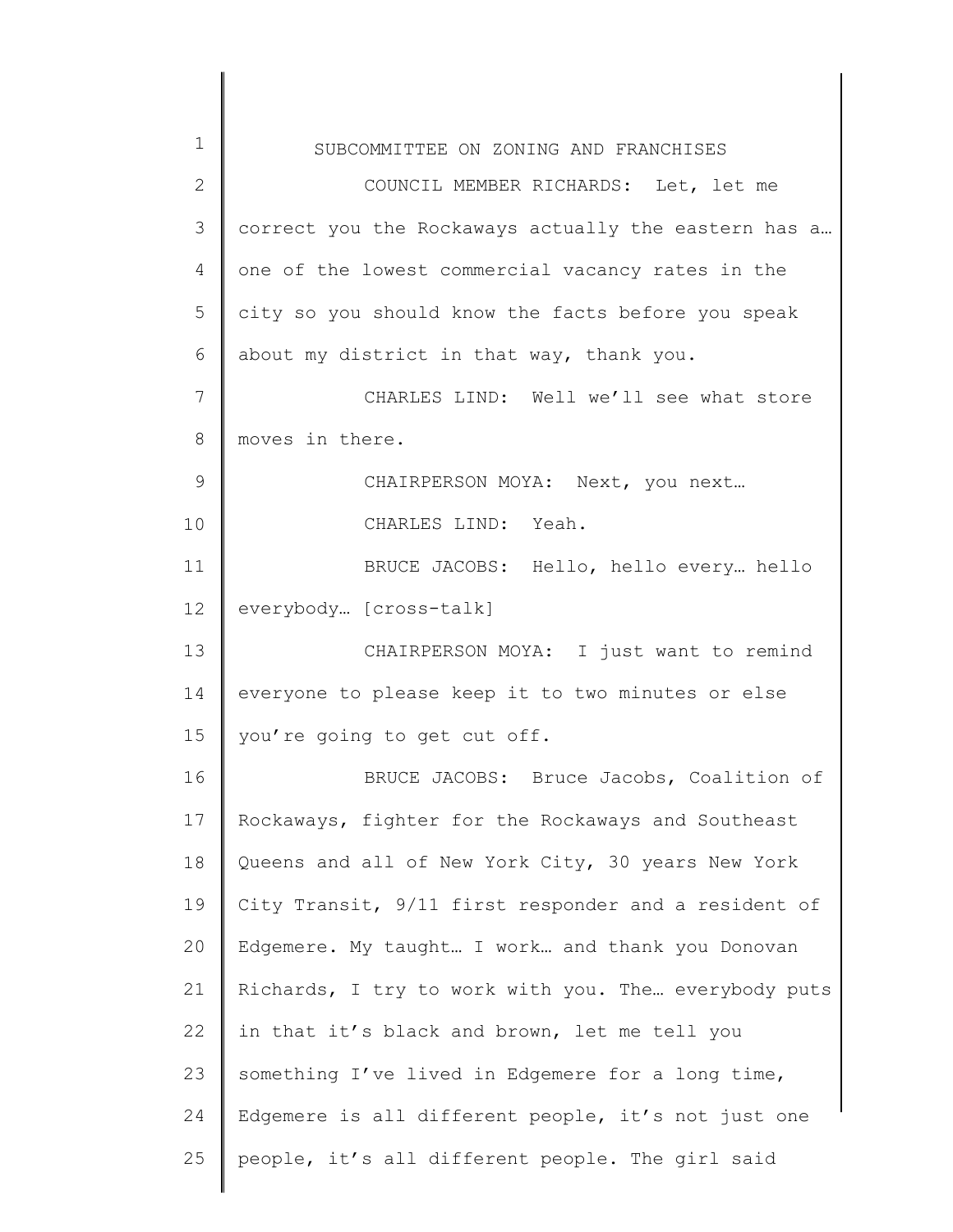1 2 3 4 5 6 7 8 9 10 11 12 13 14 15 16 17 18 19 20 21 22 23 24 25 SUBCOMMITTEE ON ZONING AND FRANCHISES brown and black, no it's not all brown and black, there's all different people in our neighborhood and we want represented. Also like the man said we're selling ourselves short, we want real stores, real activities, you say a supermarket, we have a supermarket, we have an Ocean Bay supermarket, we have Stop and Shop, we have 32<sup>nd</sup> Street, a supermarket ain't doing nothing for the neighborhood, that's nothing. There's no commitments to jobs, we want union apprentice jobs and to 32 BJ which we support we want you guys to understand that one job is not… they need ten jobs, a lot of affordable housing and also another point, there's guys who grew up in the… in the projects, they got married, they got a job, they, they ended up marrying each other, their grandparents live in the projects, they want to come back to Rockaway, under this plan with this affordable housing there's not enough… they don't make enough money they can't get in there, they make too much money. Their grandparents want them back in the neighborhood, they would help the neighborhood and the thing is under these rules they can't get in the neighborhood, they grew up in the Rockaways, just because you have a job don't mean you have money, you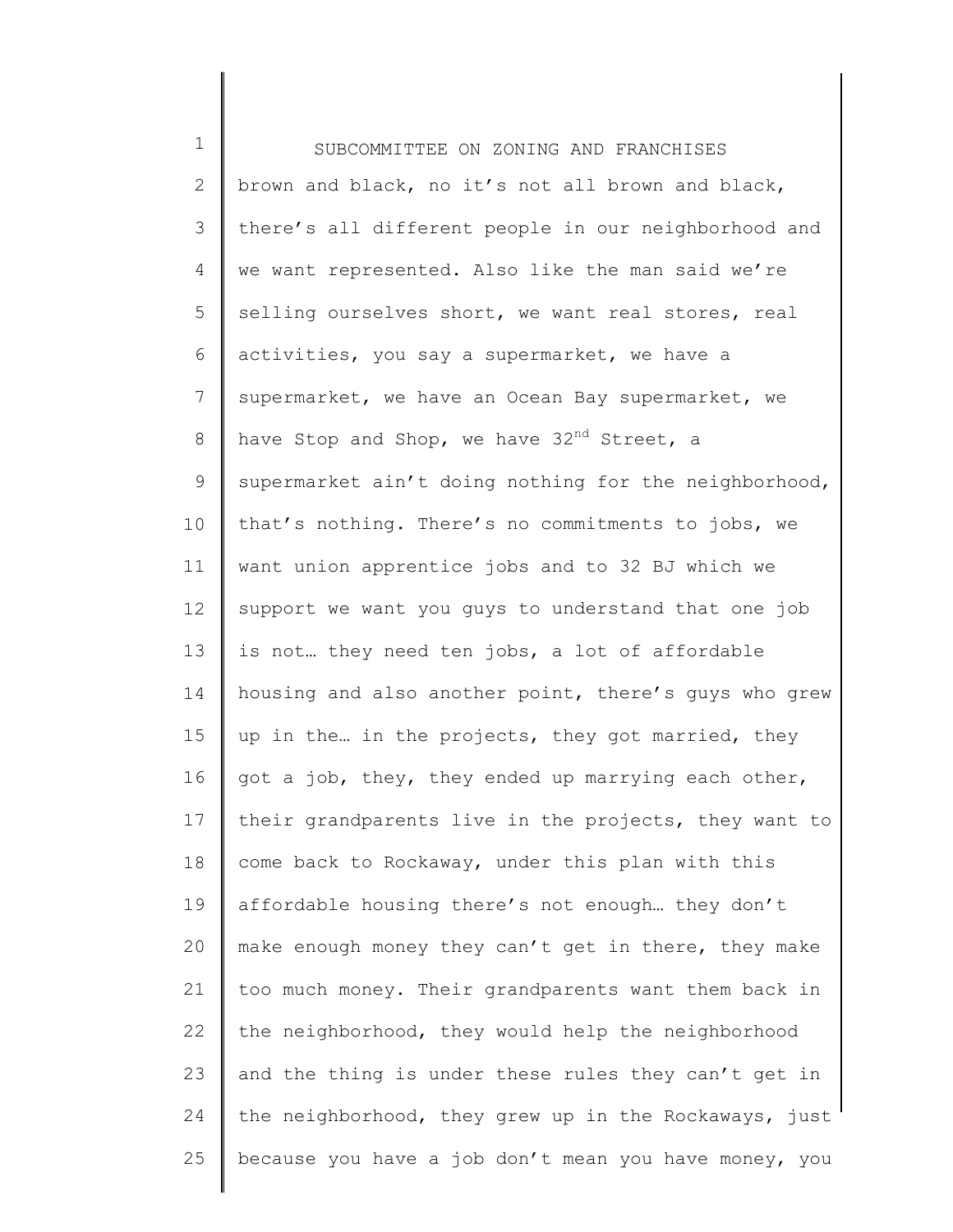| $\mathbf 1$    | SUBCOMMITTEE ON ZONING AND FRANCHISES                 |
|----------------|-------------------------------------------------------|
| $\mathbf{2}$   | have children, you have expenses, they came from my   |
| 3              | neighborhood they deserve to be able to come back to  |
| 4              | my neighborhood. The community board voted against    |
| 5              | it, everybody acts like oh and I want development in  |
| 6              | my neighborhood, but they act like it's nothing that  |
| $\overline{7}$ | the community board voted against it. Density, too    |
| 8              | many people, if it's a ten-year program why do you    |
| 9              | need 2,200 why can't you be satisfied with 15. We     |
| 10             | want insurances but you know I want development but   |
| 11             | the right development. Thank you.                     |
| 12             | CHAIRPERSON MOYA: Thank you. Glen?                    |
| 13             | GLENN DIRESTO: Thank you. Good morning,               |
| 14             | my name is Glen DiResto, I'm a lifelong resident of   |
| 15             | the Rockaway community and a stakeholder. My family   |
| 16             | goes back in the community four generations over 100  |
| 17             | years. I have deep concerns about the current plan    |
| 18             | with regards to its density and lack of units for two |
| 19             | income households. These are not just my concerns;    |
| 20             | these are the concerns of many across the entire      |
| 21             | Peninsula including community board 14 who voted it   |
| 22             | down by a vote of 28 to five; Queens Borough          |
| 23             | President who made significant recommendations and    |
| 24             | also Commissioner Knuckles from the City Planning     |
| 25             | Commission. None of us are opposed to the             |
|                |                                                       |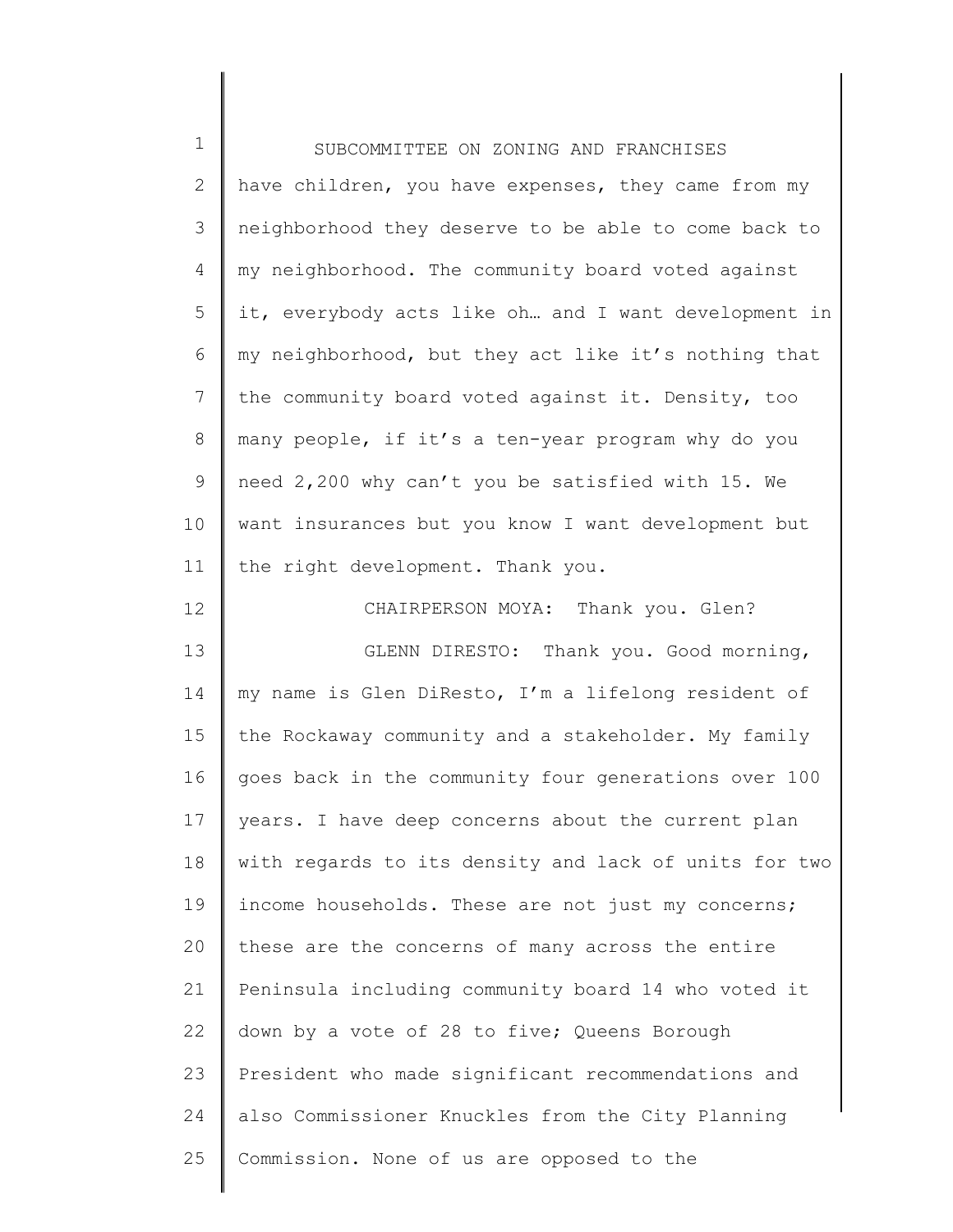1 2 3 4 5 6 7 8 9 10 11 12 13 14 15 16 17 18 19 20 21 22 23 24 25 SUBCOMMITTEE ON ZONING AND FRANCHISES redevelopment of Peninsula Hospital site, affordable housing or the Arker Companies, these people are all concerned not only because of the density or the lack of units available for two income families, they're also concerned because many of the significant adverse impacts laid out in the final environmental impact statement. During the study the city planning stated the area suffers from high concentrations of poverty public and publicly subsidized housing as well as long term care facilities. New York City also stated in the past half of the subsidized housing in Queens was located on the Rockaway Peninsula and construction of additional low- and moderate-income housing would only increase that proportion. These are not my words; these are the words of New York City planning. Building 2,200 units and providing only 13 percent for moderate- and middle-income families is also not the answer, not providing affordable housing, a home ownership is also not part of the plan which it should be. We have a wonderful opportunity to do something special while providing affordable housing to people who need it, improving a community and bridging an economic gap that has plagued the Rockaways for half a century. Our local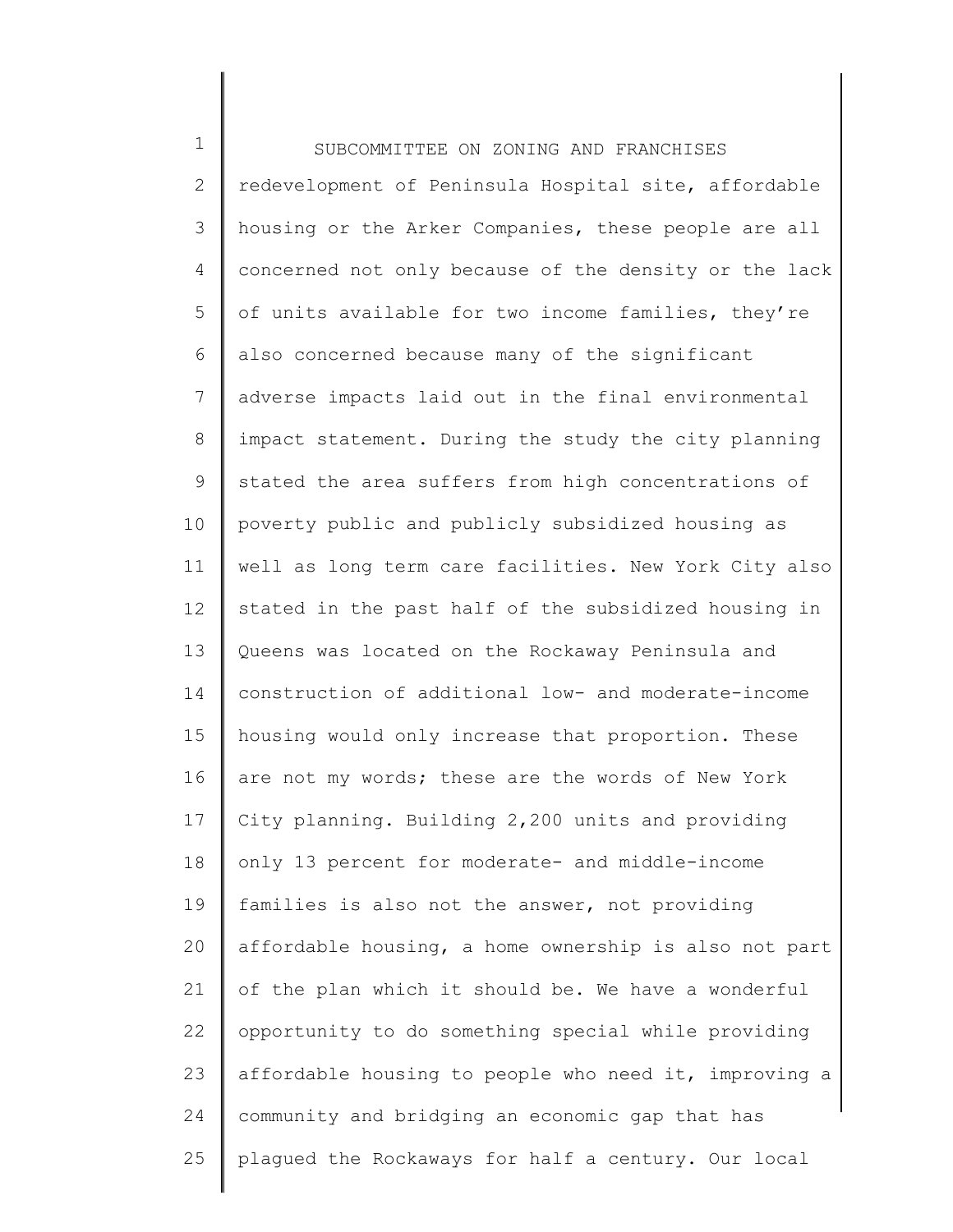| $\mathbf 1$    | SUBCOMMITTEE ON ZONING AND FRANCHISES                 |
|----------------|-------------------------------------------------------|
| $\mathbf{2}$   | Councilman here himself has stated publicly he does   |
| 3              | not support the project as it stands. I'm excited to  |
| 4              | see what the future holds but adjustments to the plan |
| 5              | need to be made to ensure the long-term vitality of   |
| 6              | the neighborhood and the development the people of    |
| $\overline{7}$ | the Rockaways deserve better. Thank you very much.    |
| 8              | CHAIRPERSON MOYA: Thank, thank you and                |
| 9              | I'd like to now call up the next panel. Yani          |
| 10             | Hernandez, Steve Perez and Eddie George. No Eddie     |
| 11             | George? No, okay. Hi Yani, we'll start with you Yani. |
| 12             | YANI HERNANDEZ: Good morning Chair Moya               |
| 13             | and members of Council Members. My name is Yani       |
| 14             | Hernandez, I have been a member of 32 BJ for 13 years |
| 15             | and I'm speaking today on behalf of my union to       |
| 16             | express our support for the proposed project at we    |
| 17             | represent over 600 members who lives and work in Far  |
| 18             | Rockaway. Many of our members cleans and maintains    |
| 19             | residential projects like the one under your          |
| 20             | consideration today. We believe the rezoning is an    |
| 21             | important example of the responsible development and  |
| 22             | a model for how affordable housing and good permanent |
| 23             | jobs can be created together. We are proud to support |
| 24             | it. The 2,200 units of affordable housing that are    |
| 25             | proposed will transform the hospital site into, into  |
|                |                                                       |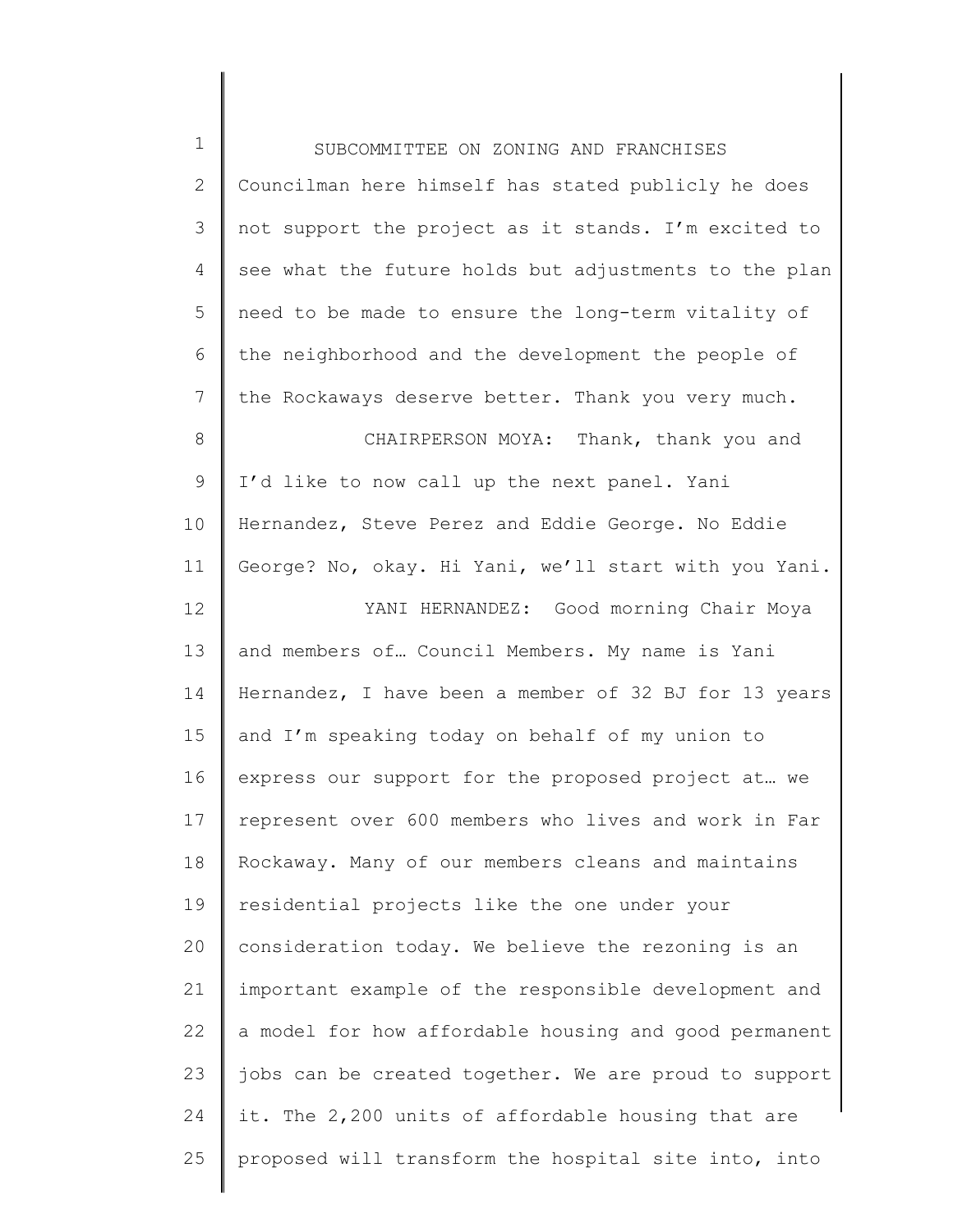1 2 3 4 5 6 7 8 9 10 11 12 13 14 15 16 17 18 19 20 21 22 23 24 25 SUBCOMMITTEE ON ZONING AND FRANCHISES a resource for the community. We fully support Arker Company in their proposal to generate as much affordable housing density as possible, 2,200 units of affordable housing is impressive in, in this area and illustrate the developer's commitment to this community. The east side of Far Rockaway needs new housing and commercial space that will help the community and this project will do just that. In addition, we are excited to share that the development team has made a commitment to provide prevailing wage building service jobs once the project is complete. A development of this size will create many new jobs and the development granting means that I will be a source of economy, opportunity and mobility for local residents over the long term. I know firsthand how making the prevailing wage can change your life. It is… thank you. Oh, it is a relief to be able to support my family and keep up with the raising costs of the city. I have affordable health care; I can count on and access to a secure retirement and additionally because of my union I have access to state of the art training facilities that gives me the opportunity to earn certification for progress of my career. Residents of the Rockaways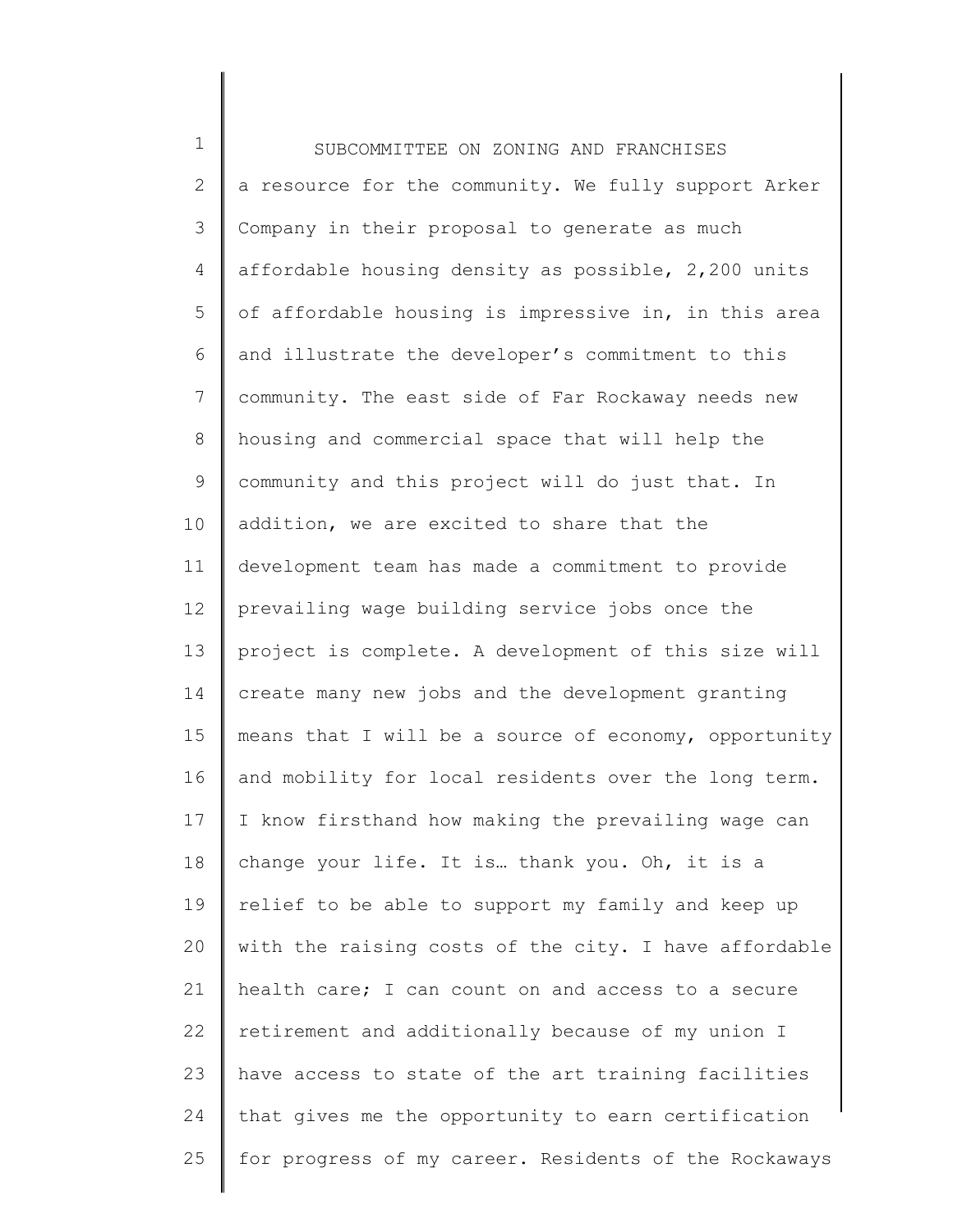1 2 3 SUBCOMMITTEE ON ZONING AND FRANCHISES and Edgemere need and deserve an opportunity like this. Thank you.

4 5 6 7 8 9 10 11 12 13 14 15 16 17 18 19 20 21 22 23 24 25 STEVEN PEREZ: Good afternoon Chairman, my name is Steven Perez, I'm from Local 46 Iron Workers. I would like to thank the representatives from the Arker Companies for coming down to give their presentation. I have heard the agreement with Local 32 BJ mentioned again and again and I would like to commend you for that for hiring union labor on the project. Where my concerns come in is I have not heard of any agreement with the New York City Building Trades for the actual construction of the project. I was wondering if you are aware of the organizations such as construction skills, pathways to apprenticeship, helmets to hard hats where we actually hire local residents from that community for that project and put them into the unions where we provide them with a career not just a job for the one project, you know you speak over and over again about local hire, I have heard nothing about wages and you know we're referring to the local hire model where local residents get exploited by unscrupulous contractors where they get put on a job where the rates are well below prevailing wage, where they,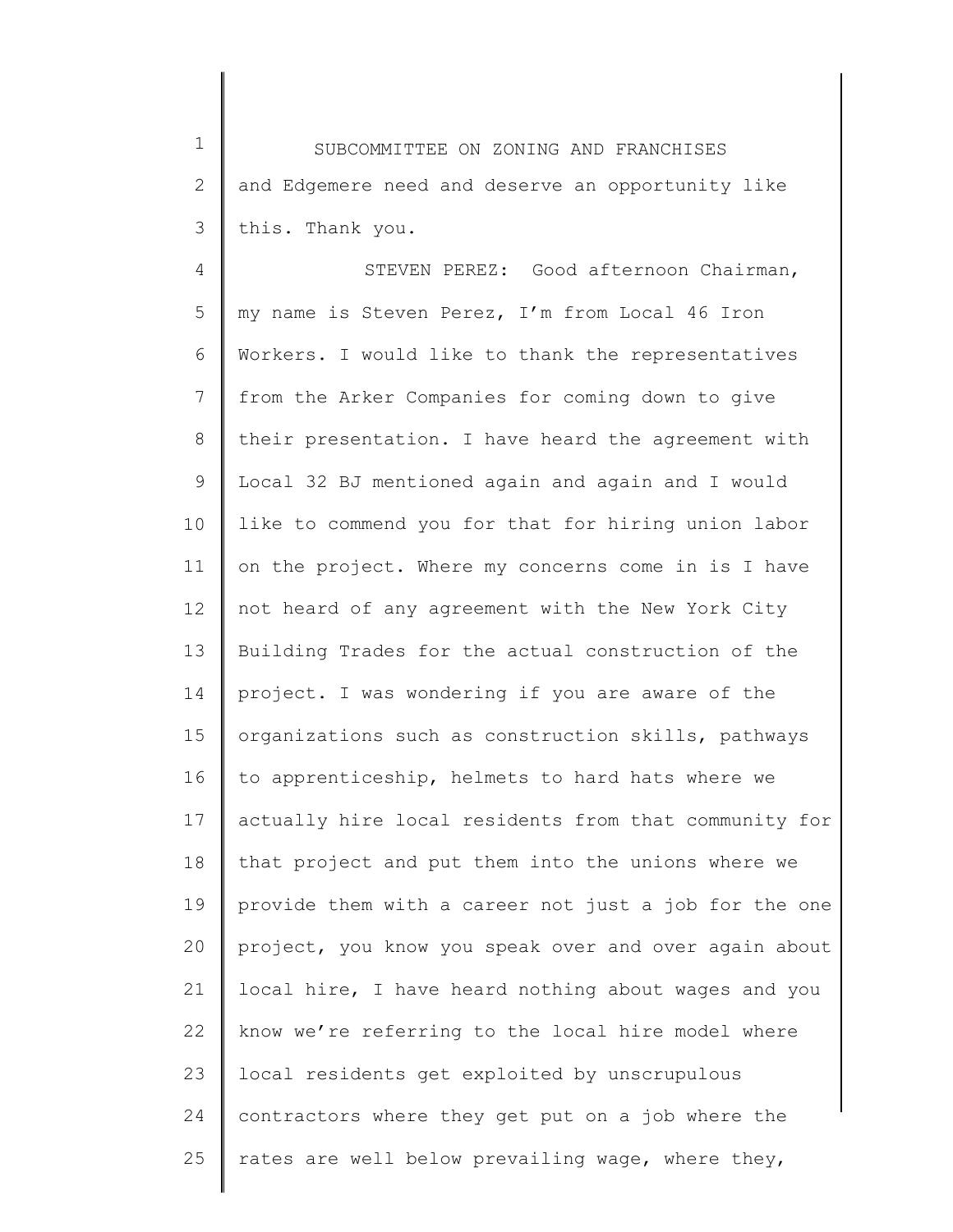1 2 3 4 5 6 7 8 9 10 11 12 13 14 15 16 17 18 19 20 21 22 23 24 25 SUBCOMMITTEE ON ZONING AND FRANCHISES they acquire no training of a particular skill and most importantly they receive no safety training. So… and then when that one project is over the local hire residents again become unemployed. So, those are my concerns, thank you very much. CHAIRPERSON MOYA: Thank you, thank you for your testimony today. I'd like to call up the last panel; Eugene Kalick. COUNCIL MEMBER RICHARDS: Falik. CHAIRPERSON MOYA: Kalik… COUNCIL MEMBER RICHARDS: Falik, Eugene Falik. CHAIRPERSON MOYA: Oh, oh I'm sorry, I thought it was a K and then Shea Uzoiguie. COUNCIL MEMBER RICHARDS: You may begin. SHEA UZOIGUIE: Greetings to the public, greetings Council. My name is Shea Uzoiguie, community, community activist in southeast Queens. Since the start of 2019 I have joined forces with several unions inviting them to Far Rockaway to host pre-apprenticeship workshops in public housing for men and women in the Rockaways in attempt to prepare Rockaway residents for the vast amount of construction opportunities in the pipeline for Far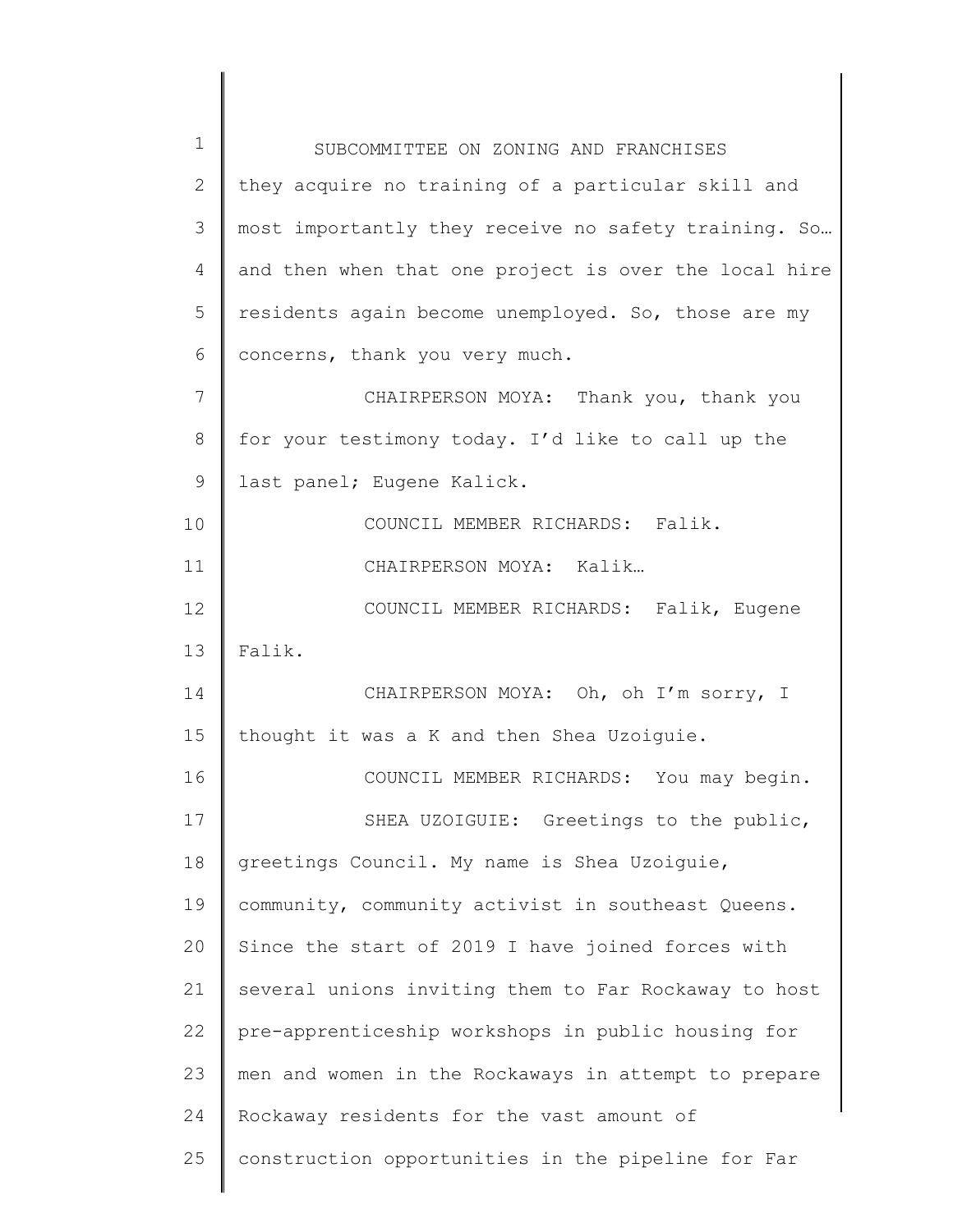1 2 3 4 5 6 7 8 9 10 11 12 13 14 15 16 17 18 19 20 21 22 23 24 25 SUBCOMMITTEE ON ZONING AND FRANCHISES Rockaway and other parts of Southeast Queens. The proposed site located along Beach 53rd Street and Beach Channel… and Beach Channel Drive will soon transform into a mixed-use affordable housing complex with amenities in Far Rockaway creates an opportunity for Arker to partner and fully support union workers many as you can see are in attendance today. This partnership can lay the foundation for sustainable employment opportunities for Rockaway residents. The consensus is clear that the residents in Far Rockaway warrant Arker Companies to build but build smart respecting the, the public's concerns regarding density, regarding infrastructure and overcrowded schools. I hope that as, as we continue to discuss the future of Peninsula Hospital, we can reach a common ground that elected officials, union members and community leaders as well as Arker Companies can respect. Thank you. CHAIRPERSON MOYA: Thank you. Eugene. EUGENE FALIK: My name is Gene Falik, I'm only a third generation Rockaway resident. It's interesting to hear how beautifully the Arker Companies lie, they have community involvement, they were invited to the Bayswater Civic Association but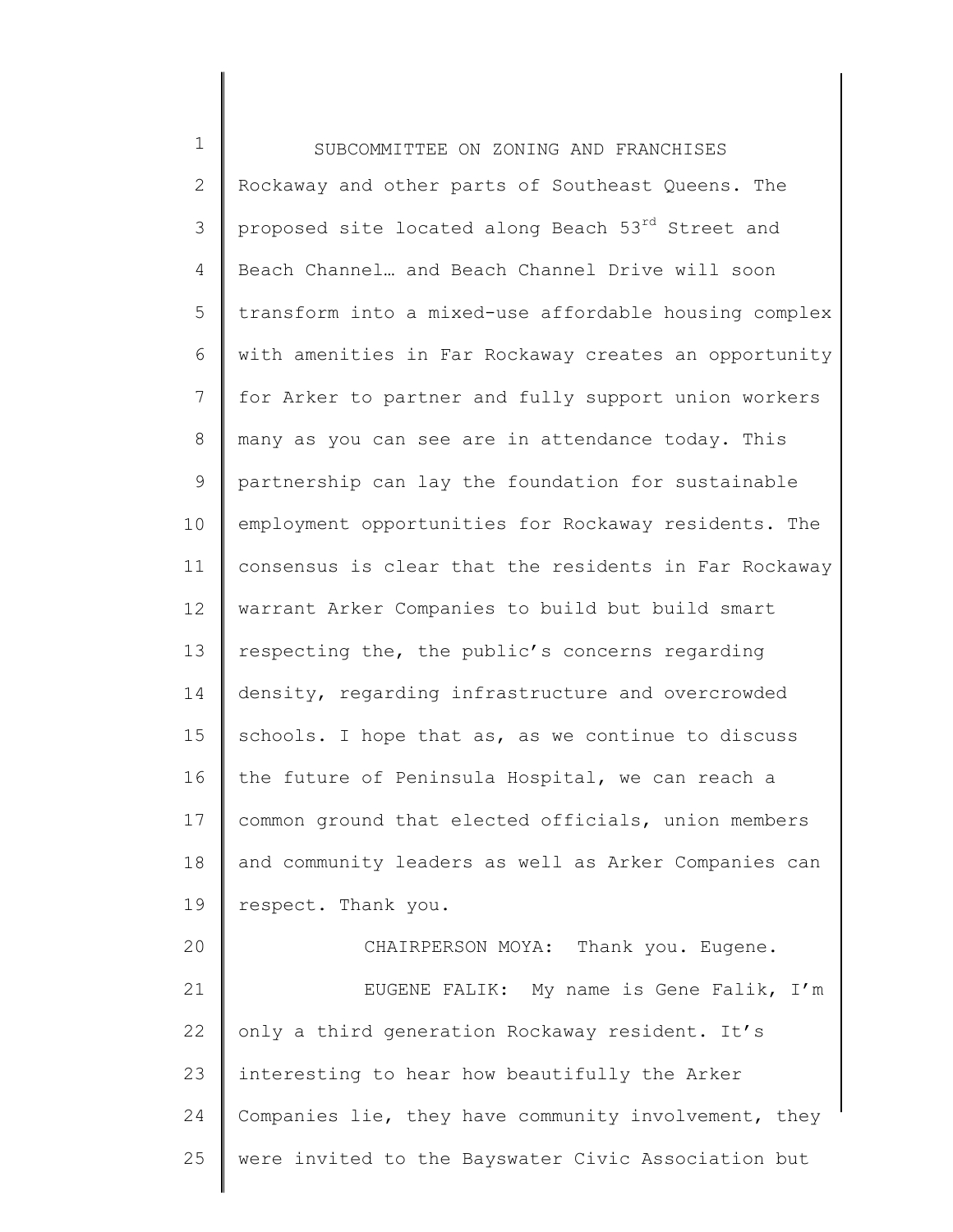1 2 3 4 5 6 7 8 9 10 11 12 13 14 15 16 17 18 19 20 21 22 23 24 25 SUBCOMMITTEE ON ZONING AND FRANCHISES they weren't sure that we were in favor so they said no. HPD and their resilient Edgemere study recommended against high rise development in this area, they said we certainly need stores and that's true but not high rise. If we're going to have 19 story buildings, why not 100 story buildings. The Arker's own consultant former DOT Commissioner Sam Schwartz said that there will be severe traffic impacts even if DOT does everything that they recommend from one end of Rockaway to the other, people will die because of the traffic problems. They say that the development... [clears throat] excuse me, is for police and fire fighters and teachers, but a married couple with five years on the job in any of those fields would not be eligible for any of their apartments. The community board voted overwhelmingly five to one against the project as stated. The Arker Companies you've heard today said well we'll look at this, we'll look at that, they have not made any commitments to fix the very many adverse impacts. I urge you to turn the project down as it is currently stated, they wanted to build more than four times the number of, of apartments that they can build as of right, twice the number they could build might be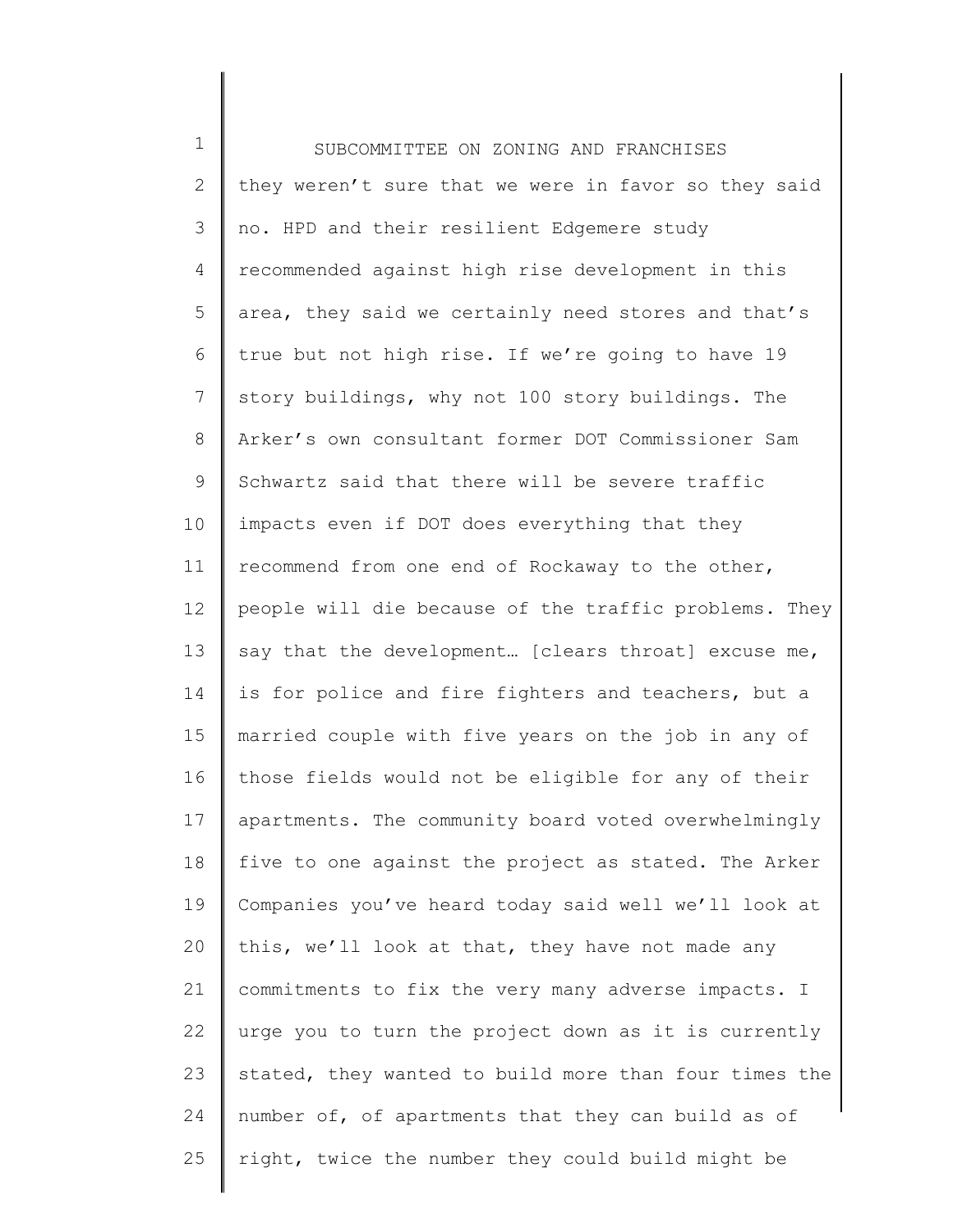1 2 3 SUBCOMMITTEE ON ZONING AND FRANCHISES reasonable, more than four times, absolutely unreasonable. Thank you.

4 5 6 7 8 9 10 CHAIRPERSON MOYA: Thank you. Thank you very much for your testimony today. Are there any other members of the public that wish to testify on this item? Yep, can you please fill out… Hannah Palmer, okay, thank you. Just please state your name and you can begin. If you can just turn on the microphone.

11 12 13 14 15 16 17 18 19 20 21 22 23 24 25 ANNA PALMER: Good afternoon, my name is Anna Palmer, thank you City Council for letting us speak in regard to the development of the Peninsula Hospital site. I think a few things were left out being that there is also another project being developed on Mott Avenue which is going to impact how many people are in the area of Mott Avenue, that is a major shopping area for Rockaway besides Five Town which the businesses have been going out of business. If you have all the people that… from the new development over by Mott Avenue then it is not enough stores or resources for the people on the other part of Rockaway so as you build up downtown Rockaway that leaves out many other people in Edgemere and Arverne. As Bruce mentioned there's Stop and Shop but that is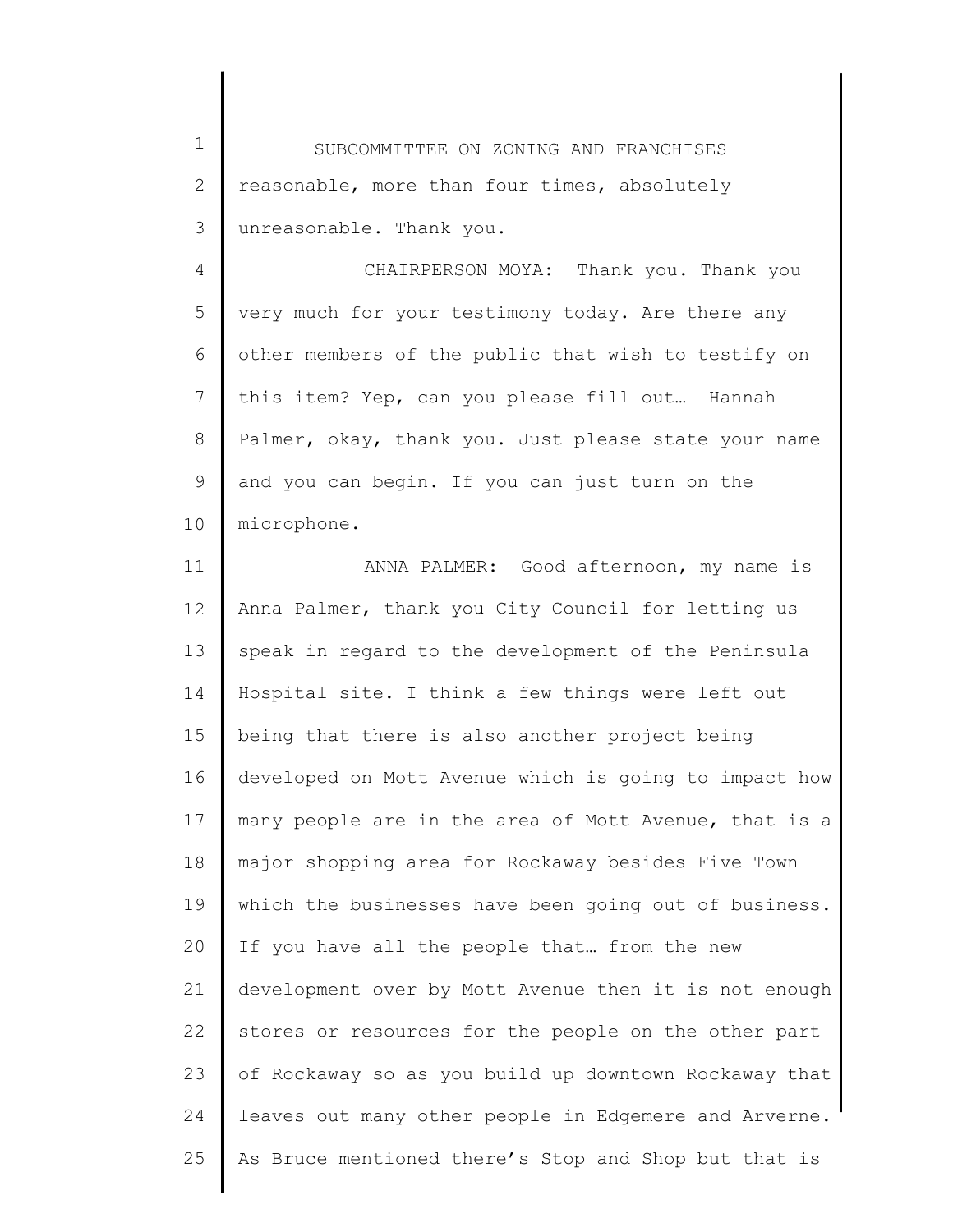1 2 3 4 5 6 7 8 9 10 11 12 13 14 15 16 17 18 19 20 21 22 23 24 25 SUBCOMMITTEE ON ZONING AND FRANCHISES like over 15 blocks away from the 40s, you have to have a cab or a vehicle to shop in Stop and Shop, it is a food desert. So, you have the people in the middle which is the 40s to the 60 and then you would have overcrowding when that new building comes up in downtown Rockaway so it is necessary to have that development built to accommodate the people that are in the middle of the Peninsula. Yes, that other end is taken care of, they have key food, they have Stop and Shop but the people in the middle they don't. So, we have to look at all the residents and accommodate them. Arker cannot make promises that they can't keep, I respect that, they're not lying to us saying we can do this, and we can do that, they're not sure so they're not putting and saying they can do what they can't do. Thank you. CHAIRPERSON MOYA: Thank you. Are there any… are there any other members of the public that wish to testify? Seeing none… Council Member Richards. COUNCIL MEMBER RICHARDS: Do I want to… I want to thank every… I want to first thank you Chair for your patience and certainly hearing out the public and I want to reassure everyone that we are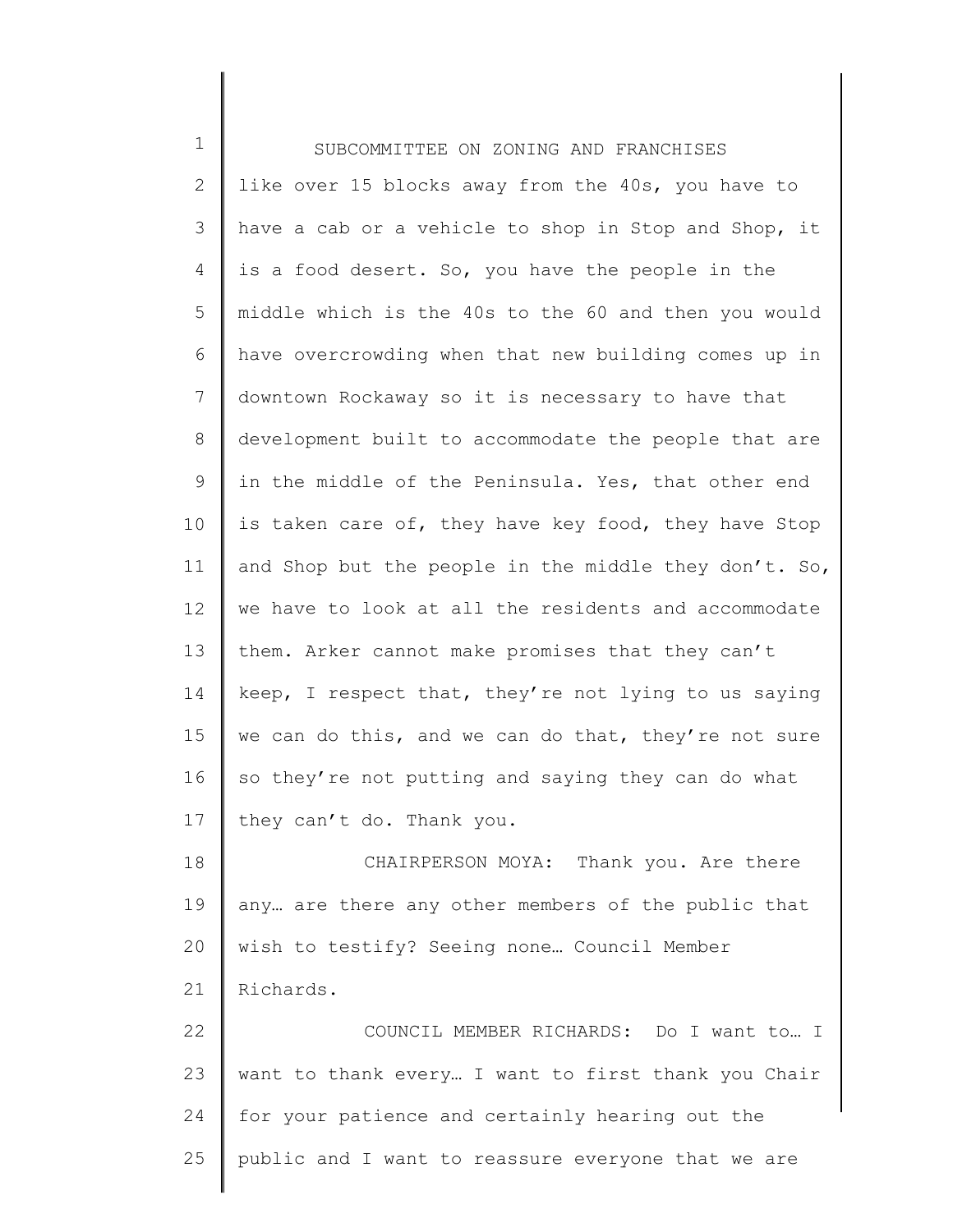| $\mathbf 1$  | SUBCOMMITTEE ON ZONING AND FRANCHISES                 |
|--------------|-------------------------------------------------------|
| $\mathbf{2}$ | going to work very hard over the course of the next   |
| 3            | few weeks to drive home a plan that certainly         |
| 4            | reflects the needs of the Edgemere community. Once    |
| 5            | again as someone who lived there, you know I don't    |
| 6            | need to be dictated on what the shortages are there   |
| 7            | and we're going to make sure that we have a plan that |
| 8            | fully compliments the needs of the Edgemere community |
| $\mathsf 9$  | so I want to thank everybody for coming out, look     |
| 10           | forward to working with the Arkers and the            |
| 11           | administration over the course of the next 45 days to |
| 12           | ensure that we come up with a plan that is great for  |
| 13           | Edgemere. Thank you.                                  |
| 14           | CHAIRPERSON MOYA: Thank you Council                   |
| 15           | Member Richards and before we conclude this meeting   |
| 16           | would Counsel please announce the results of today's  |
| 17           | votes.                                                |
| 18           | COMMITTEE CLERK: By a vote a vote of                  |
| 19           | six in the affirmative, zero in the negative and no   |
| 20           | abstentions the items are approved and referred to    |
| 21           | the full Land Use Committee.                          |
| 22           | CHAIRPERSON MOYA: This concludes today's              |
| 23           | meeting and I would like to thank the members of the  |
| 24           | public, my colleagues and of course the Council and   |
| 25           |                                                       |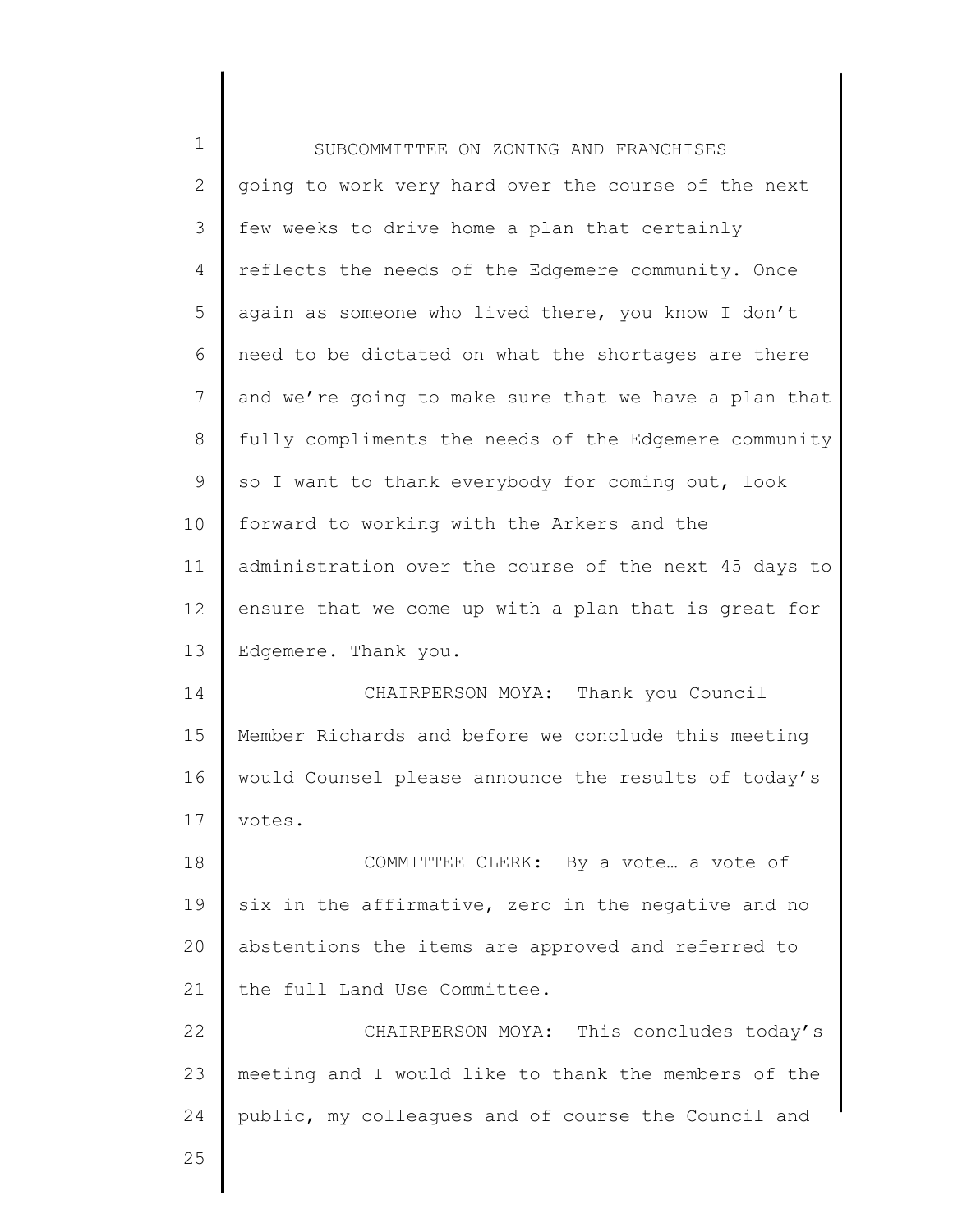| $\ensuremath{\mathbbm{1}}$ | SUBCOMMITTEE ON ZONING AND FRANCHISES                |
|----------------------------|------------------------------------------------------|
| $\sqrt{2}$                 | Land Use staff for attending, this meeting is hereby |
| $\mathfrak{Z}$             | adjourned.                                           |
| $\overline{4}$             | [gavel]                                              |
| $\mathsf S$                |                                                      |
| $\sqrt{6}$                 |                                                      |
| $\boldsymbol{7}$           |                                                      |
| $\,8\,$                    |                                                      |
| $\mathcal{G}$              |                                                      |
| $1\,0$                     |                                                      |
| $11\,$                     |                                                      |
| $12\,$                     |                                                      |
| $13$                       |                                                      |
| 14                         |                                                      |
| $15\,$                     |                                                      |
| 16                         |                                                      |
| $17$                       |                                                      |
| $1\,8$                     |                                                      |
| 19                         |                                                      |
| 20                         |                                                      |
| 21                         |                                                      |
| 22                         |                                                      |
| 23                         |                                                      |
| $2\sqrt{4}$                |                                                      |
| 25                         |                                                      |